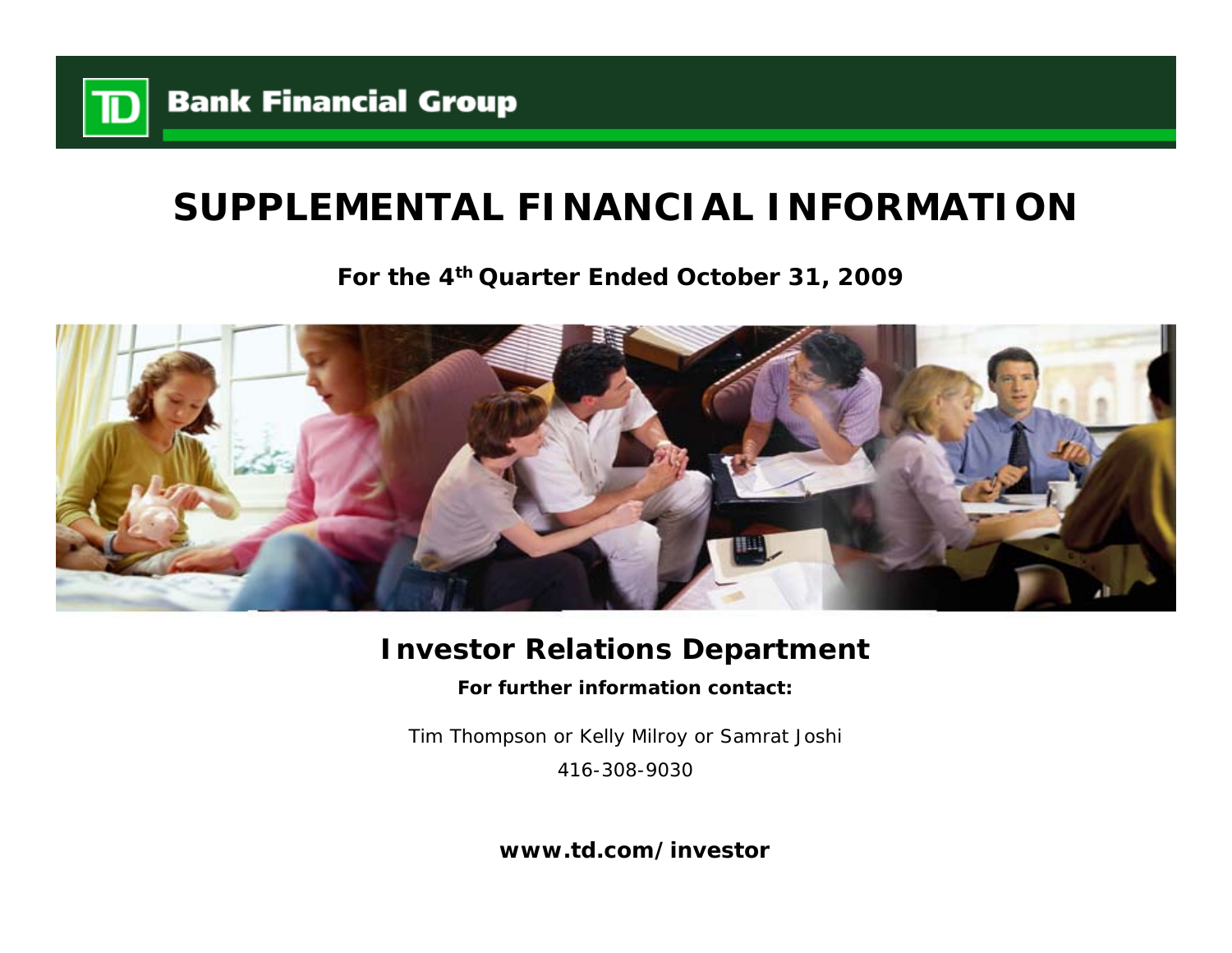

### **For the 4th Quarter ended October 31, 2009**

The supplemental information contained in this package is designed to improve the readers' understanding of the financial performance of TD Bank Financial Group (TDBFG or the Bank). This information should be used in conjunction with the Bank's Q4 2009 Press Release, the 2009 Management's Discussion and Analysis (MD&A) and Investor Presentation, as well as the 2009 audited Consolidated Financial Statements for the year ended October 31, 2009.

#### **How the Bank Reports**

The Bank prepares its consolidated financial statements in accordance with Canadian generally accepted accounting principles (GAAP) and refers to results prepared in accordance with GAAP as the "reported" results. The Bank also utilizes non-GAAP financial measures referred to as "adjusted" results to assess each of its businesses and to measure overall Bank performance. To arrive at adjusted results, the Bank removes "items of note", net of income taxes, from reported results. The items of note relate to items which management does not believe are indicative of underlying business performance. The items of note are listed on page 3 of this package. The Bank believes that adjusted results provide the reader with a better understanding of how management views the Bank's performance.

As explained, adjusted results are different from reported results determined in accordance with GAAP. Adjusted results, items of note and related terms are non-GAAP financial measures as these are not defined terms under GAAP and, therefore, may not be comparable to similar terms used by other issuers. A reconciliation between the Bank's reported and adjusted results is provided in the "How the Bank Reports" section of the Bank's 2009 MD&A and page xx of the Q4 2009 Press Release.

#### **Segmented Information**

For management reporting purposes, the Bank's operations and activities are organized around four key businesses operating in a number of locations in key financial centres around the globe: Canadian Personal and Commercial Banking, including TD Canada Trust and TD Insurance; Wealth Management, including TD Waterhouse and an investment in TD AMERITRADE Holding Corporation (TD Ameritrade); U.S. Personal and Commercial Banking through TD Banknorth Inc. (TD Banknorth) and TD Bank, America's Most Convenient Bank; and Wholesale Banking, including TD Securities. The Bank's other activities are grouped into the Corporate segment. Effective Q3 2008, U.S. insurance and credit card businesses were transferred to Canadian Personal and Commercial Banking, and the U.S. wealth management businesses to Wealth Management for management reporting purposes to align with how these businesses are now being managed on a North American basis. Prior periods have not been reclassified as the impact was not material.

The Bank measures and evaluates the performance of the segments based on our management structure and is not necessarily comparable with other financial services companies. Results of each business segment reflect revenue, expenses, assets and liabilities generated by the businesses in that segment. Due to the complexity of the Bank, its management reporting model uses various estimates, assumptions, allocations and risk-based methodologies for funds transfer pricing, inter-segment revenue, income tax rates, capital, indirect expenses and cost transfers to measure business segment results. Transfer pricing of funds is generally applied at market rates. Inter-segment revenue is negotiated between each business segment and approximates the value provided by the distributing segment. Income tax provision or recovery is generally applied to each segment based on a statutory tax rate and may be adjusted for items and activities unique to each segment.

The Bank measures and evaluates the performance of each segment based on adjusted results, economic profit and return on invested capital. Economic profit is adjusted net income, less a charge for average invested capital. Each segment's invested capital represents the capital required for economic risks, including credit, market and operational risks, plus the purchased amounts of goodwill and intangible assets, net of impairment write downs. Return on invested capital is adjusted net income, divided by average invested capital. Economic profit and return on invested capital are not defined terms under GAAP and, therefore, may not be comparable to similar terms used by other issuers. A reconciliation between the Bank's economic profit, return on invested capital and adjusted net income available to common shareholders is provided in the "Economic Profit and Return on Invested Capital" section of the Bank's 2009 MD&A and page ×× of the Q4 2009 Press Release.

Amortization of intangible expenses is included in the Corporate segment. Accordingly, net income for the operating business segments is presented before amortization of intangibles, as well as any other items of note not attributed to the operating segments. Net interest income within Wholesale Banking is calculated on a taxable equivalent basis (TEB), which means that the value of the nontaxable or tax-exempt income, including dividends, is adjusted to its equivalent before-tax value. Using TEB allows the Bank to measure income from all securities and loans consistently and makes for a more meaningful comparison of net interest income with similar institutions. The TEB increase to net interest income and provision for income taxes reflected in Wholesale Banking results is reversed in the Corporate segment.

As stated in the 2009 audited Consolidated Financial Statements, the Bank securitizes retail loans and receivables held by Canadian Personal and Commercial Banking in transactions that are accounted for as sales. For the purpose of segmented reporting, Canadian Personal and Commercial Banking accounts for the transactions as though they are financing arrangements. Accordingly, the interest income earned on the assets sold net of the funding costs incurred by the purchaser trusts is recorded in net interest income and the provision for credit losses (PCL) related to these assets is charged to provision for credit losses. This accounting is reversed in the Corporate segment and the gain recognized on sale which is in compliance with appropriate accounting standards together with income earned on the retained interests net of credit losses incurred are included in non-interest income.

For more information, see the "Business Focus" section of the 2009 MD&A and Note 34 to the 2009 audited Consolidated Financial Statements.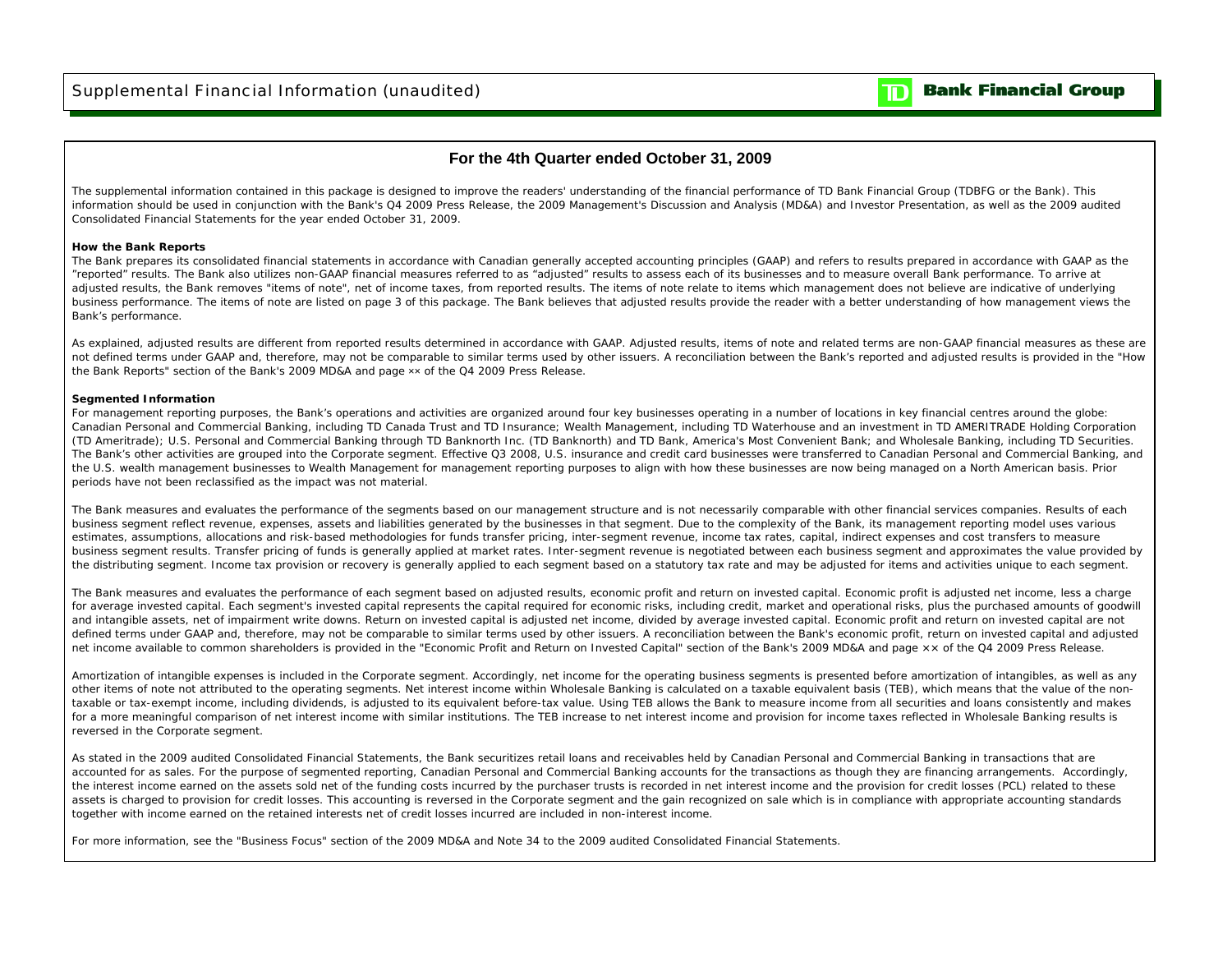**Non-Interest Income**

**Loan Securitization**

**Balance Sheet**



**Bank Financial Group** 

 $\mathbf{D}% _{T}=\mathbf{D}_{T}\!\left( \mathbf{1}_{T}% \mathbf{1}_{T}\mathbf{1}_{T}\mathbf{1}_{T}\mathbf{1}_{T}\mathbf{1}_{T}\mathbf{1}_{T}\mathbf{1}_{T}\mathbf{1}_{T}\mathbf{1}_{T}\mathbf{1}_{T}\mathbf{1}_{T}\mathbf{1}_{T}\mathbf{1}_{T}\mathbf{1}_{T}\mathbf{1}_{T}\mathbf{1}_{T}\mathbf{1}_{T}\mathbf{1}_{T}\mathbf{1}_{T}\mathbf{1}_{T}\mathbf{1}_{T}\mathbf{1}_{T}$ 

Certain comparative amounts have been reclassified to conform with current period presentation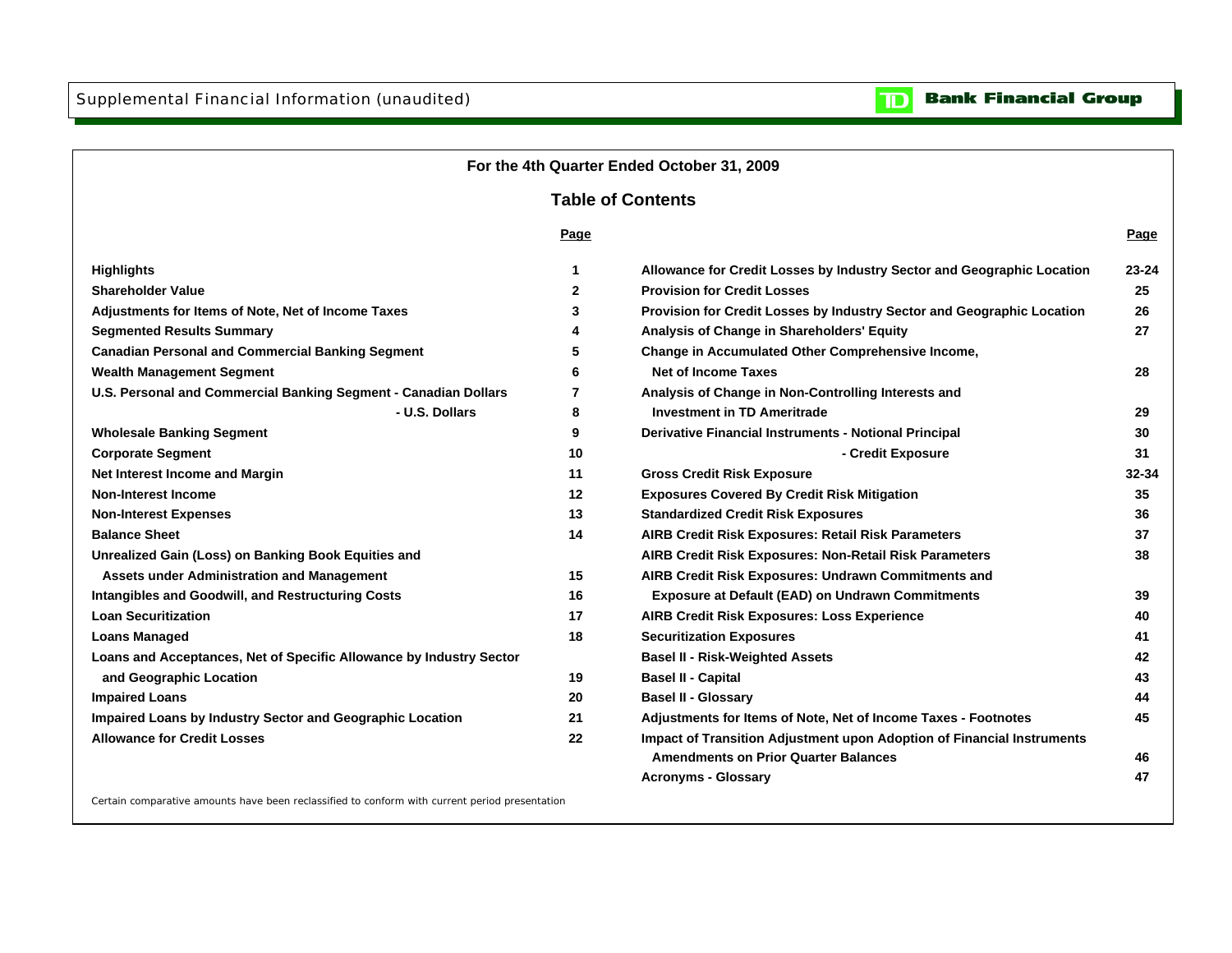#### **Highlights**

#### **Bank Financial Group**  $\mathbf{D}$

| <b>FOR THE PERIOD ENDED</b>                                              |           | <b>LINE</b>    | Q <sub>4</sub> | Q3 <sup>6</sup> | 2009           | $Q2^{1,6}$ | Q1 <sup>6</sup>  |          | Q4             | Q3                      | 2008           | Q2                          | Q <sub>1</sub> | 2007<br>Q <sub>4</sub> |      | 2009         |              | <b>Full Year</b><br>2008 |    | 2007        |
|--------------------------------------------------------------------------|-----------|----------------|----------------|-----------------|----------------|------------|------------------|----------|----------------|-------------------------|----------------|-----------------------------|----------------|------------------------|------|--------------|--------------|--------------------------|----|-------------|
|                                                                          |           |                |                |                 |                |            |                  |          |                |                         |                |                             |                |                        |      |              |              |                          |    |             |
| Income Statement (\$ millions)                                           |           |                |                |                 |                |            |                  |          |                |                         |                |                             |                |                        |      |              |              |                          |    |             |
| Net interest income                                                      | (page 11) |                | 2,825          | 2.833           | \$.            | 2.940      | 2,728<br>£.      |          | 2.449          | 2.437<br>- \$           | \$             | 1,858<br>-S                 | 1,788          | 1,808<br>S             |      | 11.326       | S            | 8.532                    | \$ | 6,924       |
| Non-interest income                                                      | (page 12) | $\overline{2}$ | 1,893          | 1,834           |                | 1,385      | 1,422            |          | 1.191          | 1,600                   |                | 1,530                       | 1,816          | 1,742                  |      | 6,534        |              | 6.137                    |    | 7,357       |
| Total revenue                                                            |           | 3              | 4,718          | 4,667           |                | 4,325      | 4,150            |          | 3,640          | 4,037                   |                | 3,388                       | 3,604          | 3,550                  |      | 17,860       |              | 14,669                   |    | 14,281      |
| Provision for credit losses                                              | (page 25) | $\overline{4}$ | 521            | 557             |                | 772        | 630              |          | 288            | 288                     |                | 232                         | 255            | 139                    |      | 2,480        |              | 1,063                    |    | 645         |
| Non-interest expenses                                                    | (page 13) | 5              | 3,095          | 3.045           |                | 3,051      | 3,020            |          | 2.367          | 2.701                   |                | 2.206                       | 2,228          | 2,241                  |      | 12.211       |              | 9.502                    |    | 8.975       |
| Net income before provision for income taxes                             |           | 6              | 1.102          | 1.065           |                | 502        | 500              |          | 985            | 1.048                   |                | 950                         | 1,121          | 1.170                  |      | 3.169        |              | 4,104                    |    | 4.661       |
| Provision for (recovery of) income taxes                                 |           |                | 132            | 209             |                | (8)        | (92)             |          | 20             | 122                     |                | 160                         | 235            | 153                    |      | 241          |              | 537                      |    | 853         |
| Income before non-controlling interests in subsidiaries                  |           |                | 970            | 856             |                | 510        | 592              |          | 965            | 926                     |                | 790                         | 886            | 1,017                  |      | 2.928        |              | 3.567                    |    | 3,808       |
| Non-controlling interests in subsidiaries, net of income taxes           | (page 29) | 9              | 27             | 28              |                | 28         | 28               |          | 18             | 8                       |                | 9                           | 8              | 8                      |      | 111          |              | 43                       |    | 95          |
| Equity in net income of an associated company, net of income taxes       | (page 29) | 10             | 67             | 84              |                | 63         | 89               |          | 67             | 79                      |                | 71                          | 92             | 85                     |      | 303          |              | 309                      |    | 284         |
| Net income - reported                                                    |           | 11             | 1,010          | 912             |                | 545        | 653              |          | 1.014          | 997                     |                | 852                         | 970            | 1,094                  |      | 3.120        |              | 3.833                    |    | 3.997       |
| Adjustment for items of note, net of income taxes                        | (page 3)  | 12             | 297            | 391             |                | 471        | 437              |          | (349)          | 118                     |                | 121                         | 90             | (73)                   |      | 1.596        |              | (20)                     |    | 192         |
| Net income - adjusted                                                    |           | 13             | 1,307          | 1,303           |                | 1,016      | 1,090            |          | 665            | 1,115                   |                | 973                         | 1,060          | 1,021                  |      | 4,716        |              | 3,813                    |    | 4,189       |
| Preferred dividends                                                      |           | 14<br>15       | 48<br>1,259    | 49<br>1,254     | \$.            | 41<br>975  | 29<br>1.061<br>S |          | 23<br>642      | 17<br>1,098<br>-\$      |                | 11<br>962<br>-S             | 8<br>1.052     | 5<br>1,016<br>s.       | - \$ | 167<br>4.549 | S            | 59<br>3.754              | S. | 20<br>4.169 |
| Net income available to common shareholders - adjusted                   |           |                |                |                 |                |            |                  | <b>S</b> |                |                         |                |                             |                |                        |      |              |              |                          |    |             |
| Earnings per Common Share <sup>2</sup> (\$) and Average Number of Shares |           |                |                |                 |                |            |                  |          |                |                         |                |                             |                |                        |      |              |              |                          |    |             |
| Basic earnings<br>- reported                                             |           | 16             | 1.12           | 1.01            | S.             | .59        | .75<br>- \$      |          | 1.23           | 1.22<br>-\$             | £.             | 1.12<br>-S                  | 1.34           | 1.52                   |      | 3.49         | - \$         | 4.90                     | \$ | 5.53        |
| - adjusted                                                               |           | 17             | 1.47           | 1.47            |                | 1.15       | 1.28             |          | .79            | 1.37                    |                | 1.33                        | 1.46           | 1.42                   |      | 5.37         |              | 4.92                     |    | 5.80        |
| Diluted earnings - reported                                              |           | 18             | 1.12           | 1.01            |                | .59        | .75              |          | 1.22           | 1.21                    |                | 1.12                        | 1.33           | 1.50                   |      | 3.47         |              | 4.87                     |    | 5.48        |
| - adjusted                                                               |           | 19             | 1.46           | 1.47            |                | 1.14       | 1.27             |          | .79            | 1.35                    |                | 1.32                        | 1.45           | 1.40                   |      | 5.35         |              | 4.88                     |    | 5.75        |
| Average number of common shares outstanding (millions)<br>- basic        |           | 20             | 855.6          | 851.5           |                | 848.8      | 832.6            |          | 808.0          | 804.0                   |                | 747.7                       | 718.3          | 717.3                  |      | 847.1        |              | 769.6                    |    | 718.6       |
| - diluted                                                                |           | 21             | 861.1          | 855.4           |                | 849.8      | 834.2            |          | 812.8          | 811.0                   |                | 753.7                       | 724.6          | 724.4                  |      | 850.1        |              | 775.7                    |    | 725.5       |
| <b>Balance Sheet (\$ billions)</b>                                       |           |                |                |                 |                |            |                  |          |                |                         |                |                             |                |                        |      |              |              |                          |    |             |
| <b>Total assets</b>                                                      | (page 14) | 22             | 557.2          | 544.8           | \$             | 575.6      | 586.4<br>\$      | \$       | 563.2          | 508.8<br>$\mathfrak{L}$ | £.             | 503.6<br>£.                 | 435.2          | 422.1<br>s.            |      | 557.2        | $\mathbf{s}$ | 563.2                    | \$ | 422.1       |
| Total shareholders' equity                                               | (page 27) | 23             | 38.7           | 38.0            |                | 40.4       | 39.1             |          | 31.7           | 31.3                    |                | 30.6                        | 22.9           | 21.4                   |      | 38.7         |              | 31.7                     |    | 21.4        |
| Unrealized gain on banking book equities <sup>3</sup> (\$ millions)      | (page 15) | 24             | 207            | 177             |                | 75         | 47               |          | 310            | 698                     |                | 746                         | 901            | 1,236                  |      | 207          |              | 310                      |    | 1,236       |
| Capital and Risk Metrics (\$ billions)                                   |           |                |                |                 |                |            |                  |          |                |                         |                |                             |                |                        |      |              |              |                          |    |             |
| Risk-weighted assets 4, 5                                                | (page 42) | 25             | 189.6<br>\$    | 189.6           | \$             | 199.3      | \$<br>211.1      | \$.      | 211.8          | \$<br>184.7             | $\mathfrak{L}$ | 178.6<br>$\mathbf{\hat{S}}$ | 145.9          | 152.5<br>\$            | -S.  | 189.6        | S.           | 211.8                    | \$ | 152.5       |
| Tier 1 capital 4, 5                                                      | (page 43) | 26             | 21.4           | 21.0            |                | 21.6       | 21.2             |          | 20.7           | 17.5                    |                | 16.3                        | 15.9           | 15.6                   |      | 21.4         |              | 20.7                     |    | 15.6        |
| Tier 1 capital ratio <sup>4,5</sup>                                      | (page 43) | 27             | 11.3 %         | 11.1%           |                | 10.8%      | 10.1             |          | 9.8%           | 9.5%                    |                | 9.1%                        | 10.9%          | 10.3%                  |      | 11.3%        |              | 9.8%                     |    | 10.3%       |
| Total capital ratio <sup>4,5</sup>                                       | (page 43) | 28             | 14.9           | 14.7            |                | 14.2       | 13.7             |          | 12.0           | 13.4                    |                | 12.7                        | 15.1           | 13.0                   |      | 14.9         |              | 12.0                     |    | 13.0        |
| After-tax impact of 1% increase in interest rates on:                    |           |                |                |                 |                |            |                  |          |                |                         |                |                             |                |                        |      |              |              |                          |    |             |
| Common shareholders' equity (\$ millions)                                |           | 29             | (86)           | (108)           | $\mathfrak{L}$ | (83)       | (87)<br>- \$     | \$.      | (123)          | (66)<br>- \$            | - \$           | 51<br>-\$                   |                | \$<br>(10)             | ŝ.   | (86)         | -S           | (123)                    | -9 | (10)        |
| Annual net income (\$ millions)                                          |           | 30             | (65)           | (51)            |                | (42)       | (26)             |          | $\overline{4}$ | 9                       |                | (18)                        | (16)           | (4)                    |      | (65)         |              | $\overline{4}$           |    | (4)         |
| Impaired loans net of specific provisions (\$ millions)                  | (page 20) | 31             | 1,753          | 1,411           |                | 1,358      | 1,157            |          | 805            | 709                     |                | 654                         | 554            | 366                    |      | 1,753        |              | 805                      |    | 366         |
| Impaired loans net of specific allowance as a % of net loans             | (page 20) | 32             | .67%           | .55 %           |                | .54 %      | .46%             |          | .35 %          | .31%                    |                | .30 %                       | .29 %          | .20%                   |      | .67%         |              | .35 %                    |    | .20%        |
| Provision for credit losses as a % of net average loans                  |           | 33             | .79            | .87             |                | 1.25       | 1.00             |          | .49            | .51                     |                | .48                         | .54            | .30                    |      | .97          |              | .50                      |    | .37         |
| Rating of senior debt: Moody's                                           |           | 34             | Aaa            | Aaa             |                | Aaa        | Aaa              |          | Aaa            | Aaa                     |                | Aaa                         | Aaa            | Aaa                    |      | Aaa          |              | Aaa                      |    | Aaa         |
| Standard and Poor's                                                      |           | 35             | AA-            | AA-             |                | AA-        | AA-              |          | AA-            | AA-                     |                | AA-                         | AA-            | AA-                    |      | AA-          |              | AA-                      |    | AA-         |

1 As explained in footnote 2 on page 7, due to alignment of reporting period of U.S. entities, the amounts relating to TD Bank, N.A., which includes TD Banknorth and Commerce, have been included directly in retained earnin

<sup>2</sup> Earnings per share (EPS) is computed by dividing net income available to common shareholders by the weighted average number of shares outstanding during the period. As a result, the sum of the quarterly EPS figures may

<sup>3</sup> Includes unrealized gains on publicly traded available-for-sale (AFS) securities which are included in other comprehensive income.

4 Effective November 1, 2007, the Bank implemented quidelines of the Office of the Superintendent of Financial Institutions Canada (OSFI) based on the "International Convergence of Capital Measurement and Capital Standards on Banking Supervision. Accordingly, the numbers after Q4 2007 are based on Basel II, while all prior period numbers are based on Basel I Capital Accord (Basel I).

 exchange rate of the Bank. <sup>5</sup> Effective Q2 2009, for both accounting and regulatory reporting purposes, the one month lag in reporting the financial position and results of operations of TD Bank, N.A., which includes TD Banknorth and Commerce, is e for Q4 2008 and Q1 2009, assets of TD Bank, N.A. as at the Bank's period end were used when calculating the Bank's regulatory capital position. Further, effective Q4 2008, for regulatory purposes only, the Bank's investmen

<sup>6</sup> During Q4 2009, certain comparative amounts retroactive to Q1 2009 have been restated to conform with the Amendments to CICA Handbook Section 3855, Financial Instruments - Recognition and Measurement. For further detai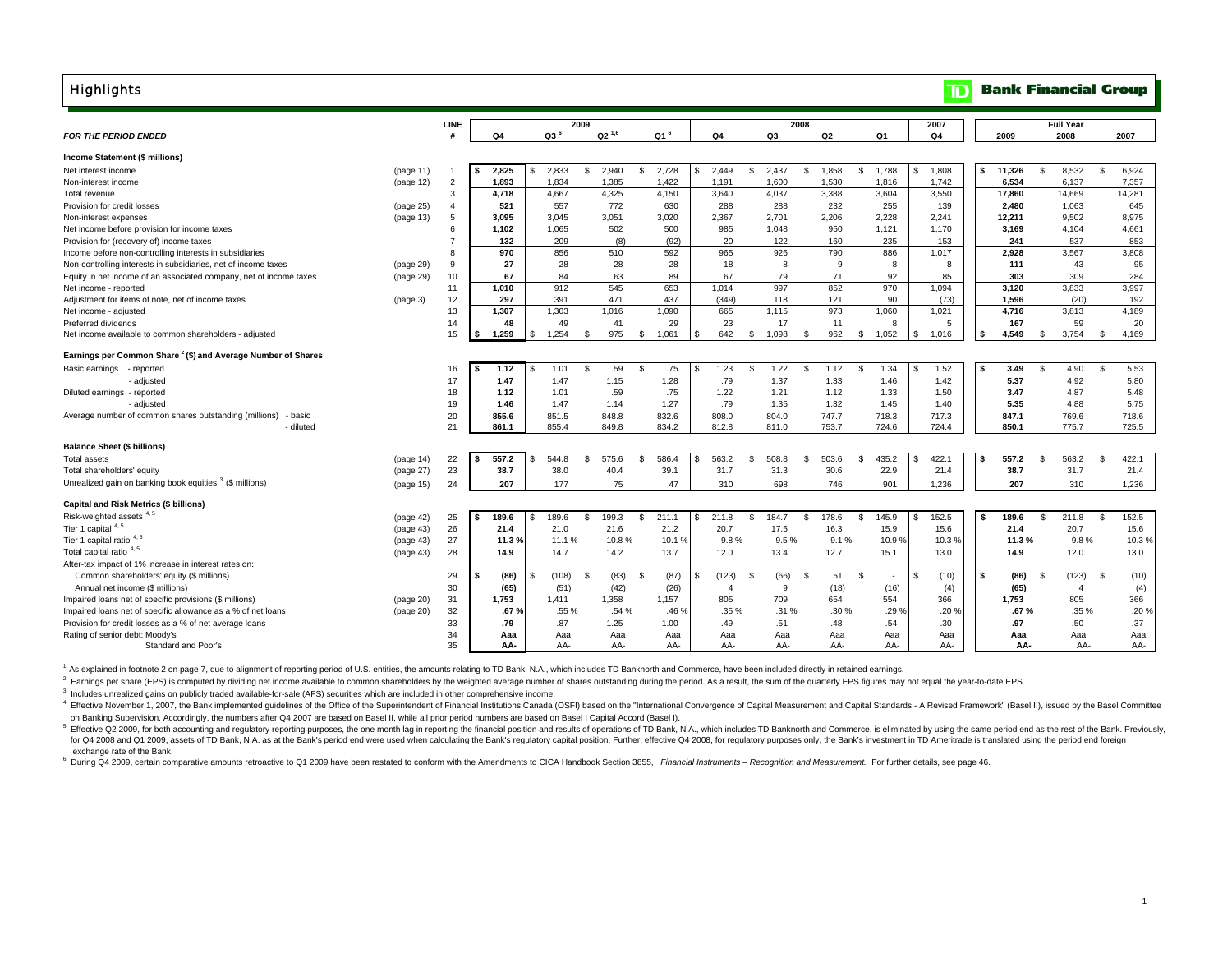### Shareholder Value

**Bank Financial Group**  $\mathbf{D}$ 

| (\$ millions, except as noted)                                      | <b>LINE</b>    |              |                  | 2009 |               |    |              |    |                |      | 2008         |              |                | 2007         |      |              |      | <b>Full Year</b> |              |
|---------------------------------------------------------------------|----------------|--------------|------------------|------|---------------|----|--------------|----|----------------|------|--------------|--------------|----------------|--------------|------|--------------|------|------------------|--------------|
| <b>FOR THE PERIOD ENDED</b>                                         | #              | Q4           | Q3 <sup>11</sup> |      | $Q2^{11}$     |    | $Q1^{11}$    |    | Q <sub>4</sub> |      | Q3           | Q2           | Q <sub>1</sub> | Q4           |      | 2009         |      | 2008             | 2007         |
|                                                                     |                |              |                  |      |               |    |              |    |                |      |              |              |                |              |      |              |      |                  |              |
| <b>Business Performance</b>                                         |                |              |                  |      |               |    |              |    |                |      |              |              |                |              |      |              |      |                  |              |
| Net income available to common shareholders - reported              |                | 962<br>\$    | 863              | \$   | 504           | \$ | 624          | \$ | 991            | \$   | 980<br>\$    | 841          | \$<br>962      | \$<br>1,089  | \$   | 2,953        | \$   | 3.774            | \$<br>3,977  |
| Economic profit <sup>1</sup>                                        | $\overline{2}$ | 262          | 246              |      | (40)          |    | 82           |    | (150)          |      | 321          | 283          | 462            | 430          |      | 561          |      | 932              | 1,876        |
| Average common equity                                               | 3              | 34,846       | 35,388           |      | 37,154        |    | 34,450       |    | 29,615         |      | 29,065       | 25,593       | 21,221         | 20,808       |      | 35,341       |      | 26,213           | 20,572       |
| Average invested capital <sup>2</sup>                               | $\overline{4}$ | 39,544       | 39,986           |      | 41,645        |    | 38,829       |    | 33,884         |      | 33,236       | 29,675       | 25,236         | 24,749       |      | 39,882       |      | 30,349           | 24,397       |
| Return on common equity                                             | 5              | 11.0%        | 9.7%             |      | 5.6%          |    | 7.2%         |    | 13.3%          |      | 13.4 %       | 13.4 %       | 18.0%          | 20.8%        |      | 8.4%         |      | 14.4%            | 19.3%        |
| Adjusted return on common equity <sup>3</sup>                       | 6              | 14.3         | 14.1             |      | 10.8          |    | 12.2         |    | 8.6            |      | 15.0         | 15.3         | 19.7           | 19.4         |      | 12.9         |      | 14.3             | 20.3         |
| Return on invested capital <sup>4</sup>                             |                | 12.6         | 12.4             |      | 9.6           |    | 10.8         |    | 7.5            |      | 13.1         | 13.2         | 16.6           | 16.3         |      | 11.4         |      | 12.4             | 17.1         |
| Return on risk-weighted assets 5, 6                                 | 8              | 2.64         | 2.56             |      | 1.95          |    | 1.99         |    | 1.29           |      | 2.41         | 2.41         | 2.92           | 2.66         |      | 2.27         |      | 2.18             | 2.80         |
| Efficiency ratio - reported                                         | 9              | 65.6         | 65.2             |      | 70.6          |    | 72.8         |    | 65.0           |      | 66.9         | 65.1         | 61.8           | 63.1         |      | 68.4         |      | 64.8             | 62.8         |
| Effective tax rate                                                  | 10             | 12.0         | 19.6             |      | (1.6)         |    | (18.4)       |    | 2.0            |      | 11.6         | 16.8         | 21.0           | 13.1         |      | 7.6          |      | 13.1             | 18.3         |
| Net interest margin                                                 | 11             | 2.48         | 2.57             |      | 2.70          |    | 2.41         |    | 2.34           |      | 2.36         | 2.11         | 2.01           | 2.10         |      | 2.54         |      | 2.22             | 2.06         |
| Average number of full-time equivalent staff                        | 12             | 66.076       | 66.129           |      | 65,972        |    | 65.545       |    | 65.442         |      | 65.296       | 52.126       | 52,160         | 51,341       |      | 65.930       |      | 58.792           | 51,163       |
|                                                                     |                |              |                  |      |               |    |              |    |                |      |              |              |                |              |      |              |      |                  |              |
| <b>Common Share Performance</b>                                     |                |              |                  |      |               |    |              |    |                |      |              |              |                |              |      |              |      |                  |              |
| Closing market price (\$)                                           | 13             | 61.68<br>-S. | 63.11            | \$   | 47.10         | \$ | 39.80        | S. | 56.92          | \$.  | 62.29<br>\$  | 66.11        | \$<br>68.01    | \$<br>71.35  | - \$ | 61.68        | \$   | 56.92            | \$<br>71.35  |
| Book value per common share                                         | 14             | 41.13        | 40.54            |      | 43.47         |    | 42.79        |    | 36.78          |      | 36.75        | 36.70        | 30.69          | 29.23        |      | 41.13        |      | 36.78            | 29.23        |
| Closing market price to book value                                  | 15             | 1.50         | 1.56             |      | 1.08          |    | 0.93         |    | 1.55           |      | 1.69         | 1.80         | 2.22           | 2.44         |      | 1.50         |      | 1.55             | 2.44         |
| Price-earnings ratio - reported '                                   | 16             | 17.8         | 17.7             |      | 12.5          |    | 9.3          |    | 11.7           |      | 12.1         | 12.1         | 12.3           | 13.0         |      | 17.8         |      | 11.7             | 13.0         |
| - adjusted                                                          | 17             | 11.6         | 13.5             |      | 10.4          |    | 8.4          |    | 11.6           |      | 11.3         | 11.5         | 11.7           | 12.4         |      | 11.6         |      | 11.6             | 12.4         |
| Total market return on common shareholders' investment <sup>8</sup> | 18             | 13.6%        | 6.4%             |      | $(25.2)\%$    |    | (38.8)%      |    | $(17.1)\%$     |      | (5.5)%       | $.8\%$       | .5%            | 13.0%        |      | 13.6%        |      | $(17.1)\%$       | 13.0%        |
| Number of common shares outstanding (millions)                      | 19             | 858.8        | 854.1            |      | 850.6         |    | 848.7        |    | 810.1          |      | 807.3        | 802.9        | 719.0          | 717.8        |      | 858.8        |      | 810.1            | 717.8        |
| Total market capitalization (\$ billions)                           | 20             | 53.0         | \$<br>53.9       | \$   | 40.1          | \$ | 33.8         | \$ | 46.1           | \$.  | 50.3<br>\$   | 53.1         | \$<br>48.9     | \$<br>51.2   | -\$  | 53.0         | \$   | 46.1             | \$<br>51.2   |
| <b>Dividend Performance</b>                                         |                |              |                  |      |               |    |              |    |                |      |              |              |                |              |      |              |      |                  |              |
|                                                                     |                | 0.61         | 0.61             | Ŝ.   | 0.61          | S. | 0.61         | \$ | 0.61           | - \$ | 0.59<br>Ŝ.   | 0.59         | \$<br>0.57     | \$<br>0.57   | - \$ | 2.44         | - \$ | 2.36             | \$<br>2.11   |
| Dividend per common share<br>Dividend yield 9                       | 21<br>22       | l Si<br>3.7% | 4.4 %            |      | 5.9%          |    | 5.0%         |    | 4.1%           |      | 3.7%         | 3.5%         | 3.2%           | 3.0%         |      | 4.8%         |      | 3.8%             | 3.0%         |
| Common dividend payout ratio <sup>10</sup> - reported               |                | 54.3         |                  |      |               |    |              |    |                |      |              |              |                |              |      |              |      |                  |              |
|                                                                     | 23<br>24       | 41.5         | 60.1<br>41.4     |      | 102.8<br>53.1 |    | 82.7<br>48.6 |    | 49.7<br>76.8   |      | 48.5<br>43.3 | 56.2<br>49.2 | 42.6<br>39.0   | 37.6<br>40.3 |      | 70.3<br>45.6 |      | 49.0<br>49.3     | 38.1<br>36.4 |
| - adjusted                                                          |                |              |                  |      |               |    |              |    |                |      |              |              |                |              |      |              |      |                  |              |

<sup>1</sup> Economic profit is adjusted net income available to common shareholders less a charge for average invested capital. The rate charged for invested capital is 10.0% in 2009, 9.3% in 2008 and 9.4% in 2007.

 $2$  Invested capital is common shareholders' equity plus the cumulative after-tax amount of purchased intangible assets amortized as of the reporting date.

 $3$  Adjusted return on common equity is adjusted net income available to common shareholders divided by average common equity.

4 Return on invested capital is adjusted net income available to common shareholders divided by average invested capital.

5 Risk-weighted assets (RWA) is adjusted net income available to common shareholders divided by average RWA.

<sup>6</sup> Effective November 1, 2007, the Bank implemented OSFI's guidelines based on Basel II. Accordingly, the average RWA, on which the return is based, after Q4 2007 is calculated based on Basel II, while all prior period returns are calculated based on Basel I.

 $7$  Price-earnings ratio is closing common share price divided by diluted earnings per share for trailing four quarters.

<sup>8</sup> Total shareholder return includes the year-over-year change in share price and assumes that dividends received were invested in additional common shares.

<sup>9</sup> Dividend yield is dividends per common share for trailing four quarters divided by average of high and low common share prices for the period.

<sup>10</sup> The calculations for common dividend payout ratio for Q2 2008 and the full year 2008 took into account the shares issued on the acquisition of Commerce and the dividend paid on those shares. Excluding those shares and on those shares, the common dividend payout ratio would have been 50.4% reported and 44.1% adjusted for Q2 2008 and 47.7% reported and 48.0% adjusted for the full year 2008.

<sup>11</sup> During Q4 2009, certain comparative amounts retroactive to Q1 2009 have been restated to conform with the Amendments to CICA Handbook Section 3855, Financial Instruments - Recognition and Measurement. For further deta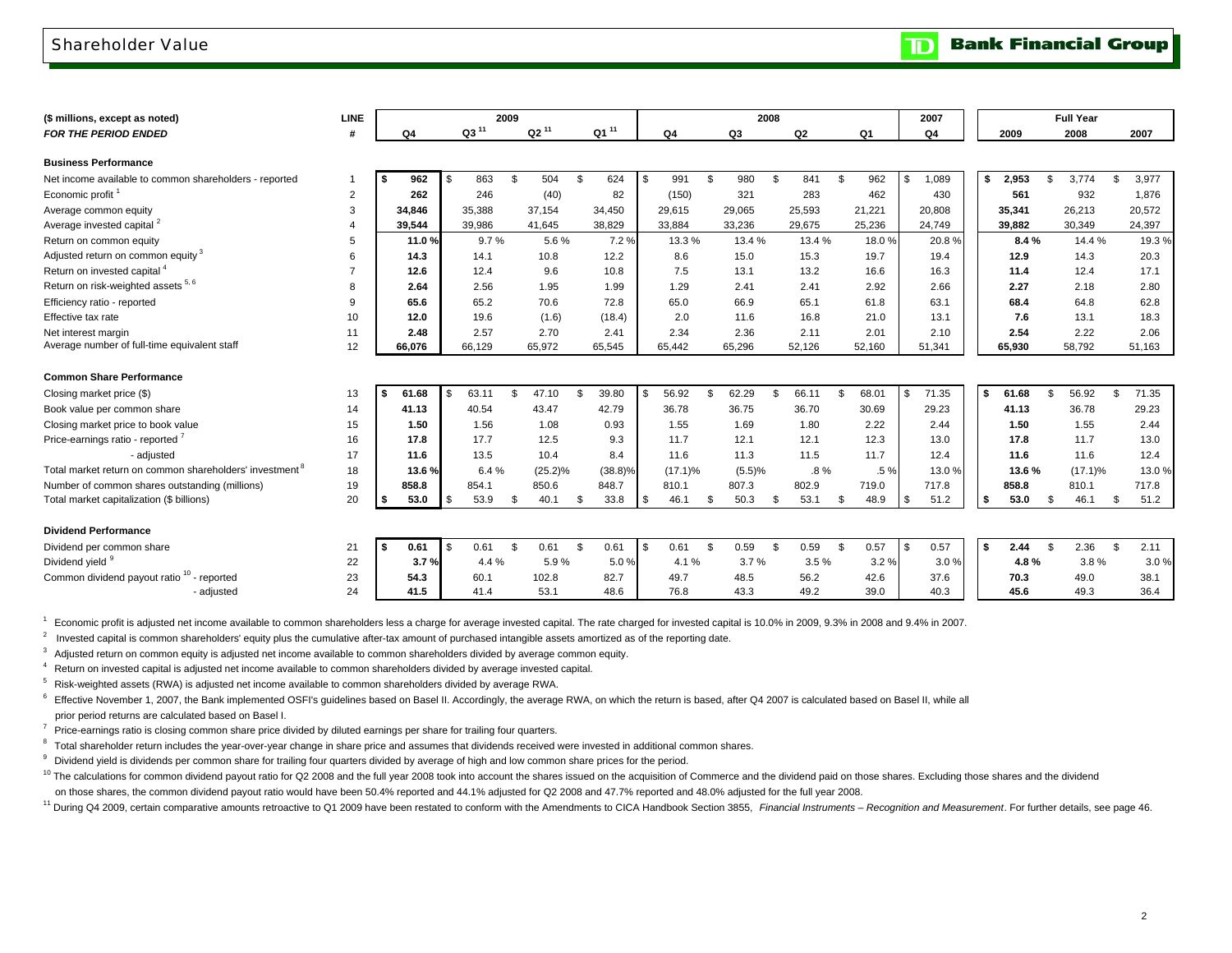### Adjustments for Items of Note, Net of Income Taxes<sup>1</sup>

**LINE***FOR THE PERIOD ENDED* **# Q4 Q3 Q2 Q1 Q4 Q3 Q2 Q1 Q4 2009 2008 2007 Items of Note Affecting Net Income (\$ millions)**  Amortization of intangibles <sup>2</sup> 1 1 1 128 116 \$ 127 \$ 127 \$ 127 \$ 127 \$ 127 \$ 111 \$ 92 \$ 75 \$ 99 \$ 492 \$ 404 \$ 353 Reversal of Enron litigation reserve <sup>3</sup> <sup>2</sup> **-** - - - (323) - - - - **-** - (323) Increase (decrease) in fair value of derivatives hedging the reclassified available-for-sale debt securities portfolio <sup>4</sup> <sup>3</sup> **<sup>73</sup>** <sup>134</sup> <sup>43</sup> <sup>200</sup> (118) - - - - **<sup>450</sup>** - (118) Gain relating to restructuring of Visa <sup>5</sup> <sup>4</sup> **-** - - - - - - - (135) **-** (135) - 5 **-** - - - - - - - - **-** 43 - 6 **89** 50 70 67 25 15 30 - - **276** - 70 Increase (decrease) in fair value of credit default swaps hedging the corporate loan book, net of provision for credit losses <sup>8</sup> <sup>7</sup> **<sup>19</sup>** <sup>44</sup> <sup>75</sup> (12) (59) (22) (1) (25) 2 **<sup>126</sup>** (30) (107) Other tax items  $\frac{9}{2}$  8 **-** - - - - 14 - 20 - **-** - 34 Provision for insurance claims<sup>10</sup> 9 **-** - - - - - - 20 - **-** - 20 General allowance increase (release) in Canadian Personal and Commercial Banking (excluding VFC) and Wholesale Banking **10 10 - 12 46 77** 55 - - - - - - - - - (39) | 178 Settlement of TD Banknorth shareholder litigation <sup>11</sup> <sup>11</sup> **-** <sup>39</sup> - - - - - - - **<sup>39</sup>** - - FDIC special assessment charge  $12$  **12 1** - 35 - - - - - - - - - - - - - - - | 35 Total 13 **\$ 297** \$ 471 391 \$ 437 \$ (349) \$ 118 \$ 121 \$ 90 \$ (73) \$ **\$ 1,596** \$ 192 (20) \$ **Items of Note Affecting Earnings per Share (\$) <sup>13</sup>** Amortization of intangibles <sup>2</sup> 15 2.58 \$ 0.49 \$ 0.14 \$ 0.14 \$ 0.14 \$ 0.14 \$ 0.14 \$ 0.13 \$ 0.12 \$ 0.09 \$ 0.14 \$ **0.58** \$ 0.52 \$ 0.49 \$ 0.58 \$ 0.49 \$ 0.58 \$ 0.49 \$ 0.58 \$ 0.49 \$ 0.58 \$ 0.49 \$ 0.58 \$ 0.49 \$ 0.58 \$ 0.49 \$ 0.5 Reversal of Enron litigation reserve <sup>3</sup> 15 **-** 15 **-** 15 - 15 - 15 - 15 - 16.42) - (0.40) - - - - - - - - (0.42) -Increase (decrease) in fair value of derivatives hedging the reclassified available-for-sale debt securities portfolio<sup>4</sup> 16 16 0.09 0.05 0.16 0.24 (0.15) - - - - - - - - - - - - - - 1 0.53 (0.15) -Gain relating to restructuring of Visa <sup>5</sup> <sup>17</sup> **-** - - - - - - - (0.19) **-** (0.19) - 18 **-** - - - - - - - - **-** 0.06 - 19 **0.10** 0.06 0.08 0.08 0.03 0.02 0.04 - - **0.32** - 0.09 Increase (decrease) in fair value of credit default swaps hedging the corporate loan book, net of provision for credit losses <sup>8</sup> <sup>20</sup> **0.02** 0.05 0.09 (0.01) (0.07) (0.03) - (0.03) - **0.15** (0.04) (0.14) Other tax items  $\frac{9}{21}$  **-** - - - - 0.02 - 0.03 - **-** - 0.04 Provision for insurance claims 10 22 **-** - - - - - - 0.03 - **-** - 0.03 General allowance increase (release) in Canadian Personal and Commercial 23 **-** 0.09 0.05 0.07 - - - - (0.05) **0.21** (0.05) - Settlement of TD Banknorth shareholder litigation <sup>11</sup> <sup>24</sup> **-** 0.05 - - - - - - - **0.05** - - FDIC special assessment charge <sup>12</sup> <sup>25</sup> **-** - 0.04 - - - - - - **0.04** - - Commerce timing impact <sup>14</sup> <sup>26</sup> **-** - - - - - 0.04 - - **-** - 0.04 Total $\sim$  27 **\$ 0.34** \$ 0.55 0.46 \$ 0.52 \$ (0.43) \$ 0.14 \$ 0.20 \$ 0.12 \$ (0.10) \$ **\$ 1.88** \$ 0.27 0.01 \$ **2009 Full Year** Banking (excluding VFC) and Wholesale Banking Restructuring and integration charges relating to the Commerce acquisition <sup>7</sup> **2007**TD Banknorth restructuring, privatization and merger-related charges <sup>6</sup> TD Banknorth restructuring, privatization and merger-related charges <sup>6</sup> Restructuring and integration charges relating to the Commerce acquisition <sup>7</sup> **2008**

 $1$  For detailed footnotes to the items of note, see page 45.

3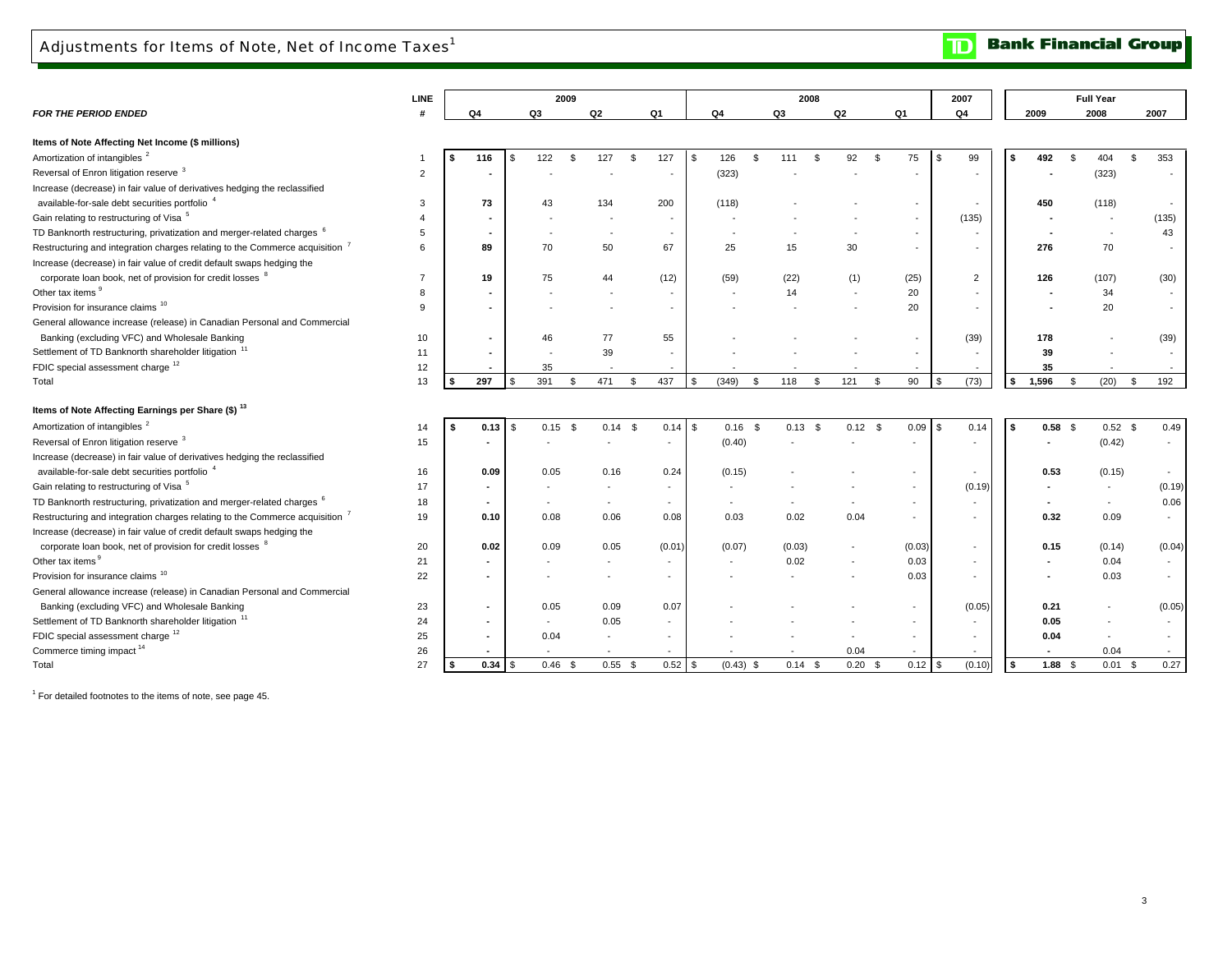### Segmented Results Summary

**TD** Bank Financial Group

| (\$ millions, except as noted)                        | <b>LINE</b>    |             |     |        | 2009           |        |     |        |      |        |     |       | 2008 |           |       | 2007        |             |               | <b>Full Year</b> |             |
|-------------------------------------------------------|----------------|-------------|-----|--------|----------------|--------|-----|--------|------|--------|-----|-------|------|-----------|-------|-------------|-------------|---------------|------------------|-------------|
| <b>FOR THE PERIOD ENDED</b>                           |                | Q4          |     | $Q3^3$ |                | $Q2^3$ |     | $Q1^3$ |      | Q4     |     | Q3    |      | Q2        | Q1    | Q4          | 2009        |               | 2008             | 2007        |
|                                                       |                |             |     |        |                |        |     |        |      |        |     |       |      |           |       |             |             |               |                  |             |
| Net Income - Adjusted                                 |                |             |     |        |                |        |     |        |      |        |     |       |      |           |       |             |             |               |                  |             |
| Canadian Personal and Commercial Banking              |                | 622<br>- \$ | Ŝ.  | 677    | $\mathfrak{L}$ | 589    | \$  | 584    | - \$ | 600    |     | 644   | \$   | 582<br>\$ | 598   | \$<br>572   | \$<br>2,472 | $\mathcal{F}$ | 2.424            | \$<br>2,253 |
| Wealth Management                                     | $\overline{2}$ | 156         |     | 163    |                | 126    |     | 152    |      | 170    |     | 201   |      | 182       | 216   | 194         | 597         |               | 769              | 762         |
| U.S. Personal and Commercial Banking                  | 3              | 211         |     | 242    |                | 208    |     | 248    |      | 276    |     | 273   |      | 130       | 127   | 124         | 909         |               | 806              | 359         |
| <b>Total retail</b>                                   |                | 989         |     | 1,082  |                | 923    |     | 984    |      | 1.046  |     | 1.118 |      | 894       | 941   | 890         | 3,978       |               | 3,999            | 3,374       |
| <b>Wholesale Banking</b>                              |                | 372         |     | 327    |                | 173    |     | 265    |      | (228)  |     | 37    |      | 93        | 163   | 157         | 1.137       |               | 65               | 824         |
| Corporate                                             | 6              | (54)        |     | (106)  |                | (80)   |     | (159)  |      | (153)  |     | (40)  |      | (14)      | (44)  | (26)        | (399)       |               | (251)            | (9)         |
| <b>Total Bank</b>                                     | $\overline{7}$ | 1,307       | \$. | 1,303  |                | 1,016  | \$. | 1,090  | - \$ | 665    | \$. | 1.115 | \$   | 973<br>\$ | 1,060 | \$<br>1,021 | \$<br>4,716 | \$.           | 3,813            | 4,189       |
|                                                       |                |             |     |        |                |        |     |        |      |        |     |       |      |           |       |             |             |               |                  |             |
| <b>Return on Invested Capital</b>                     |                |             |     |        |                |        |     |        |      |        |     |       |      |           |       |             |             |               |                  |             |
| Canadian Personal and Commercial Banking              | 8              | 27.1%       |     | 30.5%  |                | 27.9%  |     | 26.9%  |      | 28.8%  |     | 30.9% |      | 28.7%     | 29.0% | 26.8%       | 28.1%       |               | 29.3%            | 27.1%       |
| Wealth Management                                     | 9              | 13.6        |     | 13.7   |                | 10.7   |     | 13.1   |      | 16.0   |     | 19.4  |      | 19.4      | 23.0  | 19.8        | 12.8        |               | 19.4             | 20.0        |
| U.S. Personal and Commercial Banking                  | 10             | 4.5         |     | 5.0    |                | 3.9    |     | 4.8    |      | 6.2    |     | 6.2   |      | 5.8       | 5.7   | 5.1         | 4.5         |               | 6.1              | 4.6         |
| <b>Wholesale Banking</b>                              | 11             | 46.0        |     | 40.2   |                | 17.6   |     | 22.3   |      | (20.9) |     | 4.4   |      | 10.7      | 20.9  | 20.6        | 30.0        |               | 1.8              | 30.1        |
| <b>Total Bank</b>                                     | 12             | 12.6%       |     | 12.4 % |                | 9.6%   |     | 10.8%  |      | 7.5%   |     | 13.1% |      | 13.2 %    | 16.6% | 16.3%       | 11.4%       |               | 12.4 %           | 17.1%       |
| Percentage of Net Income Mix <sup>1</sup>             |                |             |     |        |                |        |     |        |      |        |     |       |      |           |       |             |             |               |                  |             |
| <b>Total retail</b>                                   | 13             | 73%         |     | 77 %   |                | 84 %   |     | 79 %   |      | 128 %  |     | 97 %  |      | 91 %      | 85 %  | 85 %        | 78 %        |               | 98 %             | 80 %        |
| <b>Wholesale Banking</b>                              | 14             | 27          |     | 23     |                | 16     |     | 21     |      | (28)   |     | 3     |      | 9         | 15    | 15          | 22          |               | 2                | 20          |
| <b>Total Bank</b>                                     | 15             | 100 %       |     | 100 %  |                | 100 %  |     | 100 %  |      | 100 %  |     | 100 % |      | 100 %     | 100 % | 100 %       | 100 %       |               | 100 %            | 100 %       |
| Geographic Contribution to Total Revenue <sup>2</sup> |                |             |     |        |                |        |     |        |      |        |     |       |      |           |       |             |             |               |                  |             |
| Canada                                                | 16             | 69%         |     | 65 %   |                | 66 %   |     | 74 %   |      | 71 %   |     | 70 %  |      | 78 %      | 75 %  | 79%         | 68%         |               | 73 %             | 74 %        |
| <b>United States</b>                                  | 17             | 23          |     | 18     |                | 22     |     | 23     |      | 24     |     | 24    |      | 14        | 17    | 14          | 22          |               | 20               | 17          |
| Other international                                   | 18             | 8           |     | 17     |                | 12     |     | 3      |      | 5      |     | 6     |      | 8         | 8     |             | 10          |               | $\overline{7}$   | 9           |
| <b>Total Bank</b>                                     | 19             | 100 %       |     | 100 %  |                | 100 %  |     | 100 %  |      | 100 %  |     | 100 % |      | 100 %     | 100 % | 100 %       | 100 %       |               | 100 %            | 100 %       |

 $1$  Percentages exclude Corporate segment results.

<sup>2</sup> TEB amounts are not included.<br><sup>3</sup> During Q4 2009, certain comparative amounts retroactive to Q1 2009 have been restated to conform with the Amendments to CICA Handbook Section 3855, *Financial Instruments – Recognition*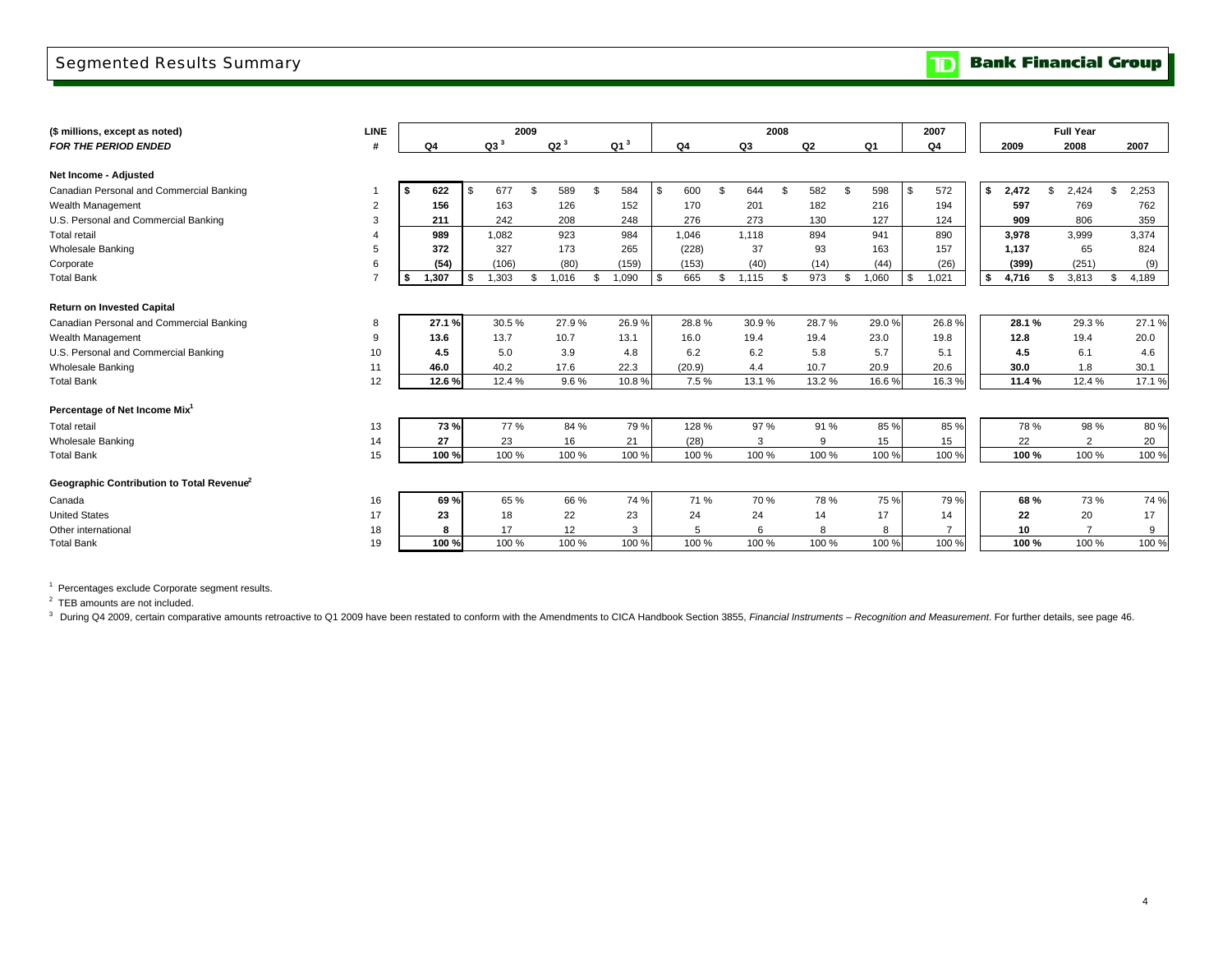**Bank Financial Group**  $\mathbf{D}% _{T}=\mathbf{D}_{T}\!\left( \mathbf{1}_{T}% \mathbf{1}_{T}\mathbf{1}_{T}\mathbf{1}_{T}\mathbf{1}_{T}\mathbf{1}_{T}\mathbf{1}_{T}\mathbf{1}_{T}\mathbf{1}_{T}\mathbf{1}_{T}\mathbf{1}_{T}\mathbf{1}_{T}\mathbf{1}_{T}\mathbf{1}_{T}\mathbf{1}_{T}\mathbf{1}_{T}\mathbf{1}_{T}\mathbf{1}_{T}\mathbf{1}_{T}\mathbf{1}_{T}\mathbf{1}_{T}\mathbf{1}_{T}\mathbf{1}_{T}$ 

#### **RESULTS OF OPERATIONS**

| (\$ millions, except as noted)                            | LINE           |      |        |    |        | 2009 |                          |      |                |      |        |                |        | 2008 |                |                |        |      | 2007   |     |        |     | <b>Full Year</b> |      |        |
|-----------------------------------------------------------|----------------|------|--------|----|--------|------|--------------------------|------|----------------|------|--------|----------------|--------|------|----------------|----------------|--------|------|--------|-----|--------|-----|------------------|------|--------|
| <b>FOR THE PERIOD ENDED</b>                               |                |      | Q4     |    | Q3     |      | Q2                       |      | Q <sub>1</sub> |      | Q4     |                | Q3     |      | Q <sub>2</sub> |                | Q1     |      | Q4     |     | 2009   |     | 2008             |      | 2007   |
|                                                           |                |      |        |    |        |      |                          |      |                |      |        |                |        |      |                |                |        |      |        |     |        |     |                  |      |        |
| Net interest income                                       |                |      | 1,668  | \$ | 1,650  | \$   | 1,536                    | £.   | 1,494          | \$   | 1,489  | \$             | 1,485  | s.   | 1,402          | $\mathcal{S}$  | 1,414  |      | 1,408  |     | 6,348  |     | 5.790            | \$   | 5,401  |
| Non-interest income                                       | $\overline{2}$ |      | 766    |    | 797    |      | 740                      |      | 798            |      | 794    |                | 777    |      | 732            |                | 733    |      | 744    |     | 3,101  |     | 3,036            |      | 2.848  |
| Total revenue                                             | 3              |      | 2,434  |    | 2.447  |      | 2.276                    |      | 2.292          |      | 2.283  |                | 2.262  |      | 2,134          |                | 2,147  |      | 2,152  |     | 9.449  |     | 8.826            |      | 8.249  |
| Provision for credit losses                               |                |      | 313    |    | 290    |      | 286                      |      | 266            |      | 209    |                | 194    |      | 191            |                | 172    |      | 176    |     | 1.155  |     | 766              |      | 608    |
| Non-interest expenses                                     | 5              |      | 1.226  |    | 1.170  |      | 1.143                    |      | 1.186          |      | 1.202  |                | 1.129  |      | 1.095          |                | 1,096  |      | 1,114  |     | 4.725  |     | 4.522            |      | 4.256  |
| Net income before income taxes                            | 6              |      | 895    |    | 987    |      | 847                      |      | 840            |      | 872    |                | 939    |      | 848            |                | 879    |      | 862    |     | 3,569  |     | 3,538            |      | 3,385  |
| Income taxes                                              |                |      | 273    |    | 310    |      | 258                      |      | 256            |      | 272    |                | 295    |      | 266            |                | 281    |      | 290    |     | 1,097  |     | 1,114            |      | 1,132  |
| Net income - reported                                     | 8              |      | 622    |    | 677    |      | 589                      |      | 584            |      | 600    |                | 644    |      | 582            |                | 598    |      | 572    |     | 2,472  |     | 2,424            |      | 2,253  |
| Adjustments for items of note, net of income taxes        | 9              |      |        |    |        |      | $\overline{\phantom{a}}$ |      |                |      |        |                |        |      |                |                |        |      |        |     |        |     |                  |      | $\sim$ |
| Net income - adjusted                                     | 10             | l \$ | 622    | \$ | 677    | \$   | 589                      | -S   | 584            | \$   | 600    | $\mathfrak{L}$ | 644    | \$.  | 582            | - \$           | 598    |      | 572    |     | 2,472  | \$  | 2,424            | - 95 | 2,253  |
|                                                           |                |      |        |    |        |      |                          |      |                |      |        |                |        |      |                |                |        |      |        |     |        |     |                  |      |        |
| Average invested capital (\$ billions)                    | 11             |      | 9.1    | \$ | 8.8    | \$.  | 8.6                      | \$   | 8.6            | - \$ | 8.3    | \$             | 8.3    | -S   | 8.3            | - \$           | 8.2    | l \$ | 8.5    |     | 8.8    | \$. | 8.3              | \$   | 8.3    |
| Economic profit <sup>2</sup>                              | 12             |      | 415    |    | 478    |      | 399                      |      | 389            |      | 423    |                | 467    |      | 410            |                | 422    |      | 391    |     | 1,681  |     | 1,722            |      | 1,547  |
| Return on invested capital                                | 13             |      | 27.1%  |    | 30.5%  |      | 27.9%                    |      | 26.9%          |      | 28.8%  |                | 30.9%  |      | 28.7%          |                | 29.0%  |      | 26.8%  |     | 28.1%  |     | 29.3%            |      | 27.1%  |
|                                                           |                |      |        |    |        |      |                          |      |                |      |        |                |        |      |                |                |        |      |        |     |        |     |                  |      |        |
| Key Performance Indicators (\$ billions, except as noted) |                |      |        |    |        |      |                          |      |                |      |        |                |        |      |                |                |        |      |        |     |        |     |                  |      |        |
| Risk-weighted assets <sup>3</sup>                         | 14             |      | 64     | S  | 63     | \$   | 61                       | - \$ | 60             | \$   | 58     | $\mathfrak{L}$ | 56     | \$.  | 53             | $\mathfrak{s}$ | 54     | l \$ | 68     | -S. | 64     | \$  | 58               | \$   | 68     |
| Average loans - personal                                  |                |      |        |    |        |      |                          |      |                |      |        |                |        |      |                |                |        |      |        |     |        |     |                  |      |        |
| Residential mortgages <sup>4</sup>                        | 15             |      | 63     |    | 60     |      | 59                       |      | 64             |      | 68     |                | 63     |      | 59             |                | 57     |      | 60     |     | 61     |     | 62               |      | 56     |
| Consumer instalment and other personal - HELOC            | 16             |      | 54     |    | 51     |      | 48                       |      | 46             |      | 45     |                | 42     |      | 41             |                | 40     |      | 38     |     | 50     |     | 42               |      | 36     |
| - Other                                                   | 17             |      | 22     |    | 21     |      | 20                       |      | 19             |      | 18     |                | 19     |      | 18             |                | 18     |      | 17     |     | 20     |     | 18               |      | 17     |
| Credit card                                               | 18             |      | 8      |    | 8      |      | 8                        |      | 8              |      |        |                | 6      |      | 5              |                | 5      |      | 5      |     |        |     | ĥ                |      | 5      |
| Total average loans - personal 5                          | 19             |      | 147    |    | 140    |      | 135                      |      | 137            |      | 138    |                | 130    |      | 123            |                | 120    |      | 120    |     | 139    |     | 128              |      | 114    |
| Average loans and acceptances - business <sup>5</sup>     | 20             |      | 30     |    | 30     |      | 29                       |      | 28             |      | 28     |                | 28     |      | 28             |                | 26     |      | 20     |     | 29     |     | 28               |      | 19     |
| Average securitized loans                                 | 21             |      | 57     |    | 55     |      | 54                       |      | 48             |      | 41     |                | 43     |      | 45             |                | 45     |      | 46     |     | 54     |     | 44               |      | 46     |
| Average deposits - personal                               | 22             |      | 127    |    | 127    |      | 126                      |      | 121            |      | 116    |                | 112    |      | 108            |                | 104    |      | 103    |     | 125    |     | 110              |      | 102    |
| Average deposits - business                               | 23             |      | 51     |    | 49     |      | 47                       |      | 47             |      | 44     |                | 43     |      | 41             |                | 40     |      | 40     |     | 49     |     | 42               |      | 39     |
| Margin on avg. earning assets incl. securitized assets    | 24             |      | 2.88%  |    | 2.96%  |      | 2.94 %                   |      | 2.82 %         |      | 2.89%  |                | 2.98%  |      | 2.96%          |                | 2.98%  |      | 3.03%  |     | 2.90%  |     | 2.95 %           |      | 3.05 % |
| Efficiency ratio                                          | 25             |      | 50.4%  |    | 47.8%  |      | 50.2%                    |      | 51.7%          |      | 52.7%  |                | 49.9%  |      | 51.3%          |                | 51.0%  |      | 51.8%  |     | 50.0%  |     | 51.2%            |      | 51.6%  |
| Number of Canadian retail branches at period end          | 26             |      | 1,116  |    | 1,113  |      | 1,108                    |      | 1,102          |      | 1,098  |                | 1,088  |      | 1,077          |                | 1,075  |      | 1,070  |     | 1,116  |     | 1,098            |      | 1,070  |
| Average number of full-time equivalent staff              | 27             |      | 33.080 |    | 32,746 |      | 32,442                   |      | 32,624         |      | 32,557 |                | 32.496 |      | 31.720         |                | 31,896 |      | 31,131 |     | 32,725 |     | 32,167           |      | 30,576 |

 $2$  The rate charged for invested capital is 9.0% in 2009, 8.5% in 2008 and 2007. <sup>1</sup> Effective Q3 2008, the U.S. insurance and credit card businesses are included in Canadian Personal and Commercial Banking, net of distribution commissions to U.S. P&C. Prior periods have not been reclassified as the im

<sup>3</sup> Effective November 1. 2007, the Bank implemented OSFI's quidelines based on Basel II. Accordingly, the numbers after Q4 2007 are based on Basel II, while all prior period numbers are based on Basel I.

4 Includes loans classified as trading as the Bank intends to sell the loans immediately or in the near term, and loans designated as trading under the fair value option for which no allowance is recorded.

 Q1 2008 to Q3 2008, and \$5 billion for each of the quarters Q4 2008 and Q1 2009. <sup>5</sup> Average multiple-unit residential (MUR) mortgages, comprising of five or more units have been reclassified from total average loans - personal to average loans and acceptances - business, starting with Q1 2008. The imp

Canadian Personal and Commercial Banking comprises our Canadian Banking and Global Insurance businesses. Under the TD Canada Trust brand, the retail operations provide a full range of financial products and services to app small business customers. As a leading customer services provider, TD Canada Trust offers anywhere, anytime banking solutions through telephone and internet banking, more than 2,697 automated banking machines and a network Canada. TD Commercial Banking serves the needs of medium-sized Canadian businesses, customizing a broad range of products and services to meet their financing, investment, cash management, international trade and day-to-da Insurance brand, the Bank offers a broad range of insurance products, including home and automobile coverage, life and health insurance in Canada and the U.S., as well as business property and casualty business in the U.S. on TD Canada Trust lending products.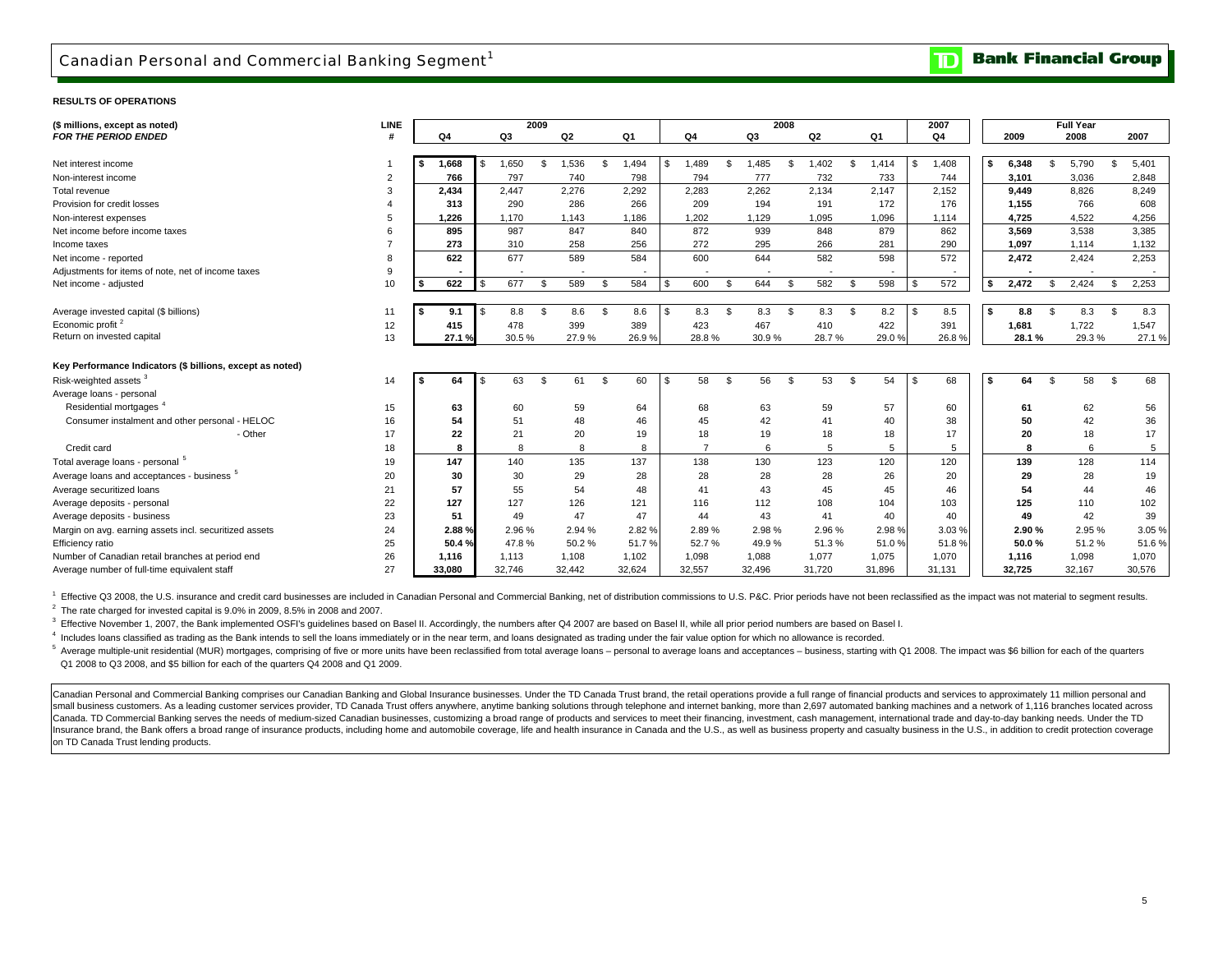### Wealth Management Segment<sup>1</sup>

#### **Bank Financial Group**  $\mathbf{D}% _{T}=\mathbf{D}_{T}\!\left( \mathbf{1}_{T}% \mathbf{1}_{T}\mathbf{1}_{T}\mathbf{1}_{T}\mathbf{1}_{T}\mathbf{1}_{T}\mathbf{1}_{T}\mathbf{1}_{T}\mathbf{1}_{T}\mathbf{1}_{T}\mathbf{1}_{T}\mathbf{1}_{T}\mathbf{1}_{T}\mathbf{1}_{T}\mathbf{1}_{T}\mathbf{1}_{T}\mathbf{1}_{T}\mathbf{1}_{T}\mathbf{1}_{T}\mathbf{1}_{T}\mathbf{1}_{T}\mathbf{1}_{T}\mathbf{1}_{T}$

#### **RESULTS OF OPERATIONS**

| (\$ millions, except as noted)                                                  | <b>LINE</b> |           |      |       | 2009 |                |           |                |       | 2008 |                |     |       | 2007      |      |       | <b>Full Year</b> |       |
|---------------------------------------------------------------------------------|-------------|-----------|------|-------|------|----------------|-----------|----------------|-------|------|----------------|-----|-------|-----------|------|-------|------------------|-------|
| <b>FOR THE PERIOD ENDED</b>                                                     |             | Q4        |      | Q3    |      | Q <sub>2</sub> | Q1        | Q <sub>4</sub> | Q3    |      | Q <sub>2</sub> |     | Q1    | Q4        |      | 2009  | 2008             | 2007  |
|                                                                                 |             |           |      |       |      |                |           |                |       |      |                |     |       |           |      |       |                  |       |
| Net interest income                                                             |             | 67        |      | 65    |      | 63             | 75        | 88             | 89    |      | 82             |     | 88    | \$<br>83  | l \$ | 270   | 347              | 318   |
| Brokerage commissions and non-interest income                                   |             | 520       |      | 497   |      | 465            | 453       | 503            | 520   |      | 476            |     | 482   | 498       |      | 1,935 | 1,981            | 1,995 |
| Total revenue                                                                   |             | 587       |      | 562   |      | 528            | 528       | 591            | 609   |      | 558            |     | 570   | 581       |      | 2,205 | 2,328            | 2,313 |
| Non-interest expenses                                                           |             | 444       |      | 424   |      | 414            | 419       | 428            | 421   |      | 387            |     | 379   | 399       |      | 1,701 | 1,615            | 1,551 |
| Net income before income taxes                                                  |             | 143       |      | 138   |      | 114            | 109       | 163            | 188   |      | 171            |     | 191   | 182       |      | 504   | 713              | 762   |
| Income taxes                                                                    |             | 46        |      | 43    |      | 36             | 34        | 53             | 61    |      | 56             |     | 63    | 63        |      | 159   | 233              | 261   |
| Global Wealth net income                                                        |             | 97        |      | 95    |      | 78             | 75        | 110            | 127   |      | 115            |     | 128   | 119       |      | 345   | 480              | 501   |
| Equity in net income of an associated company, net of income taxes <sup>2</sup> | 8           | 59        |      | 68    |      | 48             | 77        | 60             | 74    |      | 67             |     | 88    | 75        |      | 252   | 289              | 261   |
| Net income - reported                                                           | 9           | 156       |      | 163   |      | 126            | 152       | 170            | 201   |      | 182            |     | 216   | 194       |      | 597   | 769              | 762   |
| Adjustments for items of note, net of income taxes                              | 10          |           |      |       |      |                |           |                |       |      |                |     |       |           |      |       |                  |       |
| Net income - adjusted                                                           | 11          | \$<br>156 | . \$ | 163   | \$   | 126            | \$<br>152 | \$<br>170      | 201   |      | 182            | \$. | 216   | \$<br>194 | l \$ | 597   | 769              | 762   |
|                                                                                 |             |           |      |       |      |                |           |                |       |      |                |     |       |           |      |       |                  |       |
| Average invested capital (\$ billions)                                          | 12          | \$<br>4.6 |      | 4.7   |      | 4.8            | 4.6       | 4.2            |       |      | 3.8            |     | 3.7   | \$<br>3.9 | l S  | 4.7   |                  | 3.8   |
| Economic profit (loss) <sup>3</sup>                                             | 13          | 26        |      | 28    |      | (7)            | 20        | 60             | 92    |      | 84             |     | 117   | 91        |      | 67    | 353              | 362   |
| Return on invested capital                                                      | 14          | 13.6%     |      | 13.7% |      | 10.7%          | 13.1%     | 16.0%          | 19.4% |      | 19.4%          |     | 23.0% | 19.8%     |      | 12.8% | 19.4%            | 20.0% |
|                                                                                 |             |           |      |       |      |                |           |                |       |      |                |     |       |           |      |       |                  |       |
| Key Performance Indicators (\$ billions, except as noted)                       |             |           |      |       |      |                |           |                |       |      |                |     |       |           |      |       |                  |       |
| Risk-weighted assets <sup>4</sup>                                               | 15          |           |      |       |      |                |           |                |       |      |                |     |       | \$<br>b.  | l \$ |       |                  | 5     |
| Assets under administration                                                     | 16          | 191       |      | 188   |      | 174            | 163       | 173            | 197   |      | 187            |     | 178   | 185       |      | 191   | 173              | 185   |
| Assets under management                                                         | 17          | 171       |      | 164   |      | 168            | 170       | 170            | 180   |      | 174            |     | 170   | 160       |      | 171   | 170              | 160   |
| Efficiency ratio                                                                | 18          | 75.6%     |      | 75.4% |      | 78.4%          | 79.4%     | 72.4 %         | 69.1% |      | 69.4%          |     | 66.5% | 68.7%     |      | 77.1% | 69.4%            | 67.1% |
| Average number of full-time equivalent staff                                    | 19          | 6.769     |      | 6.893 |      | 6,962          | 6.835     | 6.673          | 6.633 |      | 6.180          |     | 6.189 | 6,004     |      | 6.864 | 6,419            | 5,951 |

<sup>1</sup> Effective Q3 2008, the U.S. wealth management businesses are included in Wealth Management, net of distribution commissions to U.S. P&C. Prior periods have not been reclassified as the impact was not material to segmen

 $2$  The equity in net income of an associated company includes net impact of internal management adjustments which are reclassified to other reporting lines in the Corporate segment.

3 The rates charged for invested capital for North American and international businesses are, respectively, 10.0% and 13.0% in 2009; 9.5% and 12.0% in 2008; and 9.5% and 12.0% in 2008; and 12.0% in 2007. The rate charged f 3 Ameritrade business line is 12.0% in 2009, 11.0% in 2008 and 11.0% in 2007.

<sup>4</sup> Effective November 1, 2007, the Bank implemented OSFI's guidelines based on Basel II. Accordingly, the numbers after Q4 2007 are based on Basel II, while all prior period numbers are based on Basel I.

Wealth Management provides a wealth of experience through a wide array of investment products and services to a large and diverse retail and institutional global client base. Wealth Management is one of the largest in Cana share of assets, and comprises a number of advisory, distribution and asset management businesses, including TD Waterhouse, TD Mutual Funds and TD Asset Management Inc. In Canada, online brokerage, financial planning, priv investment advice and private client services cater to the needs of different retail customer segments through all stages of their investment life cycle. U.S. wealth management also provides a wide range of financial advis and investment management services to U.S. clients. Through Wealth Management's online brokerage channels, it serves customers in Canada, the United Kingdom and the U.S. (through TD Ameritrade). Online Brokerage has indust leadership in both price and service.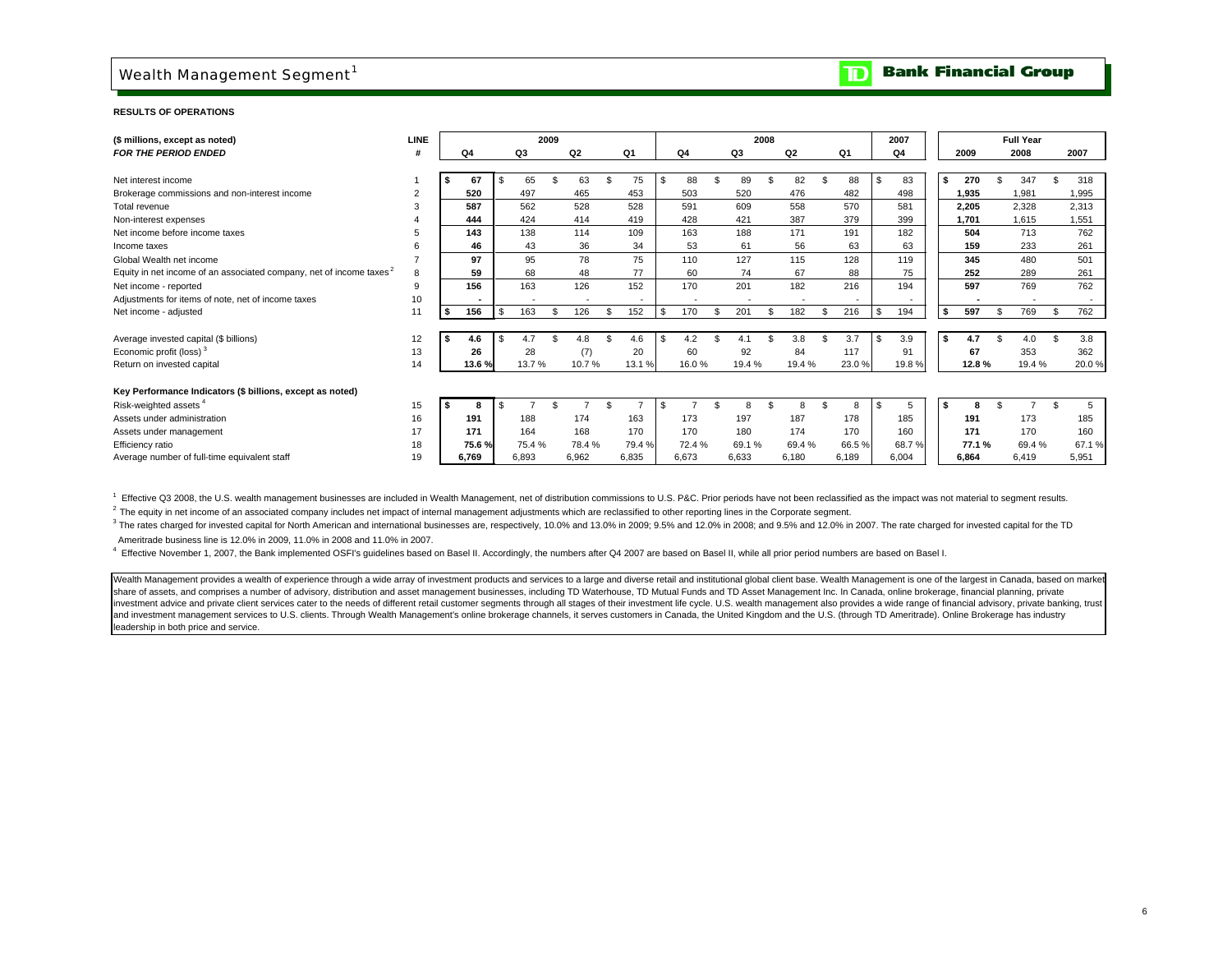#### **RESULTS OF OPERATIONS**

| (\$ millions, except as noted)                                    | LINE           |    |                |     |                | 2009 |               |                 |                          |          |                          | 2008 |                |          |                |     | 2007           |   |        |     | <b>Full Year</b>         |     |                |
|-------------------------------------------------------------------|----------------|----|----------------|-----|----------------|------|---------------|-----------------|--------------------------|----------|--------------------------|------|----------------|----------|----------------|-----|----------------|---|--------|-----|--------------------------|-----|----------------|
| <b>FOR THE PERIOD ENDED</b>                                       | #              |    | Q <sub>4</sub> |     | $Q3^8$         |      | $Q2^8$        | Q1 <sup>8</sup> | Q4                       |          | Q3                       |      | Q2             |          | Q1             |     | Q4             |   | 2009   |     | 2008                     |     | 2007           |
|                                                                   |                |    |                |     |                |      |               |                 |                          |          |                          |      |                |          |                |     |                |   |        |     |                          |     |                |
| Net interest income                                               |                | s  | 840            | \$. | 873            | \$   | 1.002         | \$<br>892       | \$<br>764                | \$       | 759                      | \$.  | 309            | <b>S</b> | 312            |     | 335            |   | 3.607  | \$. | 2.144                    | S   | 1.365          |
| Non-interest income                                               | $\overline{2}$ |    | 273            |     | 263            |      | 279           | 302             | 280                      |          | 267                      |      | 166            |          | 140            |     | 140            |   | 1,117  |     | 853                      |     | 583            |
| Total revenue                                                     | 3              |    | 1.113          |     | 1.136          |      | 1.281         | 1.194           | 1.044                    |          | 1.026                    |      | 475            |          | 452            |     | 475            |   | 4.724  |     | 2.997                    |     | 1.948          |
| Provision for credit losses                                       |                |    |                |     |                |      |               |                 |                          |          |                          |      |                |          |                |     |                |   |        |     |                          |     |                |
| Provision for credit losses - loans                               | 4              |    | 175            |     | 183            |      | 201           | 139             | 78                       |          | 76                       |      | 46             |          | 26             |     | 35             |   | 698    |     | 226                      |     | 120            |
| Provision for credit losses - debt securities classified as loans | 5              |    | 41             |     | ۰.             |      | 116           | 93              | $\overline{\phantom{a}}$ |          | $\overline{\phantom{a}}$ |      | $\sim$         |          | $\sim$         |     | $\sim$         |   | 250    |     | $\overline{\phantom{a}}$ |     | $\sim$         |
| Total provision for credit losses                                 | 6              |    | 216            |     | 183            |      | 317           | 232             | 78                       |          | 76                       |      | 46             |          | 26             |     | 35             |   | 948    |     | 226                      |     | 120            |
| Non-interest expenses                                             | $\overline{7}$ |    | 806            |     | 783            |      | 823           | 801             | 649                      |          | 610                      |      | 294            |          | 238            |     | 263            |   | 3.213  |     | 1.791                    |     | 1.221          |
| Net income before income taxes                                    | 8              |    | 91             |     | 170            |      | 141           | 161             | 317                      |          | 340                      |      | 135            |          | 188            |     | 177            |   | 563    |     | 980                      |     | 607            |
| Income taxes                                                      | q              |    | (31)           |     | (2)            |      | (17)          | (20)            | 66                       |          | 96                       |      | 35             |          | 61             |     | 53             |   | (70)   |     | 258                      |     | 196            |
| Non-controlling interests in subsidiaries, net of                 |                |    |                |     |                |      |               | ٠               |                          |          |                          |      |                |          |                |     | ٠              |   |        |     | $\overline{\phantom{a}}$ |     | 91             |
| income taxes                                                      | 10             |    |                |     |                |      |               |                 |                          |          |                          |      |                |          |                |     |                |   |        |     |                          |     |                |
| Net income - reported                                             | 11             | s  | 122            | S   | 172            | S.   | 158           | \$<br>181       | \$<br>251                | -S       | 244                      | \$   | 100            | -S       | 127            |     | 124            |   | 633    | \$. | 722                      | S.  | 320            |
| Adjustments for items of note, net of income taxes                | 12             |    | 89             |     | 70             |      | 50            | 67              | 25                       |          | 29                       |      | 30             |          |                |     | ٠              |   | 276    |     | 84                       |     | 39             |
| and non-controlling interests <sup>3</sup>                        |                |    | 211            | \$. |                | \$.  |               |                 | \$<br>276                |          |                          |      | 130            |          |                |     |                |   | 909    |     |                          | \$. | 359            |
| Net income - adjusted                                             | 13             | s  |                |     | 242            |      | 208           | \$<br>248       |                          | <b>S</b> | 273                      | \$   |                | <b>S</b> | 127            | £.  | 124            | s |        | \$. | 806                      |     |                |
|                                                                   |                |    |                | \$  |                | S    |               | \$              | \$                       | -S       |                          |      |                | <b>S</b> |                |     |                |   | 20.0   |     |                          | S   |                |
| Average invested capital (\$ billions)                            | 14<br>15       | s. | 18.4<br>(230)  |     | 19.4<br>(222)  |      | 21.7<br>(294) | 20.6<br>(246)   | 17.6<br>(123)            |          | 17.5                     | -S   | 9.0            |          | 8.8<br>(74)    | £.  | 9.6<br>(95)    |   | (992)  | \$. | 13.2<br>(389)            |     | 7.9            |
| Economic profit (loss) <sup>4</sup>                               |                |    |                |     |                |      |               |                 |                          |          | (122)                    |      | (70)           |          |                |     |                |   |        |     |                          |     | (349)          |
| Return on invested capital                                        | 16             |    | 4.5%           |     | 5.0%           |      | 3.9%          | 4.8%            | 6.2%                     |          | 6.2%                     |      | 5.8%           |          | 5.7%           |     | 5.1%           |   | 4.5%   |     | 6.1%                     |     | 4.6%           |
| Key Performance Indicators (\$ billions, except as noted)         |                |    |                |     |                |      |               |                 |                          |          |                          |      |                |          |                |     |                |   |        |     |                          |     |                |
| Risk-weighted assets 5, 6                                         | 17             |    | 80             | S   | 80             | \$   | 84            | \$<br>87        | \$<br>83                 | -S       | 68                       | \$   | 66             | <b>S</b> | 35             | \$. | 31             |   | 80     | S.  | 83                       | -S  | 31             |
| Average loans - personal                                          |                |    |                |     |                |      |               |                 |                          |          |                          |      |                |          |                |     |                |   |        |     |                          |     |                |
| Residential mortgages                                             | 18             |    | $\overline{7}$ |     | $\overline{7}$ |      | 6             | 6               | 5                        |          | 5                        |      | $\overline{2}$ |          | $\overline{2}$ |     | 2              |   | 7      |     | 4                        |     | 3              |
| Consumer instalment and other personal - HELOC <sup>7</sup>       | 19             |    | 9              |     | 9              |      | 10            | 9               | 8                        |          | $\overline{7}$           |      | 3              |          | 3              |     | $\mathbf{4}$   |   | 9      |     | 5                        |     | $\overline{4}$ |
| - Other                                                           | 20             |    | 5              |     | 5              |      | 6             | 5               | $\boldsymbol{\Delta}$    |          | $\overline{4}$           |      | $\overline{4}$ |          | 4              |     | $\overline{4}$ |   | 5      |     | $\boldsymbol{\Delta}$    |     | 4              |
| Total average loans - personal                                    | 21             |    | 21             |     | 21             |      | 22            | 20              | 17                       |          | 16                       |      | 9              |          | 9              |     | 10             |   | 21     |     | 13                       |     | 11             |
| Average loans and acceptances - business                          | 22             |    | 36             |     | 38             |      | 43            | 41              | 34                       |          | 31                       |      | 18             |          | 17             |     | 17             |   | 40     |     | 25                       |     | 18             |
| Average debt securities classified as loans                       | 23             |    | 8              |     | $\mathbf{Q}$   |      | 11            | 11              |                          |          | ٠                        |      | ٠              |          | $\sim$         |     | ٠              |   | 10     |     |                          |     |                |
| Average deposits - personal 9                                     | 24             |    | 47             |     | 49             |      | 53            | 49              | 41                       |          | 41                       |      | 18             |          | 18             |     | 19             |   | 50     |     | 30                       |     | 20             |
| Average deposits - business                                       | 25             |    | 39             |     | 41             |      | 45            | 42              | 34                       |          | 33                       |      | 10             |          | 10             |     | 11             |   | 42     |     | 22                       |     | 11             |
| Margin on average earning assets (TEB) 9, 10                      | 26             |    | 3.46%          |     | 3.40 %         |      | 3.58%         | 3.62%           | 3.81%                    |          | 3.92%                    |      | 3.73%          |          | 3.88 %         |     | 4.00%          |   | 3.52%  |     | 3.84%                    |     | 3.93 %         |
| Efficiency ratio - reported                                       | 27             |    | 72.4%          |     | 68.9%          |      | 64.2%         | 67.1%           | 62.2%                    |          | 59.5%                    |      | 61.9%          |          | 52.7%          |     | 55.4%          |   | 68.0%  |     | 59.8%                    |     | 62.7%          |
| Non-interest expenses - adjusted                                  | 28             |    | 669            |     | 674            |      | 747           | 696             | 610                      |          | 587                      |      | 246            |          | 238            |     | 263            |   | 2,786  |     | 1,681                    |     | 1,142          |
| Efficiency ratio - adjusted                                       | 29             |    | 60.1%          |     | 59.3%          |      | 58.3%         | 58.3%           | 58.4%                    |          | 57.2%                    |      | 51.7%          |          | 52.7%          |     | 55.4 %         |   | 59.0%  |     | 56.1%                    |     | 58.6%          |
| Number of U.S. retail stores <sup>11</sup>                        | 30             |    | 1.028          |     | 1,023          |      | 1.018         | 1,006           | 1,062                    |          | 1,064                    |      | 585            |          | 586            |     | 586            |   | 1.028  |     | 1,062                    |     | 586            |
| Average number of full-time equivalent staff                      | 31             |    | 19.242         |     | 19.637         |      | 19.916        | 19.593          | 19.773                   |          | 19,847                   |      | 8.099          |          | 8.019          |     | 8.032          |   | 19.594 |     | 13.935                   |     | 8,422          |

<sup>1</sup> On January 1, 2007, TD Banknorth completed the acquisition of Interchange Financial Services Corporation (Interchange). On April 20, 2007, the Bank completed the privatization of TD Banknorth. Effective Q3 2007, result previously reported in the Corporate segment, are included in U.S. Personal and Commercial Banking (U.S. P&C) prospectively. On March 31, 2008, the Bank completed the acquisition of Commerce. Effective Q3 2008, the U.S. in are included in Canadian Personal and Commercial Banking, and the U.S. wealth management businesses are included in Wealth Management, net of distribution commissions to U.S. P&C. Prior periods have not been reclassified a to segment results.

2 Effective Q2 2009, the financial position and results of operations of TD Bank, N.A., which includes TD Banknorth and Commerce, are reflected in U.S. P&C using the same period as the Bank and the one month lag in reporti of TD Bank, N.A. have been included directly in retained earnings in Q2 2009. Previously, these results were included on a one month lag, except that reported non-interest expenses for Q2 2007 and Q2 2008 included restruct

April 2007, and restructuring and integration charges incurred in April 2008, respectively.

<sup>3</sup> Items of note relate to restructuring and integration charges recorded in connection with mergers and acquisitions. See footnotes 6 and 7 on page 45.

<sup>4</sup> The rate charged for invested capital is 9.5% in 2009, 9.0% in 2008 and 9.0% in 2007.

5 Effective November 1, 2007, the Bank implemented OSFI's guidelines based on Basel II. Accordingly, the numbers after Q4 2007 are based on Basel II, while all prior period numbers are based on Basel I.

<sup>6</sup> For regulatory purposes only, effective October 31, 2008, the one month lag in reporting assets of TD Bank, N.A., which includes TD Banknorth and Commerce, was eliminated by using the same period end as the rest of the the Bank's regulatory capital was calculated incorporating TD Bank, N.A. on a one month lag.

<sup>7</sup> HELOC includes home equity loans.

<sup>8</sup> During Q4 2009, certain comparative amounts retroactive to Q1 2009 have been restated to conform with the Amendments to CICA Handbook Section 3855, Financial Instruments - Recognition and Measurement. For further detai

Average deposits and margin on average earning assets exclude the impact related to the money market deposit account (MMDA) agreement with TD Ameritrade. The MMDA is described in Note 35 of our 2009 audited Consolidated Fi

<sup>10</sup> For calculating margin on average earning assets, TEB is included. The impact of TEB is not material. However, no TEB is included in the separate disclosure for revenue (line 3) and income taxes (line 9).

<sup>11</sup> Includes full service retail banking stores.

U.S. Personal and Commercial Banking (U.S. P&C) comprises the Bank's U.S.-based retail and commercial banking operations. Distribution commissions are paid to U.S. P&C for U.S. activities reported in the Canadian Personal Management segments. The Bank's operations provide a full range of financial products and services through multiple delivery channels, including a network of over 1,000 branches located primarily in the Northeast and Mid-A telephone and internet banking and automated banking machines, allowing customers to have banking access virtually anywhere and anytime. U.S. P&C also serves the needs of businesses, customizing a broad range of products a financing, investment, cash management, international trade and day-to-day banking needs.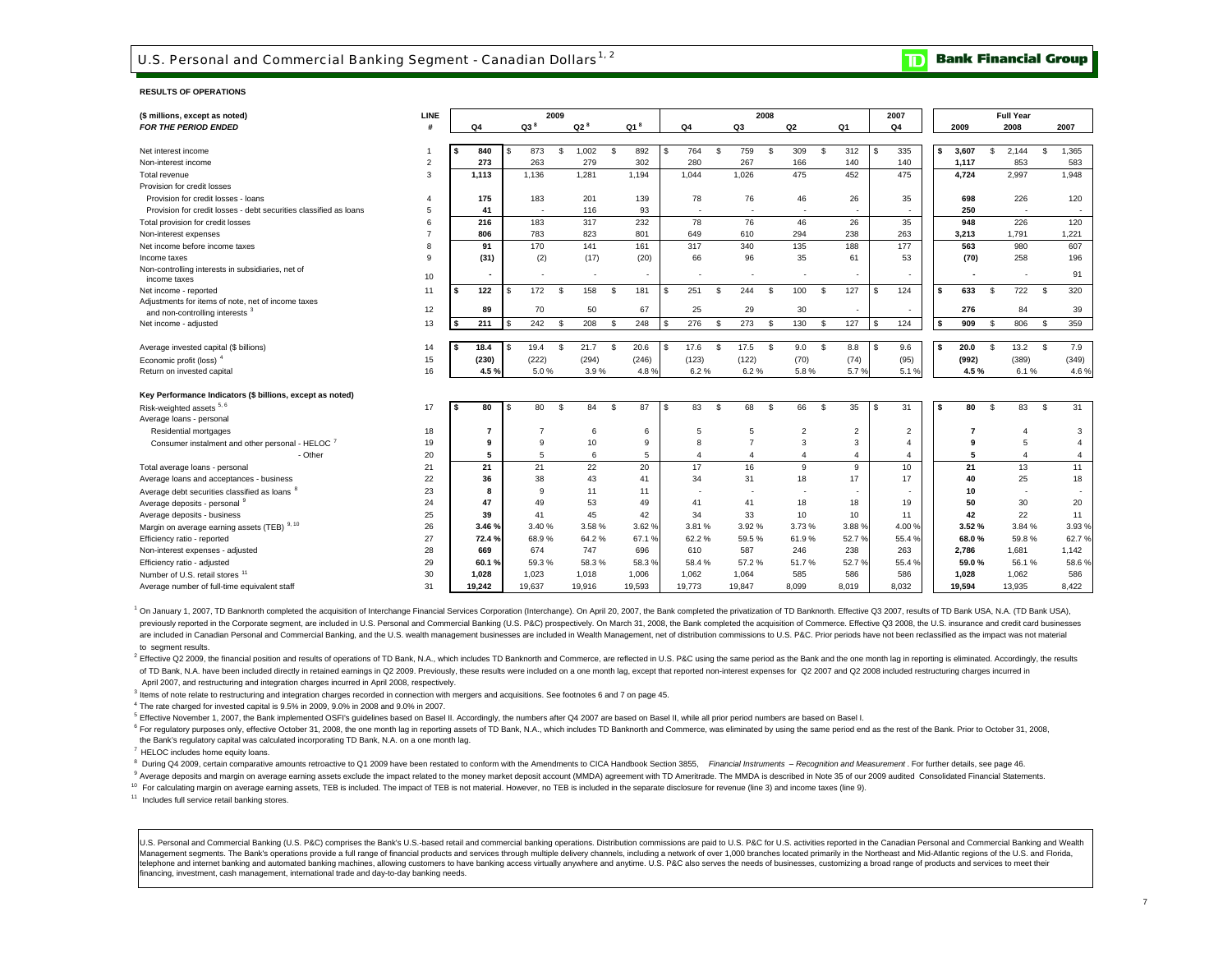### **TD** Bank Financial Group

#### **RESULTS OF OPERATIONS**

| (US\$ millions, except as noted)                                  | <b>LINE</b>    |     |                |     |                 | 2009 |                          |          |                          |      |       |      |                | 2008          |                          |      |                          |      | 2007           |    |       |          | <b>Full Year</b>         |    |                |
|-------------------------------------------------------------------|----------------|-----|----------------|-----|-----------------|------|--------------------------|----------|--------------------------|------|-------|------|----------------|---------------|--------------------------|------|--------------------------|------|----------------|----|-------|----------|--------------------------|----|----------------|
| <b>FOR THE PERIOD ENDED</b>                                       |                |     | Q4             |     | Q3 <sup>8</sup> |      | Q2 <sup>8</sup>          |          | Q1 $^8$                  |      | Q4    |      | Q3             |               | Q2                       |      | Q1                       |      | Q4             |    | 2009  |          | 2008                     |    | 2007           |
|                                                                   |                |     |                |     |                 |      |                          |          |                          |      |       |      |                |               |                          |      |                          |      |                |    |       |          |                          |    |                |
| Net interest income                                               |                | s   | 781            | S   | 771             | \$   | 805                      | s.       | 736                      | \$   | 733   | - \$ | 752            | -S            | 307                      | - \$ | 318                      |      | 321            | s. | 3.093 | \$.      | 2,110                    | ፍ  | 1,228          |
| Non-interest income                                               | $\overline{2}$ |     | 255            |     | 232             |      | 224                      |          | 249                      |      | 269   |      | 265            |               | 165                      |      | 143                      |      | 133            |    | 960   |          | 842                      |    | 522            |
| Total revenue                                                     | 3              |     | 1,036          |     | 1,003           |      | 1,029                    |          | 985                      |      | 1,002 |      | 1,017          |               | 472                      |      | 461                      |      | 454            |    | 4,053 |          | 2,952                    |    | 1,750          |
| Provision for credit losses                                       |                |     |                |     |                 |      |                          |          |                          |      |       |      |                |               |                          |      |                          |      |                |    |       |          |                          |    |                |
| Provision for credit losses - loans                               |                |     | 162            |     | 163             |      | 161                      |          | 115                      |      | 75    |      | 75             |               | 46                       |      | 26                       |      | 33             |    | 601   |          | 222                      |    | 108            |
| Provision for credit losses - debt securities classified as loans | 5              |     | 39             |     | $\sim$          |      | 95                       |          | 75                       |      |       |      |                |               | $\overline{\phantom{a}}$ |      | $\overline{\phantom{a}}$ |      | ٠              |    | 209   |          |                          |    | $\sim$         |
| Total provision for credit losses                                 | 6              |     | 201            |     | 163             |      | 256                      |          | 190                      |      | 75    |      | 75             |               | 46                       |      | 26                       |      | 33             |    | 810   |          | 222                      |    | 108            |
| Non-interest expenses                                             |                |     | 751            |     | 691             |      | 661                      |          | 660                      |      | 623   |      | 604            |               | 292                      |      | 243                      |      | 252            |    | 2,763 |          | 1,762                    |    | 1,091          |
| Net income before income taxes                                    | 8              |     | 84             |     | 149             |      | 112                      |          | 135                      |      | 304   |      | 338            |               | 134                      |      | 192                      |      | 169            |    | 480   |          | 968                      |    | 551            |
| Income taxes                                                      | $\mathbf{Q}$   |     | (29)           |     | (2)             |      | (14)                     |          | (16)                     |      | 63    |      | 95             |               | 35                       |      | 63                       |      | 50             |    | (61)  |          | 256                      |    | 177            |
| Non-controlling interests in subsidiaries, net of                 |                |     | $\blacksquare$ |     | $\sim$          |      | $\overline{\phantom{a}}$ |          | $\overline{\phantom{a}}$ |      |       |      |                |               | ٠                        |      | $\overline{\phantom{a}}$ |      | $\sim$         |    |       |          | $\overline{\phantom{a}}$ |    | 79             |
| income taxes                                                      | 10             |     |                |     |                 |      |                          |          |                          |      |       |      |                |               |                          |      |                          |      |                |    |       |          |                          |    |                |
| Net income - reported                                             | 11             | s.  | 113            | \$. | 151             | \$.  | 126                      | -S       | 151                      | \$.  | 241   | -S   | 243            | -S            | 99                       | - \$ | 129                      |      | 119            | s. | 541   | -S       | 712                      | \$ | 295            |
| Adjustments for items of note, net of income taxes                |                |     |                |     |                 |      |                          |          |                          |      | 24    |      |                |               |                          |      |                          |      |                |    | 240   |          |                          |    |                |
| and non-controlling interests <sup>3</sup>                        | 12             |     | 83             |     | 62              |      | 40                       |          | 55                       |      |       |      | 28             |               | 30                       |      |                          |      | $\sim$         |    |       |          | 82                       |    | 33             |
| Net income - adjusted                                             | 13             | s   | 196            | \$  | 213             | \$   | 166                      | \$       | 206                      | \$   | 265   | -S   | 271            | Ŝ.            | 129                      | - \$ | 129                      | £.   | 119            | \$ | 781   | \$       | 794                      | \$ | 328            |
|                                                                   |                |     |                |     |                 |      |                          |          |                          |      |       |      |                |               |                          |      |                          |      |                |    |       |          |                          |    |                |
| Average invested capital (US\$ billions)                          | 14             | IS. | 17.1           | s.  | 17.1            | \$.  | 17.4                     | \$       | 17.0                     | - \$ | 16.9  | \$.  | 17.3           | $\mathcal{S}$ | 9.0                      | - \$ | 9.0                      |      | 9.2            | \$ | 17.1  | <b>S</b> | 13.1                     | \$ | 7.1            |
| Economic profit (loss) <sup>4</sup>                               | 15             |     | (215)          |     | (196)           |      | (237)                    |          | (201)                    |      | (119) |      | (120)          |               | (70)                     |      | (75)                     |      | (90)           |    | (849) |          | (384)                    |    | (315)          |
| Key Performance Indicators (US\$ billions)                        |                |     |                |     |                 |      |                          |          |                          |      |       |      |                |               |                          |      |                          |      |                |    |       |          |                          |    |                |
| Risk-weighted assets 5, 6                                         | 16             | - 5 | 74             | s.  | 74              | \$   | 70                       | <b>S</b> | 71                       | \$   | 69    | S.   | 67             | -S            | 64                       | - \$ | 35                       | - \$ | 31             | \$ | 74    | \$       | 69                       | \$ | 31             |
| Average loans - personal                                          |                |     |                |     |                 |      |                          |          |                          |      |       |      |                |               |                          |      |                          |      |                |    |       |          |                          |    |                |
| Residential mortgages                                             | 17             |     | 7              |     | 6               |      | 5                        |          | 5                        |      | 5     |      | 5              |               | $\overline{2}$           |      | $\overline{2}$           |      | $\overline{2}$ |    | 6     |          | $\overline{4}$           |    | 3              |
| Consumer installment and other personal - HELOC <sup>7</sup>      | 18             |     |                |     |                 |      | 8                        |          | 8                        |      |       |      | $\overline{7}$ |               | 3                        |      | 3                        |      | 3              |    |       |          | 5                        |    | 3              |
| - Other                                                           | 19             |     | 5              |     | 5               |      | 5                        |          |                          |      |       |      | $\overline{A}$ |               | $\overline{4}$           |      | $\overline{4}$           |      | 4              |    | 5     |          |                          |    | $\overline{4}$ |
| Total average loans - personal                                    | 20             |     | 20             |     | 19              |      | 18                       |          | 17                       |      | 16    |      | 16             |               | 9                        |      | 9                        |      | 9              |    | 19    |          | 13                       |    | 10             |
| Average loans and acceptances - business                          | 21             |     | 34             |     | 34              |      | 35                       |          | 34                       |      | 32    |      | 31             |               | 18                       |      | 17                       |      | 16             |    | 34    |          | 25                       |    | 16             |
| Average debt securities classified as loans <sup>8</sup>          | 22             |     | 7              |     | 8               |      | 9                        |          | 10                       |      |       |      |                |               |                          |      | $\overline{a}$           |      |                |    |       |          |                          |    |                |
| Average deposits - personal 9                                     | 23             |     | 44             |     | 44              |      | 43                       |          | 40                       |      | 39    |      | 41             |               | 18                       |      | 18                       |      | 18             |    | 43    |          | 29                       |    | 18             |
| Average deposits - business                                       | 24             |     | 36             |     | 36              |      | 36                       |          | 35                       |      | 33    |      | 33             |               | 10                       |      | 10                       |      | 11             |    | 36    |          | 22                       |    | 10             |
| Non-interest expenses - adjusted                                  | 25             |     | 623            |     | 595             |      | 600                      |          | 573                      |      | 586   |      | 582            |               | 244                      |      | 243                      |      | 252            |    | 2,391 |          | 1,655                    |    | 1,024          |

and the U.S. wealth management businesses are included in Wealth Management, net of distribution commissions to U.S. P&C. Prior periods have not been reclassified as the impact was not material to segment results. in the U.S. P&C prospectively. On March 31, 2008, the Bank completed the acquisition of Commerce. Effective Q3 2008, the U.S. insurance and credit card businesses are included in Canadian Personal and Commercial Banking, <sup>1</sup> On January 1, 2007, TD Banknorth completed the acquisition of Interchange. On April 20, 2007, the Bank completed the privatization of TD Banknorth. Effective Q3 2007, results of TD Bank USA previously reported in the C

exchange rate. results of TD Bank, N.A. have been included directly in retained earnings in Q2 2009. Previously, these results were included on a one month lag, except that reported non-interest expenses for Q2 2007 and Q2 2008 included and restructuring and integration charges incurred in April 2008, respectively. U.S. dollar amounts shown are the corresponding Canadian dollar amounts included in the Bank's reports to shareholders for the relevant period <sup>2</sup> Effective Q2 2009, the financial position and results of operations of TD Bank, N.A., which includes TD Banknorth and Commerce, are reflected in U.S. P&C using the same period as the Bank and the one month lag in repor

3 Items of note relate to restructuring and integration charges recorded in connection with mergers and acquisitions. See footnotes 6 and 7 on page 45.

4 The rate charged for invested capital is 9.5% in 2009, 9.0% in 2008 and 9.0% in 2007.

<sup>5</sup> Effective November 1, 2007, the Bank implemented OSFI's quidelines based on Basel II. Accordingly, the numbers after Q4 2007 are based on Basel II, while all prior period numbers are based on Basel I.

<sup>6</sup> For regulatory purposes only, effective October 31, 2008, the one month lag in reporting assets of TD Bank, N.A., which includes TD Banknorth and Commerce, was eliminated by using the same period end as the rest of the the Bank's regulatory capital was calculated incorporating TD Bank, N.A. on a one month lag.

<sup>7</sup> HELOC includes home equity loans.

<sup>8</sup> During Q4 2009, certain comparative amounts retroactive to Q1 2009 have been restated to conform with the Amendments to CICA Handbook Section 3855, Financial Instruments - Recognition and Measurement. For further detai

9 Average deposits exclude the impact related to the MMDA agreement with TD Ameritrade. The MMDA is described in Note 35 of our 2009 audited Consolidated Financial Statements.

U.S. P&C comprises the Bank's U.S. based retail and commercial banking operations. Distribution commissions are paid to U.S. P&C for U.S. activities reported in the Canadian Personal and Commercial Banking and Wealth Manag operations provide a full range of financial products and services through multiple delivery channels, including a network of over 1,000 branches located primarily in the Northeast and Mid-Atlantic regions of the U.S. and automated banking machines, allowing customers to have banking access virtually anywhere and anytime. U.S. P&C also serves the needs of businesses, customizing a broad range of products and services to meet their financing international trade and day-to-day banking needs.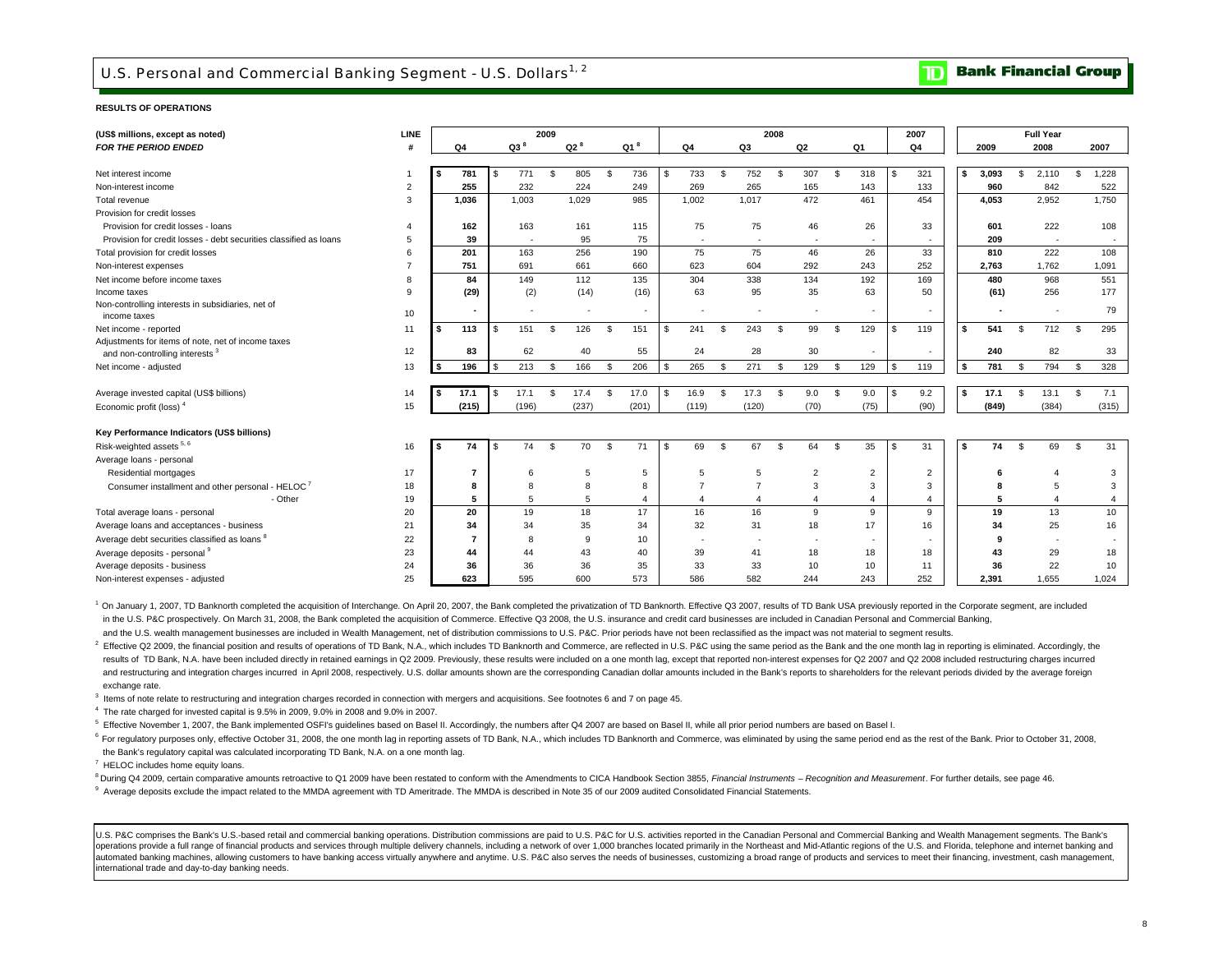### Wholesale Banking Segment

**RESULTS OF OPERATIONS**

| (\$ millions, except as noted)                            | <b>LINE</b>    |        |      |                          | 2009           |                |                |       |             |                | 2008 |                |     |       | 2007           |                 |            |       |                | <b>Full Year</b>         |           |
|-----------------------------------------------------------|----------------|--------|------|--------------------------|----------------|----------------|----------------|-------|-------------|----------------|------|----------------|-----|-------|----------------|-----------------|------------|-------|----------------|--------------------------|-----------|
| <b>FOR THE PERIOD ENDED</b>                               |                | Q4     |      | Q3                       |                | Q <sub>2</sub> |                | Q1    | Q4          | Q3             |      | Q <sub>2</sub> |     | Q1    | Q4             |                 |            | 2009  |                | 2008                     | 2007      |
|                                                           |                |        |      |                          |                |                |                |       |             |                |      |                |     |       |                |                 |            |       |                |                          |           |
| Net interest income                                       |                | 579    | . ፍ  | 527                      |                | 662            | $\mathfrak{L}$ | 720   | \$<br>464   | \$<br>348      | \$   | 314            | \$  | 192   | \$             | 310             | s.         | 2,488 | \$             | 1,318                    | \$ 875    |
| Non-interest income                                       | 2              | 307    |      | 349                      |                | (42)           |                | 119   | (578)       | (20)           |      | 114            |     | 416   |                | 215             |            | 733   |                | (68)                     | 1,619     |
| Total revenue (TEB)                                       | 3              | 886    |      | 876                      |                | 620            |                | 839   | (114)       | 328            |      | 428            |     | 608   |                | 525             |            | 3,221 |                | 1,250                    | 2,494     |
| Provision for credit losses <sup>1</sup>                  |                |        |      | 32                       |                | 59             |                | 66    | 10          | 30             |      | 10             |     | 56    |                |                 |            | 164   |                | 106                      | 48        |
| Non-interest expenses                                     | 5              | 347    |      | 326                      |                | 356            |                | 388   | 306         | 281            |      | 291            |     | 321   |                | 274             |            | 1.417 |                | 1,199                    | 1,261     |
| Net income before income taxes                            | 6              | 532    |      | 518                      |                | 205            |                | 385   | (430)       | 17             |      | 127            |     | 231   |                | 247             |            | 1.640 |                | (55)                     | 1,185     |
| Income taxes (TEB)                                        | $\overline{7}$ | 160    |      | 191                      |                | 32             |                | 120   | (202)       | (20)           |      | 34             |     | 68    |                | 90              |            | 503   |                | (120)                    | 361       |
| Net income (loss) - reported                              | 8              | 372    |      | 327                      |                | 173            |                | 265   | (228)       | 37             |      | 93             |     | 163   |                | 157             |            | 1,137 |                | 65                       | 824       |
| Adjustments for items of note, net of income taxes        | 9              |        |      | $\overline{\phantom{a}}$ |                |                |                |       |             | $\blacksquare$ |      | $\blacksquare$ |     |       |                |                 |            |       |                | $\overline{\phantom{a}}$ |           |
| Net income (loss) - adjusted                              | 10             | 372    | l \$ | 327                      | $\mathfrak{s}$ | 173            | $\mathfrak{L}$ | 265   | \$<br>(228) | \$<br>37       | \$   | 93             | \$. | 163   | \$             | 157             | $\sqrt{5}$ | 1,137 | \$             | 65                       | \$824     |
|                                                           |                |        |      |                          |                |                |                |       |             |                |      |                |     |       |                |                 |            |       |                |                          |           |
| Average invested capital (\$ billions)                    | 11             | 3.2    | - \$ | 3.2                      | $\mathcal{F}$  | 4.0            | $\mathfrak{L}$ | 4.7   | \$<br>4.3   | \$<br>3.4      |      | 3.5            | \$  | 3.1   | $\mathfrak{s}$ | 3.0             | \$         | 3.8   | $\mathfrak{L}$ | 3.6                      | \$<br>2.8 |
| Economic profit (loss) $2$                                | 12             | 266    |      | 221                      |                | 45             |                | 111   | (353)       | (62)           |      | (7)            |     | 73    |                | 69              |            | 643   |                | (349)                    | 509       |
| Return on invested capital                                | 13             | 46.0%  |      | 40.2%                    |                | 17.6%          |                | 22.3% | (20.9)%     | 4.4%           |      | 10.7%          |     | 20.9% |                | 20.6%           |            | 30.0% |                | 1.8%                     | 30.1%     |
|                                                           |                |        |      |                          |                |                |                |       |             |                |      |                |     |       |                |                 |            |       |                |                          |           |
| Key Performance Indicators (\$ billions, except as noted) |                |        |      |                          |                |                |                |       |             |                |      |                |     |       |                |                 |            |       |                |                          |           |
| Risk-weighted assets <sup>3</sup>                         | 14             | 34     | - \$ | 36                       | $\mathcal{F}$  | 43             | $\mathfrak{L}$ | 51    | \$<br>56    | \$<br>48       | \$.  | 47             | \$  | 45    | <b>\$</b>      | 44              | Ŝ.         | 34    | $\mathfrak{L}$ | 56                       | 44        |
| Gross drawn <sup>4</sup>                                  | 15             | 11     |      | 13                       |                | 16             |                | 17    | 16          | 12             |      | 13             |     | 12    |                | 10 <sup>1</sup> |            | 11    |                | 16                       | 10        |
| Efficiency ratio                                          | 16             | 39.2 % |      | 37.2 %                   |                | 57.4 %         |                | 46.2% | $(268.4)\%$ | 85.7%          |      | 68.0%          |     | 52.8% |                | 52.2%           |            | 44.0% |                | 95.9%                    | 50.6%     |
| Average number of full-time equivalent staff              | 17             | 3,057  |      | 3,035                    |                | 3,028          |                | 3,025 | 3,041       | 3,029          |      | 2,911          |     | 2,864 |                | 2,877           |            | 3,036 |                | 2,961                    | 2,870     |
| Trading-Related income (TEB) <sup>5</sup>                 |                |        |      |                          |                |                |                |       |             |                |      |                |     |       |                |                 |            |       |                |                          |           |
| Interest rate and credit                                  | 18             | 300    | -\$  | 440                      | $\mathcal{L}$  | 165            | $\mathfrak{L}$ | 274   | \$<br>(565) | \$<br>(102)    | \$   | (93)           | \$  | (37)  | \$             | (69)            | s.         | 1,179 | \$             | (797)                    | \$228     |
| Foreign exchange                                          | 19             | 88     |      | 154                      |                | 154            |                | 177   | 146         | 77             |      | 95             |     | 163   |                | 101             |            | 573   |                | 481                      | 312       |
| Equity and other                                          | 20             | 172    |      | 39                       |                | 93             |                | 171   |             | 68             |      | 99             |     | 71    |                | 187             |            | 475   |                | 239                      | 606       |
| Total trading-related income (loss)                       | 21             | 560    | \$   | 633                      |                | 412            | $\mathfrak{L}$ | 622   | \$<br>(418) | \$<br>43       | \$.  | 101            | \$. | 197   | \$             | 219             | \$         | 2,227 | -\$            | (77)                     | \$1,146   |
|                                                           |                |        |      |                          |                |                |                |       |             |                |      |                |     |       |                |                 |            |       |                |                          |           |

 $1$  PCL includes the cost of credit protection incurred in hedging the lending portfolio.

 $2$  The rate charged for invested capital in 2009 is 13.0%. For 2008 and 2007, the rate charged was 11.5%.

<sup>3</sup> Effective November 1, 2007, the Bank implemented OSFI's guidelines based on Basel II. Accordingly, the numbers after Q4 2007 are based on Basel II, while all prior period numbers are based on Basel I.

4 Includes gross loans and bankers' acceptances, excluding letters of credit and before any cash collateral, credit default swaps (CDS), reserves, etc., for the corporate lending business.

<sup>5</sup> Includes trading-related income reported in net interest income (NII) (line 1) and non-interest income (line 2).

Wholesale Banking serves a diverse base of corporate, government and institutional clients in key financial markets around the world. Under the TD Securities brand, Wholesale Banking provides a wide range of capital market products and services that include: underwriting and distribution of new debt and equity issues, providing advice on strategic acquisitions and divestitures, and executing daily trading and investment needs.

**Bank Financial Group**  $\mathbf{D}$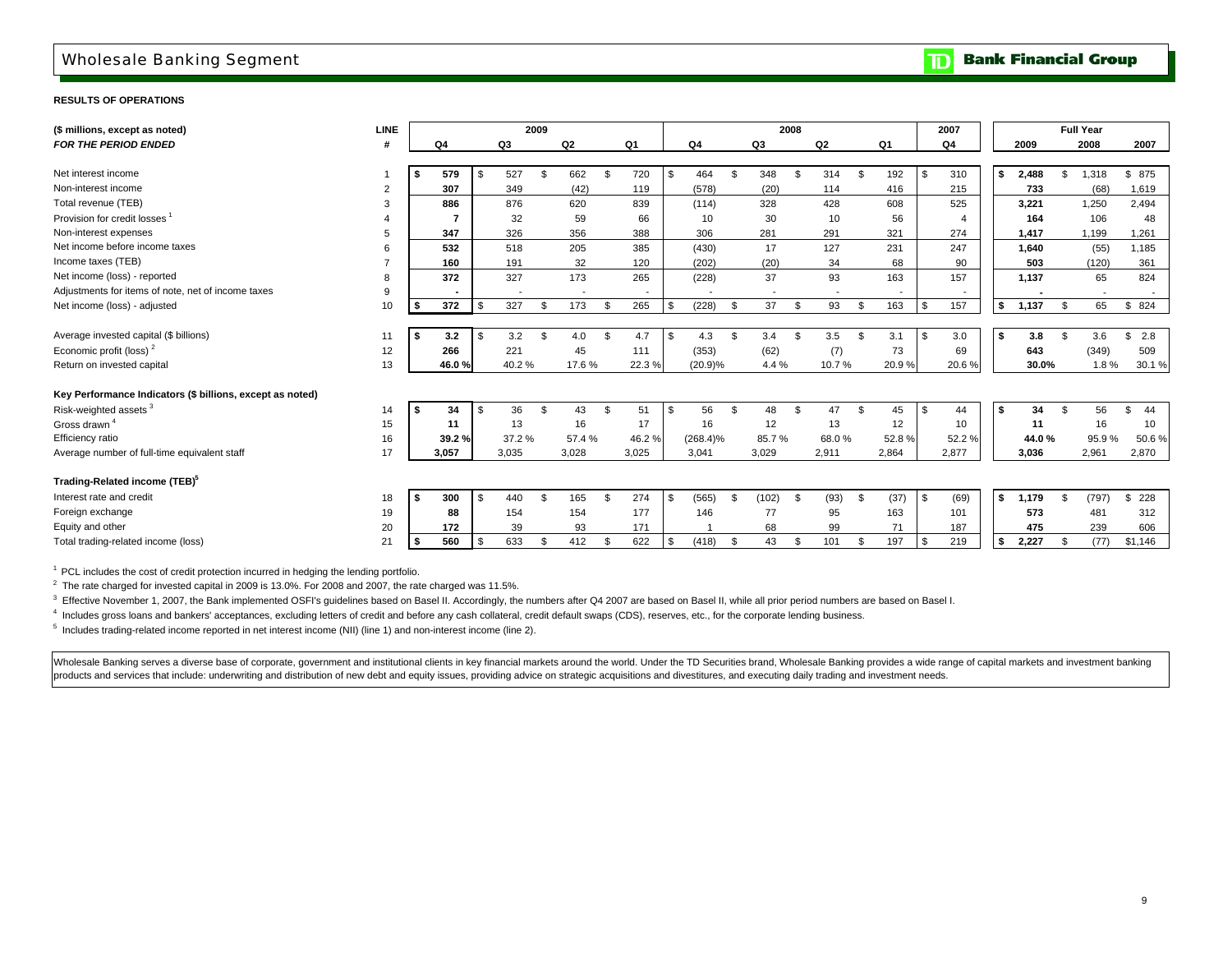### Corporate Segment $^1$

#### **RESULTS OF OPERATIONS**

| (\$ millions)                                                                                     | <b>LINE</b>    |     |                          |                         | 2009 |                          |      |        |            |                |          |                          | 2008 |                          |      |                |            | 2007           |    |                          |      | <b>Full Year</b>         |    |                          |
|---------------------------------------------------------------------------------------------------|----------------|-----|--------------------------|-------------------------|------|--------------------------|------|--------|------------|----------------|----------|--------------------------|------|--------------------------|------|----------------|------------|----------------|----|--------------------------|------|--------------------------|----|--------------------------|
| <b>FOR THE PERIOD ENDED</b>                                                                       | #              |     | Q4                       | Q3                      |      | Q2                       |      | Q1     |            | Q4             |          | Q3                       |      | Q2                       |      | Q1             |            | Q4             |    | 2009                     |      | 2008                     |    | 2007                     |
|                                                                                                   |                |     |                          |                         |      |                          |      |        |            |                |          |                          |      |                          |      |                |            |                |    |                          |      |                          |    |                          |
| Net interest income <sup>2, 3</sup>                                                               | 1              | \$  | (329)                    | (282)<br>\$             | - 96 | (323)                    | - \$ | (453)  | \$         | (356)          | -S       | (244)                    | - \$ | (249)                    | - \$ | (218)          | \$         | (328)          | \$ | (1, 387)                 | \$   | (1,067)                  | S. | (1,035)                  |
| Non-interest income <sup>3</sup>                                                                  | $\overline{2}$ |     | 27                       | (72)                    |      | (57)                     |      | (250)  |            | 192            |          | 56                       |      | 42                       |      | 45             |            | 145            |    | (352)                    |      | 335                      |    | 312                      |
| Total revenue                                                                                     | 3              |     | (302)                    | (354)                   |      | (380)                    |      | (703)  |            | (164)          |          | (188)                    |      | (207)                    |      | (173)          |            | (183)          |    | (1,739)                  |      | (732)                    |    | (723)                    |
| Provision for credit losses                                                                       |                |     |                          |                         |      |                          |      |        |            |                |          |                          |      |                          |      |                |            |                |    |                          |      |                          |    |                          |
| General allowance increase (release) in Canadian Personal and                                     |                |     |                          |                         |      |                          |      |        |            |                |          |                          |      |                          |      |                |            |                |    |                          |      |                          |    |                          |
| Commercial Banking (excluding VFC) and Wholesale Banking                                          | 4              |     |                          | 65                      |      | 110                      |      | 80     |            |                |          | $\overline{\phantom{a}}$ |      | $\overline{\phantom{a}}$ |      |                |            | (60)           |    | 255                      |      | $\sim$                   |    | (60)                     |
| Other provision for credit losses <sup>3</sup>                                                    | 5              |     | (15)                     | (13)                    |      | $\overline{\phantom{a}}$ |      | (14)   |            | (9)            |          | (12)                     |      | (15)                     |      | $\overline{1}$ |            | (16)           |    | (42)                     |      | (35)                     |    | (71)                     |
| Total provision for credit losses                                                                 | 6              |     | (15)                     | 52                      |      | 110                      |      | 66     |            | (9)            |          | (12)                     |      | (15)                     |      | $\mathbf{1}$   |            | (76)           |    | 213                      |      | (35)                     |    | (131)                    |
| Non-interest expenses                                                                             | $\overline{7}$ |     | 272                      | 342                     |      | 315                      |      | 226    |            | (218)          |          | 260                      |      | 139                      |      | 194            |            | 191            |    | 1,155                    |      | 375                      |    | 686                      |
| Net income before income taxes                                                                    | 8              |     | (559)                    | (748)                   |      | (805)                    |      | (995)  |            | 63             |          | (436)                    |      | (331)                    |      | (368)          |            | (298)          |    | (3, 107)                 |      | (1,072)                  |    | (1, 278)                 |
| Income taxes <sup>2</sup>                                                                         | 9              |     | (316)                    | (333)                   |      | (317)                    |      | (482)  |            | (169)          |          | (310)                    |      | (231)                    |      | (238)          |            | (343)          |    | (1, 448)                 |      | (948)                    |    | (1,097)                  |
| Non-controlling interests in subsidiaries, net of income taxes                                    | 10             |     | 27                       | 28                      |      | 28                       |      | 28     |            | 18             |          | 8                        |      | 9                        |      | 8              |            | 8              |    | 111                      |      | 43                       |    | $\overline{4}$           |
| Equity in net income of an associated company, net of income taxes                                | 11             |     | 8                        | 16                      |      | 15                       |      | 12     |            | $\overline{7}$ |          | 5                        |      | $\overline{4}$           |      | $\overline{4}$ |            | 10             |    | 51                       |      | 20                       |    | 23                       |
| Net income (loss) - reported                                                                      | 12             |     | (262)                    | (427)                   |      | (501)                    |      | (529)  |            | 221            |          | (129)                    |      | (105)                    |      | (134)          |            | 47             |    | (1,719)                  |      | (147)                    |    | (162)                    |
| Adjustments for items of note, net of income taxes <sup>4</sup>                                   | 13             |     | 208                      | 321                     |      | 421                      |      | 370    |            | (374)          |          | 89                       |      | 91                       |      | 90             |            | (73)           |    | 1,320                    |      | (104)                    |    | 153                      |
| Net income (loss) - adjusted                                                                      | 14             |     | (54)                     | (106)<br>\$             | - \$ | (80)                     | - \$ | (159)  | \$         | (153)          | \$       | (40)                     | - \$ | (14)                     | - \$ | (44)           | \$.        | (26)           |    | (399)                    | - \$ | (251)                    | S, | (9)                      |
|                                                                                                   |                |     |                          |                         |      |                          |      |        |            |                |          |                          |      |                          |      |                |            |                |    |                          |      |                          |    |                          |
| Decomposition of Adjustments for Items of Note, Net of Income Taxes                               |                |     |                          |                         |      |                          |      |        |            |                |          |                          |      |                          |      |                |            |                |    |                          |      |                          |    |                          |
| Amortization of intangibles (see footnote 2 on page 45)                                           | 15             | \$  | 116                      | 122<br>\$               | s.   | 127                      | \$   | 127    | \$.        | 126            | <b>S</b> | 111                      | S.   | 92                       | \$   | 75             | \$         | 99             | \$ | 492                      | \$   | 404                      | s. | 353                      |
| Reversal of Enron litigation reserve (see footnote 3 on page 45)                                  | 16             |     |                          |                         |      |                          |      |        |            | (323)          |          |                          |      |                          |      |                |            |                |    |                          |      | (323)                    |    | $\overline{\phantom{a}}$ |
| Decrease (increase) in fair value of derivatives hedging the reclassified available-for-sale debt |                |     |                          |                         |      |                          |      |        |            |                |          |                          |      |                          |      |                |            |                |    |                          |      |                          |    |                          |
| securities portfolio (see footnote 4 on page 45)                                                  | 17             |     | 73                       | 43                      |      | 134                      |      | 200    |            | (118)          |          |                          |      |                          |      | $\sim$         |            |                |    | 450                      |      | (118)                    |    |                          |
| Gain relating to restructuring of Visa (see footnote 5 on page 45)                                | 18             |     |                          |                         |      |                          |      |        |            |                |          |                          |      |                          |      | $\sim$         |            | (135)          |    |                          |      | $\overline{\phantom{a}}$ |    | (135)                    |
| TD Banknorth restructuring, privatization and merger-related charges (see footnote 6 on page 45)  | 19             |     | $\blacksquare$           |                         |      |                          |      | $\sim$ |            |                |          |                          |      |                          |      | $\sim$         |            |                |    | $\overline{a}$           |      | $\blacksquare$           |    | $\overline{4}$           |
| Decrease (increase) in fair value of credit default swaps hedging the corporate loan book,        |                |     |                          |                         |      |                          |      |        |            |                |          |                          |      |                          |      |                |            |                |    |                          |      |                          |    |                          |
| net of provision for credit losses (see footnote 8 on page 45)                                    | 20             |     | 19                       | 75                      |      | 44                       |      | (12)   |            | (59)           |          | (22)                     |      | (1)                      |      | (25)           |            | $\overline{2}$ |    | 126                      |      | (107)                    |    | (30)                     |
| Other tax items (see footnote 9 on page 45)                                                       | 21             |     |                          |                         |      |                          |      |        |            |                |          |                          |      |                          |      | 20             |            |                |    |                          |      | 20                       |    | $\sim$                   |
| Provision for insurance claims (see footnote 10 on page 45)                                       | 22             |     | $\overline{\phantom{a}}$ |                         |      |                          |      |        |            |                |          |                          |      | $\overline{a}$           |      | 20             |            |                |    | $\overline{\phantom{a}}$ |      | 20                       |    |                          |
| General allowance increase (release) in Canadian Personal and                                     |                |     |                          |                         |      |                          |      |        |            |                |          |                          |      |                          |      |                |            |                |    |                          |      |                          |    |                          |
| Commercial Banking (excluding VFC) and Wholesale Banking                                          | 23             |     | $\overline{\phantom{a}}$ | 46                      |      | 77                       |      | 55     |            |                |          |                          |      |                          |      | $\sim$         |            | (39)           |    | 178                      |      |                          |    | (39)                     |
| Settlement of TD Banknorth shareholder litigation (see footnote 11 on page 45)                    | 24             |     |                          |                         |      | 39                       |      |        |            |                |          |                          |      |                          |      |                |            |                |    | 39                       |      |                          |    |                          |
| FDIC special assessment charge (see footnote 12 on page 45)                                       | 25             |     |                          | 35                      |      |                          |      |        |            |                |          |                          |      |                          |      |                |            |                |    | 35                       |      |                          |    |                          |
| Total adjustments for items of note                                                               | 26             |     | 208                      | 321<br>\$               | -S   | 421                      | - \$ | 370    | S          | (374)          | -\$      | 89                       | - \$ | 91                       | - \$ | 90             | \$         | (73)           |    | 1,320                    | S.   | (104)                    | \$ | 153                      |
|                                                                                                   |                |     |                          |                         |      |                          |      |        |            |                |          |                          |      |                          |      |                |            |                |    |                          |      |                          |    |                          |
| Decomposition of Items included in Net Income (Loss) - Adjusted                                   |                |     |                          |                         |      |                          |      |        |            |                |          |                          |      |                          |      |                |            |                |    |                          |      |                          |    |                          |
| Net securitization                                                                                | 27             | l S | (2)                      | (15)<br>- \$            | \$   | 40                       | \$   | (33)   | <b>\$</b>  | (49)           | \$       | (6)                      | \$   | (1)                      | -\$  | (13)           | \$         | $\overline{2}$ | s. | (10)                     | - \$ | (69)                     | S, | $\sqrt{5}$               |
| Unallocated Corporate expenses                                                                    | 28             |     | (90)                     | (96)                    |      | (69)                     |      | (60)   |            | (83)           |          | (77)                     |      | (43)                     |      | (65)           |            | (51)           |    | (315)                    |      | (268)                    |    | (189)                    |
| Other                                                                                             | 29             |     | 38                       | 5                       |      | (51)                     |      | (66)   |            | (21)           |          | 43                       |      | 30                       |      | 34             |            | 23             |    | (74)                     |      | 86                       |    | 175                      |
| Net income (loss) - adjusted                                                                      | 30             |     | (54)                     | (106)<br>$\mathfrak{L}$ | -S   | (80)                     | \$   | (159)  | $\sqrt{3}$ | (153)          | \$       | (40)                     | \$   | (14)                     | - \$ | (44)           | $\sqrt{3}$ | (26)           | \$ | (399)                    | \$   | $(251)$ \$               |    | (9)                      |
|                                                                                                   |                |     |                          |                         |      |                          |      |        |            |                |          |                          |      |                          |      |                |            |                |    |                          |      |                          |    |                          |

1 Commencing Q3 2007, the results of TD Bank USA (previously reported in the Corporate segment) are included in U.S. P&C prospectively.

<sup>2</sup> Includes the elimination of TEB adjustments reported in the Wholesale Banking results.

<sup>3</sup> Operating segment results are presented excluding the impact of asset securitization programs, which are reclassified in the Corporate segment.

4 Items of note are removed from reported results to compute the adjusted results.

The Corporate segment includes effects of asset securitization programs, treasury management, general provisions for credit losses, the elimination of taxable equivalent and other inter-company adjustments, tax items impac expenses.

 $\mathbf{D}$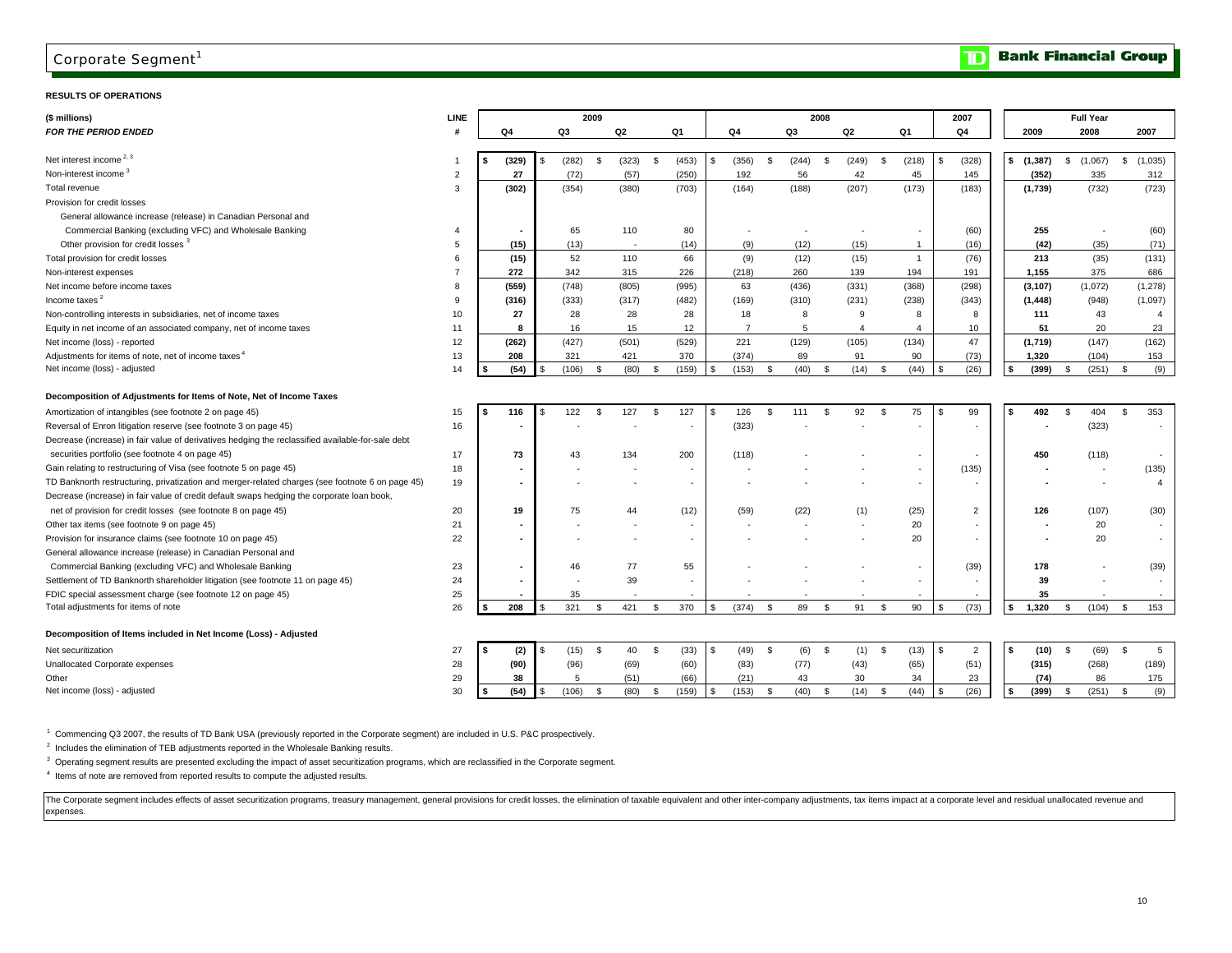### Net Interest Income and Margin

**Bank Financial Group**  $\mathbf{D}$ 

| <b>LINE</b> |       |          |                 |          |                 |       |                 |               |        |                |                  |       |                |       |        |       | 2007       |       |        |                               |        |                                                        |          |
|-------------|-------|----------|-----------------|----------|-----------------|-------|-----------------|---------------|--------|----------------|------------------|-------|----------------|-------|--------|-------|------------|-------|--------|-------------------------------|--------|--------------------------------------------------------|----------|
|             | Ο4    |          | Q3 <sup>1</sup> |          | Q2 <sup>1</sup> |       | Q1 <sup>1</sup> |               | Q4     |                | Q3               |       | Q <sub>2</sub> |       | Q1     |       | Q4         |       | 2009   |                               |        |                                                        | 2007     |
|             |       |          |                 |          |                 |       |                 |               |        |                |                  |       |                |       |        |       |            |       |        |                               |        |                                                        |          |
|             |       |          |                 |          |                 |       |                 |               |        |                |                  |       |                |       |        |       |            |       |        |                               |        |                                                        |          |
|             |       | \$.      |                 | £.       |                 | \$.   |                 | \$            |        | $\mathfrak{L}$ |                  | ٩     |                |       |        |       |            | l S   |        | \$                            |        | $\mathbb{S}$                                           | 12,729   |
| 2           | 924   |          | 1.089           |          | 1,282           |       | 1,459           |               | 1,522  |                | 1,526            |       | 1,171          |       | 1,235  |       | 1,239      |       | 4,754  |                               | 5,454  |                                                        | 4,766    |
| 3           | 84    |          | 85              |          | 185             |       | 88              |               | 162    |                | 194              |       | 159            |       | 114    |       | 152        |       | 442    |                               | 629    |                                                        | 357      |
|             | 4.272 |          | 4.512           |          | 4,900           |       | 5.203           |               | 5,139  |                | 5,130            |       | 4,570          |       | 4.745  |       | 4,701      |       | 18.887 |                               |        |                                                        | 17.852   |
|             |       |          |                 |          |                 |       |                 |               |        |                |                  |       |                |       |        |       |            |       |        |                               |        |                                                        |          |
|             |       |          |                 |          |                 |       |                 |               |        |                |                  |       |                |       |        |       |            |       |        |                               |        |                                                        |          |
| 5           | 1,126 |          | 1.221           |          | 1,503           |       | 1,968           |               | 2,103  |                | 2,068            |       | 2,056          |       | 2,254  |       | 2,223      |       | 5,818  |                               | 8,481  |                                                        | 8,247    |
| 6           | 168   |          | 168             |          | 169             |       | 166             |               | 172    |                | 165              |       | 159            |       | 158    |       | 127        |       | 671    |                               | 654    |                                                        | 484      |
|             | 24    |          | 23              |          | 23              |       | 24              |               | 24     |                | 24               |       | 23             |       | 23     |       | 28         |       | 94     |                               | 94     |                                                        | 109      |
| 8           | 129   |          | 267             |          | 265             |       | 317             |               | 391    |                | 436              |       | 474            |       | 522    |       | 515        |       | 978    |                               | 1.823  |                                                        | 2,088    |
| 9           | 1.447 |          | 1.679           |          | 1.960           |       | 2.475           |               | 2.690  |                | 2,693            |       | 2,712          |       | 2,957  |       | 2,893      |       | 7,561  |                               |        |                                                        | 10,928   |
|             |       |          |                 |          |                 |       |                 |               |        |                |                  |       |                |       |        |       |            |       |        |                               |        |                                                        |          |
| 10          | 2.825 |          | 2,833           |          | 2,940           |       | 2,728           |               | 2,449  |                | 2,437            |       | 1,858          |       | 1,788  |       | 1,808      |       |        |                               | 8,532  |                                                        | 6,924    |
| 11          | 120   |          | 62              |          | 103             |       | 185             |               | 142    |                | 129              |       | 107            |       | 135    |       | 247        |       | 470    |                               | 513    |                                                        | 664      |
| 12          | 2,945 | \$       | 2,895           | \$.      | 3,043           | \$.   | 2,913           | \$            | 2,591  | -9             | 2,566            | £.    | 1,965          |       | 1,923  |       | 2,055      |       |        |                               | 9,045  |                                                        | 7,588    |
|             |       |          |                 |          |                 |       |                 |               |        |                |                  |       |                |       |        |       |            |       |        |                               |        |                                                        |          |
| 13          | 557   | <b>S</b> | 558             | \$.      | 601             | s.    | 607             | \$            | 534    |                | 508              | -9    | 454            | \$    | 438    | \$    | 420        | l S   | 581    |                               | 484    | \$.                                                    | 410      |
| 14          | 451   |          | 438             |          | 447             |       | 449             |               | 416    |                | 410              |       | 359            |       | 354    |       | 341        |       | 446    |                               | 385    |                                                        | 336      |
|             |       |          |                 |          |                 |       |                 |               |        |                |                  |       |                |       |        |       |            |       |        |                               |        |                                                        |          |
| 15          | 2.48% |          | 2.57%           |          |                 |       | 2.41 %          |               | 2.34 % |                |                  |       |                |       | 2.01%  |       | 2.10%      |       |        |                               | 2.22 % |                                                        | 2.06%    |
|             |       |          |                 |          |                 |       |                 |               |        |                |                  |       |                |       |        |       |            |       |        |                               |        |                                                        |          |
|             |       |          |                 |          |                 |       |                 |               |        |                |                  |       |                |       |        |       |            |       |        |                               |        |                                                        |          |
| 16          | 27    | l \$     | 25              | <b>S</b> | 25              | S.    | 20              | <sup>\$</sup> | 24     |                | 17               | \$    | 14             | S.    | 11     |       | 11         | l s   | 97     | S.                            | 66     |                                                        | 44       |
| 17          |       |          | (1)             |          |                 |       | (2)             |               | (1)    |                | (1)              |       | (1)            |       | (3)    |       | (1)        |       | (3)    |                               | (6)    |                                                        | (5)      |
| 18          | 27    | l \$     | 24              | <b>S</b> | 25              | S.    | 18              | \$            | 23     |                | 16               | \$    | 13             | \$    | 8      |       | 10         | l S   | 94     | <b>S</b>                      | 60     | \$                                                     | 39       |
|             |       | 3,264    |                 | 3,338    | 2009            | 3,433 | 2.70%           | 3,656         |        | 3,455          | -9<br>\$<br>- \$ | 3.410 | 2008<br>2.36 % | 3,240 | 2.11 % | 3,396 | \$<br>- \$ | 3,310 |        | 13,691<br>11,326<br>\$ 11,796 | 2.54 % | <b>Full Year</b><br>2008<br>13,501<br>19,584<br>11.052 | <b>S</b> |

<sup>1</sup> During Q4 2009, certain comparative amounts retroactive to Q1 2009 have been restated to conform with the Amendments to CICA Handbook Section 3855, Financial Instruments - Recognition and Measurement. For further detai

<sup>2</sup> To ensure consistent presentation between interest income and the impact of hedge accounting on interest income for specific products, certain amounts were reclassified within interest income, from deposit with banks t

The amounts reclassified were: Q4 2009 - \$442 million; Q3 2009 - \$453 million; Q2 2009 - \$385 million; and Q1 2009 - \$198 million. The impact on prior periods was not significant.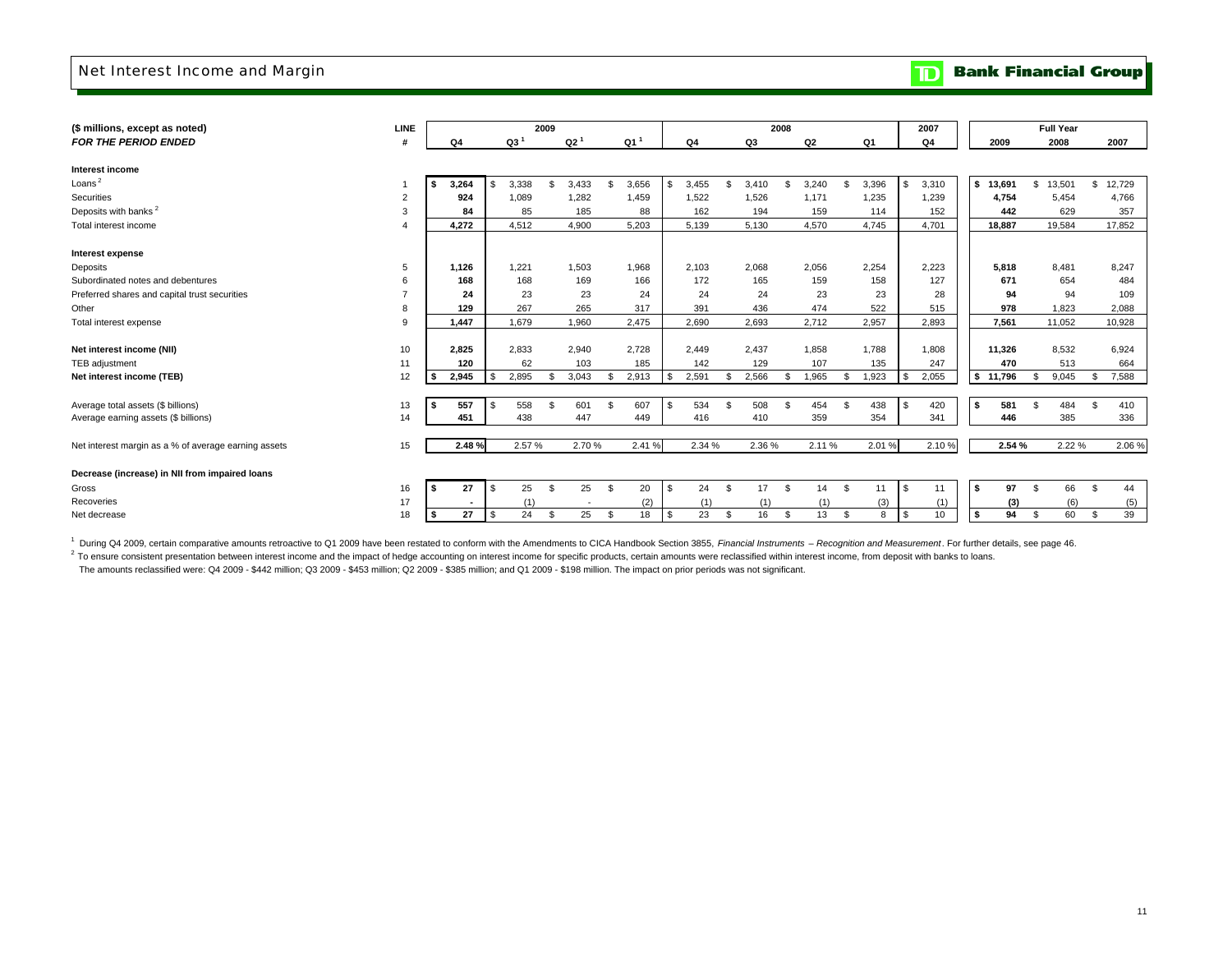### Non-Interest Income

#### **Bank Financial Group**  $\overline{\mathbf{D}}$

| (\$ millions)                                                            | <b>LINE</b> |                          | 2009          |               |            |                | 2008     |                |            | 2007           |              | <b>Full Year</b> |               |
|--------------------------------------------------------------------------|-------------|--------------------------|---------------|---------------|------------|----------------|----------|----------------|------------|----------------|--------------|------------------|---------------|
| <b>FOR THE PERIOD ENDED</b>                                              |             | Q <sub>4</sub>           | Q3            | Q2            | Q1         | Q <sub>4</sub> | Q3       | Q2             | Q1         | Q <sub>4</sub> | 2009         | 2008             | 2007          |
|                                                                          |             |                          |               |               |            |                |          |                |            |                |              |                  |               |
| Investment and securities services                                       |             |                          |               |               |            |                |          |                |            |                |              |                  |               |
| TD Waterhouse fees and commissions                                       |             | 130S                     | 120<br>- \$   | 117 \$        | 98 \$      | 117 \$         | 100 \$   | 89 \$          | 99         | l \$<br>103    | 465 S<br>∣S. | 405 \$           | 438           |
| Full-service brokerage and other securities services                     |             | 109                      | 117           | 113           | 112        | 121            | 153      | 148            | 143        | 134            | 451          | 565              | 559           |
| Underwriting and advisory                                                |             | 104                      | 105           | 98            | 80         | 38             | 62       | 45             | 69         | 63             | 387          | 214              | 338           |
| Investment management fees                                               |             | 51                       | 47            | 46            | 47         | 50             | 50       | 50             | 48         | 49             | 191          | 198              | 197           |
| Mutual fund management                                                   |             | 197                      | 183           | 164           | 174        | 205            | 226      | 212            | 220        | 225            | 718          | 863              | 868           |
| Total investment and securities services                                 |             | 591                      | 572           | 538           | 511        | 531            | 591      | 544            | 579        | 574            | 2,212        | 2.245            | 2,400         |
| <b>Credit fees</b>                                                       |             | 168                      | 150           | 138           | 166        | 129            | 121      | 108            | 101        | 112            | 622          | 459              | 420           |
| Net securities gains (losses)                                            |             | 26                       | (90)          | (168)         | (205)      | 55             | 14       | 110            | 152        | 60             | (437)        | 331              | 326           |
| Trading income (loss)                                                    |             | 215                      | 338           | 28            | 104        | (654)          | (196)    | (104)          | 160        | (52)           | 685          | (794)            | 591           |
| Service charges                                                          | 10          | 385                      | 368           | 373           | 381        | 363            | 356      | 258            | 260        | 263            | 1.507        | 1.237            | 1,019         |
| <b>Loan securitizations</b>                                              | 11          | 135                      | 92            | 184           | 57         | (13)           | 77       | 91             | 76         | 80             | 468          | 231              | 397           |
| <b>Card services</b>                                                     | 12          | 192                      | 197           | 152           | 192        | 179            | 175      | 116            | 119        | 118            | 733          | 589              | 451           |
| Insurance, net of claims                                                 | 13          | 202                      | 253           | 228           | 230        | 248            | 243      | 250            | 186        | 243            | 913          | 927              | 1,005         |
| <b>Trust fees</b>                                                        | 14          | 33                       | 35            | 39            | 34         | 34             | 36       | 36             | 34         | 31             | 141          | 140              | 133           |
| Other income                                                             |             |                          |               |               |            |                |          |                |            |                |              |                  |               |
| Foreign exchange - non-trading                                           | 15          | 45                       | 73            | 49            | 34         | 47             | 43       | 52             | 64         | 47             | 201          | 206              | 172           |
| Income from financial instruments designated as trading                  |             |                          |               |               |            |                |          |                |            |                |              |                  |               |
| under the fair value option - Trading-related income (loss) <sup>1</sup> | 16          | 9                        | (88)          | 242           | 27         | (98)           | (6)      | 3              | (55)       | 22             | 190          | (156)            | (38)          |
| - Related to insurance subsidiaries <sup>2</sup>                         | 17          | 15                       | (15)          | 25            | 41         | 15             | (4)      | $\overline{2}$ |            | 14             | 66           | 19               | (17)          |
| Other $3, 4$                                                             | 18          | (123)                    | (51)          | (443)         | (150)      | 355            | 150      | 64             | 134        | 230            | (767)        | 703              | 498           |
| Total other income (loss)                                                | 19          | (54)                     | (81)          | (127)         | (48)       | 319            | 183      | 121            | 149        | 313            | (310)        | 772              | 615           |
| <b>Total non-interest income</b>                                         | 20          | $1.893$ $\sqrt{5}$<br>\$ | 1.834<br>- \$ | 1,385<br>- \$ | $1,422$ \$ | $1,191$ \$     | 1,600 \$ | $1.530$ \$     | $1,816$ \$ | 1,742          | $6,534$ \$   | 6,137            | 7,357<br>- \$ |

1 Includes \$143 million in fiscal 2009 (2008 - \$9 million, 2007 - nil) related to securities designated as trading under the fair value option which have been combined with derivatives to form economic hedging relationships. <sup>2</sup> Within the Bank's property and casualty insurance subsidiaries, investments that fund policy liabilities are designated as trading under the fair value option. Effective Q2 2008, mark-to-market income from interest rat associated with certain investments funding policy liabilities is also reflected on line 17. For Q1 2008 and Q4 2007, this mark-to-market income amounting to \$18 million and \$(1) million, respectively, was reflected in net income. The swaps did not exist prior to Q4 2007. Due to the immaterial nature of the mark-to-market income in prior quarters, no retroactive reclassification was made.

<sup>3</sup> Effective Q1 2009, these include gains and losses that are substantial offsets to the income reported on line 16 above.

4 Non-interest income - other includes change in fair value of CDS hedging the corporate loans book and a substantial portion of change in fair value of derivatives hedging the reclassified AFS debt securities portfolio.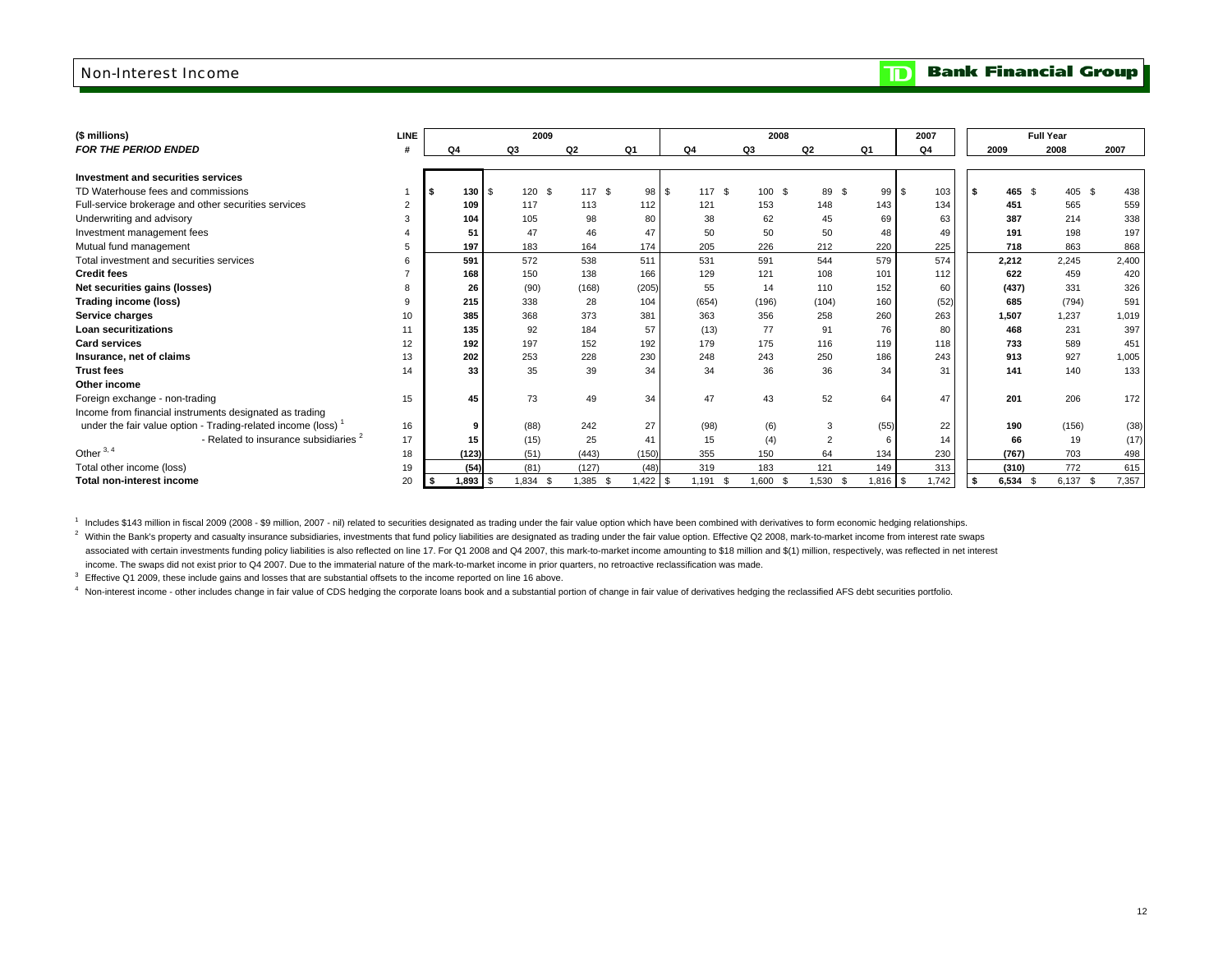## Non-Interest Expenses

**Bank Financial Group**  $\mathbf{D}$ 

| (\$ millions)                       | <b>LINE</b>    |                    | 2009           |                |        |                      | 2008        |               |       | 2007                  |                    | <b>Full Year</b> |       |
|-------------------------------------|----------------|--------------------|----------------|----------------|--------|----------------------|-------------|---------------|-------|-----------------------|--------------------|------------------|-------|
| <b>FOR THE PERIOD ENDED</b>         | #              | Q4                 | Q3             | Q <sub>2</sub> | Q1     | Q <sub>4</sub>       | Q3          | Q2            | Q1    | Q4                    | 2009               | 2008             | 2007  |
| Salaries and employee benefits      |                |                    |                |                |        |                      |             |               |       |                       |                    |                  |       |
| Salaries                            |                | 940<br>\$          | 906 \$<br>l \$ | 912 \$         | 913 \$ | 877 \$               | 845 \$      | 682 \$        | 685   | \$<br>715             | \$<br>$3,671$ \$   | 3,089<br>- \$    | 2,737 |
| Incentive compensation              | 2              | 313                | 324            | 351            | 354    | 286                  | 316         | 297           | 336   | 278                   | 1,342              | 1,235            | 1,286 |
| Pension and other employee benefits | 3              | 199                | 206            | 211            | 210    | 171                  | 181         | 158           | 150   | 126                   | 826                | 660              | 583   |
|                                     | $\overline{4}$ | 1,452              | 1,436          | 1,474          | 1,477  | 1,334                | 1,342       | 1,137         | 1,171 | 1,119                 | 5,839              | 4,984            | 4,606 |
| Occupancy                           |                |                    |                |                |        |                      |             |               |       |                       |                    |                  |       |
| Rent                                | 5              | 131                | 145            | 142            | 141    | 134                  | 128         | 103           | 98    | 99                    | 559                | 463              | 390   |
| Depreciation                        | 6              | 89                 | 75             | 80             | 79     | 77                   | 73          | 37            | 38    | 43                    | 323                | 225              | 163   |
| Other                               | $\overline{7}$ | 73                 | 79             | 91             | 88     | 76                   | 78          | 48            | 45    | 46                    | 331                | 247              | 183   |
|                                     | 8              | 293                | 299            | 313            | 308    | 287                  | 279         | 188           | 181   | 188                   | 1,213              | 935              | 736   |
| Equipment                           |                |                    |                |                |        |                      |             |               |       |                       |                    |                  |       |
| Rent                                | 9              | 73                 | 67             | 79             | 66     | 62                   | 58          | 49            | 47    | 48                    | 285                | 216              | 192   |
| Depreciation                        | 10             | 77                 | 81             | 59             | 60     | 59                   | 62          | 48            | 44    | 57                    | 277                | 213              | 199   |
| Other                               | 11             | 96                 | 79             | 81             | 79     | 82                   | 68          | 51            | 53    | 62                    | 335                | 254              | 223   |
|                                     | 12             | 246                | 227            | 219            | 205    | 203                  | 188         | 148           | 144   | 167                   | 897                | 683              | 614   |
|                                     |                |                    |                |                |        |                      |             |               |       |                       |                    |                  |       |
| Amortization of other intangibles   | 13             | 151                | 158            | 171            | 173    | 172                  | 166         | 117           | 122   | 138                   | 653                | 577              | 499   |
| <b>Restructuring costs</b>          | 14             | 9                  | ٠.             |                | 27     |                      |             | 48            |       |                       | 36                 | 48               | 67    |
| Marketing and business development  | 15             | 158                | 127            | 143            | 138    | 148                  | 131         | 102           | 110   | 115                   | 566                | 491              | 445   |
| <b>Brokerage-related fees</b>       | 16             | 70                 | 73             | 68             | 63     | 66                   | 64          | 63            | 59    | 61                    | 274                | 252              | 233   |
| Professional and advisory services  | 17             | 200                | 200            | 175            | 165    | 205                  | 135         | 118           | 111   | 135                   | 740                | 569              | 488   |
| <b>Communications</b>               | 18             | 58                 | 60             | 62             | 59     | 61                   | 54          | 48            | 47    | 49                    | 239                | 210              | 193   |
| Other expenses                      |                |                    |                |                |        |                      |             |               |       |                       |                    |                  |       |
| Capital and business taxes          | 19             | 71                 | 84             | 55             | 64     | 70                   | 82          | 48            | 34    | 45                    | 274                | 234              | 196   |
| Postage                             | 20             | 36                 | 36             | 44             | 40     | 36                   | 35          | 37            | 30    | 29                    | 156                | 138              | 122   |
| Travel and relocation               | 21             | 34                 | 32             | 37             | 35     | 34                   | 32          | 20            | 20    | 22                    | 138                | 106              | 84    |
| Other                               | 22             | 317                | 313            | 290            | 266    | (249)                | 193         | 132           | 199   | 173                   | 1,186              | 275              | 692   |
| Total other expenses                | 23             | 458                | 465            | 426            | 405    | (109)                | 342         | 237           | 283   | 269                   | 1,754              | 753              | 1,094 |
| <b>Total non-interest expenses</b>  | 24             | $3,095$ \ \$<br>Ŝ. | 3,045<br>-\$   | 3,051<br>-\$   | 3,020  | - \$<br>2,367<br>-\$ | 2,701<br>\$ | 2,206<br>- \$ | 2,228 | $\mathbf{s}$<br>2,241 | \$<br>12,211<br>\$ | $9,502$ \$       | 8,975 |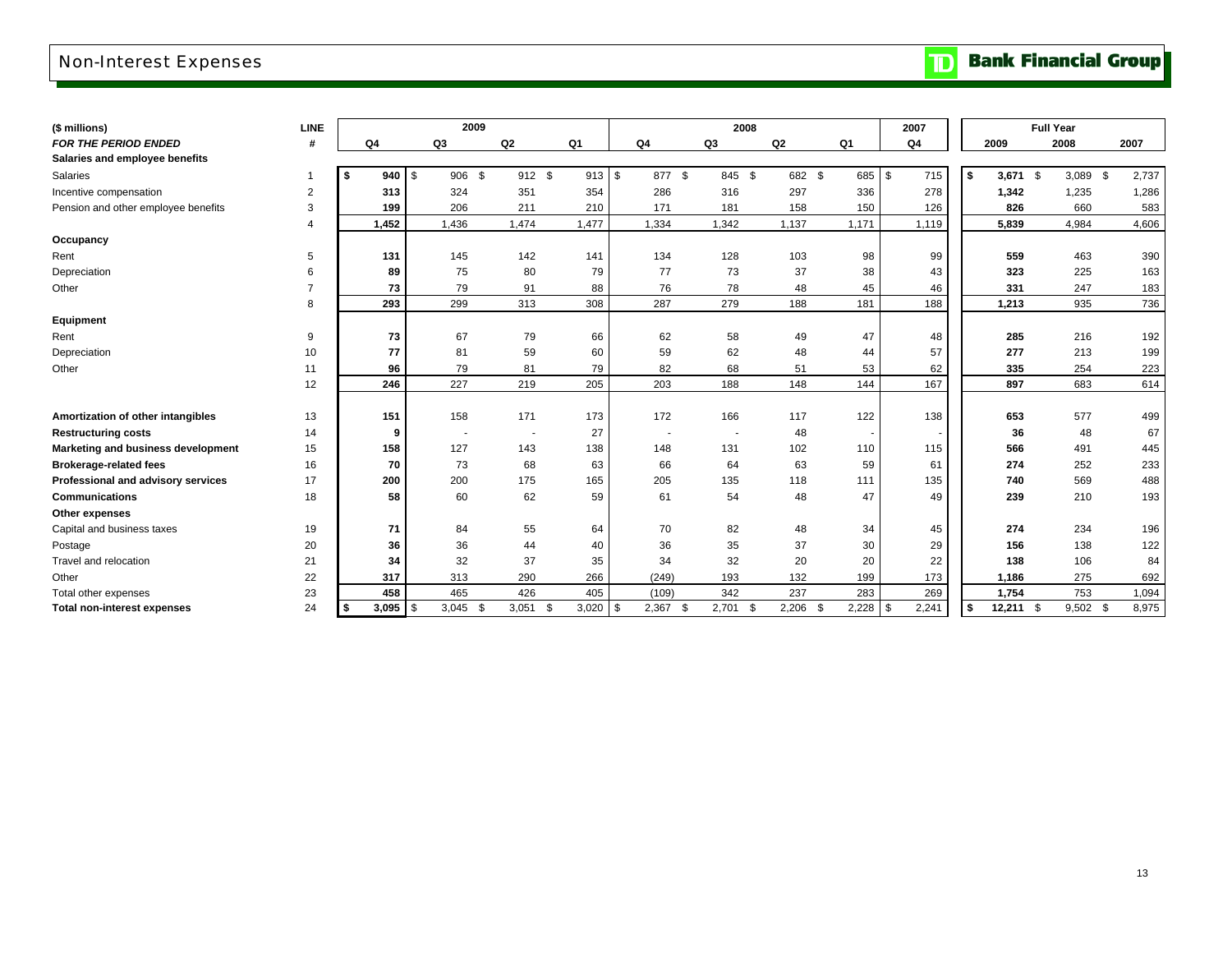#### **Bank Financial Group** Balance Sheetm **(\$ millions) LINE 2009 2008 2007** *AS AT* **# Q4 Q3 4 Q2 4 Q1 4 Q4 Q3 Q2 Q1 Q4 ASSETSCash and due from banks** 1 **\$ 2,414** \$ 2,437 2,477 \$ 2,850 \$ 2,517 \$ 2,719 \$ 2,520 \$ 2,036 \$ 1,790 \$ **Interest-bearing deposits with banks** 2 **19,103** 10,805 15,482 16,834 15,429 12,445 15,599 13,099 14,746 **Securities**Trading 3 **51,084** 51,232 46,666 51,237 53,095 73,670 83,084 73,651 77,637 Designated as trading under the fair value option the fair value option the fair value option the fair value option the trading the state of the state of the state of the state of the state of the state of the state of the Available-for-sale 5 **84,841** 87,965 81,315 74,945 75,121 60,155 53,929 35,674 35,650 Held-to-maturity 6 **9,662** 9,212 8,995 7,523 9,507 9,311 8,781 8,405 7,737 7 **148,823** 157,141 140,066 144,206 144,125 145,173 147,837 119,714 123,036 **Securities purchased under reverse repurchase agreements** 8 **32,948** 31,609 32,414 36,707 42,425 34,138 33,067 34,234 27,648 **Loans**Residential mortgages  $1, 2$ Residential mortgages 1, 2 <sup>9</sup> **65,665** 54,375 61,843 52,635 57,596 67,714 61,490 55,885 58,485 Consumer instalment and other personal - HELOC 3 10 **65,687** 59,480 62,679 57,496 54,628 52,133 50,502 44,841 43,774 - Other11 **28,670** 27,377 27,388 26,301 24,982 25,073 24,612 23,564 23,758 Credit card 12 **8,152** 7,667 7,863 7,543 7,387 7,227 6,166 5,898 5,700 Business and government <sup>1, 2</sup> 13 144,258 **75,966** 76,194 82,481 83,811 83,811 86,307 68,479 66,308 51,580 44,258 Business and government loans designated as trading under the fair value option 14 **210** 362 381 441 510 617 718 1,425 1,235 1,235 Debt securities classified as loans  $4$  **11,146** 13,277 11,474 12,885 - - - - - 16 **255,496** 245,038 247,803 241,112 221,160 221,243 209,796 183,193 177,210 Allowance for loan losses 17 **(2,368)** (2,225) (2,258) (1,982) (1,536) (1,447) (1,369) (1,362) (1,295) Loans, net of allowance for loan losses 18 **253,128** 242,813 245,545 239,130 219,624 219,796 208,427 181,831 175,915 **Other**Customers' liability under acceptances 19 **9,946** 10,954 9,743 11,776 11,040 10,844 10,848 10,633 9,279 Investment in TD Ameritrade 20 **5,465** 6,271 5,865 5,994 5,159 4,877 4,829 4,593 4,515 Derivatives $\sim$  21 **49,445** 74,376 57,374 87,432 83,548 41,173 40,321 38,346 38,918 Goodwillе произведения с произведения с произведения с произведения с произведения с произведения с произведения с про<br>В 222 июля по произведения с произведения с произведения с произведения с произведения с произведения с произв **15,015** 16,384 14,951 16,662 14,842 14,317 14,213 7,875 7,918 Other intangibles 2 2**,546** 2,678 3,062 3,308 l 3,141 3,213 1,974 l 2,104 Land, buildings and equipment 24 **4,078** 4,166 3,887 4,202 3,833 3,687 3,715 1,817 1,822 Other assets $\sim$  25 **14,308** 15,610 14,339 17,301 17,531 16,457 18,472 19,001 14,433 26 **100,803** 130,823 108,837 146,675 139,094 94,568 96,171 84,239 78,989 **Total assets** 27 **\$ 557,219** \$ 575,628 544,821 \$ 586,402 \$ 563,214 \$ 508,839 \$ 503,621 \$ 435,153 \$ 422,124 \$ **LIABILITIESDeposits** Personal - non-term 28**8 |\$ 145,329 |**\$ 136,859 \$ 130,449 \$ 122,657 |\$ 112,285 \$ 107,749 \$ 110,453 \$ 83,934 |\$ 80,256 - term 29 **77,899** 85,059 80,041 84,759 79,949 76,894 75,037 67,875 67,305 Bankss and the contract of the contract of the contract of the contract of the contract of the contract of the contract of the contract of the contract of the contract of the contract of the contract of the contract of the cont **5,480** 5,023 6,171 7,215 9,680 10,169 8,773 8,966 10,162 Business and government 31 **126,907** 131,727 124,503 133,824 129,086 111,964 102,704 78,267 73,322 Trading 32 **35,419** 49,697 40,904 53,775 44,694 47,442 52,556 46,641 45,348 33 **391,034** 401,955 388,478 402,230 375,694 354,218 349,523 285,683 276,393 **Other**Acceptances 34 **9,946** 10,954 9,743 11,776 11,040 10,844 10,848 10,633 9,279 Obligations related to securities sold short 35 **17,641** 13,802 12,439 14,560 18,518 24,493 23,546 25,797 24,195 Obligations related to securities sold under repurchase agreements 36 **16,472** 4,945 7,413 6,122 18,654 15,058 14,850 17,517 16,574 Derivatives $\sim$  37 **48,152** 68,917 55,536 79,344 74,473 39,872 40,538 38,579 41,621 Other liabilitiess and the state of the state of the state of the state of the state of the state of the state of the state of the state of the state of the state of the state of the state of the state of the state of the state of the stat **19,867** 19,143 17,763 17,717 17,721 17,599 19,293 20,095 21,236 39 **112,078** 117,761 102,894 129,519 140,406 107,866 109,075 112,621 112,905 **Subordinated notes and debentures** 40 **12,383** 12,469 12,419 12,495 12,436 13,478 12,466 11,939 9,449 **Liability for preferred shares** 41 **550** 550 550 550 550 550 550 550 550 **Liability for capital trust securities** 42 895 895 899 900 895 895 894 898 878 899 899 **Non-controlling interests in subsidiaries** 43 **1,559** 1,621 1,561 1,626 1,560 536 534 521 524 **Shareholders' equity**  Common shares $\sim$  44 **15,357** 14,875 15,073 14,781 13,241 13,090 12,818 6,632 6,577 Preferred shares 45 **3,395** 3,395 3,395 2,770 1,875 1,625 1,125 875 425 Contributed surplus 46 **321** 350 339 340 350 355 383 121 119 Retained earnings 47 **18,632** 17,848 18,192 17,868 17,857 17,362 16,864 16,499 15,954 Accumulated other comprehensive income (loss) (page 28) 48 1,015 1,021 3,904 3,328 (1,649) (1,139) (595) (1,187) (1,671) (1,671) (1,671) (1,671) (1,671) (1,671) (1,671) (1,671) (1,671) (1,671) (1,671) (1,671) (1,671) (1,67

#### **Total liabilities and shareholders' equity** 50 **\$ 557,219** \$ 544,821 \$ 575,628 \$ 586,402 \$ 568,402 \$ 508,839 \$ 503,621 \$ 435,153 \$ 422,124

<sup>1</sup> Effective Q3 2009, MUR mortgages, and any related credit losses, have been reclassified from residential mortgages to business and government retroactively to Q1 2008. This is to achieve consistent reporting across all

**38,720** 40,372 38,020 39,087 31,674 31,293 30,595 22,940 21,404

<sup>2</sup> Includes loans classified as trading as the Bank intends to sell the loans immediately or in the near term, and loans designated as trading under the fair value option for which no allowance is recorded.

49

<sup>3</sup> HELOC includes home equity loans.

4 During Q4 2009, certain comparative amounts retroactive to Q1 2009 have been restated to conform with the Amendments to CICA Handbook Section 3855, Financial Instruments - Recognition and Measurement. For further details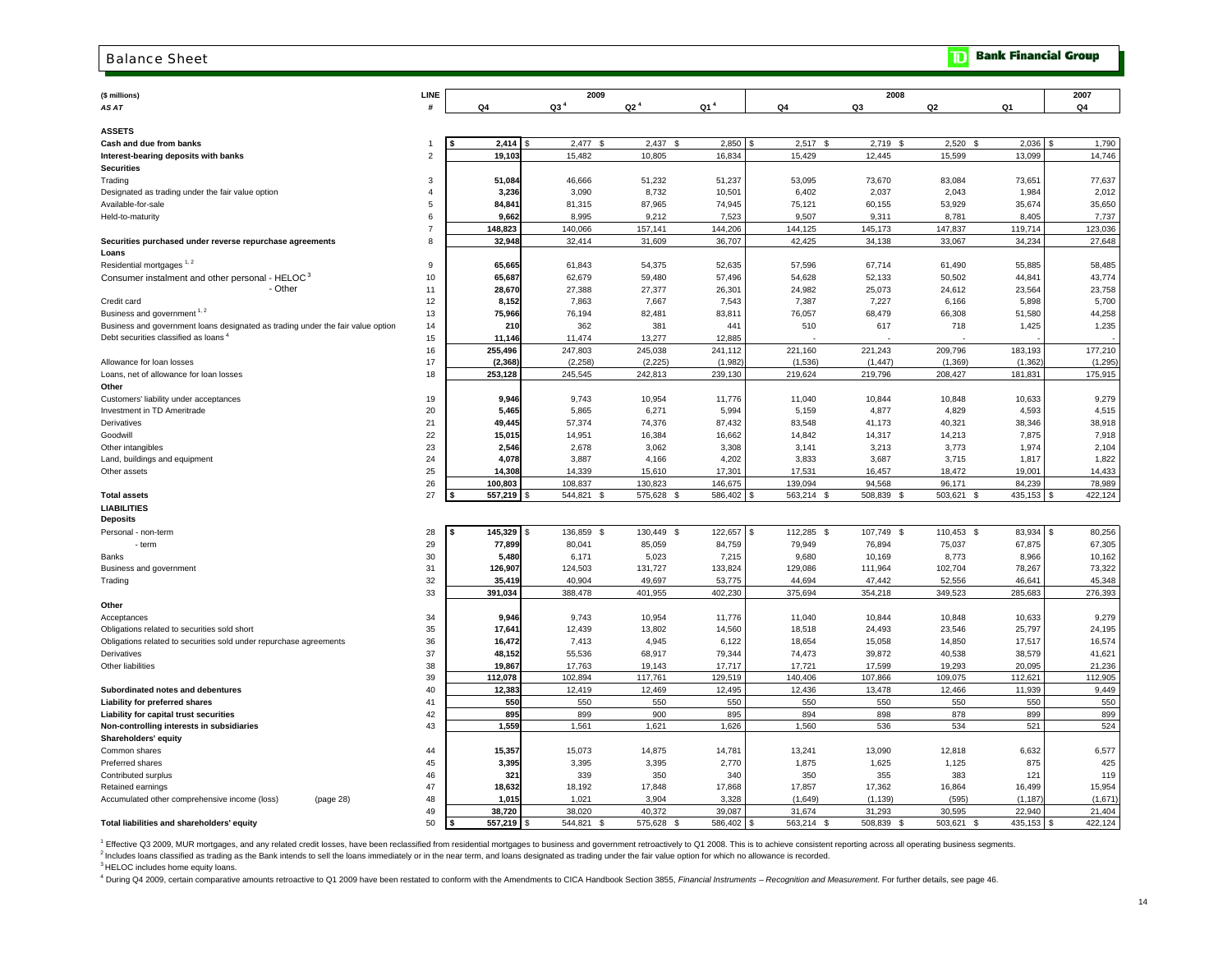| (\$ millions)                                     |                  | <b>LINE</b>    |      |                |                          | 2009       |      |                |      |            |      |                          |      |            | 2008 |            |      |                |      | 2007    |
|---------------------------------------------------|------------------|----------------|------|----------------|--------------------------|------------|------|----------------|------|------------|------|--------------------------|------|------------|------|------------|------|----------------|------|---------|
| AS AT                                             |                  | #              |      | Q <sub>4</sub> |                          | Q3         |      | Q <sub>2</sub> |      | Q1         |      | Q <sub>4</sub>           |      | Q3         |      | Q2         |      | Q <sub>1</sub> |      | Q4      |
| <b>Banking Book Equities</b>                      |                  |                |      |                |                          |            |      |                |      |            |      |                          |      |            |      |            |      |                |      |         |
| Publicly traded                                   |                  |                |      |                |                          |            |      |                |      |            |      |                          |      |            |      |            |      |                |      |         |
| Balance sheet and fair value                      |                  |                |      | 331            | -\$                      | 318        | - \$ | $1,013$ \$     |      | $2,346$ \$ |      | 2,555                    | - \$ | $2,719$ \$ |      | 3,221      | \$   | 3,219          |      |         |
| Unrealized gain (loss) <sup>2</sup>               |                  | $\overline{2}$ |      | 36             |                          | 35         |      | (76)           |      | (109)      |      | 51                       |      | 341        |      | 396        |      | 448            |      |         |
| Privately held                                    |                  |                |      |                |                          |            |      |                |      |            |      |                          |      |            |      |            |      |                |      |         |
| Balance sheet value                               |                  | 3              |      | 1,628          |                          | 1,684      |      | 920            |      | 783        |      | 757                      |      | 637        |      | 604        |      | 771            |      |         |
| Fair value                                        |                  | 4              |      | 1,799          |                          | 1,826      |      | 1,071          |      | 939        |      | 1,016                    |      | 994        |      | 954        |      | 1,224          |      |         |
| Unrealized gain <sup>3</sup>                      |                  | 5              |      | 171            |                          | 142        |      | 151            |      | 156        |      | 259                      |      | 357        |      | 350        |      | 453            |      |         |
|                                                   |                  |                |      |                |                          |            |      |                |      |            |      |                          |      |            |      |            |      |                |      |         |
| Total banking book equities                       |                  |                |      |                |                          |            |      |                |      |            |      |                          |      |            |      |            |      |                |      |         |
| Balance sheet value                               | (lines $1 + 3$ ) | 6              | - \$ | 1,959          | $\overline{\phantom{a}}$ | $2,002$ \$ |      | $1,933$ \$     |      |            |      | $3,312$ \$               |      | $3,356$ \$ |      | $3,825$ \$ |      | 3,990          |      |         |
| Fair value                                        | $(lines 1 + 4)$  | $\overline{7}$ | -S   | 2,130          | $\overline{\phantom{a}}$ | $2.144$ \$ |      | $2,084$ \$     |      | $3,285$ \$ |      | $3,571$ \$               |      | $3.713$ \$ |      | 4,175 \$   |      | 4,443          |      |         |
| Unrealized gain                                   | $(lines 2 + 5)$  | 8              |      | 207            | l \$                     | 177 \$     |      | 75 \$          |      | 47         | l \$ | 310 \$                   |      | 698        | - \$ | 746 \$     |      | 901            | \$   | 1,236   |
| <b>Assets Under Administration</b>                |                  |                |      |                |                          |            |      |                |      |            |      |                          |      |            |      |            |      |                |      |         |
| Canadian Personal and Commercial Banking          |                  | 9              |      | $54,125$ \$    |                          | 52,620     | - \$ | 51,043 \$      |      | 50,796 \$  |      | 47,681                   | - \$ | 44,549 \$  |      | 45,718 \$  |      | 47,612         | \$   | 48,090  |
| U.S. Personal and Commercial Banking <sup>4</sup> |                  | 10             |      | 13,585         |                          | 13.459     |      | 15,808         |      | 16,259     |      | 15,615                   |      | 10,129     |      | 21,532     |      | 7,377          |      | 7,328   |
| Wealth Management <sup>4</sup>                    |                  | 11             |      | 191,387        |                          | 188,293    |      | 173,597        |      | 162,710    |      | 173,040                  |      | 196,991    |      | 187,259    |      | 178,192        |      | 185,392 |
| Total                                             |                  | 12             |      | 259,097        | $\overline{\phantom{a}}$ | 254,372 \$ |      | 240,448        | - \$ | 229,765    |      | 236,336                  | \$   | 251,669    | -96  | 254,509    | -S   | 233,181        | - \$ | 240,810 |
|                                                   |                  |                |      |                |                          |            |      |                |      |            |      |                          |      |            |      |            |      |                |      |         |
| <b>Assets Under Management</b>                    |                  |                |      |                |                          |            |      |                |      |            |      |                          |      |            |      |            |      |                |      |         |
| U.S. Personal and Commercial Banking <sup>4</sup> |                  | 13             | \$   |                | -\$                      |            | \$.  | $\sim$         | \$   |            | \$   | $\overline{\phantom{0}}$ | - \$ |            | - \$ | 8,043      | - \$ | 5,592          | \$   | 5,761   |
| Wealth Management <sup>4</sup>                    |                  | 14             |      | 170,940        |                          | 163,774    |      | 168,349        |      | 170,407    |      | 169,713                  |      | 180,276    |      | 174,231    |      | 169,679        |      | 159,580 |
| Total                                             |                  | 15             |      | 170,940        |                          | 163,774    | - \$ | 168,349        | - \$ | 170,407    | - \$ | 169,713 \$               |      | 180,276    | \$   | 182,274    | \$   | 175,271        | -\$  | 165,341 |

 are provided on line 8. <sup>1</sup> Effective November 1, 2007, the Bank implemented OSFI's guidelines based on Basel II. Lines 1 to 7 represent disclosure under Basel II. Comparative numbers for unrealized gain (loss) on total banking book equities

<sup>2</sup> Unrealized gain (loss) on publicly traded AFS securities are included in other comprehensive income.

<sup>3</sup> Unrealized gain for privately held equities are neither recognized in the balance sheet through other comprehensive income nor through the income statement.

 segment results. <sup>4</sup> Effective Q3 2008, the U.S. wealth management businesses are included in Wealth Management, net of distribution commissions to U.S. P&C. Prior periods have not been reclassified as the impact was not material to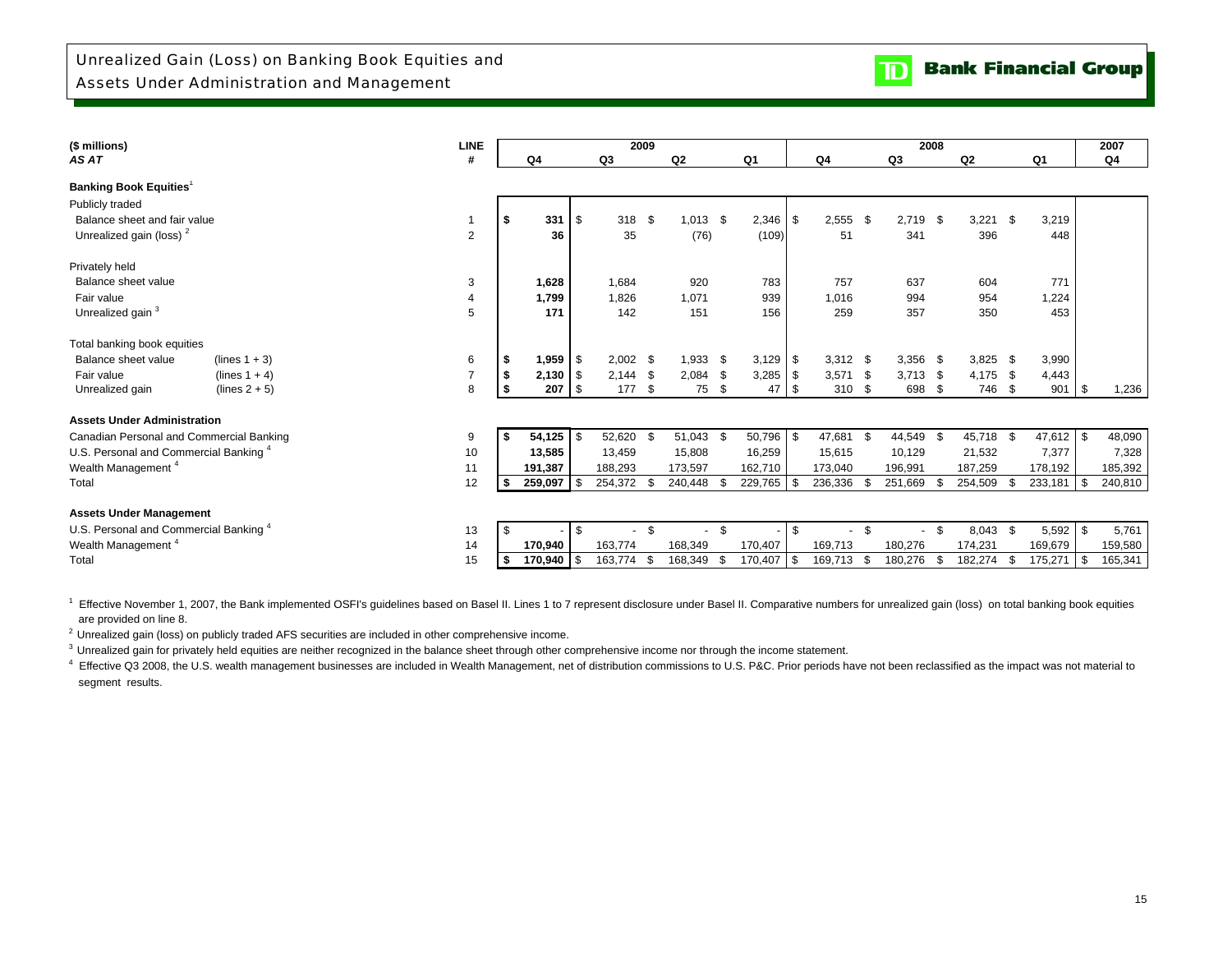### Intangibles and Goodwill, and Restructuring Costs

|  |  | <b>D</b> Bank Financial Group |  |
|--|--|-------------------------------|--|
|--|--|-------------------------------|--|

| (\$ millions)                                                    | <b>LINE</b>         |      |                    | 2009              |                          |                         |                | 2008                     |                          |                   | 2007           |                         |                          | <b>Full Year</b>                  |                |
|------------------------------------------------------------------|---------------------|------|--------------------|-------------------|--------------------------|-------------------------|----------------|--------------------------|--------------------------|-------------------|----------------|-------------------------|--------------------------|-----------------------------------|----------------|
| AS AT                                                            | #                   |      | Q4                 | Q3                | Q2                       | Q1                      | Q4             | Q3                       | Q2                       | Q1                | Q4             |                         | 2009                     | 2008                              | 2007           |
| Identifiable Intangible Assets                                   |                     |      |                    |                   |                          |                         |                |                          |                          |                   |                |                         |                          |                                   |                |
| Balance at beginning of period                                   | -1                  | l \$ | 2,678              | 3,062<br><b>S</b> | 3,308<br>Ŝ.              | 3,141<br>\$             | 3,213<br>\$    | 3,773<br>\$              | 1,974<br>\$              | 2,104<br>-S       | 2,264          | \$                      | 3,141<br>\$              | 2,104<br>\$                       | 1,946          |
| Impact due to reporting-period alignment of U.S. entities        | $\overline{2}$      |      |                    |                   | (37)                     |                         |                |                          |                          |                   |                |                         |                          | ÷                                 |                |
|                                                                  | 3                   |      |                    |                   |                          |                         |                |                          |                          |                   |                |                         | (37)                     |                                   |                |
| Arising during the period - TD Bank, N.A.<br>TD Banknorth        | $\overline{4}$      |      |                    |                   | $\overline{\phantom{a}}$ |                         |                | $\overline{\phantom{a}}$ | $\sim$<br>$\blacksquare$ |                   |                |                         |                          | $\overline{\phantom{a}}$          |                |
|                                                                  | 5                   |      |                    |                   |                          |                         |                |                          | 1,882                    | (4)               | 52             |                         |                          | (4)                               | 674            |
| Commerce                                                         |                     |      |                    |                   |                          |                         |                | (368)                    |                          |                   |                |                         |                          | 1,514                             |                |
| - Other                                                          | 6<br>$\overline{7}$ |      | 11<br>(151)        |                   | 10                       |                         | (172)          | (166)                    | (117)                    |                   | (138)          |                         | 21<br>(653)              | $\sim$                            | 11             |
| Amortized in the period                                          | 8                   |      |                    | (158)             | (171)                    | (173)                   |                |                          |                          | (122)             |                |                         |                          | (577)                             | (499)          |
| Sale of subsidiaries and businesses                              |                     |      |                    |                   |                          |                         |                | (5)                      |                          |                   |                |                         |                          | (5)                               |                |
| Foreign exchange and other adjustments                           | 9<br>10             |      | 8<br>2,546         | (226)             | (48)<br>3,062            | 340<br>3,308<br>\$      | 100<br>- \$    | (21)<br>3,213<br>- \$    | 34<br>3,773              | (4)               | (74)           |                         | 74<br>2,546<br>\$        | 109                               | (28)           |
| Balance at end of period                                         |                     |      |                    | 2,678<br>- \$     |                          |                         | 3,141          |                          |                          | 1,974             | 2,104          | -\$                     |                          | 3,141<br>Ŝ.                       | 2,104          |
| Future tax liability on intangible assets                        |                     |      |                    |                   |                          |                         |                |                          |                          |                   |                |                         |                          |                                   |                |
| Balance at beginning of period                                   | 11                  | \$   | (946)<br>\$        | $(1,085)$ \$      | $(1, 174)$ \$            | (1, 109)<br>\$          | $(1, 130)$ \$  | $(1,386)$ \$             | $(676)$ \$               | (738)<br><b>S</b> | (788)          | s.                      | $(1, 109)$ \$            | $(738)$ \$                        | (678)          |
| Impact due to reporting-period alignment of U.S. entities        | 12                  |      |                    |                   | 14                       |                         |                |                          | $\overline{\phantom{a}}$ |                   |                |                         | 14                       | $\sim$                            |                |
| Arising during the period - TD Bank, N.A.                        | 13                  |      |                    |                   | ٠                        |                         |                |                          | $\overline{\phantom{a}}$ |                   |                |                         |                          | $\sim$                            |                |
| TD Banknorth                                                     | 14                  |      |                    |                   | $\overline{\phantom{a}}$ |                         |                | $\overline{\phantom{a}}$ | $\overline{\phantom{a}}$ | (1)               | (16)           |                         |                          | (1)                               | (260)          |
| Commerce                                                         | 15                  |      |                    |                   |                          |                         |                | 174                      | (735)                    |                   |                |                         |                          | (561)                             |                |
| - Other                                                          | 16                  |      | (1)                |                   | (3)                      |                         |                | $\overline{\phantom{a}}$ | $\sim$                   |                   | (11)           |                         | (4)                      | $\sim$                            | (15)           |
| - Changes in income tax rates                                    | 17                  |      |                    |                   | $\overline{\phantom{a}}$ |                         | 3              | 22                       | $\overline{\phantom{a}}$ | 20                |                |                         | $\overline{\phantom{a}}$ | 45                                | $\overline{4}$ |
| Recognized in the period                                         | 18                  |      | 52                 | 55                | 60                       | 60                      | 58             | 56                       | 40                       | 41                | 49             |                         | 227                      | 195                               | 174            |
| Sale of subsidiaries and businesses                              | 19                  |      |                    |                   | ٠                        |                         |                | $\overline{2}$           | $\overline{\phantom{a}}$ |                   |                |                         |                          | $\overline{2}$                    |                |
| Foreign exchange and other adjustments                           | 20                  |      | $^{(3)}$           | 84                | 18                       | (125)                   | (40)           | $\overline{2}$           | (15)                     | $\overline{2}$    | 28             |                         | (26)                     | (51)                              | 37             |
| Balance at end of period                                         | 21                  |      | (898)              | $(946)$ \$        | (1,085)<br>- \$          | (1, 174)<br>\$          | (1, 109)<br>.S | $(1, 130)$ \$            | (1, 386)<br>- \$         | (676)<br>-S       | (738)          | \$                      | $(898)$ \$               | $(1, 109)$ \$                     | (738)          |
| Net intangibles closing balance                                  | 22                  |      | 1,648              | $1,732$ \$        | 1,977 \$                 | $2,134$ \$              | $2,032$ \$     | $2,083$ \$               | 2,387 \$                 | 1,298<br>- \$     | 1,366          | 5                       | $1,648$ \$               | 2,032<br>-\$                      | 1,366          |
| Goodwill                                                         |                     |      |                    |                   |                          |                         |                |                          |                          |                   |                |                         |                          |                                   |                |
| Balance at beginning of period                                   | 23                  | s.   | 14,951<br>l \$     | 16,384<br>\$      | 16,662<br>Ŝ.             | 14,842<br>\$            | 14,317<br>\$   | 14,213<br><b>S</b>       | 7,875 \$                 | 7,918<br>- \$     | 8,407          | \$                      | 14,842 \$                | 7,918 \$                          | 7,396          |
| Arising during the period - TD Bank, N.A.                        | 24                  |      |                    |                   |                          |                         |                |                          |                          |                   |                |                         |                          | $\overline{\phantom{a}}$          |                |
| <b>TD Banknorth</b>                                              | 25                  |      |                    |                   | $\overline{\phantom{a}}$ |                         | $\sim$         | $\overline{\phantom{a}}$ | $\sim$                   | (21)              | (36)           |                         | $\overline{\phantom{a}}$ | (21)                              | 1,373          |
| Commerce                                                         | 26                  |      |                    |                   | 36                       |                         |                | 244                      | 6,115                    |                   |                |                         |                          |                                   |                |
| - Other                                                          | 27                  |      | 10                 |                   |                          | (92)                    | (29)           |                          |                          |                   | $\overline{2}$ |                         | (56)<br>10               | 6,330<br>$\overline{\phantom{a}}$ | (25)           |
| Sale of subsidiaries and businesses                              | 28                  |      |                    |                   | ٠                        |                         |                | (56)                     | $\sim$                   |                   |                |                         |                          | (56)                              |                |
| Foreign exchange and other adjustments                           | 29                  |      | 54                 | (1, 433)          | (314)                    | 1,912                   | 554            | (84)                     | 223                      | (22)              | (455)          |                         | 219                      | 671                               | (826)          |
| Balance at end of period                                         | 30                  |      | 15,015             | 14,951<br>- \$    | 16,384<br>$\mathfrak{L}$ | 16,662<br>\$            | 14,842<br>.S   | 14,317<br>£.             | 14,213                   | 7,875             | 7,918          | 5                       | 15,015<br>\$             | 14,842<br>Ŝ.                      | 7,918          |
|                                                                  |                     |      |                    |                   |                          |                         |                |                          |                          |                   |                |                         |                          |                                   |                |
| Total net intangibles and goodwill closing balance (lines 20+27) | 31                  | \$   | 16,663<br><b>S</b> | 16,683<br>\$      | 18,361<br>\$             | 18,796<br>$\mathsf{\$}$ | 16,874 \$      | 16,400<br>\$             | 16,600<br>-S             | $9,173$ \$        | 9,284          | $\overline{\mathbf{s}}$ | 16,663<br>\$             | 16,874<br>\$                      | 9,284          |
| <b>Restructuring Costs</b>                                       |                     |      |                    |                   |                          |                         |                |                          |                          |                   |                |                         |                          |                                   |                |
| Balance at beginning of period                                   | 32                  | l \$ | 33<br>l \$         | 40 \$             | 50 \$                    | 29<br>$\mathfrak{s}$    | $33 \quad $$   | 61 \$                    | $20 \quad$               | 29<br>$\sqrt{3}$  | 51             | s.                      | 29 \$                    | 29 \$                             | 27             |
| Expensed during the period                                       | 33                  |      | g                  |                   | $\blacksquare$           | 27                      |                |                          | 48                       |                   |                |                         | 36                       | 48                                | 67             |
| Amount utilized during the period:                               |                     |      |                    |                   |                          |                         |                |                          |                          |                   |                |                         |                          |                                   |                |
| <b>Wholesale Banking</b>                                         | 34                  |      |                    |                   | ٠                        | (5)                     |                |                          |                          | (7)               | (2)            |                         | (5)                      | (7)                               | (10)           |
| U.S. Personal and Commercial Banking                             | 35                  |      | (21)               | (5)               | (9)                      | (2)                     | (4)            | (28)                     | (7)                      | (2)               | (20)           |                         | (37)                     | (41)                              | (55)           |
| Foreign exchange and other adjustments                           | 36                  |      | (1)                | (2)               | (1)                      | $\mathbf{1}$            |                |                          |                          |                   |                |                         | (3)                      |                                   |                |
| Balance at end of period                                         | 37                  | - 1  | $20$ $\sqrt{5}$    | 33S               | 40 \$                    | 50<br>£.                | 29S            | 33<br>-S                 | 61<br>\$                 | 20<br>- \$        | 29             | 5                       | 20S                      | 29 \$                             | 29             |

<sup>1</sup> As explained in footnote 2 on page 7, due to alignment of reporting period of U.S. entities, the amounts relating to TD Bank, N.A., which includes TD Banknorth and Commerce, have been included directly in retained earn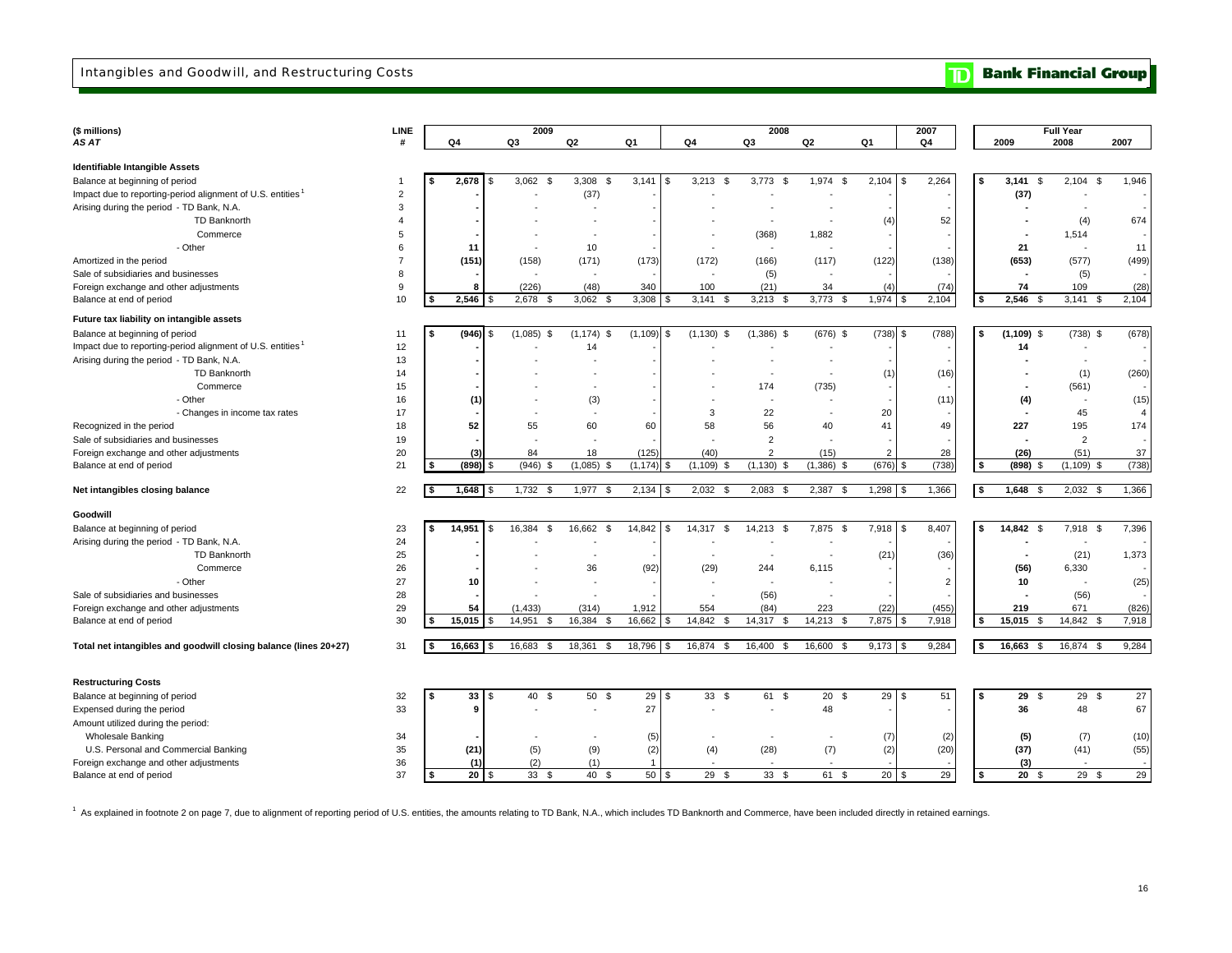### Loan Securitization

| (\$ millions)                                                                         |                |          |        |                |           |      |        |    |                |                |                          |      |                          |      |        |      |                |     |                |    |        |      |                  |      |        |  |
|---------------------------------------------------------------------------------------|----------------|----------|--------|----------------|-----------|------|--------|----|----------------|----------------|--------------------------|------|--------------------------|------|--------|------|----------------|-----|----------------|----|--------|------|------------------|------|--------|--|
|                                                                                       | <b>LINE</b>    |          |        |                | 2009      |      |        |    |                |                |                          |      |                          | 2008 |        |      |                |     | 2007           |    |        |      | <b>Full Year</b> |      |        |  |
| <b>FOR THE PERIOD ENDED</b>                                                           | #              |          | Q4     |                | Q3        |      | Q2     |    | Q <sub>1</sub> |                | Q4                       |      | Q3                       |      | Q2     |      | Q <sub>1</sub> |     | Q <sub>4</sub> |    | 2009   |      | 2008             |      | 2007   |  |
| <b>Loans Securitized and Sold to Third Parties</b><br>Securitized during the period 1 |                |          |        |                |           |      |        |    |                |                |                          |      |                          |      |        |      |                |     |                |    |        |      |                  |      |        |  |
| Mortgage - MBS Pool                                                                   |                | Ŝ.       | 7,081  | $\mathfrak{L}$ | 6,859     | - \$ | 6,616  | \$ | 8,372          | \$.            | 5,993                    | \$   | 2,216                    | \$   | 2,024  | \$.  | ,896           | \$. | 1,553          | \$ | 28,928 | \$   | 12,129           |      | 9,298  |  |
| - Commercial                                                                          | $\overline{2}$ |          |        |                |           |      |        |    |                |                |                          |      |                          |      |        |      |                |     |                |    |        |      |                  |      |        |  |
| Personal - HELOC                                                                      | 3              |          |        |                |           |      |        |    |                |                |                          |      |                          |      |        |      |                |     |                |    |        |      |                  |      | 1.000  |  |
| Total                                                                                 | 4              | - \$     | 7,085  | -S             | 6,859     |      | 6,616  | \$ | 8,372          | \$             | 5,993                    | \$   | 2,216                    | \$   | 2,024  | \$   | 1,896          | \$  | 1,553          | \$ | 28,932 | \$   | 12,129           | \$   | 10,298 |  |
| Outstanding at period end                                                             |                |          |        |                |           |      |        |    |                |                |                          |      |                          |      |        |      |                |     |                |    |        |      |                  |      |        |  |
| Mortgage - MBS Pool <sup>2</sup>                                                      | 5              |          | 40,897 |                | 36,873 \$ |      | 34,078 | -S | 31,019         | $\mathfrak{s}$ | 24,332 \$                |      | 20,262                   | \$   | 20,497 | \$   | 20,238         | \$  | 18,353         | S. | 40,897 | \$   | 24,332           | \$   | 18,353 |  |
| - Commercial                                                                          | 6              |          | 117    |                | 125       |      | 133    |    | 143            |                | 148                      |      | 151                      |      | 155    |      | 159            |     | 163            |    | 117    |      | 148              |      | 163    |  |
| Personal - HELOC <sup>3</sup>                                                         | $\overline{7}$ |          | 6,962  |                | 7,363     |      | 8,100  |    | 8,100          |                | 8,100                    |      | 8,500                    |      | 8,500  |      | 9,000          |     | 9,000          |    | 6,962  |      | 8,100            |      | 9,000  |  |
| - Credit card                                                                         | 8              |          |        |                |           |      |        |    |                |                | $\overline{\phantom{a}}$ |      | $\overline{\phantom{a}}$ |      | 800    |      | 800            |     | 800            |    |        |      |                  |      | 800    |  |
| Total outstanding at period end                                                       | 9              |          | 47,976 |                | 44,361    | \$   | 42,311 | \$ | 39,262         |                | 32,580                   | - \$ | 28,913                   | \$   | 29,952 | \$   | 30,197         |     | 28,316         | s. | 47,976 | \$.  | 32,580           |      | 28,316 |  |
| Mortgage-Backed Securities Retained <sup>4</sup>                                      |                |          |        |                |           |      |        |    |                |                |                          |      |                          |      |        |      |                |     |                |    |        |      |                  |      |        |  |
| Outstanding at end of period                                                          | 10             | <b>S</b> | 19,145 | -S             | 22,573    | -\$  | 28,738 | \$ | 30,398         | <b>\$</b>      | 28,792 \$                |      | 18,953                   | \$   | 20,170 | \$   | 20,919         | \$  | 21,147         | \$ | 19,145 | \$   | 28,792           | \$   | 21,147 |  |
| Economic impact - before-tax                                                          |                |          |        |                |           |      |        |    |                |                |                          |      |                          |      |        |      |                |     |                |    |        |      |                  |      |        |  |
| Net interest income                                                                   | 11             | l Si     | (61)   | l \$           | $(44)$ \$ |      | (27)   | \$ | (35)           | <b>\$</b>      | (44)                     | \$   | (69)                     | \$   | (77)   | - \$ | (76)           | \$  | (80)           | \$ | (167)  | - \$ | (266)            | - \$ | (405)  |  |
| Non-interest income (loss)                                                            | 12             |          | 135    |                | 92        |      | 184    |    | 57             |                | (13)                     |      | 77                       |      | 91     |      | 76             |     | 80             |    | 468    |      | 231              |      | 397    |  |
| Provision for credit losses                                                           | 13             |          |        |                |           |      |        |    | $\overline{a}$ |                |                          |      |                          |      | 5      |      | 5              |     |                |    |        |      | 14               |      | 17     |  |
| Total impact                                                                          | 14             |          | 74     | - \$           | 48 \$     |      | 157    | \$ | 22             | \$             | (57)                     | \$   | 12                       | -\$  | 19     | \$   | 5              | \$  | $\overline{4}$ | \$ | 301    | \$   | (21)             | \$   | 9      |  |
|                                                                                       |                |          |        |                |           |      |        |    |                |                |                          |      |                          |      |        |      |                |     |                |    |        |      |                  |      |        |  |

 $1$  Excludes principal repayments during the period.

2 Reflects securitization where no credit exposure is retained.

<sup>3</sup> Includes securitization of \$1,100 million in periods beginning Q1 2007, where no credit exposure is retained.

4 Reported as available-for-sale securities under government and government-insured securities in Note 2 to the Bank's 2009 audited Consolidated Financial Statements.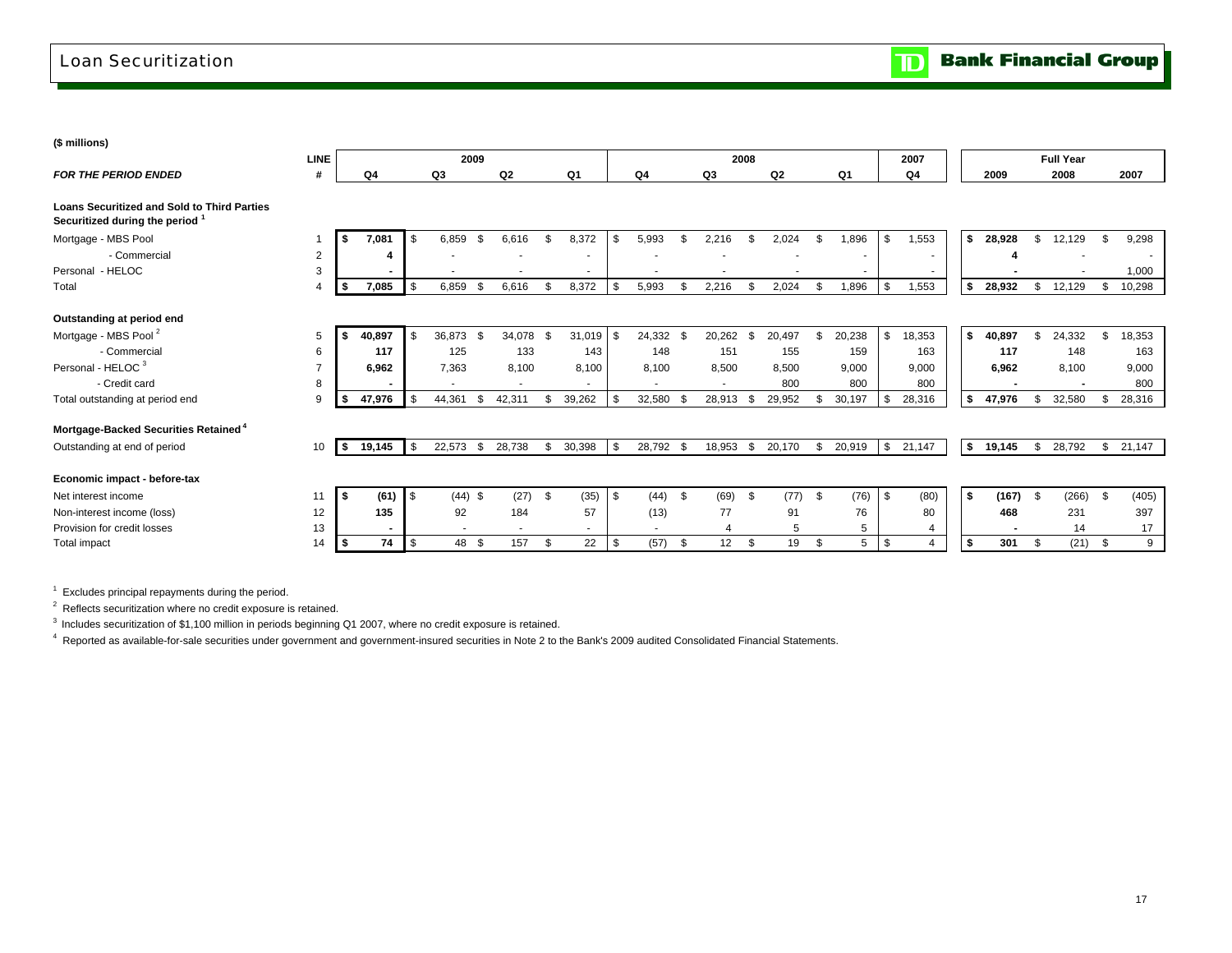#### Loans Managed

#### *AS AT***(\$ millions) 2009**

| <b>Loans Managed</b>                                                   |             |                |                            |                                                     |                |                            |                                                     |                         |                            |                                                     | םד               |                            | <b>Bank Financial Group</b>                         |
|------------------------------------------------------------------------|-------------|----------------|----------------------------|-----------------------------------------------------|----------------|----------------------------|-----------------------------------------------------|-------------------------|----------------------------|-----------------------------------------------------|------------------|----------------------------|-----------------------------------------------------|
| (\$ millions)<br>AS AT                                                 | <b>LINE</b> |                | 2009<br>Q4                 |                                                     |                | 2009<br>Q3 <sup>4</sup>    |                                                     |                         | 2009<br>Q2 <sup>4</sup>    |                                                     |                  | 2009<br>Q1 <sup>4</sup>    |                                                     |
|                                                                        |             | Gross<br>loans | Gross<br>impaired<br>loans | Year-to-date<br>write-offs,<br>net of<br>recoveries | Gross<br>loans | Gross<br>impaired<br>loans | Year-to-date<br>write-offs,<br>net of<br>recoveries | Gross<br>loans          | Gross<br>impaired<br>loans | Year-to-date<br>write-offs.<br>net of<br>recoveries | Gross<br>loans   | Gross<br>impaired<br>loans | Year-to-date<br>write-offs.<br>net of<br>recoveries |
| Type of Loan                                                           |             |                |                            |                                                     |                |                            |                                                     |                         |                            |                                                     |                  |                            |                                                     |
| Residential mortgages <sup>1,2</sup>                                   |             | 106,562 \$     | 394 \$                     | 13 S                                                | 98,716 \$      | 365 \$                     |                                                     | 88,453 \$<br><b>7</b> S | 358 \$                     |                                                     | 83,654 \$<br>5 S | 329 \$                     | 2                                                   |
| Consumer instalment and other personal                                 |             | 101,319        | 286                        | 599                                                 | 97,430         | 279                        | 435                                                 | 94,957                  | 283                        | 275                                                 | 91,897           | 271                        | 128                                                 |
| Credit card                                                            |             | 8.152          | 102                        | 435                                                 | 7.863          | 93                         | 321                                                 | 7.667                   | 100                        | 203                                                 | 7.543            | 95                         | 92                                                  |
| Business and government and other loans 1, 2                           |             | 76,293         | 1.300                      | 391                                                 | 76,681         | 1.223                      | 268                                                 | 82,995                  | 1.091                      | 175                                                 | 84,395           | 862                        | 127                                                 |
| <b>Total loans managed</b>                                             |             | 292,326        | 2,082                      | 1,438                                               | 280,690        | 1,960                      | 1,031                                               | 274,072                 | 1.832                      | 658                                                 | 267,489          | 1,557                      | 349                                                 |
| Less: loans securitized                                                |             |                |                            |                                                     |                |                            |                                                     |                         |                            |                                                     |                  |                            |                                                     |
| Residential mortgage loans                                             |             | 40,897         | $\overline{\phantom{a}}$   | $\sim$                                              | 36,873         | ۰                          | $\sim$                                              | 34,078                  | ۰                          | $\overline{\phantom{a}}$                            | 31,019           |                            | $\sim$                                              |
| Personal loans                                                         |             | 6.962          | 12                         | $\sim$                                              | 7.363          | 13                         | $\sim$                                              | 8.100                   | 14                         | $\overline{\phantom{a}}$                            | 8,100            | 14                         | $\sim$                                              |
| Credit card loans                                                      |             |                |                            | $\overline{\phantom{a}}$                            |                | $\overline{\phantom{a}}$   | ۰.                                                  |                         | ٠                          | $\overline{\phantom{a}}$                            |                  |                            | $\sim$                                              |
| Commercial mortgage loans <sup>3</sup>                                 |             | 117            | $\overline{\phantom{a}}$   | $\sim$                                              | 125            | $\overline{\phantom{a}}$   | $\sim$                                              | 133                     | ۰.                         | $\overline{\phantom{a}}$                            | 143              |                            |                                                     |
| <b>Total loans securitized</b>                                         | 10          | 47,976         | 12                         | $\sim$                                              | 44,361         | 13                         | $\sim$                                              | 42,311                  | 14                         | $\sim$                                              | 39,262           | 14                         |                                                     |
| Debt securities classified as loans                                    | 11          | 11,146         | 241                        | $\overline{\phantom{a}}$                            | 11,474         |                            |                                                     | 13,277                  |                            |                                                     | 12,885           |                            |                                                     |
| Impact due to reporting-period alignment of U.S. entities <sup>5</sup> | 12          | n/a            | n/a                        | 35                                                  | n/a            | n/a                        | 35                                                  | n/a                     | 57                         | 35                                                  | n/a              | n/a                        | n/a                                                 |
| Total loans reported on the<br><b>Consolidated Balance Sheet</b>       | 13          | 255,496 \$     | $2,311$ \$                 | $1.473$ $\sqrt{3}$                                  | 247,803 \$     | 1,947                      | $1,066$ \$<br>\$                                    | 245,038 \$              | 1,875 \$                   | 693 \$                                              | 241,112 \$       | $1,543$ \$                 | 349                                                 |

|                                               |          |            | 2008              |              |            | 2008       |              |               | 2008           |                 |            | 2008     |              |
|-----------------------------------------------|----------|------------|-------------------|--------------|------------|------------|--------------|---------------|----------------|-----------------|------------|----------|--------------|
|                                               |          |            | Q4                |              |            | Q3         |              |               | Q <sub>2</sub> |                 |            | Q1       |              |
|                                               |          |            |                   |              |            |            |              |               |                |                 |            |          |              |
|                                               |          |            |                   | Year-to-date |            |            | Year-to-date |               |                | Year-to-date    |            |          | Year-to-date |
|                                               |          |            | Gross             | write-offs.  |            | Gross      | write-offs,  |               | Gross          | write-offs.     |            | Gross    | write-offs,  |
|                                               |          | Gross      | impaired          | net of       | Gross      | impaired   | net of       | Gross         | impaired       | net of          | Gross      | impaired | net of       |
|                                               |          | loans      | loans             | recoveries   | loans      | loans      | recoveries   | loans         | loans          | recoveries      | loans      | loans    | recoveries   |
| Type of Loan                                  |          |            |                   |              |            |            |              |               |                |                 |            |          |              |
| Residential mortgages<br>14                   | <b>S</b> | 81,928 \$  | 264 \$            | 8 \$         | 87,976 \$  | 206 \$     |              | 81,987<br>5 S | 179 \$         | 3 <sup>1</sup>  | 76,123 \$  | 156 \$   |              |
| Consumer instalment and other personal<br>15  |          | 87,710     | 221               | 384          | 85.706     | 200        | 280          | 83,614        | 195            | 178             | 77,405     | 176      | 86           |
| Credit card<br>16                             |          | 7,387      | 82                | 300          | 7.227      | 67         | 225          | 6,966         | 68             | 153             | 6,698      | 71       | 75           |
| Business and government and other loans<br>17 |          | 76,715     | 602               | 145          | 69,247     | 542        | 108          | 67,181        | 479            | 81              | 53,164     | 427      | 23           |
| Total loans reported and securitized<br>18    |          | 253,740    | 1,169             | 837          | 250,156    | 1,015      | 618          | 239,748       | 921            | 415             | 213,390    | 830      | 185          |
| Less: loans securitized                       |          |            |                   |              |            |            |              |               |                |                 |            |          |              |
| 19<br>Residential mortgage loans              |          | 24,332     |                   |              | 20,262     |            |              | 20,497        |                |                 | 20,238     |          |              |
| 20<br>Personal loans                          |          | 8,100      | 12                |              | 8.500      | 14         |              | 8,500         | 12             |                 | 9.000      | 12       |              |
| 21<br>Credit card loans                       |          |            |                   | 14           |            |            | 14           | 800           |                | 10              | 800        | <b>.</b> |              |
| 22<br>Commercial mortgage loans <sup>3</sup>  |          | 148        |                   |              | 151        |            |              | 155           |                |                 | 159        |          |              |
| 23<br><b>Total loans securitized</b>          |          | 32,580     | $12 \overline{ }$ | 15           | 28,913     | 14         | 14           | 29,952        | 12             | 10 <sup>1</sup> | 30,197     | 12       |              |
| Total loans reported on the                   |          |            |                   |              |            |            |              |               |                |                 |            |          |              |
| 24<br><b>Consolidated Balance Sheet</b>       |          | 221,160 \$ | $1,157$ \$        | 822 \$       | 221,243 \$ | $1,001$ \$ | 604 \$       | 209,796 \$    | 909 \$         | 405S            | 183,193 \$ | 818 \$   | 180          |

<sup>1</sup> Effective Q3 2009, MUR mortgages, and any related credit losses, have been reclassified from residential mortgages to business and government retroactively to Q1 2008. This is to achieve consistent reporting across all

<sup>2</sup> Includes loans classified as trading as the Bank intends to sell the loans immediately or in the near term, and loans designated as trading under the fair value option for which no allowance is recorded.

<sup>3</sup> Commercial mortgage loans are included in business and government loans.

4 During Q4 2009, certain comparative amounts retroactive to Q1 2009 have been restated to conform with the Amendments to CICA Handbook Section 3855, Financial Instruments - Recognition and Measurement. For further details

s accept of the control of the dignment of reporting periods of U.S. entities, the amounts relating to TD Bank, N.A., which includes TD Banknorth and Commerce, have been included directly in retained earnings.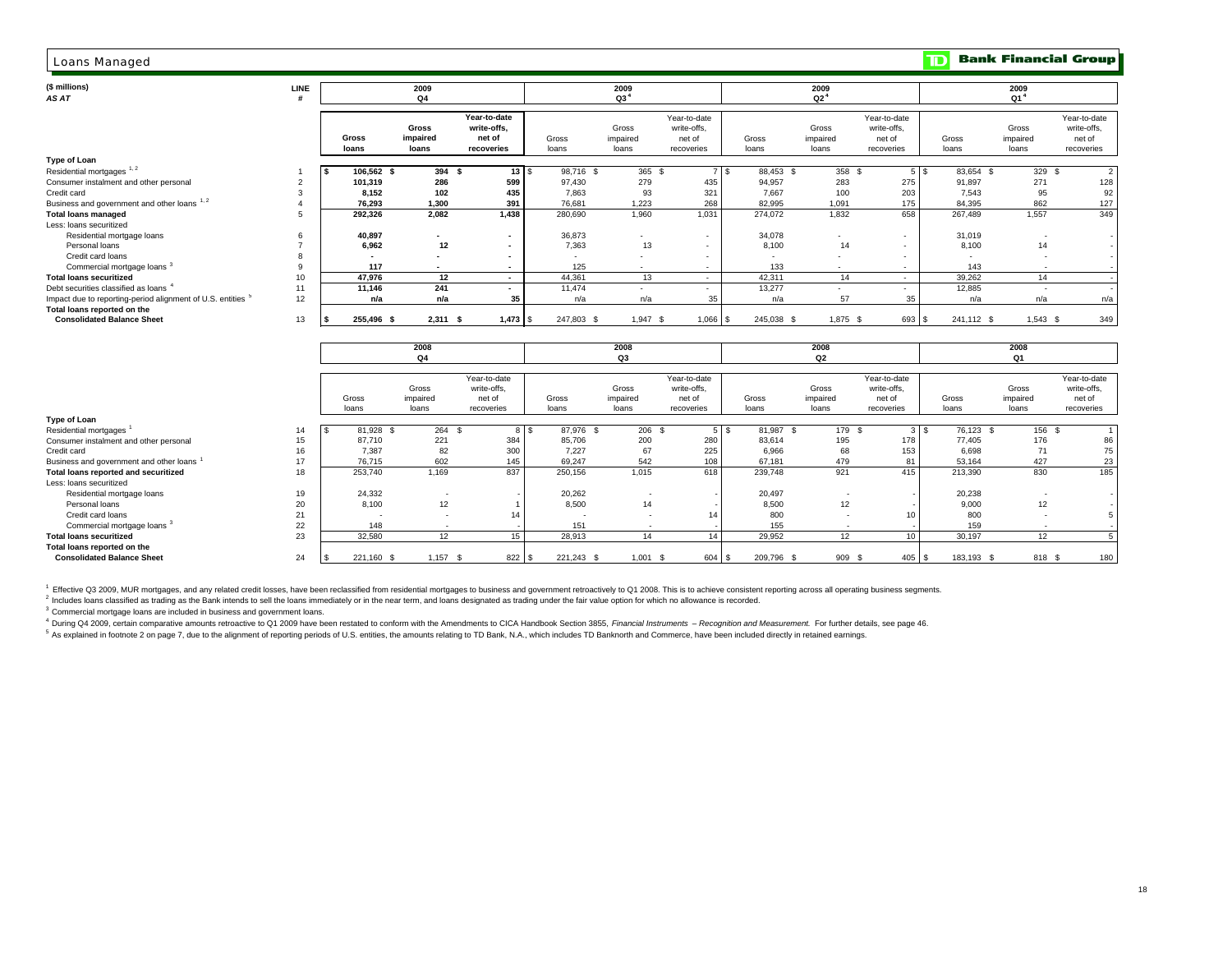Loans and Acceptances, Net of Specific Allowance by Industry Sector and Geographic Location<sup>1</sup>

**TD** Bank Financial Group

| (\$ millions)<br>AS AT                                  | LINE                    |           | 2009<br>Q4    |                          |              |              | 2009<br>Q3 <sup>5</sup> |                |                              |                 | 2009<br>$Q2^5$ |                |               |
|---------------------------------------------------------|-------------------------|-----------|---------------|--------------------------|--------------|--------------|-------------------------|----------------|------------------------------|-----------------|----------------|----------------|---------------|
|                                                         |                         |           | <b>United</b> |                          |              |              | United                  |                |                              |                 | United         |                |               |
| <b>By Industry Sector</b>                               |                         | Canada    | <b>States</b> | Other                    | Total        | Canada       | <b>States</b>           | Other          | Total                        | Canada          | <b>States</b>  | Other          | Total         |
| Personal                                                |                         |           |               |                          |              |              |                         |                |                              |                 |                |                |               |
| Residential mortgages <sup>2,3</sup>                    |                         | 58,239 \$ | 7.390 \$      | . .                      | 65,629<br>-S | 54.999<br>-S | 6.804 \$<br>- \$        |                | $\mathbf{\hat{s}}$<br>61.803 | 47.761 \$<br>-S | 6.581          | - S            | 54,342        |
| $-$ HELOC $4$<br>Consumer instalment and other personal | $\overline{\mathbf{2}}$ | 56,576    | 9.077         | $\overline{\phantom{0}}$ | 65,653       | 53,834       | 8,817                   |                | 62,651                       | 49,403          | 9,864          |                | 59,267        |
| - Other                                                 | 3                       | 24,531    | 4,009         | 8                        | 28,548       | 23,211       | 4,044                   | 9              | 27,264                       | 23,097          | 4,345          | 9              | 27,451        |
| Credit card                                             |                         | 7,371     | 710           |                          | 8,081        | 7,110        | 687                     |                | 7.797                        | 6,865           | 737            |                | 7,602         |
| Total personal                                          | 5                       | 146,717   | 21,186        | 8                        | 167,911      | 139,154      | 20,352                  | 9              | 159,515                      | 127,126         | 21,527         | 9              | 148,662       |
| Business and government <sup>2,3</sup>                  |                         |           |               |                          |              |              |                         |                |                              |                 |                |                |               |
| Real estate                                             |                         |           |               |                          |              |              |                         |                |                              |                 |                |                |               |
| Residential                                             | 6                       | 9,069     | 4,253         |                          | 13,322       | 8,937        | 3,991                   |                | 12,928                       | 8,783           | 4,839          |                | 13,622        |
| Non-residential                                         | 7                       | 3,788     | 9,359         | 364                      | 13,511       | 3.616        | 9,165                   | 370            | 13,151                       | 3,348           | 10,289         | 442            | 14,079        |
| Total real estate                                       | 8                       | 12,857    | 13,612        | 364                      | 26,833       | 12,553       | 13,156                  | 370            | 26,079                       | 12,131          | 15,128         | 442            | 27,701        |
| Agriculture                                             | 9                       | 2,383     | 391           |                          | 2,774        | 2.365        | 266                     |                | 2,631                        | 2.307           | 291            |                | 2,598         |
| Automotive                                              | 10                      | 992       | 1.178         |                          | 2,171        | 1.011        | 1,357                   |                | 2,369                        | 1.180           | 1.685          | $\mathfrak{p}$ | 2,867         |
| Chemical                                                | 11                      | 341       | 883           | 49                       | 1,273        | 705          | 828                     |                | 1.534                        | 944             | 944            |                | 1,889         |
| Financial                                               | 12                      | 6,295     | 2.522         | 1,114                    | 9,931        | 6.277        | 2,302                   | 1,073          | 9,652                        | 6,129           | 2,894          | 1.095          | 10,118        |
| Food, beverage and tobacco                              | 13                      | 1,757     | 2.098         | 804                      | 4,659        | 1.897        | 2,161                   | 893            | 4,951                        | 2.044           | 2.468          | 1.136          | 5,648         |
| Forestry                                                | 14                      | 445       | 453           | 30                       | 928          | 491          | 477                     | 27             | 995                          | 532             | 617            | 30             | 1,179         |
| Government and public sector entities                   | 15                      | 1,395     | 1.855         | 75                       | 3,325        | 1.472        | 1,550                   | 76             | 3,098                        | 1,408           | 1,840          | 82             | 3,330         |
| Health and social services                              | 16                      | 2,552     | 3.978         | 97                       | 6,627        | 2.544        | 3.443                   | 96             | 6.083                        | 2,501           | 4.095          | 92             | 6,688         |
| Industrial construction and trade contractors           | 17                      | 1,019     | 1.178         | 36                       | 2,233        | 1.048        | 1,164                   | 78             | 2,290                        | 966             | 1,346          | 115            | 2,427         |
| Media and entertainment                                 | 18                      | 767       | 731           | 207                      | 1,705        | 895          | 738                     | 249            | 1.882                        | 976             | 865            | 297            | 2,138         |
| Metals and mining                                       | 19                      | 788       | 648           | 573                      | 2,009        | 774          | 635                     | 647            | 2,056                        | 1,128           | 826            | 1.228          | 3,182         |
| Pipelines, oil and gas                                  | 20                      | 2,465     | 775           | 183                      | 3,423        | 2,527        | 861                     | 194            | 3,582                        | 3,151           | 993            | 219            | 4,363         |
| Power and utilities                                     | 21                      | 960       | 774           | 461                      | 2,195        | 909          | 732                     | 443            | 2,084                        | 1,068           | 789            | 420            | 2,277         |
| Retail sector                                           | 22                      | 1,469     | 1.744         | 29                       | 3,242        | 1,381        | 1,689                   | 30             | 3,100                        | 1,334           | 2,025          | 29             | 3,388         |
| Sundry manufacturing and wholesale                      | 23                      | 825       | 1.227         |                          | 2,053        | 870          | 1,242                   | $\overline{2}$ | 2,114                        | 928             | 1,392          | 3              | 2,323         |
| Telecommunications and cable                            | 24                      | 434       | 633           | 190                      | 1,257        | 441          | 644                     | 199            | 1,284                        | 618             | 858            | 190            | 1,666         |
| Transportation                                          | 25                      | 516       | 1,261         | 322                      | 2,099        | 496          | 1,072                   | 311            | 1,879                        | 535             | 1,297          | 318            | 2,150         |
| Other                                                   | 26                      | 3,754     | 3,248         | 133                      | 7,135        | 2.806        | 5,439                   | 113            | 8,358                        | 2,842           | 4,611          | 150            | 7,603         |
| Total business and government                           | 27                      | 42,014    | 39,189        | 4,669                    | 85,872       | 41,462       | 39,756                  | 4,803          | 86,021                       | 42,722          | 44,964         | 5,849          | 93,535        |
| Debt securities classified as loans <sup>5</sup>        | 28                      | 433       | 7,903         | 2,765                    | 11,101       | 431          | 8,314                   | 2,728          | 11,473                       | 477             | 10,090         | 2,709          | 13,276        |
| Total loans and acceptances, net of specific allowance  | 29                      | 189.164   | 68.278<br>-S  | 7.442S<br>- 5            | 264.884      | 181.047      | 68.422<br>- \$          | 7.540<br>- \$  | 257,009 \$                   | 170.325         | 76.581<br>- \$ | 8.567<br>-S    | 255.473<br>-8 |

|                                                             |    |                 |              | 2009<br>Q1 <sup>5</sup> , 6 |                |               |                  |               | 2008<br>$04^6$    |                               |
|-------------------------------------------------------------|----|-----------------|--------------|-----------------------------|----------------|---------------|------------------|---------------|-------------------|-------------------------------|
|                                                             |    |                 |              | United                      |                |               |                  | United        |                   |                               |
| <b>By Industry Sector</b>                                   |    | Canada          |              | <b>States</b>               | Other          | Total         | Canada           | <b>States</b> | Other             | Total                         |
| Personal                                                    |    |                 |              |                             |                |               |                  |               |                   |                               |
| Residential mortgages <sup>2,3</sup>                        | 30 | \$<br>46.919 \$ |              | 5,698 \$                    |                | s<br>52,617   | l s<br>52,799 \$ | $4,773$ \$    |                   | 57,572<br>\$                  |
| Consumer instalment and other personal - HELOC <sup>4</sup> | 31 | 47.199          |              | 10,059                      |                | 57,258        | 45.550           | 8.495         |                   | 54,045                        |
| - Other                                                     | 32 | 22,094          |              | 4,305                       | 9              | 26,408        | 21,862           | 3,617         | 9                 | 25,488                        |
| Credit card                                                 | 33 | 6.709           |              | 777                         |                | 7.486         | 6.677            | 666           |                   | 7.343                         |
| Total personal                                              | 34 | 122.921         |              | 20,839                      | 9              | 143.769       | 126,888          | 17.551        | 9                 | 144.448                       |
| Business and government <sup>2,3</sup>                      |    |                 |              |                             |                |               |                  |               |                   |                               |
| Real estate                                                 |    |                 |              |                             |                |               |                  |               |                   |                               |
| Residential                                                 | 35 | 8,661           |              | 4,665                       |                | 13,326        | 8,516            | 4,019         |                   | 12,535                        |
| Non-residential                                             | 36 | 2.995           |              | 11.045                      | 438            | 14,478        | 2.907            | 9.349         | 428               | 12.684                        |
| Total real estate                                           | 37 | 11,656          |              | 15,710                      | 438            | 27,804        | 11,423           | 13,368        | 428               | 25,219                        |
| Agriculture                                                 | 38 | 2,355           |              | 589                         |                | 2,944         | 2,351            | 505           |                   | 2,856                         |
| Automotive                                                  | 39 | 1,229           |              | 1,726                       | $\overline{2}$ | 2,957         | 1.167            | 1.419         |                   | 2.586                         |
| Chemical                                                    | 40 | 769             |              | 691                         | 25             | 1,485         | 613              | 584           | 61                | 1.258                         |
| Financial                                                   | 41 | 7,222           |              | 2,957                       | 1,116          | 11,295        | 6,758            | 2,595         | 1,251             | 10,604                        |
| Food, beverage and tobacco                                  | 42 | 2.062           |              | 2,394                       | 1,282          | 5,738         | 1,996            | 2,103         | 305               | 4.404                         |
| Forestry                                                    | 43 | 519             |              | 757                         | 27             | 1,303         | 438              | 664           | 29                | 1.131                         |
| Government and public sector entities                       | 44 | 1,498           |              | 1,855                       | 86             | 3,439         | 1,315            | 1,436         | 8                 | 2.759                         |
| Health and social services                                  | 45 | 2.265           |              | 3,838                       | 87             | 6.190         | 2,244            | 3.137         | 84                | 5.465                         |
| Industrial construction and trade contractors               | 46 | 926             |              | 1,369                       | 96             | 2,391         | 952              | 1,252         | 94                | 2.298                         |
| Media and entertainment                                     | 47 | 978             |              | 910                         | 362            | 2,250         | 1,023            | 831           | 570               | 2.424                         |
| Metals and mining                                           | 48 | 1,108           |              | 859                         | 1,734          | 3,701         | 1,210            | 729           | 1,641             | 3,580                         |
| Pipelines, oil and gas                                      | 49 | 3,193           |              | 1,098                       | 178            | 4,469         | 3,311            | 1,088         | 214               | 4.613                         |
| Power and utilities                                         | 50 | 1,069           |              | 787                         | 369            | 2,225         | 1,203            | 534           | 393               | 2.130                         |
| Retail sector                                               | 51 | 1,361           |              | 2,448                       | 34             | 3,843         | 1,362            | 2,210         | 33                | 3,605                         |
| Sundry manufacturing and wholesale                          | 52 | 891             |              | 1.167                       | $\overline{4}$ | 2,062         | 952              | 1,021         | $\overline{7}$    | 1.980                         |
| Telecommunications and cable                                | 53 | 748             |              | 1,028                       | 179            | 1,955         | 692              | 1,079         | 106               | 1.877                         |
| Transportation                                              | 54 | 506             |              | 1,447                       | 236            | 2,189         | 580              | 1,251         | 180               | 2,011                         |
| Other                                                       | 55 | 3.277           |              | 4,181                       | 150            | 7,608         | 2,852            | 3.608         | 140               | 6.600                         |
| Total business and government                               | 56 | 43,632          |              | 45,811                      | 6,405          | 95,848        | 42,442           | 39,414        | 5,544             | 87,400                        |
| Debt securities classified as loans <sup>5</sup>            | 57 | ä,              |              | 10,956                      | 1,928          | 12,884        |                  |               | ٠                 | $\sim$                        |
| Total loans and acceptances, net of specific allowance      | 58 | \$<br>166.553   | $\mathbf{s}$ | 77,606<br>$\mathbf{s}$      | 8.342          | 252,501<br>-S | l s<br>169,330   | 56.965<br>s   | 5.553<br><b>S</b> | 231.848<br>$\mathbf{\hat{s}}$ |

<sup>1</sup> Based on geographic location of unit responsible for recording revenue.

<sup>2</sup> Effective Q3 2009, MUR mortgages, and any related credit losses, have been reclassified from personal - residential mortgages to business and government retroactively to Q1 2008. This is to achieve consistent reporting

<sup>4</sup> HELOC includes home equity loans.

<sup>5</sup>During Q4 2009, certain comparative amounts retroactive to Q1 2009 have been restated to conform with the Amendments to CICA Handbook Section 3855,Financial Instruments – Recognition and Measurement. For further details

automotive and industrial construction and trade contractor loans were reclassified to the financial sector.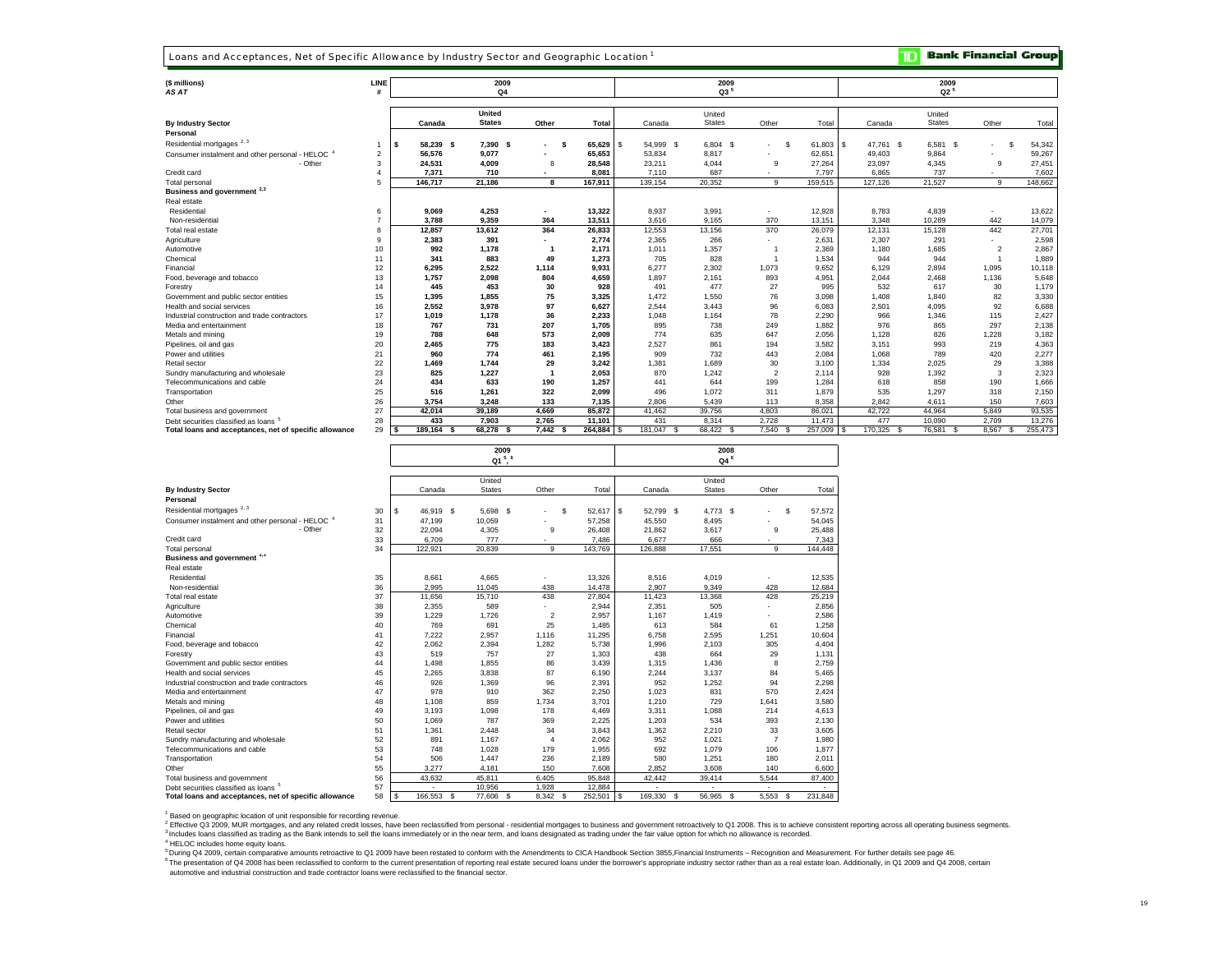#### Impaired Loans<sup>1</sup>

#### **Bank Financial Group**  $\mathbf{D}$

| (\$ millions, except as noted)                                             |                         | LINE           |                   |     | 2009           |               |            |     |           |                |     |                | 2008               |                |               |                          |    | 2007                     |          |          |                    | <b>Full Year</b> |               |                |
|----------------------------------------------------------------------------|-------------------------|----------------|-------------------|-----|----------------|---------------|------------|-----|-----------|----------------|-----|----------------|--------------------|----------------|---------------|--------------------------|----|--------------------------|----------|----------|--------------------|------------------|---------------|----------------|
| AS AT                                                                      |                         | #              | Q4                |     | Q3             |               | Q2         |     | Q1        | Q4             |     | Q3             |                    | Q2             |               | Q1                       |    | Q4                       |          | 2009     |                    | 2008             |               | 2007           |
| CHANGE IN GROSS IMPAIRED LOANS BY SEGMENT                                  |                         |                |                   |     |                |               |            |     |           |                |     |                |                    |                |               |                          |    |                          |          |          |                    |                  |               |                |
| Balance at beginning of period                                             |                         | $\overline{1}$ | 1,947             | \$. | 1,875          | \$            | 1,543      | \$  | 1,157     | 1,001<br>\$    | \$. | 909            | <b>S</b>           | 818            | \$            | 569                      | S  | 590                      | \$       | 1,157    | \$                 | 569              | \$            | 446            |
| Impact due to reporting-period alignment of U.S. entities <sup>2</sup>     |                         | $\overline{2}$ |                   |     |                |               | 57         |     |           |                |     |                |                    |                |               |                          |    |                          |          | 57       |                    |                  |               |                |
| Additions                                                                  |                         |                |                   |     |                |               |            |     |           |                |     |                |                    |                |               |                          |    |                          |          |          |                    |                  |               |                |
| Canadian Personal and Commercial Banking - retail <sup>3, 4</sup>          |                         | 3              | 452               |     | 457            |               | 460        |     | 446       | 394            |     | 346            |                    | 336            |               | 403                      |    | 263                      |          | 1,815    |                    | 1,479            |               | 970            |
|                                                                            | - commercial mid-market | $\overline{4}$ | 67                |     | 44             |               | 33         |     | 21        | 28             |     | 34             |                    | 35             |               | 35                       |    | 8                        |          | 165      |                    | 132              |               | 42             |
| U.S. Personal and Commercial Banking <sup>5, 6</sup>                       | in USD                  | 5              | 412               |     | 387            |               | 288        |     | 328       | 182            |     | 168            |                    | 194            |               | 88                       |    | 116                      |          | 1,415    |                    | 632              |               | 503            |
|                                                                            | foreign exchange        | 6              | 34                |     | 30             |               | 55         |     | 72        | 12             |     | 3              |                    | 5              |               | (1)                      |    | (1)                      |          | 191      |                    | 19               |               | 50             |
|                                                                            |                         | $\overline{7}$ | 446               |     | 417            |               | 343        |     | 400       | 194            |     | 171            |                    | 199            |               | 87                       |    | 115                      |          | 1,606    |                    | 651              |               | 553            |
| <b>Wholesale Banking</b>                                                   |                         | 8              | 9                 |     | 51             |               | 59         |     | 123       |                |     | 3              |                    | 5              |               | 134                      |    |                          |          | 242      |                    | 142              |               | 26             |
| Other                                                                      |                         | 9              |                   |     |                |               | 32         |     |           |                |     |                |                    |                |               |                          |    |                          |          | 32       |                    |                  |               | $\overline{1}$ |
| Additions before debt securities classified as loans                       |                         | 10             | 974               |     | 969            |               | 927        |     | 990       | 616            |     | 554            |                    | 575            |               | 659                      |    | 387                      |          | 3,860    |                    | 2,404            |               | 1,592          |
| U.S. Personal and Commercial Banking - debt securities classified as loans |                         |                |                   |     |                |               |            |     |           |                |     |                |                    |                |               |                          |    |                          |          |          |                    |                  |               |                |
|                                                                            | in USD                  | 11             | 223               |     |                |               |            |     |           |                |     |                |                    |                |               | ٠                        |    |                          |          | 223      |                    |                  |               |                |
|                                                                            | foreign exchange        | 12             | 18                |     |                |               |            |     |           |                |     |                |                    |                |               |                          |    |                          |          | 18       |                    |                  |               |                |
|                                                                            |                         | 13             | 241               |     | $\sim$         |               | $\sim$     |     | $\sim$    | $\sim$         |     | $\sim$         |                    | $\sim$         |               | $\overline{\phantom{a}}$ |    | $\overline{\phantom{a}}$ |          | 241      |                    | $\sim$           |               | $\sim$         |
| <b>Total additions</b>                                                     |                         | 14             | 1,215             |     | 969            |               | 927        |     | 990       | 616            |     | 554            |                    | 575            |               | 659                      |    | 387                      |          | 4,101    |                    | 2,404            |               | 1,592          |
| Return to performing status, repaid or sold                                |                         | 15             | (413)             |     | (366)          |               | (294)      |     | (297)     | (243)          |     | (231)          |                    | (234)          |               | (197)                    |    | (188)                    |          | (1, 370) |                    | (905)            |               | (638)          |
| Net new additions                                                          |                         | 16             | 802               |     | 603            |               | 633        |     | 693       | 373            |     | 323            |                    | 341            |               | 462                      |    | 199                      |          | 2,731    |                    | 1,499            |               | 954            |
| Write-offs                                                                 |                         | 17             | (439)             |     | (401)          |               | (334)      |     | (373)     | (247)          |     | (229)          |                    | (258)          |               | (212)                    |    | (202)                    |          | (1, 547) |                    | (946)            |               | (793)          |
| Foreign exchange and other adjustments                                     |                         | 18             | $\mathbf 1$       |     | (130)          |               | (24)       |     | 66        | 30             |     | (2)            |                    | 8              |               | (1)                      |    | (18)                     |          | (87)     |                    | 35               |               | (38)           |
| Change during the period                                                   |                         | 19             | 364               |     | 72             |               | 275        |     | 386       | 156            |     | 92             |                    | 91             |               | 249                      |    | (21)                     |          | 1.097    |                    | 588              |               | 123            |
| Balance at end of period                                                   |                         | 20             | 2,311             |     | 1,947          | s.            | 1,875      | \$  | 1,543     | 1,157<br>\$    | \$  | 1,001          | -S                 | 909            | \$            | 818                      |    | 569                      | \$       | 2,311    | \$                 | 1,157            | -S            | 569            |
|                                                                            |                         |                |                   |     |                |               |            |     |           |                |     |                |                    |                |               |                          |    |                          |          |          |                    |                  |               |                |
| <b>GROSS IMPAIRED LOANS BY SEGMENT</b>                                     |                         |                |                   |     |                |               |            |     |           |                |     |                |                    |                |               |                          |    |                          |          |          |                    |                  |               |                |
| Canadian Personal and Commercial Banking                                   |                         |                | 595<br>\$         |     | 601            | s.            |            | \$  | 566       | 488            | s.  |                | \$                 | 399            | \$            |                          |    |                          | s        | 595      | S.                 | 488              | \$            |                |
| Personal<br>Commercial                                                     |                         | 21             | 184               | \$  | 152            |               | 613<br>130 |     | 113       | \$<br>109      |     | 418<br>111     |                    | 95             |               | 396<br>85                | \$ | 243<br>67                |          | 184      |                    | 109              |               | 243<br>67      |
| Total Canadian Personal and Commercial Banking                             |                         | 22<br>23       | 779               |     | 753            |               | 743        |     | 679       | 597            |     | 529            |                    | 494            |               | 481                      |    | 310                      |          | 779      |                    | 597              |               | 310            |
| U.S. Personal and Commercial Banking <sup>5, 6</sup>                       | in USD                  | 24             | 1,248             |     | 892            |               | 741        |     | 576       | 415            |     | 361            |                    | 307            |               | 230                      |    | 238                      |          | 1,248    |                    | 415              |               | 238            |
|                                                                            | foreign exchange        | 25             | 102               |     | 69             |               | 143        |     | 125       | 27             |     | $\overline{7}$ |                    | 8              |               | (2)                      |    | (1)                      |          | 102      |                    | 27               |               | (1)            |
|                                                                            |                         | 26             | 1,350             |     | 961            |               | 884        |     | 701       | 442            |     | 368            |                    | 315            |               | 228                      |    | 237                      |          | 1,350    |                    | 442              |               | 237            |
| Wholesale Banking                                                          |                         | 27             | 180               |     | 231            |               | 211        |     | 158       | 107            |     | 94             |                    | 91             |               | 100                      |    | 13                       |          | 180      |                    | 107              |               | 13             |
| Other                                                                      |                         | 28             | 2                 |     | $\mathcal{D}$  |               | 37         |     | 5         | 11             |     | 10             |                    | 9              |               | 9                        |    | 9                        |          |          |                    | 11               |               | 9              |
| Total gross impaired loans                                                 |                         | 29             | 2,311             | £.  | 1,947          | \$.           | 1,875      | \$. | 1,543     | 1,157<br>£.    | S   | 1,001          | -\$                | 909            | - \$          | 818                      | S  | 569                      | <b>S</b> | 2,311    | \$                 | 1,157            | -S            | 569            |
|                                                                            |                         |                |                   |     |                |               |            |     |           |                |     |                |                    |                |               |                          |    |                          |          |          |                    |                  |               |                |
| NET IMPAIRED LOANS BY SEGMENT                                              |                         |                |                   |     |                |               |            |     |           |                |     |                |                    |                |               |                          |    |                          |          |          |                    |                  |               |                |
| Canadian Personal and Commercial Banking                                   |                         |                |                   |     |                |               |            |     |           |                |     |                |                    |                |               |                          |    |                          |          |          |                    |                  |               |                |
| Personal                                                                   |                         | 30             | 430               | \$  | 440            | \$            | 446        | Ŝ.  | 411       | 356<br>\$      | \$  | 296            | \$                 | 276            | \$            | 274                      | \$ | 126                      | \$       | 430      | \$                 | 356              | <b>S</b>      | 126            |
| Commercial                                                                 |                         | 31             | 119               |     | 90             |               | 74         |     | 65        | 69             |     | 64             |                    | 52             |               | 51                       |    | 29                       |          | 119      |                    | 69               |               | 29             |
| Total Canadian Personal and Commercial Banking                             |                         | 32             | 549               |     | 530            |               | 520        |     | 476       | 425            |     | 360            |                    | 328            |               | 325                      |    | 155                      |          | 549      |                    | 425              |               | 155            |
| U.S. Personal and Commercial Banking <sup>5,6</sup>                        | in USD                  | 33             | 1,001             |     | 694            |               | 589        |     | 479       | 327            |     | 313            |                    | 274            |               | 194                      |    | 201                      |          | 1,001    |                    | 327              |               | 201            |
|                                                                            | foreign exchange        | 34             | 82                |     | 54             |               | 114        |     | 104       | 21             |     | 6              |                    | $\overline{7}$ |               | (2)                      |    | (1)                      |          | 82       |                    | 21               |               | (1)            |
|                                                                            |                         | 35             | 1,083             |     | 748            |               | 703        |     | 583       | 348            |     | 319            |                    | 281            |               | 192                      |    | 200                      |          | 1,083    |                    | 348              |               | 200            |
| <b>Wholesale Banking</b>                                                   |                         | 36             | 120               |     | 132            |               | 107        |     | 97        | 31             |     | 29             |                    | 44             |               | 36                       |    | 10                       |          | 120      |                    | 31               |               | 10             |
| Other                                                                      |                         | 37             | 1                 |     | $\overline{1}$ |               | 28         |     | -1        | $\overline{1}$ |     | $\overline{1}$ |                    | $\overline{1}$ |               | $\overline{1}$           |    | $\overline{1}$           |          |          |                    | $\overline{1}$   |               | $\overline{1}$ |
| Impaired loans net of specific allowance                                   |                         | 38             | 1.753             |     | 1.411          | $\mathcal{S}$ | 1.358      |     | 1.157     | 805<br>£.      | £.  | 709            | $\mathbf{\hat{z}}$ | 654            | $\mathcal{S}$ | 554                      |    | 366                      | l s      | 1.753    | $\mathbf{\hat{z}}$ | 805              | $\mathcal{R}$ | 366            |
| Specific allowance as a % of gross impaired loans                          |                         | 39             | 24.15             |     | 27.53 %        |               | 27.57 %    |     | 25.02     | 30.42%         |     | 29.17%         |                    | 28.05%         |               | 32.27 %                  |    | 35.68                    |          | 24.15%   |                    | 30.42%           |               | 35.68%         |
| Total loans and acceptances (page 14, lines 18+19)                         |                         | 40             | 263.074           |     | \$255.288      | \$253,767     |            |     | \$250,906 | \$230.664      |     | \$230,640      |                    | \$219,275      |               | \$192.464                |    | \$185.194                | s.       | 263.074  |                    | \$230.664        |               | \$185.194      |
| Impaired loans net of specific allowance as a % of net loans               |                         | 41             | 0.67 <sub>9</sub> |     | 0.55%          |               | 0.54%      |     | 0.46      | 0.35 %         |     | 0.31%          |                    | 0.30%          |               | 0.29 <sup>°</sup>        |    | 0.209                    |          | 0.67%    |                    | 0.35%            |               | 0.20%          |

<sup>1</sup> Includes customers' liability under acceptances.

<sup>2</sup> As explained in footnote 2 on page 7, due to alignment of reporting period of U.S. entities, the impact on gross impaired loans comprised of additions to impaired loans of \$153 million; return to performing status, rep and foreign exchange and other adjustments of \$5 million.

<sup>3</sup> Including Small Business Banking.

4 The quarter-over-quarter increase in Q1 2008 was largely a result of a change in the definition of gross impaired loans for insured residential mortgages from 360 days to 90 days past the contractual due date. There was a majority of the net increase in gross impaired balances related to residential mortgages that are insured.

<sup>5</sup> Q2 2008 included \$97 million of impaired loans due to the Commerce acquisition. All loans acquired from Commerce have been measured at fair value. Fair value fakes into consideration the credit quality of the loans and acquisition.

6 Includes a small portion of personal and commercial loans booked in U.S. entities, but managed by Canadian Personal and Commercial Banking.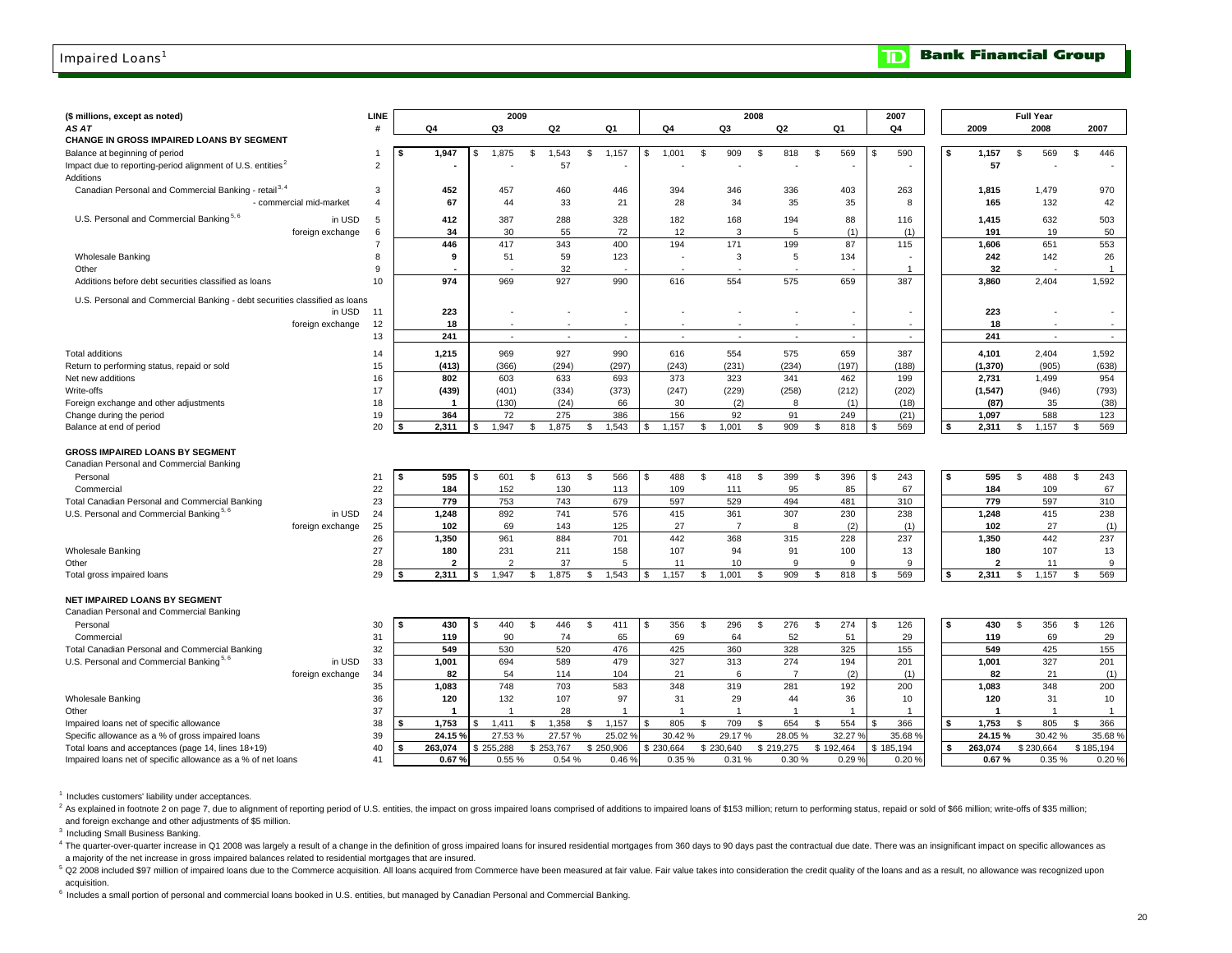| Impaired Loans by Industry Sector and Geographic Location <sup>1</sup> |                |                          |                                |                          |                |                          |                      |                          |                |                | םד                   | <b>Bank Financial Group</b> |                |
|------------------------------------------------------------------------|----------------|--------------------------|--------------------------------|--------------------------|----------------|--------------------------|----------------------|--------------------------|----------------|----------------|----------------------|-----------------------------|----------------|
| (\$ millions)<br>AS AT                                                 | LINE           |                          | 2009<br>Q4                     |                          |                |                          | 2009<br>Q3           |                          |                |                | 2009<br>Q2           |                             |                |
| <b>By Industry Sector</b>                                              |                | Canada                   | <b>United</b><br><b>States</b> | Other                    | <b>Total</b>   | Canada                   | <b>United States</b> | Other                    | Total          | Canada         | <b>United States</b> | Other                       | Total          |
| Personal                                                               |                |                          |                                |                          |                |                          |                      |                          |                |                |                      |                             |                |
| Residential mortgages $2, 3$                                           | $\overline{1}$ | \$<br>253S               | 141S                           | - \$                     | 394            | \$<br>$262$ \$           | 103 \$               | $-$ \$                   | 365            | 262S<br>l s    | 102 \$               | $-$ \$                      | 364            |
| Consumer instalment and other personal - HELOC 4                       | $\overline{c}$ | 72                       | 65                             |                          | 137            | 75                       | 59                   |                          | 134            | 85             | 56                   |                             | 141            |
| - Other                                                                | 3              | 122                      | 15                             |                          | 137            | 118                      | 14                   |                          | 132            | 120            | 15                   | $\overline{\phantom{a}}$    | 135            |
| Credit card                                                            | $\overline{4}$ | 79                       | 23                             |                          | 102            | 73                       | 20                   |                          | 93             | 79             | 23                   | $\overline{\phantom{a}}$    | 102            |
| Total personal                                                         | 5              | 526                      | 244                            | $\overline{\phantom{a}}$ | 770            | 528                      | 196                  | $\sim$                   | 724            | 546            | 196                  | $\overline{\phantom{a}}$    | 742            |
| Business and government <sup>2,3</sup>                                 |                |                          |                                |                          |                |                          |                      |                          |                |                |                      |                             |                |
| Real estate                                                            |                |                          |                                |                          |                |                          |                      |                          |                |                |                      |                             |                |
| Residential                                                            | 6              | 42                       | 373                            | $\overline{a}$           | 415            | 44                       | 328                  | ÷,                       | 372            | 19             | 270                  | ÷                           | 289            |
| Non-residential                                                        | $\overline{7}$ | $\mathbf{3}$             | 119                            |                          | 122            | 5                        | 123                  |                          | 128            | $\overline{4}$ | 135                  |                             | 139            |
| Total real estate                                                      | 8              | 45                       | 492                            |                          | 537            | 49                       | 451                  | $\overline{\phantom{a}}$ | 500            | 23             | 405                  | $\blacksquare$              | 428            |
| Agriculture                                                            | 9              | 10                       | $\overline{2}$                 |                          | 12             | 9                        | -1                   |                          | 10             | 12             | $\overline{1}$       |                             | 13             |
| Automotive                                                             | 10             | 13                       | 36                             |                          | 49             | 14                       | 36                   |                          | 50             | 47             | 37                   |                             | 84             |
| Chemical                                                               | 11             | $\overline{2}$           | 5                              |                          | - 7            |                          | $\overline{4}$       |                          | -4             |                | $\mathbf{A}$         |                             | $\overline{a}$ |
| Financial                                                              | 12             | 6<br>9                   | 22                             | 3                        | 31             | 23                       | 54                   |                          | 77             | 31             | 56                   |                             | 87<br>45       |
| Food, beverage and tobacco                                             | 13<br>14       | 32                       | 33<br>37                       |                          | 42<br>69       | 6<br>43                  | 25<br>36             |                          | 31<br>79       | 6<br>45        | 39<br>39             |                             | 84             |
| Forestry                                                               |                |                          |                                |                          |                |                          |                      |                          |                | $\overline{4}$ | 9                    |                             |                |
| Government and public sector entities<br>Health and social services    | 15<br>16       | 5<br>6                   | 10<br>21                       |                          | 15<br>27       | 6<br>3                   | $\overline{7}$<br>28 |                          | 13<br>31       | 5              | 15                   |                             | 13<br>20       |
| Industrial construction and trade contractors                          | 17             | 11                       | 28                             |                          | 39             | 11                       | 18                   |                          | 29             | 11             | 17                   |                             | 28             |
| Media and entertainment                                                | 18             | 49                       | 24                             |                          | 73             | 50                       | 27                   |                          | 77             | 10             | 24                   |                             | 34             |
| Metals and mining                                                      | 19             | 23                       | 25                             |                          | 48             | 20                       | 26                   |                          | 46             | 19             | 28                   |                             | 47             |
| Pipelines, oil and gas                                                 | 20             | 42                       | 42                             |                          | 84             | 19                       | 19                   |                          | 38             | 14             |                      |                             | 14             |
| Power and utilities                                                    | 21             |                          | $\overline{7}$                 |                          | $\overline{7}$ |                          | 10                   |                          | 10             |                | 11                   |                             | 11             |
| Retail sector                                                          | 22             | 26                       | 50                             |                          | 76             | 27                       | 29                   |                          | 56             | 24             | 32                   |                             | 56             |
| Sundry manufacturing and wholesale                                     | 23             | 48                       | $\overline{7}$                 |                          | 55             | 43                       | 9                    |                          | 52             | 46             | 25                   |                             | 71             |
| Telecommunications and cable                                           | 24             | $\blacksquare$           | $\overline{\mathbf{1}}$        |                          | -1             | $\overline{\phantom{a}}$ |                      |                          |                |                |                      |                             | ٠.             |
| Transportation                                                         | 25             | $\mathbf{3}$             | 19                             |                          | 22             | $\overline{4}$           | 17                   |                          | 21             | $\overline{4}$ | 13                   | J.                          | 17             |
| Other                                                                  | 26             | 46                       | 60                             |                          | 106            | 40                       | 59                   |                          | 99             | 36             | 41                   |                             | 77             |
| Total business and government                                          | 27             | 376                      | 921                            | 3                        | 1,300          | 367                      | 856                  | ٠                        | 1,223          | 337            | 796                  | $\overline{\phantom{a}}$    | 1,133          |
| Debt securities classified as loans <sup>5</sup>                       | 28             |                          | 241                            |                          | 241            |                          |                      |                          |                |                |                      |                             |                |
| Total gross impaired loans                                             | 29             | \$<br>902 <sub>5</sub>   | $1,406$ \$                     | 3 <sup>5</sup>           | $2,311$ \$     | 895 \$                   | $1,052$ \$           | $-$ \$                   | $1,947$ \$     | 883 \$         | $992$ \$             | $-$ \$                      | 1,875          |
|                                                                        |                |                          | 2009<br>Q <sub>1</sub>         |                          |                |                          | 2008<br>$\mathsf Q4$ |                          |                |                |                      |                             |                |
|                                                                        |                |                          | United                         |                          |                |                          | United               |                          |                |                |                      |                             |                |
| <b>By Industry Sector</b>                                              |                | Canada                   | <b>States</b>                  | Other                    | Total          | Canada                   | <b>States</b>        | Other                    | Total          |                |                      |                             |                |
| Personal                                                               |                |                          |                                |                          |                |                          |                      |                          |                |                |                      |                             |                |
| Residential mortgages <sup>2, 3</sup>                                  | 30             | \$<br>235<br>\$          | 94<br>\$                       | $-$ \$                   | 329            | \$<br>198 \$             | 66 \$                | \$<br>$\sim$             | 264            |                |                      |                             |                |
| Consumer instalment and other personal - HELOC <sup>4</sup>            | 31             | 84                       | 47                             |                          | 131            | 70                       | 32                   | ÷                        | 102            |                |                      |                             |                |
| - Other                                                                | 32             | 108                      | 18                             |                          | 126            | 96                       | 11                   |                          | 107            |                |                      |                             |                |
| Credit card                                                            | 33             | 74                       | 21                             |                          | 95             | 67                       | 15                   |                          | 82             |                |                      |                             |                |
| Total personal                                                         | 34             | 501                      | 180                            | $\sim$                   | 681            | 431                      | 124                  | $\sim$                   | 555            |                |                      |                             |                |
| Business and government <sup>2,3</sup>                                 |                |                          |                                |                          |                |                          |                      |                          |                |                |                      |                             |                |
| Real estate<br>Residential                                             | 35             | $\overline{7}$           | 178                            |                          | 185            | 6                        | 130                  |                          | 136            |                |                      |                             |                |
| Non-residential                                                        | 36             | 3                        | 111                            |                          | 114            | 3                        | 55                   |                          | 58             |                |                      |                             |                |
| Total real estate                                                      | 37             | 10                       | 289                            | $\overline{a}$           | 299            | 9                        | 185                  | ÷,                       | 194            |                |                      |                             |                |
| Agriculture                                                            | 38             | 12                       | $\overline{2}$                 |                          | 14             | 12                       | $\overline{2}$       |                          | 14             |                |                      |                             |                |
| Automotive                                                             | 39             | 14                       | 38                             |                          | 52             | 9                        | 58                   |                          | 67             |                |                      |                             |                |
| Chemical                                                               | 40             | $\overline{\phantom{a}}$ | $\overline{4}$                 |                          | $\overline{4}$ | $\overline{\phantom{a}}$ | $\overline{1}$       |                          | $\overline{1}$ |                |                      |                             |                |
| Financial                                                              | 41             | $\overline{7}$           | 14                             |                          | 21             | 6                        | 45                   |                          | 51             |                |                      |                             |                |
| Food, beverage and tobacco                                             | 42             | 10                       | 25                             |                          | 35             | $\overline{7}$           | 17                   |                          | 24             |                |                      |                             |                |
| Forestry                                                               | 43             | 49                       | 41                             |                          | 90             | 22                       | $\overline{1}$       | ÷,                       | 23             |                |                      |                             |                |
| Government and public sector entities                                  | 44             | 3                        | 10                             |                          | 13             | $\overline{2}$           | $\overline{4}$       |                          | 6              |                |                      |                             |                |
| Health and social services                                             | 45             | $\,$ 5                   | 11                             |                          | 16             | $\overline{4}$           | 8                    |                          | 12             |                |                      |                             |                |
| Industrial construction and trade contractors                          | 46             | 10                       | 21                             |                          | 31             | 8                        | 12                   |                          | 20             |                |                      |                             |                |
| Media and entertainment                                                | 47             | 10                       | 19                             |                          | 29             | 10                       | 21                   |                          | 31             |                |                      |                             |                |
| Metals and mining                                                      | 48             | 19                       | 17                             |                          | 36             | 15                       | 6                    |                          | 21             |                |                      |                             |                |
| Pipelines, oil and gas                                                 | 49             | 15                       |                                |                          | 15             | 17                       |                      |                          | 17             |                |                      |                             |                |
| Power and utilities                                                    | 50             | $\overline{\phantom{a}}$ | 13                             |                          | 13             |                          | 6                    |                          | 6              |                |                      |                             |                |
| Retail sector<br>Sundry manufacturing and wholesale                    | 51<br>52       | 25<br>42                 | 24<br>28                       |                          | 49<br>70       | 9<br>27                  | 19<br>6              |                          | 28<br>33       |                |                      |                             |                |
| Telecommunications and cable                                           | 53             |                          |                                |                          |                |                          |                      |                          |                |                |                      |                             |                |

<sup>1</sup> Based on geographic location of unit responsible for recording revenue.

2 Effective Q3 2009, MUR mortgages, and any related credit losses, have been reclassified from personal - residential mortgages to business and government retroactively to Q1 2008. This is to achieve consistent reporting a

<sup>3</sup> Includes loans classified as trading as the Bank intends to sell the loans immediately or in the near term, and loans designated as trading under the fair value option for which no allowance is recorded.

Total gross impaired loans 68 \$ 764 \$ 779 \$ 545 \$ 522 \$ 535 \$ - \$

Transportation 54 | 3 14 - 17 | 2 3 - 5 Other 55 29 29 - 58 32 17 - 49

Debt securities classified as loans <sup>5</sup> 57 - - - - - - - -

4 HELOC includes home equity loans.

5 As a result of the Amendments to CICA Handbook Section 3855, *Financial Instruments*- *Recognition and Measurement,* certain AFS and HTM securities were reclassified to loans.

Telecommunications and cable<br>
The communications and cable<br>
Transportation and cable 54 3 14 - 17 2 3

Total business and government 56 263 599 - 862 191 411<br>Debt securities classified as loans <sup>5</sup> 57 263 599 - 862 191 411

 $\overline{\phantom{a}}$ 

 $\frac{49}{602}$ 

 $1,157$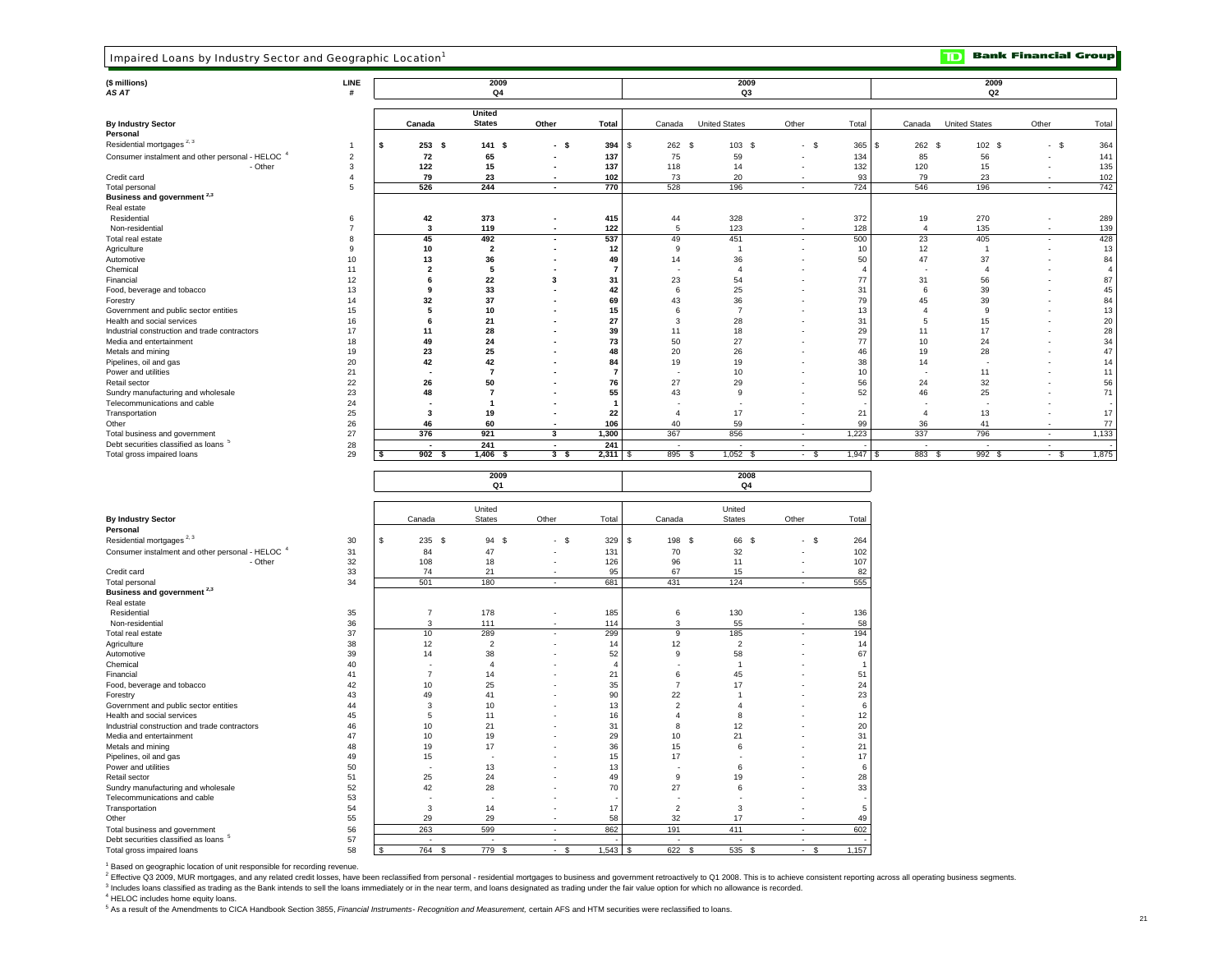### Allowance for Credit Losses

|  |  | <b>The Bank Financial Group</b> |  |
|--|--|---------------------------------|--|
|--|--|---------------------------------|--|

| (\$ millions)                                                                   | <b>LINE</b>    |  |                          |        | 2009 |                          |                          |    |        |     |       | 2008               |       |     |        | 2007   |    |          |      | <b>Full Year</b>         |      |        |
|---------------------------------------------------------------------------------|----------------|--|--------------------------|--------|------|--------------------------|--------------------------|----|--------|-----|-------|--------------------|-------|-----|--------|--------|----|----------|------|--------------------------|------|--------|
| AS AT                                                                           |                |  | Q4                       | $Q3^5$ |      | $Q2^5$                   | $Q1^5$                   |    | Q4     |     | Q3    |                    | Q2    |     | Q1     | Q4     |    | 2009     |      | 2008                     | 2007 |        |
| <b>Specific Allowance</b>                                                       |                |  |                          |        |      |                          |                          |    |        |     |       |                    |       |     |        |        |    |          |      |                          |      |        |
| Balance at beginning of period                                                  |                |  | 536                      | 517    | - \$ | 386                      | 352<br>S.                |    | 292    | S.  | 255   | $\mathbf{\hat{S}}$ | 264   | \$  | 203    | 211    | S  | 352      | -S   | 203                      | \$.  | 176    |
| Impact due to reporting-period alignment of U.S. entities                       | $\overline{2}$ |  |                          |        |      | 22                       | $\sim$                   |    |        |     |       |                    |       |     | $\sim$ | $\sim$ |    | 22       |      |                          |      |        |
| Provision for credit losses                                                     | 3              |  | 417                      | 414    |      | 421                      | 362                      |    | 258    |     | 230   |                    | 211   |     | 235    | 165    |    | 1.614    |      | 934                      |      | 643    |
| Write-offs                                                                      |                |  | (439)                    | (401)  |      | (334)                    | (373)                    |    | (247)  |     | (229) |                    | (258) |     | (212)  | (202)  |    | (1, 547) |      | (946)                    |      | (763)  |
| Recoveries                                                                      |                |  | 32                       | 28     |      | 25                       | 24                       |    | 29     |     | 30    |                    | 33    |     | 32     | 27     |    | 109      |      | 124                      |      | 135    |
| Foreign exchange and other adjustments                                          | 6              |  | 12                       | (22)   |      | (3)                      | 21                       |    | 20     |     |       |                    | 5     |     | 6      | 2      |    | 8        |      | 37                       |      | 12     |
| Balance at end of period                                                        | $\overline{z}$ |  | 558                      | 536    |      | 517                      | 386                      |    | 352    |     | 292   |                    | 255   |     | 264    | 203    |    | 558      |      | 352                      |      | 203    |
| <b>General Allowance</b>                                                        |                |  |                          |        |      |                          |                          |    |        |     |       |                    |       |     |        |        |    |          |      |                          |      |        |
| Balance at beginning of period, as previously reported                          | 8              |  | 1,996                    | 1,970  |      | 1,596                    | 1,184                    |    | 1,155  |     | 1,114 |                    | 1,098 |     | 1,092  | 1.146  |    | 1,184    |      | 1,092                    |      | 1,141  |
| Impact of transition adjustment on adoption of financial instruments amendments | 9              |  | $\blacksquare$           | ٠.     |      | $\sim$                   | 95                       |    | $\sim$ |     | . .   |                    |       |     |        |        |    | 95       |      | $\overline{\phantom{a}}$ |      | $\sim$ |
| Impact due to reporting-period alignment of U.S. entities <sup>2</sup>          | 10             |  | $\overline{\phantom{a}}$ |        |      | 29                       | $\overline{\phantom{a}}$ |    |        |     |       |                    |       |     |        |        |    | 29       |      | $\overline{\phantom{a}}$ |      |        |
| Provision for credit losses - U.S. Personal and Commercial Banking              | 11             |  | 79                       | 56     |      | 219                      | 167                      |    | 12     |     | 42    |                    | 5     |     |        | 21     |    | 521      |      | 63                       |      | 15     |
| - VFC                                                                           | 12             |  | 25                       | 22     |      | 22                       | 21                       |    | 18     |     | 16    |                    | 16    |     | 15     | 13     |    | 90       |      | 65                       |      | 47     |
| - General allowance increase (release) in Canadian Personal and                 |                |  |                          |        |      |                          |                          |    |        |     |       |                    |       |     |        |        |    |          |      |                          |      |        |
| Commercial Banking (excluding VFC) and Wholesale Banking                        | 13             |  | $\sim$                   | 65     |      | 110                      | 80                       |    |        |     |       |                    |       |     |        | (60)   |    | 255      |      |                          |      | (60)   |
| - Other                                                                         | 14             |  | $\sim$                   | ٠      |      | $\overline{\phantom{a}}$ | $\sim$                   |    |        |     |       |                    |       |     |        | $\sim$ |    |          |      |                          |      |        |
| Arising on acquisitions <sup>3</sup>                                            | 15             |  | $\overline{\phantom{a}}$ |        |      |                          | $\overline{a}$           |    |        |     |       |                    |       |     |        |        |    |          |      |                          |      | 14     |
| Foreign exchange and other adjustments                                          | 16             |  | (19)                     | (117)  |      | (6)                      | 49                       |    | (1)    |     | (17)  |                    | (5)   |     | (14)   | (28)   |    | (93)     |      | (37)                     |      | (65)   |
| Balance at end of period                                                        | 17             |  | 2.081                    | 1.996  |      | 1.970                    | 1.596                    |    | 1.184  |     | 1.155 |                    | 1.114 |     | 1.098  | 1.092  |    | 2.081    |      | 1.184                    |      | 1.092  |
| Allowance for credit losses at end of period                                    | 18             |  | 2.639                    | 2.532  | ¢    | 2.487                    | $\mathbf{s}$<br>1.982    |    | 1.536  | \$. | 1.447 | \$                 | 1.369 | £.  | 1,362  | 1.295  | s. | 2.639    | - \$ | 1.536                    | £.   | 1.295  |
|                                                                                 |                |  |                          |        |      |                          |                          |    |        |     |       |                    |       |     |        |        |    |          |      |                          |      |        |
| Consisting of:                                                                  |                |  |                          |        |      |                          |                          |    |        |     |       |                    |       |     |        |        |    |          |      |                          |      |        |
| Allowance for loan losses <sup>4</sup>                                          |                |  |                          |        |      |                          |                          |    |        |     |       |                    |       |     |        |        |    |          |      |                          |      |        |
| Canada                                                                          | 19             |  | 1,078                    | 1.065  | -96  | 967                      | 1,031<br>s.              | \$ | 932    | £.  | 903   | £.                 | 895   | \$. | 889    | 878    | \$ | 1,078    | - \$ | 932                      |      | 878    |
| <b>United States</b>                                                            | 20             |  | 1,277                    | 1,178  |      | 1,235                    | 922                      |    | 586    |     | 525   |                    | 455   |     | 454    | 398    |    | 1,277    |      | 586                      |      | 398    |
| Other                                                                           | 21             |  | 13                       | 15     |      | 23                       | 29                       |    | 18     |     | 19    |                    | 19    |     | 19     | 19     |    | 13       |      | 18                       |      | 19     |
| Total Allowance for loan losses                                                 | 22             |  | 2,368                    | 2,258  |      | 2,225                    | 1,982                    |    | 1,536  |     | 1,447 |                    | 1,369 |     | 1,362  | 1,295  |    | 2,368    |      | 1,536                    |      | 1,295  |
| Allowance for credit losses for off-balance sheet instruments 4                 | 23             |  | 271                      | 274    |      | 262                      |                          |    |        |     |       |                    |       |     |        | $\sim$ |    | 271      |      |                          |      |        |
| Allowance for credit losses at end of period                                    | 24             |  | 2,639                    | 2,532  | \$   | 2,487                    | 1,982<br>\$.             | \$ | 1,536  | \$. | 1,447 | \$.                | 1,369 | \$. | 1,362  | 1,295  |    | 2.639    | \$   | 1,536                    |      | 1,295  |

1 As a result of alignment of reporting period of U.S. entities as explained in footnote 2 on page 7, the impact on specific allowance for credit losses comprised of write-offs of \$35 million; PCL of \$55 million; and forei

<sup>2</sup> As a result of alignment of reporting period of U.S. entities as explained in footnote 2 on page 7, the impact on general allowance for credit losses comprised of PCL of \$25 million; and foreign exchange and other adju

<sup>3</sup> All loans acquired from Commerce have been measured at fair value. Fair value takes into consideration the credit quality of the loans and as a result, no allowance was recognized upon acquisition.

4 Effective April 30, 2009, the allowance for credit losses for off-balance sheet instruments is recorded in other liabilities. Prior period balances have not been reclassified.

<sup>5</sup> During Q4 2009, certain comparative amounts retroactive to Q1 2009 have been restated to conform with the Amendments to CICA Handbook Section 3855, Financial Instruments - Recognition and Measurement. For further detai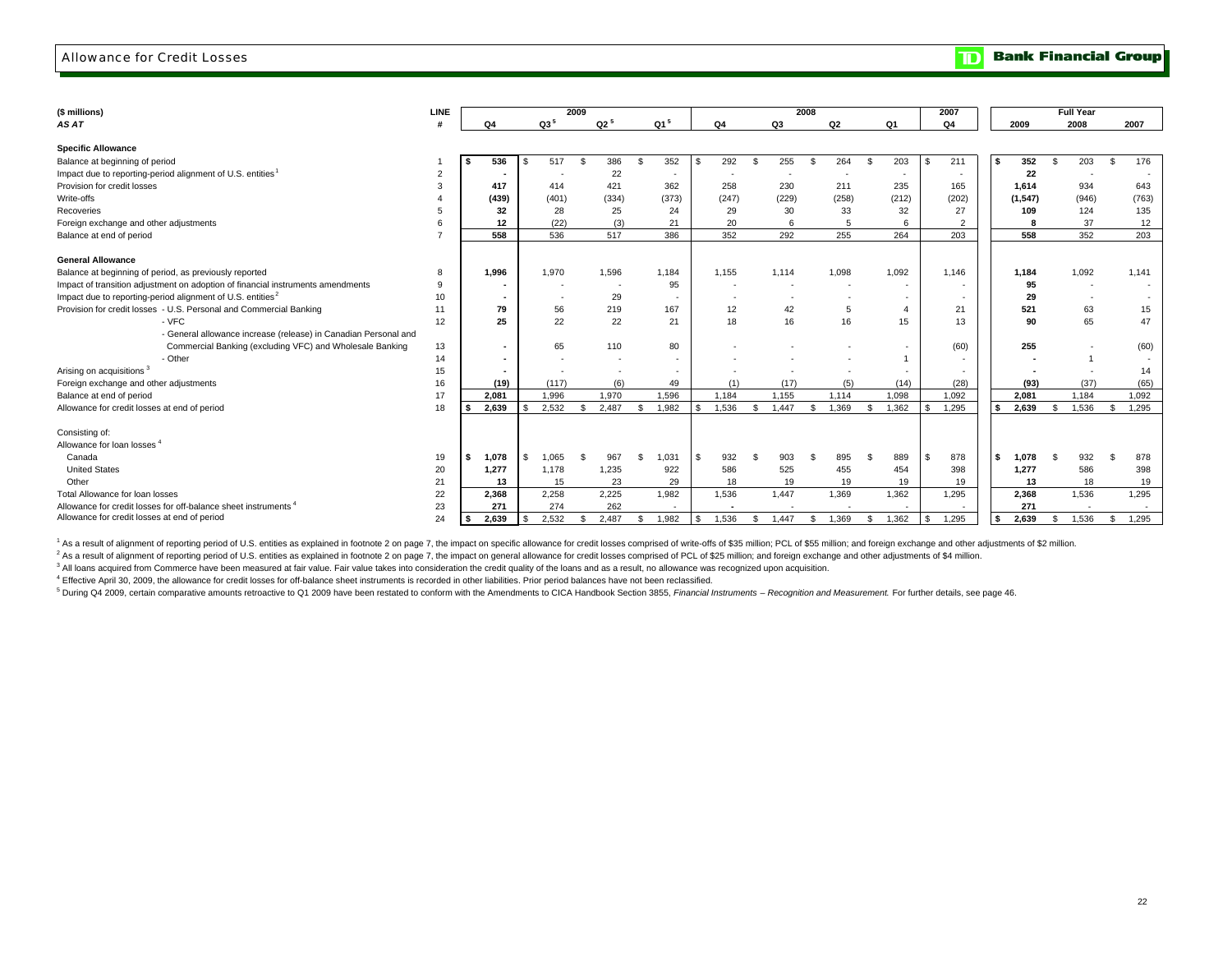| (\$ millions)                                                                 | <b>LINE</b>    |                         | 2009          |                          |              |                   | 2009            |            |       |                | 2009           |                          |                         |                       | 2009            |                |                 |
|-------------------------------------------------------------------------------|----------------|-------------------------|---------------|--------------------------|--------------|-------------------|-----------------|------------|-------|----------------|----------------|--------------------------|-------------------------|-----------------------|-----------------|----------------|-----------------|
| AS AT                                                                         |                |                         | Q4            |                          |              |                   | Q3 <sup>5</sup> |            |       |                | $Q2^5$         |                          |                         |                       | Q1 <sup>5</sup> |                |                 |
|                                                                               |                |                         |               |                          |              |                   |                 |            |       |                |                |                          |                         |                       |                 |                |                 |
|                                                                               |                |                         | United        |                          |              |                   | United          |            |       |                | United         |                          |                         |                       | United          |                |                 |
| <b>By Industry Sector</b>                                                     |                | Canada                  | <b>States</b> | Other                    | <b>Total</b> | Canada            | <b>States</b>   | Other      | Total | Canada         | <b>States</b>  | Other                    | Total                   | Canada                | States          | Other          | Total           |
| Specific allowance - on-balance sheet loans:                                  |                |                         |               |                          |              |                   |                 |            |       |                |                |                          |                         |                       |                 |                |                 |
| Personal                                                                      |                |                         |               |                          |              |                   |                 |            |       |                |                |                          |                         |                       |                 |                |                 |
| Residential mortgages <sup>2,3</sup>                                          |                | 14                      | 20<br>- \$    | - \$                     | 34           | \$.<br>16<br>- 9  | 12S             | - \$       | 28    | 15<br>-S<br>-9 | 17<br>\$       | \$.                      | 32                      | 14<br>- \$<br>- \$    | 3<br>- \$       |                | 17              |
| Consumer instalment and other personal - HELOC <sup>4</sup>                   | $\overline{2}$ | 7                       | 29            |                          | 36           | 6                 | 21              |            | 27    | $\overline{7}$ | 14             |                          | 21                      | $\overline{7}$        | 12              |                | 19              |
| - Other                                                                       | 3              | 70                      | 6             |                          | 76           | 68                | $\overline{7}$  |            | 75    | 70             | 5              |                          | 75                      | 64                    | $\overline{4}$  |                | 68              |
| Credit card                                                                   | $\overline{4}$ | 53                      | 18            |                          | 71           | 49                | 17              |            | 66    | 53             | 11             |                          | 64                      | 50                    | 6               |                | 56              |
| Total personal                                                                | 5              | 144                     | 73            | $\sim$                   | 217          | 139               | 57              | $\sim$     | 196   | 145            | 47             | $\overline{\phantom{a}}$ | 192                     | 135                   | 25              | $\blacksquare$ | 160             |
| Business and government <sup>2,3</sup>                                        |                |                         |               |                          |              |                   |                 |            |       |                |                |                          |                         |                       |                 |                |                 |
| Real estate                                                                   |                |                         |               |                          |              |                   |                 |            |       |                |                |                          |                         |                       |                 |                |                 |
| Residential                                                                   | 6              | 11                      | 61            |                          | 72           | 9                 | 67              |            | 76    | 3              | 59             |                          | 62                      | $\overline{2}$        | 37              |                | 39              |
| Non-residential                                                               | $\overline{7}$ | $\overline{\mathbf{1}}$ | 21            |                          | 22           | $\overline{1}$    | 24              |            | 25    | $\overline{1}$ | 22             |                          | 23                      | $\overline{1}$        | 18              |                | 19              |
| Total real estate                                                             | 8              | 12                      | 82            | $\sim$                   | 94           | 10                | 91              | $\sim$     | 101   | $\overline{4}$ | 81             |                          | 85                      | 3                     | 55              |                | 58              |
| Agriculture                                                                   | 9              | 3                       |               |                          |              | 3                 |                 |            | 3     | $\overline{4}$ |                |                          | $\overline{\mathbf{r}}$ | $\mathbf{A}$          |                 |                | 5               |
| Automotive                                                                    | 10             |                         | 3             |                          |              |                   | $\overline{2}$  |            |       | 10             | 4              |                          | 14                      | $\mathbf{A}$          |                 |                | 8               |
| Chemical                                                                      | 11             |                         |               |                          | 3            |                   | $\overline{2}$  |            |       |                | $\overline{2}$ |                          | 2                       |                       |                 |                | $\overline{2}$  |
| Financial                                                                     | 12             |                         |               | 3                        | 10           | 21                | 27              |            | 48    | 23             | 31             |                          | 54                      | 3                     | 3               |                | 6               |
| Food, beverage and tobacco                                                    | 13             |                         |               |                          | 11           |                   | $\overline{4}$  |            | f     | $\overline{2}$ | 5              |                          | $\overline{ }$          | 3                     | 3               |                | 6               |
| Forestry                                                                      | 14             | 14                      | 16            |                          | 30           | 24                | 16              |            | 40    | 26             | 18             |                          | 44                      | 22                    | 18              |                | 40              |
| Government and public sector entities                                         | 15             |                         |               |                          |              |                   |                 |            |       |                | $\overline{2}$ |                          | 3                       |                       |                 |                | 3               |
| Health and social services                                                    | 16             | 2                       |               |                          | 6            |                   | 8               |            | 11    | 3              | 5              |                          | ۶                       | 3                     |                 |                | $\overline{4}$  |
| Industrial construction and trade contractors                                 | 17             | 3                       |               |                          | 10           |                   | 3               |            |       | 5              | 5              |                          | 10                      |                       |                 |                | 13              |
| Media and entertainment                                                       | 18             | 16                      | 10            |                          | 26           | 16                | 10              |            | 26    | $\overline{2}$ | 8              |                          | 10                      |                       |                 |                | 5               |
| Metals and mining                                                             | 19             | -5                      | 5             |                          | 10           |                   | 6               |            | 10    | 3              |                |                          | $\overline{ }$          |                       |                 |                | 6               |
| Pipelines, oil and gas                                                        | 20             | 18                      |               |                          | 25           | 11                | $\overline{2}$  |            | 13    | 10             |                |                          | 10                      | 10                    |                 |                | 10              |
| Power and utilities                                                           | 21             |                         |               |                          |              |                   |                 |            |       |                |                |                          |                         |                       |                 |                |                 |
| Retail sector                                                                 | 22             | -8                      | 10            |                          | 18           |                   | 5               |            | 9     | 3              | 5              |                          | 8                       | 3                     | 4               |                | $7\overline{ }$ |
| Sundry manufacturing and wholesale                                            | 23             | 13                      |               |                          | 14           | 11                | $\overline{2}$  |            | 13    | 10             | 18             |                          | 28                      | $\mathbf{q}$          | 18              |                | 27              |
| Telecommunications and cable                                                  | 24             |                         |               |                          |              |                   |                 |            |       |                |                |                          |                         |                       |                 |                |                 |
| Transportation                                                                | 25             | $\overline{2}$          | 3             |                          | 5            | $\overline{2}$    | $\overline{4}$  |            | 6     | $\overline{2}$ | 3              |                          | 5                       | -1                    |                 |                | 5               |
| Other                                                                         | 26             | 12                      | 10            |                          | 22           | 19                | 16              | $\sim$     | 35    | 17             | 8              |                          | 25                      | 18                    | 3               |                | 21              |
| Total business and government                                                 | 27             | 123                     | 170           | 3                        | 296          | 140               | 200             | <b>A</b>   | 340   | 125            | 200            | $\overline{a}$           | 325                     | 93                    | 133             | ٠              | 226             |
| Debt securities classified as loans <sup>5</sup>                              | 28             | $\blacksquare$          | 45            | $\sim$                   | 45           | $\sim$            | $\sim$          | $\sim$     |       | $\sim$         | $\sim$         | $\sim$                   |                         | $\sim$                | $\sim$          | $\sim$         | $\sim$          |
| Total                                                                         | 29             | 267                     | 288           | 3                        | 558          | 279               | 257             | $\sim$     | 536   | 270            | 247            | $\sim$                   | 517                     | 228                   | 158             | $\sim$         | 386             |
| General allowance - on-balance sheet loans:                                   |                |                         |               |                          |              |                   |                 |            |       |                |                |                          |                         |                       |                 |                |                 |
| Residential mortgages <sup>2,3</sup>                                          | 30             | 10                      | -8            |                          | 18           | 9                 | 5               |            | 14    | $\overline{7}$ | 5              |                          | 12                      | 10                    | 9               |                | 19              |
| Consumer instalment and other personal - HELOC <sup>4</sup>                   | 31             | 8                       | 45            |                          | 53           | 6                 | 40              |            | 46    | 9              | 30             |                          | 39                      | 6                     | 26              |                | 32              |
| - Other                                                                       | 32             | 287                     | 38            |                          | 325          | 280               | 38              |            | 318   | 242            | 64             |                          | 306                     | 258                   | 47              |                | 305             |
| Credit card                                                                   | 33             | 208                     | 20            |                          | 228          | 201               | 20              |            | 221   | 170            | 41             |                          | 211                     | 200                   | 38              |                | 238             |
| Business and government <sup>2, 3</sup>                                       | 34             | 298                     | 601           | 10                       | 909          | 290               | 539             | 15         | 844   | 269            | 539            | 23                       | 831                     | 329                   | 445             | 29             | 803             |
| Debt securities classified as loans <sup>5</sup>                              | 35             |                         | 277           | $\overline{\phantom{a}}$ | 277          |                   | 279             | $\sim$     | 279   |                | 309            |                          | 309                     |                       | 199             |                | 199             |
| Total                                                                         | 36             | 811                     | 989           | 10                       | 1,810        | 786               | 921             | 15         | 1,722 | 697            | 988            | 23                       | 1,708                   | 803                   | 764             | 29             | 1,596           |
| Allowance for loan losses - on-balance sheet loans <sup>6</sup> (lines 29+36) | 37             | 1,078                   | 1,277         | 13                       | 2,368        | 1,065             | 1,178           | 15         | 2,258 | 967            | 1,235          | 23                       | 2,225                   | 1,031                 | 922             | 29             | 1,982           |
| General allowance - off-balance sheet instruments                             | 38             | 194                     | 72            | 5                        | 271          | 203               | 66              | 5          | 274   | 200            | 55             | $\overline{7}$           | 262                     |                       |                 |                |                 |
| <b>Total allowance for credit losses</b>                                      | 39             | 1,272<br>\$<br>-S       | 1,349<br>- \$ | 18 <sup>5</sup>          | 2,639        | 1,268<br>\$<br>-S | 1,244           | 20<br>- \$ | 2,532 | 1,167<br>\$    | 1,290<br>£.    | 30 <sup>2</sup><br>S.    | 2,487                   | 1,031<br>- \$<br>- \$ | 922S            | 29S            | 1,982           |

<sup>1</sup> Based on geographic location of unit responsible for recording revenue.

2 Effective Q3 2009, MUR mortgages, and any related credit losses, have been reclassified from personal - residential mortgages to business and government retroactively to Q1 2008. This is to achieve consistent reporting a

<sup>3</sup> Includes loans classified as trading as the Bank intends to sell the loans immediately or in the near term, and loans designated as trading under the fair value option for which no allowance is recorded.

4 HELOC includes home equity loans.

<sup>5</sup> During Q4 2009, certain comparative amounts retroactive to Q1 2009 have been restated to conform with the Amendments to CICA Handbook Section 3855, Financial Instruments - Recognition and Measurement. For further detai

<sup>6</sup> Effective April 30, 2009, allowance for credit losses for off-balance sheet instruments is recorded in other liabilities. Prior period balances have not been reclassified.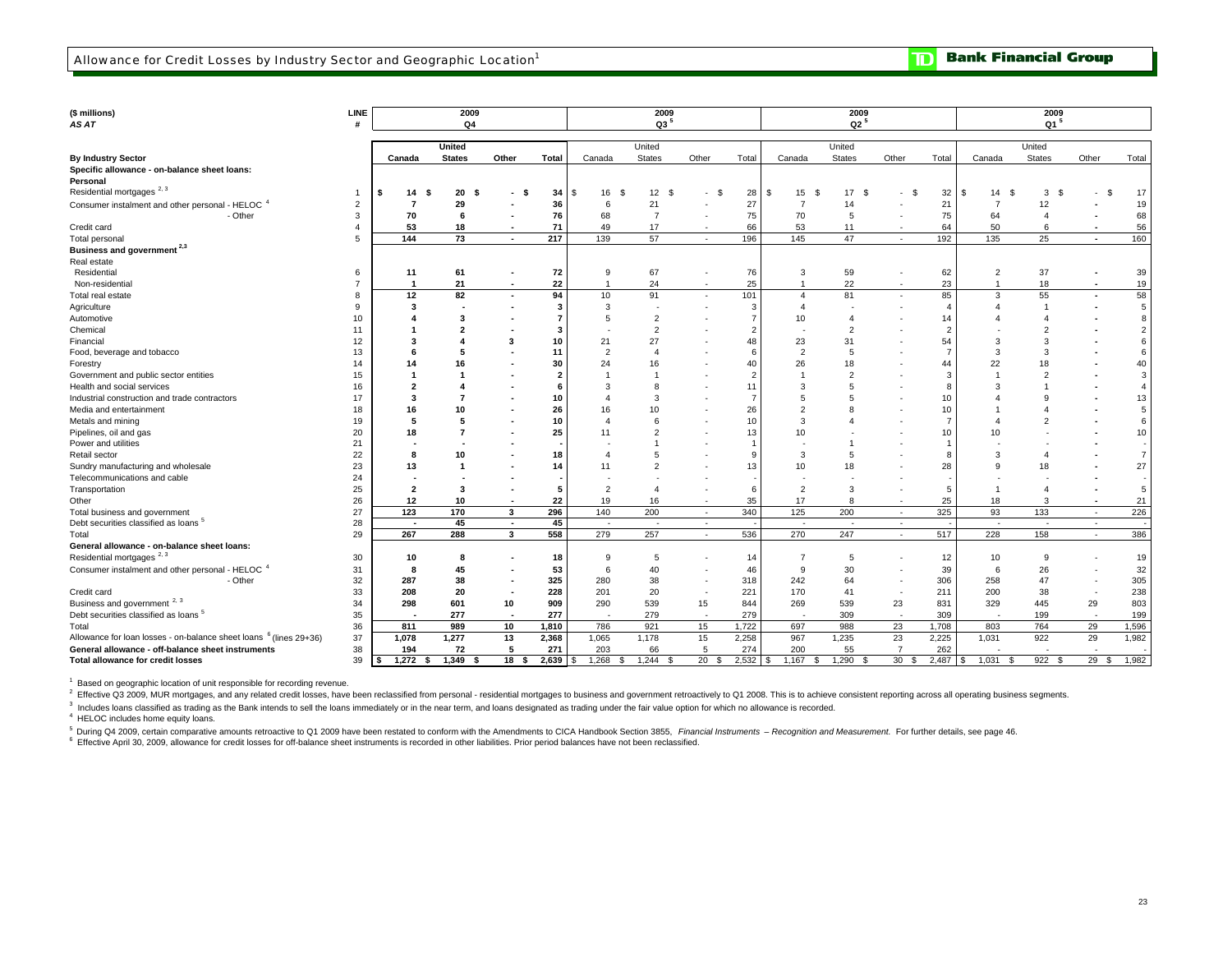| (\$ millions)                                                                 | LINE           |                | 2008           |                |                  |
|-------------------------------------------------------------------------------|----------------|----------------|----------------|----------------|------------------|
| AS AT                                                                         | #              |                | Q4             |                |                  |
|                                                                               |                |                | United         |                |                  |
| <b>By Industry Sector</b>                                                     |                | Canada         | <b>States</b>  | Other          | Total            |
| Specific allowance - on-balance sheet loans:                                  |                |                |                |                |                  |
| Personal                                                                      |                |                |                |                |                  |
| Residential mortgages <sup>2</sup>                                            | 1              | \$<br>13<br>\$ | 9<br>- S       | \$             | 22               |
| Consumer instalment and other personal - HELOC 3                              | $\overline{2}$ | $\overline{7}$ | 10             |                | 17               |
| - Other                                                                       | 3              | 57             | $\overline{2}$ |                | 59               |
| Credit card                                                                   | 4              | 39             | 5              |                | 44               |
| Total personal                                                                | 5              | 116            | 26             | $\overline{a}$ | 142              |
|                                                                               |                |                |                |                |                  |
| Business and government <sup>2</sup><br>Real estate                           |                |                |                |                |                  |
| Residential                                                                   | 6              | 1              | 30             |                | 31               |
| Non-residential                                                               | 7              | 1              | 12             |                | 13               |
| Total real estate                                                             | 8              | $\overline{2}$ | 42             | $\overline{a}$ | 44               |
| Agriculture                                                                   | 9              | 4              | $\overline{a}$ |                | $\overline{4}$   |
| Automotive                                                                    | 10             | 3              | 33             |                | 36               |
| Chemical                                                                      | 11             |                | ÷              |                |                  |
| Financial                                                                     | 12             | 4              | 41             |                | 45               |
| Food, beverage and tobacco                                                    | 13             | $\overline{2}$ | 3              |                | 5                |
| Forestry                                                                      | 14             | 8              |                |                | 8                |
| Government and public sector entities                                         | 15             | 1              | 1              |                | 2                |
| Health and social services                                                    | 16             | $\overline{2}$ | 1              |                | 3                |
| Industrial construction and trade contractors                                 | 17             | 3              | 3              |                | 6                |
| Media and entertainment                                                       | 18             | 1              | 5              |                | 6                |
| Metals and mining                                                             | 19             | $\overline{2}$ | 1              |                | 3                |
| Pipelines, oil and gas                                                        | 20             | 10             |                |                | 10               |
| Power and utilities                                                           | 21             |                | 6              |                | 6                |
| Retail sector                                                                 | 22             | $\overline{2}$ | $\overline{4}$ |                | 6                |
| Sundry manufacturing and wholesale                                            | 23             | $\overline{7}$ | 1              |                | 8                |
| Telecommunications and cable                                                  | 24             |                |                |                |                  |
| Transportation                                                                | 25             | 1              | 1              |                | $\boldsymbol{2}$ |
| Other                                                                         | 26             | 12             | 4              |                | 16               |
| Total business and government                                                 | 27             | 64             | 146            | $\overline{a}$ | 210              |
| Total                                                                         | 28             | 180            | 172            | $\overline{a}$ | 352              |
| General allowance - on-balance sheet loans:                                   |                |                |                |                |                  |
| Residential mortgages <sup>2</sup>                                            | 29             | 8              | 3              |                | 11               |
| Consumer instalment and other personal - HELOC 3                              | 30             |                |                |                |                  |
| - Other                                                                       | 31             | 6              | 14             |                | 20               |
| Credit card                                                                   | 32             | 255<br>197     | 42<br>31       | Ĭ.             | 297<br>228       |
| Business and government <sup>2</sup>                                          | 33             |                |                |                |                  |
| Total                                                                         | 34             | 286<br>752     | 324<br>414     | 18<br>18       | 628<br>1,184     |
| Allowance for loan losses - on-balance sheet loans <sup>4</sup> (lines 28+34) | 35             | 932            | 586            | 18             | 1,536            |
| General allowance - off-balance sheet instruments                             | 36             |                |                |                |                  |
| <b>Total allowance for credit losses</b>                                      | 37             | \$<br>932      | 586            | 18<br>\$       |                  |
|                                                                               |                | s              | \$             |                | 1,536            |

 $1$  Based on geographic location of unit responsible for recording revenue.

<sup>3</sup> HELOC includes home equity loans. <sup>2</sup> Effective Q3 2009, MUR mortgages, and any related credit losses, have been reclassified from personal - residential mortgages to business and government retroactively to Q1 2008. This is to achieve consistent reporting

4 Effective April 30, 2009, allowance for credit losses for off-balance sheet instruments is recorded in other liabilities. Prior period balances have not been reclassified.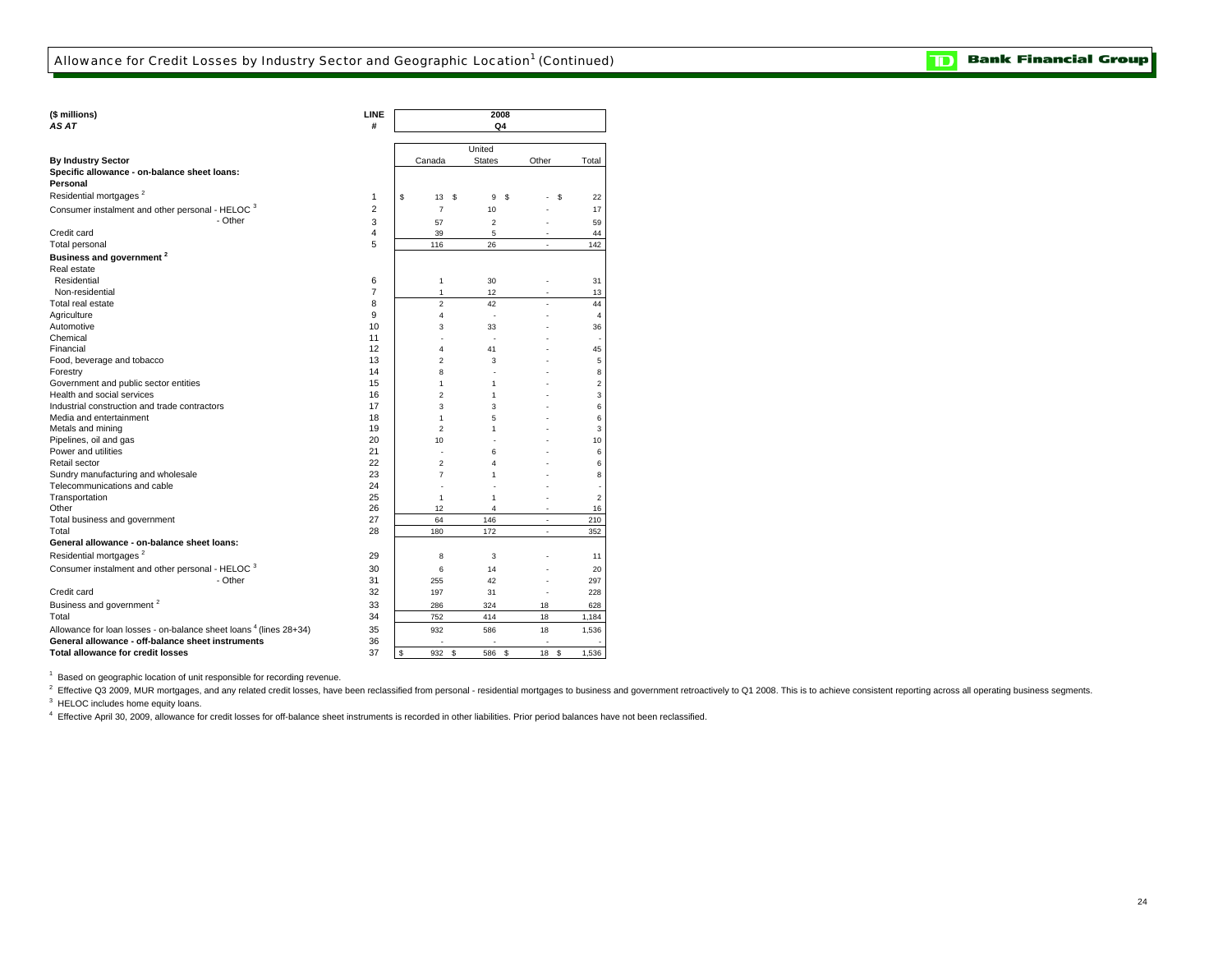**Bank Financial Group**  $\mathbf{D}$ 

| (\$ millions, except as noted)                                       | LINE           |    |                |                 | 2009 |                 |                 |              | 2008           |    |                          |    |                          |     | 2007        |             | <b>Full Year</b>         |           |
|----------------------------------------------------------------------|----------------|----|----------------|-----------------|------|-----------------|-----------------|--------------|----------------|----|--------------------------|----|--------------------------|-----|-------------|-------------|--------------------------|-----------|
| <b>FOR THE PERIOD ENDED</b>                                          | #              |    | Q4             | Q3 <sup>4</sup> |      | Q2 <sup>4</sup> | Q1 <sup>4</sup> | Q4           | Q3             | Q2 |                          | Q1 |                          |     | Q4          | 2009        | 2008                     | 2007      |
|                                                                      |                |    |                |                 |      |                 |                 |              |                |    |                          |    |                          |     |             |             |                          |           |
| PROVISION FOR CREDIT LOSSES                                          |                |    |                |                 |      |                 |                 |              |                |    |                          |    |                          |     |             |             |                          |           |
| Net new specifics (net of reversals)                                 | $\overline{1}$ | ¢. | 449            | \$<br>442       | \$   | 446             | \$<br>386       | \$<br>287    | \$<br>260      | \$ | 244                      | \$ | 267                      | \$  | 192         | \$1,723     | \$1,058                  | \$<br>778 |
| Recoveries                                                           | $\overline{c}$ |    | (32)           | (28)            |      | (25)            | (24)            | (29)         | (30)           |    | (33)                     |    | (32)                     |     | (27)        | (109)       | (124)                    | (135)     |
| Provision for credit losses - specifics                              | 3              |    | 417            | 414             |      | 421             | 362             | 258          | 230            |    | 211                      |    | 235                      |     | 165         | 1,614       | 934                      | 643       |
| Change in general allowance - VFC                                    | $\overline{4}$ |    | 25             | 22              |      | 22              | 21              | 18           | 16             |    | 16                       |    | 15                       |     | 13          | 90          | 65                       | 47        |
| - U.S. Personal and Commercial Banking                               | 5              |    | 79             | 56              |      | 219             | 167             | 12           | 42             |    | 5                        |    | $\overline{4}$           |     | 21          | 521         | 63                       | 15        |
| - Increase (release) in Canadian Personal and                        |                |    |                |                 |      |                 |                 |              |                |    |                          |    |                          |     |             |             |                          |           |
| Commercial Banking (excl. VFC) and Wholesale Banking                 | 6              |    |                | 65              |      | 110             | 80              |              |                |    |                          |    | $\overline{\phantom{a}}$ |     | (60)        | 255         | $\overline{\phantom{a}}$ | (60)      |
| - Other                                                              | $\overline{7}$ |    |                |                 |      |                 |                 |              |                |    |                          |    | $\overline{1}$           |     |             |             | $\overline{1}$           | $\sim$    |
| Provision for credit losses                                          | 8              |    | 521            | \$<br>557       | \$   | 772             | \$<br>630       | \$<br>288    | \$<br>288      | \$ | 232                      | \$ | 255                      | \$. | 139         | \$<br>2,480 | \$1,063                  | 645<br>\$ |
|                                                                      |                |    |                |                 |      |                 |                 |              |                |    |                          |    |                          |     |             |             |                          |           |
| PROVISION FOR (REVERSAL OF) CREDIT LOSSES BY SEGMENT                 |                |    | 313            |                 |      |                 |                 | \$           |                |    |                          |    |                          | \$  |             |             |                          |           |
| Canadian Personal and Commercial Banking                             | 9              |    |                | 290             | \$   | 286             | \$<br>266       | 209          | \$<br>194      | Ŝ. | 191                      | \$ | 172                      |     | 176         | \$1,155     | \$<br>766                | \$<br>608 |
| U.S. Personal and Commercial Banking                                 | 10             |    | 216            | 183             |      | 317             | 232             | 78           | 76             |    | 46                       |    | 26                       |     | 35          | 948         | 226                      | 120       |
| Wholesale Banking                                                    | 11             |    | $\overline{7}$ | 32              |      | 59              | 66              | 10           | 30             |    | 10                       |    | 56                       |     | 4           | 164         | 106                      | 48        |
| Corporate segment                                                    |                |    |                |                 |      |                 |                 |              |                |    |                          |    |                          |     |             |             |                          |           |
| Securitization                                                       | 12             |    |                |                 |      | $\sim$          |                 |              | (4)            |    | (5)                      |    | (5)                      |     | (4)         |             | (14)                     | (17)      |
| Wholesale Banking - CDS                                              | 13             |    | (9)            | (11)            |      | (11)            | (10)            | (10)         | (12)           |    | (10)                     |    | 6                        |     | (11)        | (41)        | (26)                     | (46)      |
| General allowance increase (release) in Canadian Personal and        |                |    |                |                 |      |                 |                 |              |                |    |                          |    |                          |     |             |             |                          |           |
| Commercial Banking (excl. VFC) and Wholesale Banking                 | 14             |    |                | 65              |      | 110             | 80              |              |                |    |                          |    | $\sim$                   |     | (60)        | 255         | ÷,                       | (60)      |
| Other                                                                | 15             |    | (6)            | (2)             |      | 11              | (4)             | $\mathbf{1}$ | $\overline{4}$ |    |                          |    | $\overline{\phantom{a}}$ |     | (1)         | (1)         | 5                        | (8)       |
| <b>Total Corporate segment</b>                                       | 16<br>17       |    | (15)<br>521    | 52<br>557       |      | 110             | 66<br>630       | (9)<br>288   | (12)<br>288    |    | (15)                     |    | $\overline{1}$<br>255    | \$  | (76)<br>139 | 213<br>\$   | (35)                     | (131)     |
| Provision for credit losses                                          |                |    |                |                 | \$   | 772             | \$              | \$           | \$             | \$ | 232                      | \$ |                          |     |             | 2,480       | \$1,063                  | 645<br>\$ |
|                                                                      |                |    |                |                 |      |                 |                 |              |                |    |                          |    |                          |     |             |             |                          |           |
| PROVISION FOR CREDIT LOSSES AS A % OF NET AVERAGE LOANS <sup>2</sup> |                |    |                |                 |      |                 |                 |              |                |    |                          |    |                          |     |             |             |                          |           |
| Canada                                                               |                |    |                |                 |      |                 |                 |              |                |    |                          |    |                          |     |             |             |                          |           |
| Residential mortgages                                                | 18             |    | 0.01%          | 0.01%           |      | 0.01%           | 0.02%           | 0.01%        | 0.01%          |    | 0.04%                    |    | 0.02%                    |     |             | 0.01%       | 0.02%                    |           |
| Consumer instalment and other personal - HELOC <sup>3</sup>          | 19             |    | 0.01           | 0.02            |      | 0.01            | 0.01            | $\sim$       | 0.01           |    | 0.01                     |    | (0.02)                   |     |             | 0.01        | $\overline{\phantom{a}}$ |           |
| - Other                                                              | 20             |    | 2.18           | 2.09            |      | 2.25            | 2.03            | 1.72         | 1.56           |    | 1.55                     |    | 1.49                     |     |             | 2.14        | 1.58                     |           |
| Credit card                                                          | 21             |    | 5.69           | 5.61            |      | 6.05            | 5.61            | 4.65         | 4.28           |    | 4.89                     |    | 5.11                     |     |             | 5.74        | 4.72                     |           |
| Business and government                                              | 22             |    | 0.34           | 0.39            |      | 0.47            | 0.38            | 0.12         | 0.20           |    | 0.19                     |    | 0.15                     |     |             | 0.40        | 0.17                     |           |
| <b>Total Canada</b>                                                  | 23             |    | 0.58           | 0.61            |      | 0.67            | 0.60            | 0.42         | 0.40           |    | 0.43                     |    | 0.40                     |     |             | 0.61        | 0.41                     |           |
| <b>United States</b>                                                 |                |    |                |                 |      |                 |                 |              |                |    |                          |    |                          |     |             |             |                          |           |
| Residential mortgages                                                | 24             |    | 0.50           | (0.12)          |      | 1.07            | (0.43)          | 0.77         | 0.09           |    | $\overline{\phantom{a}}$ |    | 0.17                     |     |             | 0.27        | 0.32                     |           |
| Consumer instalment and other personal - HELOC <sup>3</sup>          | 25             |    | 1.15           | 1.01            |      | 0.78            | 0.26            | 0.99         | 0.20           |    | 0.10                     |    | 0.20                     |     |             | 0.80        | 0.37                     |           |
| - Other                                                              | 26             |    | 1.27           | 1.52            |      | 1.08            | 1.16            | 0.62         | 0.41           |    | 1.02                     |    | 0.89                     |     |             | 1.25        | 0.64                     |           |
| Credit card                                                          | 27             |    | 8.70           | 13.72           |      | 10.78           | 5.49            | 5.75         | 4.08           |    | 4.63                     |    | 4.28                     |     |             | 9.59        | 4.74                     |           |
| Business and government                                              | 28             |    | 0.36           | 0.83            |      | 0.74            | 0.76            | 0.37         | 0.48           |    | 0.52                     |    | 1.32                     |     |             | 0.68        | 0.59                     |           |
| <b>Total United States</b>                                           | 29             |    | 0.65           | 0.94            |      | 0.90            | 0.68            | 0.55         | 0.46           |    | 0.53                     |    | 1.08                     |     |             | 0.79        | 0.61                     |           |
| Total other international                                            | 30             |    | 0.25           | $\overline{a}$  |      | $\sim$          | $\sim$          | $\sim$       | $\sim$         |    | $\sim$                   |    | $\sim$                   |     |             | 0.05        | $\sim$                   |           |
| Debt securities classified as loans <sup>4</sup>                     | 31             |    | 1.56           | $\sim$          |      | $\sim$          | $\sim$          | $\sim$       | $\sim$         |    | $\sim$                   |    | $\sim$                   |     |             | 0.35        | $\sim$                   |           |
| <b>General provision</b>                                             | 32             |    |                |                 |      |                 |                 |              |                |    |                          |    |                          |     |             |             |                          |           |
| General provision - loans                                            | 33             |    | 0.17           | 0.23            |      | 0.40            | 0.29            | 0.05         | 0.10           |    | 0.04                     |    | 0.04                     |     |             | 0.27        | 0.06                     |           |
| General provision - debt securities classified as loans              | 34             |    | (0.11)         |                 |      | 3.55            | 2.66            |              |                |    |                          |    |                          |     |             | 1.63        |                          |           |
| <b>Total</b>                                                         | 35             |    | 0.79%          | 0.87%           |      | 1.25%           | 1.00%           | 0.49%        | 0.51%          |    | 0.48%                    |    | 0.54%                    |     |             | 0.97%       | 0.50%                    |           |
|                                                                      |                |    |                |                 |      |                 |                 |              |                |    |                          |    |                          |     |             |             |                          |           |

<sup>1</sup> Premiums on CDS recorded in PCL for Wholesale Banking are reclassified to trading income in the Corporate segment.

<sup>2</sup> Includes customers' liability under acceptances.

<sup>3</sup> HELOC includes home equity loans.

<sup>4</sup> During Q4 2009, certain comparative amounts retroactive to Q1 2009 have been restated to conform with the Amendments to CICA Handbook Section 3855, Financial Instruments - Recognition and Measurement. For further detai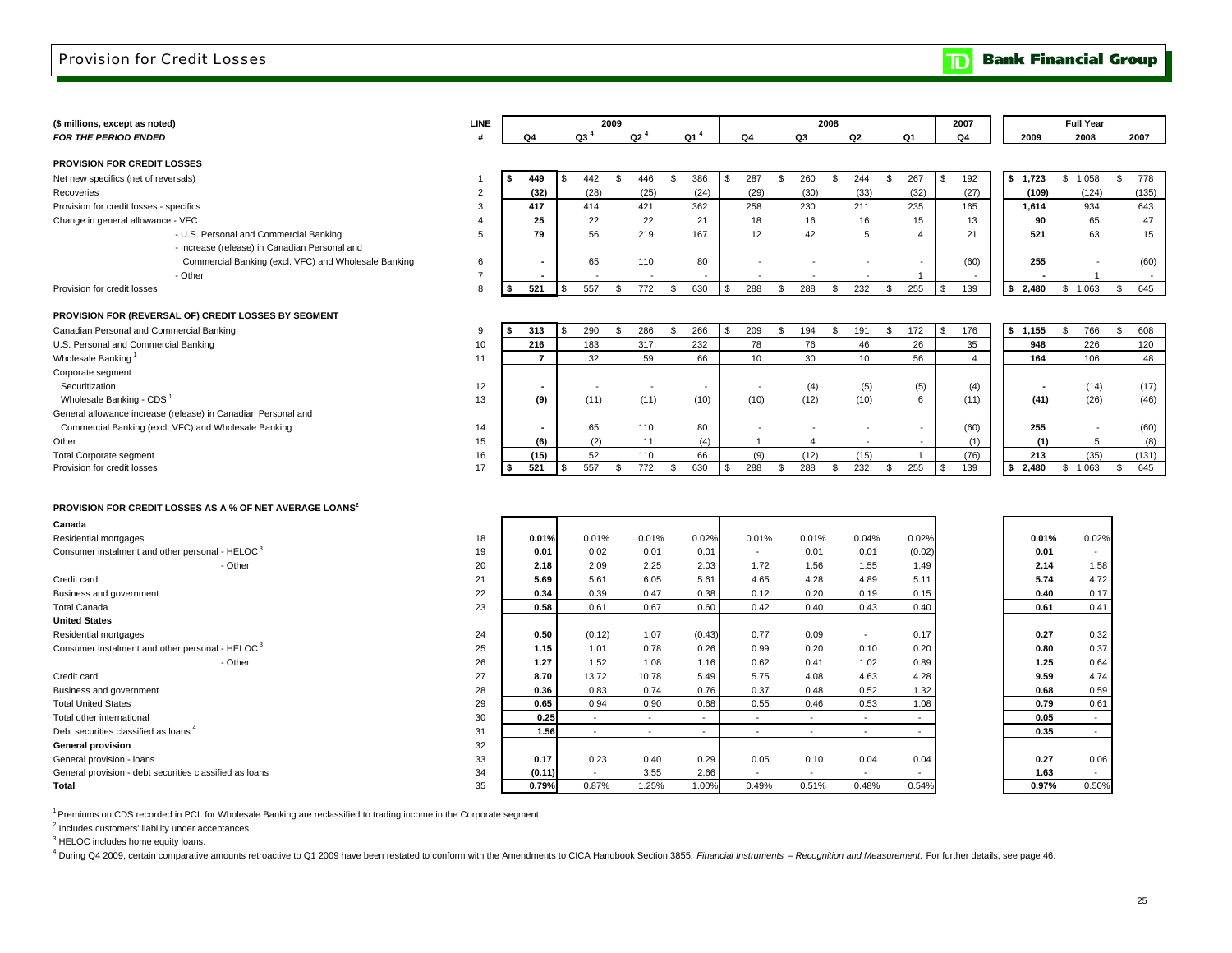| Provision for Credit Losses by Industry Sector and Geographic Location <sup>1</sup>  |                     |                                            |                                    |                                                      |                  |                       |                          |                          |                |                                  |                |                          |            | $\mathbf{D}% _{T}=\mathbf{D}_{T}\times\mathbf{D}_{T}$ |                         | <b>Bank Financial Group</b> |                                |
|--------------------------------------------------------------------------------------|---------------------|--------------------------------------------|------------------------------------|------------------------------------------------------|------------------|-----------------------|--------------------------|--------------------------|----------------|----------------------------------|----------------|--------------------------|------------|-------------------------------------------------------|-------------------------|-----------------------------|--------------------------------|
| (\$ millions)<br>FOR THE PERIOD ENDED                                                | LINE                |                                            | 2009<br>Q <sub>4</sub>             |                                                      |                  |                       | 2009<br>$Q3^5$           |                          |                |                                  | 2009<br>$Q2^5$ |                          |            |                                                       | 2009<br>Q1 <sup>5</sup> |                             |                                |
| <b>By Industry Sector</b>                                                            |                     |                                            | United                             |                                                      |                  |                       | United                   |                          |                |                                  | United         |                          |            |                                                       | United                  |                             |                                |
| <b>Specific provision</b>                                                            |                     | Canada                                     | <b>States</b>                      | Other                                                | Total            | Canada                | States                   | Other                    | Total          | Canada                           | States         | Other                    | Total      | Canada                                                | States                  | Other                       | Total                          |
| Personal<br>Residential mortgages $2,3$                                              | $\overline{1}$      | - S                                        | 9 <sup>5</sup>                     |                                                      | 10               |                       |                          | $-$ \$                   |                | 1 <sup>5</sup>                   | 16 \$          | $\blacksquare$<br>- \$   | 17<br>۱s   | 2S                                                    | s                       |                             |                                |
| Consumer instalment and other personal - HELOC <sup>4</sup>                          |                     | $\overline{1}$                             |                                    | - \$                                                 |                  | 1 \$                  | $(2)$ \$                 |                          | (1)            |                                  |                |                          |            |                                                       | (6)                     | $-$ \$                      | (4)                            |
| - Other                                                                              | $\overline{2}$<br>3 | $\overline{\mathbf{2}}$<br>129             | 26<br>13                           | $\overline{\phantom{a}}$<br>$\overline{\phantom{a}}$ | 28<br>142        | $\overline{2}$<br>124 | 23<br>16                 |                          | 25<br>140      | $\mathbf{1}$<br>122              | 17<br>14       |                          | 18<br>136  | $\overline{1}$<br>112                                 | 6<br>15                 |                             | $\overline{7}$<br>127          |
| Credit card                                                                          | $\overline{4}$      | 102                                        | 15                                 |                                                      | 117              | 97                    | 24                       |                          | 121            | 97                               | 19             |                          | 116        | 93                                                    | 10                      |                             | 103                            |
| Total personal                                                                       | 5                   | 234                                        | 63                                 | $\overline{\phantom{a}}$                             | 297              | 224                   | 61                       | $\overline{\phantom{a}}$ | 285            | 221                              | 66             | $\sim$                   | 287        | 208                                                   | 25                      | $\overline{\phantom{a}}$    | 233                            |
| Business and government <sup>2,3</sup>                                               |                     |                                            |                                    |                                                      |                  |                       |                          |                          |                |                                  |                |                          |            |                                                       |                         |                             |                                |
| Real estate                                                                          |                     |                                            |                                    |                                                      |                  |                       |                          |                          |                |                                  |                |                          |            |                                                       |                         |                             |                                |
| Residential                                                                          | 6                   | $\overline{\mathbf{4}}$                    | 9                                  | $\overline{\phantom{a}}$                             | 13               | 6                     | 36                       |                          | 42             | $\sim$                           | 12             | $\overline{\phantom{a}}$ | 12         | $\overline{1}$                                        | 16                      | $\overline{\phantom{a}}$    | 17                             |
| Non-residential                                                                      | $\overline{7}$      |                                            | 13                                 |                                                      | 13               | -1                    | 16                       |                          | 17             |                                  | 12             |                          | 12         |                                                       | 10                      |                             | 10                             |
| Total real estate                                                                    | $\boldsymbol{8}$    | 4                                          | 22                                 | $\overline{\phantom{a}}$                             | 26               | $\overline{7}$        | 52                       |                          | 59             | $\overline{\phantom{a}}$         | $\mathbf{24}$  | $\overline{\phantom{a}}$ | 24         | -1                                                    | ${\bf 26}$              | $\overline{\phantom{a}}$    | 27                             |
| Agriculture                                                                          | 9                   | $\overline{\phantom{a}}$                   | $\overline{\phantom{a}}$           |                                                      |                  | (1)                   | $\overline{\phantom{a}}$ |                          | (1)            | $\overline{1}$                   | ٠.             |                          | -1         | (1)                                                   | $\overline{1}$          | $\overline{\phantom{a}}$    | $\sim$                         |
| Automotive                                                                           | 10                  | $\mathbf{1}$                               |                                    |                                                      |                  | $\mathbf{1}$          |                          |                          | $\overline{2}$ | 6                                | 3              |                          |            | $\overline{2}$                                        |                         |                             | $\mathbf 3$                    |
| Chemical                                                                             | 11<br>12            | $\mathbf{1}$                               |                                    | 3                                                    | (5               |                       |                          |                          | $\overline{1}$ | 20                               | 31             |                          | 51         |                                                       | 2                       |                             | $\overline{2}$<br>$\mathbf{1}$ |
| Financial<br>Food, beverage and tobacco                                              | 13                  | (4)<br>$\overline{1}$                      | (4)<br>$\mathbf{1}$                |                                                      |                  |                       |                          |                          | $\overline{4}$ | 3                                | $\overline{2}$ |                          |            | $\overline{4}$                                        |                         |                             | $\,$ 5 $\,$                    |
| Forestry                                                                             | 14                  |                                            |                                    |                                                      |                  |                       |                          |                          |                | 5                                |                |                          |            | 13                                                    | 18                      |                             | 31                             |
| Government and public sector entities                                                | 15                  |                                            |                                    |                                                      |                  |                       | (1)                      |                          | (1)            |                                  |                |                          |            |                                                       |                         |                             |                                |
| Health and social services                                                           | 16                  |                                            |                                    |                                                      |                  |                       | 8                        |                          | 9              |                                  |                |                          |            |                                                       |                         |                             | $\overline{1}$                 |
| Industrial construction and trade contractors                                        | 17                  | $\overline{\mathbf{2}}$                    |                                    |                                                      |                  |                       | $\overline{2}$           |                          | $\mathbf{3}$   | 3                                |                |                          |            | -3                                                    | 5                       |                             | $\boldsymbol{8}$               |
| Media and entertainment                                                              | 18                  | $\overline{1}$                             |                                    |                                                      |                  | 16                    |                          |                          | 20             | $\overline{1}$                   | 8              |                          |            |                                                       |                         |                             | $\overline{2}$                 |
| Metals and mining                                                                    | 19                  | $\overline{\mathbf{3}}$                    |                                    |                                                      |                  |                       | 2                        |                          | $\overline{2}$ | (1)                              | $\overline{2}$ |                          |            | $\overline{2}$                                        |                         |                             | $\mathbf 3$                    |
| Pipelines, oil and gas                                                               | 20                  | $\overline{7}$                             | 3                                  |                                                      | 10               |                       |                          |                          | 3              |                                  |                |                          |            |                                                       |                         |                             |                                |
| Power and utilities                                                                  | 21                  |                                            |                                    |                                                      |                  |                       |                          |                          |                |                                  |                |                          |            |                                                       | (4)                     |                             | $\overset{(4)}{7}$             |
| Retail sector<br>Sundry manufacturing and wholesale                                  | 22                  | $10\,$<br>$\overline{\mathbf{4}}$          | 4                                  |                                                      | 14               | 6<br>3                |                          |                          | 12             | $\overline{4}$<br>$\overline{2}$ | 3              |                          |            | $\overline{4}$<br>-3                                  | 3<br>$20\,$             |                             | 23                             |
| Telecommunications and cable                                                         | 23<br>24            |                                            | (6)                                |                                                      | (6               |                       |                          |                          | 5              |                                  | 1              |                          |            |                                                       |                         |                             |                                |
| Transportation                                                                       | 25                  | $\overline{\mathbf{2}}$                    | (3)                                |                                                      | $\left(1\right)$ | $\overline{2}$        |                          |                          | $\overline{2}$ | 3                                | 3              |                          |            | $\overline{2}$                                        |                         |                             | $\frac{1}{2}$                  |
| Other                                                                                | 26                  | 6                                          |                                    |                                                      | 11               |                       | 4                        |                          | $\overline{7}$ | 5                                |                |                          |            |                                                       | 10                      |                             | 18                             |
| Total business and government                                                        | 27                  | 38                                         | 35                                 | $\overline{\mathbf{3}}$                              | 76               | 44                    | 85                       |                          | 129            | 52                               | 82             | $\blacksquare$           | 134        | 43                                                    | 86                      | $\overline{\phantom{a}}$    | 129                            |
| Debt securities classified as loans <sup>5</sup>                                     | 28                  |                                            | 44                                 | $\overline{\phantom{a}}$                             | 44               |                       |                          |                          |                |                                  |                |                          |            |                                                       |                         |                             |                                |
| Total specific provision                                                             | 29                  | 272                                        | 142                                | $\mathbf{3}$                                         | 417              | 268                   | 146                      |                          | 414            | 273                              | 148            |                          | 421        | 251                                                   | 111                     | $\overline{\phantom{a}}$    | 362                            |
| <b>General provision</b>                                                             | 30                  |                                            |                                    |                                                      |                  |                       |                          |                          |                |                                  |                |                          |            |                                                       |                         |                             |                                |
| General provision - loans<br>General provision - debt securities classified as loans | 31<br>32            | 25                                         | 82                                 | $\overline{\phantom{a}}$                             | 107              | 112                   | 40                       | (9)                      | 143            | 114                              | 120<br>116     | $\overline{1}$           | 235<br>116 | 69                                                    | 95<br>93                | 11                          | 175                            |
| Total general provision                                                              | 33                  | 25                                         | (3)<br>79                          | $\overline{\phantom{a}}$                             | (3)<br>104       | 112                   | 40                       | (9)                      | 143            | 114                              | 236            | $\overline{1}$           | 351        | 69                                                    | 188                     | 11                          | 93<br>268                      |
| Total provision for credit losses                                                    | 34                  | 297S                                       | 221S                               | 3S                                                   | 521              | 380 \$                | 186 \$                   | $(9)$ \$                 | 557            | 387 \$                           | 384 \$         | 1 \$                     | $772$ \$   | 320S                                                  | 299 \$                  | 11 \$                       | 630                            |
|                                                                                      |                     |                                            | 2008                               |                                                      |                  |                       |                          |                          |                |                                  |                |                          |            |                                                       |                         |                             |                                |
|                                                                                      |                     |                                            | Q4                                 |                                                      |                  |                       |                          |                          |                |                                  |                |                          |            |                                                       |                         |                             |                                |
| <b>By Industry Sector</b>                                                            |                     |                                            | United                             |                                                      |                  |                       |                          |                          |                |                                  |                |                          |            |                                                       |                         |                             |                                |
| <b>Specific provision</b>                                                            |                     | Canada                                     | States                             | Other                                                | Total            |                       |                          |                          |                |                                  |                |                          |            |                                                       |                         |                             |                                |
| Personal<br>Residential mortgages $2,3$                                              | 35                  | $\overline{1}$<br>- S                      | 9<br>- S                           | ్ష<br>$\overline{\phantom{a}}$                       | 10               |                       |                          |                          |                |                                  |                |                          |            |                                                       |                         |                             |                                |
| Consumer instalment and other personal - HELOC <sup>4</sup>                          | 36                  |                                            | 10                                 |                                                      | 10               |                       |                          |                          |                |                                  |                |                          |            |                                                       |                         |                             |                                |
| - Other                                                                              | 37                  | 94                                         | 13                                 | $\overline{\phantom{a}}$                             | 107              |                       |                          |                          |                |                                  |                |                          |            |                                                       |                         |                             |                                |
| Credit card                                                                          | 38                  | 75                                         | 8                                  |                                                      | 83               |                       |                          |                          |                |                                  |                |                          |            |                                                       |                         |                             |                                |
| Total personal                                                                       | 39                  | 170                                        | 40                                 | $\sim$                                               | 210              |                       |                          |                          |                |                                  |                |                          |            |                                                       |                         |                             |                                |
| Business and government <sup>2,3</sup>                                               |                     |                                            |                                    |                                                      |                  |                       |                          |                          |                |                                  |                |                          |            |                                                       |                         |                             |                                |
| Real estate                                                                          |                     |                                            |                                    |                                                      |                  |                       |                          |                          |                |                                  |                |                          |            |                                                       |                         |                             |                                |
| Residential                                                                          | 40                  |                                            | 8                                  | $\overline{\phantom{a}}$                             | 8                |                       |                          |                          |                |                                  |                |                          |            |                                                       |                         |                             |                                |
| Non-residential                                                                      | 41                  |                                            | -7                                 |                                                      | -7               |                       |                          |                          |                |                                  |                |                          |            |                                                       |                         |                             |                                |
| Total real estate<br>Agriculture                                                     | 42<br>43            | $\overline{\phantom{a}}$<br>(1)            | 15<br>$\overline{\phantom{a}}$     | $\overline{\phantom{a}}$                             | 15<br>(1)        |                       |                          |                          |                |                                  |                |                          |            |                                                       |                         |                             |                                |
| Automotive                                                                           | 44                  | $\mathbf{1}$                               | $\overline{2}$                     |                                                      | -3               |                       |                          |                          |                |                                  |                |                          |            |                                                       |                         |                             |                                |
| Chemical                                                                             | 45                  |                                            |                                    |                                                      |                  |                       |                          |                          |                |                                  |                |                          |            |                                                       |                         |                             |                                |
| Financial                                                                            | 46                  |                                            | $\overline{c}$                     |                                                      |                  |                       |                          |                          |                |                                  |                |                          |            |                                                       |                         |                             |                                |
| Food, beverage and tobacco                                                           | 47                  | 3                                          | 3                                  |                                                      |                  |                       |                          |                          |                |                                  |                |                          |            |                                                       |                         |                             |                                |
| Forestry                                                                             | 48                  |                                            | (1)                                |                                                      | (1)              |                       |                          |                          |                |                                  |                |                          |            |                                                       |                         |                             |                                |
| Government and public sector entities                                                | 49                  |                                            |                                    |                                                      |                  |                       |                          |                          |                |                                  |                |                          |            |                                                       |                         |                             |                                |
| Health and social services                                                           | 50                  | $\overline{2}$                             |                                    |                                                      |                  |                       |                          |                          |                |                                  |                |                          |            |                                                       |                         |                             |                                |
| Industrial construction and trade contractors                                        | 51                  |                                            | $\overline{2}$                     |                                                      |                  |                       |                          |                          |                |                                  |                |                          |            |                                                       |                         |                             |                                |
| Media and entertainment<br>Metals and mining                                         | 52                  | $\mathbf{1}$                               | 3                                  |                                                      |                  |                       |                          |                          |                |                                  |                |                          |            |                                                       |                         |                             |                                |
|                                                                                      | 53<br>54            | $\overline{1}$<br>$\overline{\phantom{a}}$ | $\overline{\phantom{a}}$<br>$\sim$ |                                                      |                  |                       |                          |                          |                |                                  |                |                          |            |                                                       |                         |                             |                                |
| Pipelines, oil and gas<br>Power and utilities                                        | 55                  | $\sim$                                     |                                    |                                                      |                  |                       |                          |                          |                |                                  |                |                          |            |                                                       |                         |                             |                                |
| Retail sector                                                                        | 56                  | $\mathbf{3}$                               | $\mathbf{3}$                       |                                                      | -6               |                       |                          |                          |                |                                  |                |                          |            |                                                       |                         |                             |                                |
| Sundry manufacturing and wholesale                                                   | 57                  | (1)                                        | $\overline{1}$                     |                                                      |                  |                       |                          |                          |                |                                  |                |                          |            |                                                       |                         |                             |                                |
| Telecommunications and cable                                                         | 58                  | $\overline{\phantom{a}}$                   |                                    |                                                      |                  |                       |                          |                          |                |                                  |                |                          |            |                                                       |                         |                             |                                |
| Transportation                                                                       | 59                  | $\mathbf{1}$                               | $\sim$                             | $\sim$                                               | $\overline{1}$   |                       |                          |                          |                |                                  |                |                          |            |                                                       |                         |                             |                                |
| Other                                                                                | 60                  | 5                                          | $\overline{1}$                     |                                                      |                  |                       |                          |                          |                |                                  |                |                          |            |                                                       |                         |                             |                                |
| Total business and government                                                        | 61                  | 15                                         | 33                                 | $\blacksquare$                                       | 48               |                       |                          |                          |                |                                  |                |                          |            |                                                       |                         |                             |                                |
| Debt securities classified as loans <sup>5</sup>                                     | 62                  |                                            |                                    |                                                      |                  |                       |                          |                          |                |                                  |                |                          |            |                                                       |                         |                             |                                |
| Total specific provision<br><b>General provision</b>                                 | 63<br>64            | 185<br>18                                  | 73<br>12                           | $\sim$<br>$\sim$                                     | 258<br>30        |                       |                          |                          |                |                                  |                |                          |            |                                                       |                         |                             |                                |
| Total provision for credit losses                                                    | 65                  | 203S                                       | 85 \$                              | $-$ \$                                               | 288              |                       |                          |                          |                |                                  |                |                          |            |                                                       |                         |                             |                                |
|                                                                                      |                     |                                            |                                    |                                                      |                  |                       |                          |                          |                |                                  |                |                          |            |                                                       |                         |                             |                                |

26

<sup>1</sup> Based on geographic location of unit responsible for recording revenue.

<sup>2</sup> Effective Q3 2009, MUR mortgages, and any related credit losses, have been reclassified from personal - residential mortgages to business and government retroactively to Q1 2008. This is to achieve consistent reporting

<sup>3</sup> Includes loans classified as trading as the Bank intends to sell the loans immediately or in the near term, and loans designated as trading under the fair value option for which no allowance is recorded. 4 HELOC includes home equity loans.

<sup>5</sup> During Q4 2009, certain comparative amounts retroactive to Q1 2009 have been restated to conform with the Amendments to CICA Handbook Section 3855, Financial Instruments - Recognition and Measurement. For further detai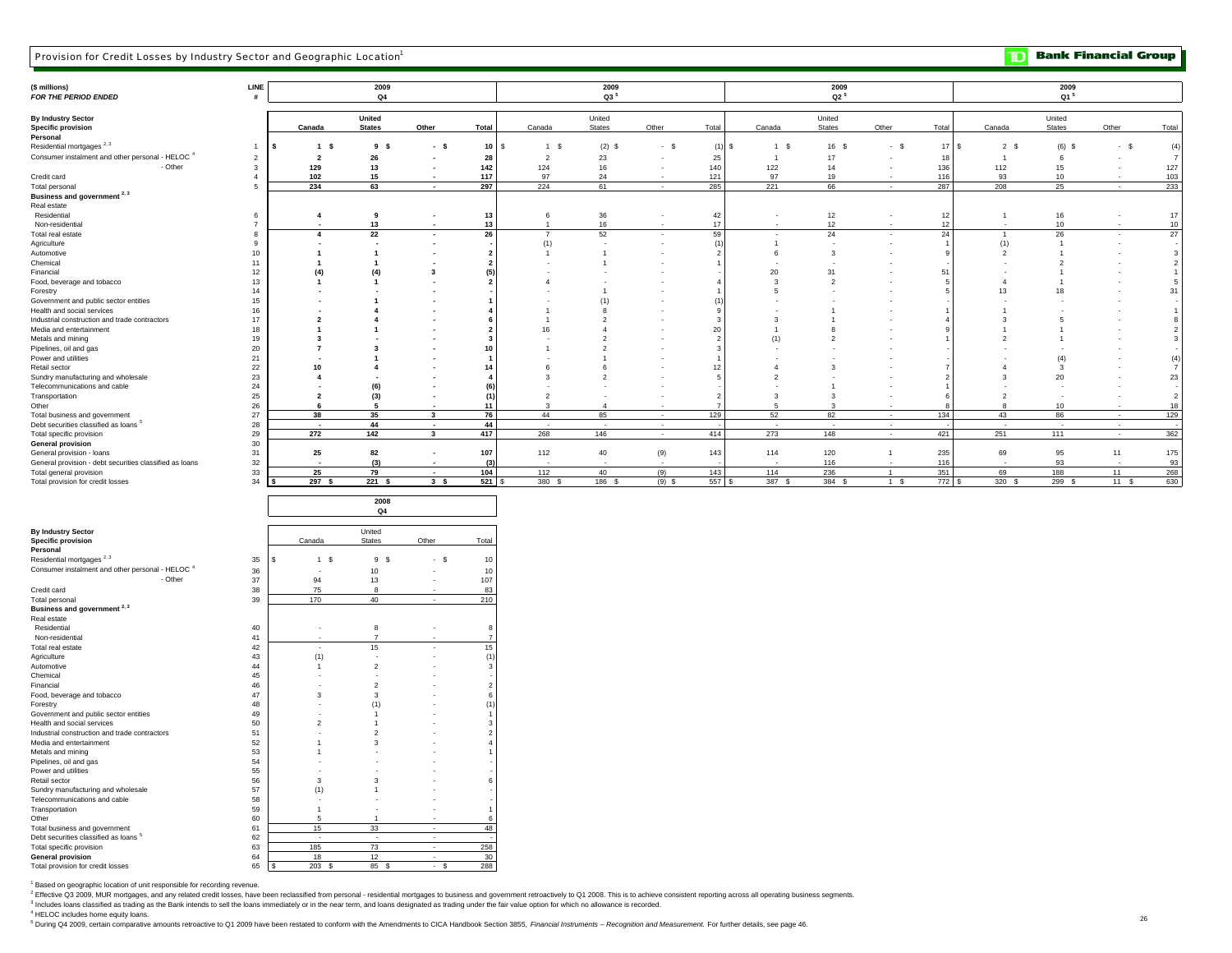Analysis of Change in Shareholders' Equity

**Bank Financial Group**  $\overline{\mathbf{D}}$ 

| (\$ millions)                                                                              | <b>LINE</b>    |              | 2009            |                    |                 |                | 2008                     |                          |                   | 2007           |                          | <b>Full Year</b>         |                        |
|--------------------------------------------------------------------------------------------|----------------|--------------|-----------------|--------------------|-----------------|----------------|--------------------------|--------------------------|-------------------|----------------|--------------------------|--------------------------|------------------------|
| FOR THE PERIOD ENDED                                                                       | #              | Q4           | Q3 <sup>3</sup> | Q2 <sup>3</sup>    | Q1 <sup>3</sup> | Q4             | Q3                       | Q <sub>2</sub>           | Q1                | Q4             | 2009                     | 2008                     | 2007                   |
|                                                                                            |                |              |                 |                    |                 |                |                          |                          |                   |                |                          |                          |                        |
| <b>Common shares</b>                                                                       |                |              |                 |                    |                 |                |                          |                          |                   |                |                          |                          |                        |
| Balance at beginning of period                                                             | $\mathbf{1}$   | 15,073<br>\$ | 14,875<br>\$    | 14,781<br>S.       | 13,241<br>\$    | 13,090<br>\$   | \$<br>12,818<br>- \$     | 6,632                    | 6,577<br><b>S</b> | 6,525          | \$<br>13,241<br>\$       | 6,577                    | 6,334<br>\$            |
| Issued - options                                                                           | $\overline{2}$ | 112          | 90              | 6                  | 39              | 55             | 129                      | 29                       | 42                | 41             | 247                      | 255                      | 173                    |
| - dividend reinvestment plan                                                               | 3              | 127          | 116             | 80                 | 128             | 89             | 142                      | 22                       | 21                | 23             | 451                      | 274                      | 85                     |
| - new shares                                                                               | $\overline{4}$ |              |                 |                    | 1,381           |                |                          |                          |                   |                | 1,381                    |                          |                        |
| - acquisition of Commerce                                                                  | 5              |              |                 |                    |                 |                |                          | 6.147                    |                   |                |                          | 6.147                    | ÷                      |
| Impact of shares sold (acquired) for trading purposes                                      | 6              | 45           | (8)             | 8                  | (8)             | $\overline{7}$ | $\overline{1}$           | (12)                     | (8)               | $\overline{4}$ | 37                       | (12)                     | 30                     |
| Repurchase of common shares                                                                | $\overline{7}$ |              |                 |                    |                 |                |                          |                          |                   | (16)           |                          |                          | (45)                   |
| Balance at end of period                                                                   | 8              | 15,357       | 15,073          | 14,875             | 14,781          | 13,241         | 13,090                   | 12,818                   | 6,632             | 6,577          | 15,357                   | 13,241                   | 6,577                  |
|                                                                                            |                |              |                 |                    |                 |                |                          |                          |                   |                |                          |                          |                        |
| <b>Preferred shares</b>                                                                    |                |              |                 |                    |                 |                |                          |                          |                   |                |                          |                          |                        |
| Balance at beginning of period                                                             | 9              | 3,395        | 3,395           | 2,770              | 1,875           | 1,625          | 1,125                    | 875                      | 425               | 425            | 1,875                    | 425                      | 425                    |
| Issued                                                                                     | 10             |              |                 | 625                | 895             | 250            | 500                      | 250                      | 450               |                | 1,520                    | 1,450                    |                        |
| Balance at end of period                                                                   | 11             | 3,395        | 3,395           | 3,395              | 2,770           | 1,875          | 1,625                    | 1,125                    | 875               | 425            | 3,395                    | 1,875                    | 425                    |
| <b>Contributed surplus</b>                                                                 |                |              |                 |                    |                 |                |                          |                          |                   |                |                          |                          |                        |
| Balance at beginning of period                                                             | 12             | 339          | 350             | 340                | 350             | 355            | 383                      | 121                      | 119               | 118            | 350                      | 119                      | 66                     |
| Stock option expense                                                                       | 13             | 5            | 8               | 11                 | 6               | 6              | 5                        | 6                        | 5                 | 5              | 30                       | 22                       | 20                     |
| Stock option exercised                                                                     | 14             | (23)         | (19)            | (1)                | (16)            | (11)           | (33)                     | (7)                      | (3)               | (4)            | (59)                     | (54)                     | (19)                   |
| Conversion of TD Banknorth stock options on privatization                                  | 15             |              |                 |                    |                 |                | $\overline{\phantom{a}}$ | ÷.                       |                   |                | $\overline{\phantom{a}}$ | $\overline{\phantom{a}}$ | 52                     |
| Conversion of Commerce stock options on acquisition                                        | 16             |              |                 |                    |                 |                |                          | 263                      |                   |                |                          | 263                      |                        |
| Balance at end of period                                                                   | 17             | 321          | 339             | 350                | 340             | 350            | 355                      | 383                      | 121               | 119            | 321                      | 350                      | 119                    |
|                                                                                            |                |              |                 |                    |                 |                |                          |                          |                   |                |                          |                          |                        |
| <b>Retained earnings</b>                                                                   |                |              |                 |                    |                 |                |                          |                          |                   |                |                          |                          |                        |
| Balance at beginning of period                                                             | 18             | 18,192       | 17,848          | 17,868             | 17,857          | 17,362         | 16,864                   | 16,499                   | 15,954            | 15,378         | 17,857                   | 15,954                   | 13,805                 |
| Transition adjustment on adoption of financial instruments amendments                      | 19             |              |                 |                    | (59)            |                |                          |                          |                   |                | (59)                     | ÷,                       |                        |
| Net income due to reporting-period alignment of U.S. entities <sup>2</sup>                 | 20             |              |                 | $\overline{4}$     |                 |                | ÷,                       | $\overline{\phantom{a}}$ |                   |                | $\overline{4}$           | ÷,                       |                        |
| Net income                                                                                 | 21             | 1,010        | 912             | 545                | 653             | 1,014          | 997                      | 852                      | 970               | 1,094          | 3,120                    | 3,833                    | 3,997                  |
| Dividends - common                                                                         | 22             | (522)        | (519)           | (518)              | (516)           | (493)          | (475)                    | (473)                    | (410)             | (409)          | (2,075)                  | (1, 851)                 | (1, 517)               |
| - preferred                                                                                | 23             | (48)         | (49)            | (41)               | (29)            | (23)           | (17)                     | (11)                     | (8)               | (5)            | (167)                    | (59)                     | (20)                   |
| Premium paid on common shares repurchased                                                  | 24             |              |                 |                    |                 |                |                          |                          |                   | (104)          |                          |                          | (311)                  |
| Share issue expenses                                                                       | 25             |              |                 | (10)               | (38)            | (3)            | (7)                      | (3)                      | (7)               |                | (48)                     | (20)                     |                        |
| Balance at end of period                                                                   | 26             | 18,632       | 18,192          | 17,848             | 17,868          | 17,857         | 17,362                   | 16,864                   | 16,499            | 15,954         | 18,632                   | 17,857                   | 15,954                 |
| Accumulated other comprehensive Income (loss)                                              |                |              |                 |                    |                 |                |                          |                          |                   |                |                          |                          |                        |
| Balance at beginning of period                                                             | 27             | 1,021        | 3,904           | 3,328              | (1,649)         | (1, 139)       | (595)                    | (1, 187)                 | (1,671)           | (1, 443)       | (1,649)                  | (1,671)                  | (492)                  |
| Transition adjustment on adoption of financial instruments amendments                      | 28             |              |                 |                    | 563             |                |                          |                          |                   |                | 563                      |                          |                        |
| Other comprehensive income due to reporting-period alignment of U.S. entities <sup>2</sup> | 29             |              |                 | 329                |                 | $\sim$         | $\overline{\phantom{a}}$ | $\overline{a}$           |                   |                | 329                      | $\sim$                   | $\sim$                 |
| Net change in unrealized gains (losses) on AFS securities, net of                          |                |              |                 |                    |                 |                |                          |                          |                   |                |                          |                          |                        |
| hedging activities                                                                         | 30             | 392          | 758             | 828                | (592)           | (1,640)        | (289)                    | (74)                     | 225               | 194            | 1,386                    | (1,778)                  | 82                     |
| Net change in unrealized foreign currency translation gains (losses) on                    |                |              |                 |                    |                 |                |                          |                          |                   |                |                          |                          |                        |
| investment in subsidiaries, net of hedging activities                                      | 31             | (349)        | (2,624)         | (652)              | 3,553           | 432            | (231)                    | 470                      | (231)             | (604)          | (72)                     | 440                      | (1, 155)               |
| Net change in gains (losses) on derivatives designated as cash flow hedges                 | 32             | (49)         | (1, 017)        | 71                 | 1,453           | 698            | (24)                     | 196                      | 490               | 182            | 458                      | 1,360                    | (106)                  |
| Balance at end of period<br>(page 28)                                                      | 33             | 1,015        | 1,021           | 3,904              | 3,328           | (1,649)        | (1, 139)                 | (595)                    | (1, 187)          | (1,671)        | 1,015                    | (1,649)                  | (1,671)                |
| Total shareholders' equity                                                                 | 34             | 38,720       | 38,020<br>\$.   | 40,372<br>\$<br>\$ | 39,087          | 31,674<br>\$   | \$<br>31,293<br>\$       | 30,595                   | 22,940<br>\$      | 21,404         | \$<br>38,720             | 31,674<br>\$             | $\mathbb{S}$<br>21,404 |
|                                                                                            |                |              |                 |                    |                 |                |                          |                          |                   |                |                          |                          |                        |
| <b>NUMBER OF COMMON SHARES (thousands)</b>                                                 |                |              |                 |                    |                 |                |                          |                          |                   |                |                          |                          |                        |
| Balance at beginning of period                                                             | 35             | 854,137      | 850,588         | 848,741            | 810,121         | 807,325        | 802,928                  | 719,039                  | 717,814           | 718,348        | 810,121                  | 717,814                  | 717,416                |
| Issued - options                                                                           | 36             | 1,999        | 1,808           | 118                | 683             | 1,055          | 2,052                    | 484                      | 965               | 866            | 4,608                    | 4,556                    | 3,831                  |
| - dividend reinvestment plan                                                               | 37             | 2,032        | 1,890           | 1,697              | 3,201           | 1,637          | 2,360                    | 329                      | 320               | 330            | 8,820                    | 4,646                    | 1,223                  |
| - new shares                                                                               | 38             |              |                 |                    | 34,960          |                |                          |                          |                   |                | 34,960                   |                          |                        |
| - acquisition of Commerce                                                                  | 39             |              |                 |                    |                 |                |                          | 83,270                   |                   |                |                          | 83,270                   |                        |
| Impact of shares (acquired) sold for trading purposes                                      | 40             | 654          | (149)           | 32                 | (224)           | 104            | (15)                     | (194)                    | (60)              | 32             | 313                      | (165)                    | 344                    |
| Repurchase of common shares                                                                | 41             |              |                 |                    |                 |                |                          |                          |                   | (1,762)        |                          |                          | (5,000)                |
| Balance at end of period                                                                   | 42             | 858,822      | 854,137         | 850,588            | 848,741         | 810,121        | 807,325                  | 802,928                  | 719,039           | 717,814        | 858,822                  | 810,121                  | 717,814                |
|                                                                                            |                |              |                 |                    |                 |                |                          |                          |                   |                |                          |                          |                        |

1 Sold or acquired by subsidiaries of the Bank, which are regulated securities entities in accordance with Regulation 92-313 under the *Bank Act* .

<sup>2</sup> As explained in footnote 2 on page 7, due to alignment of reporting period of U.S. entities, the amounts relating to TD Bank, N.A., which includes TD Banknorth and Commerce, have been included directly in retained earn

<sup>3</sup> During Q4 2009, certain comparative amounts retroactive to Q1 2009 have been restated to conform with the Amendments to CICA Handbook Section 3855, Financial Instruments - Recognition and Measurement. For further detai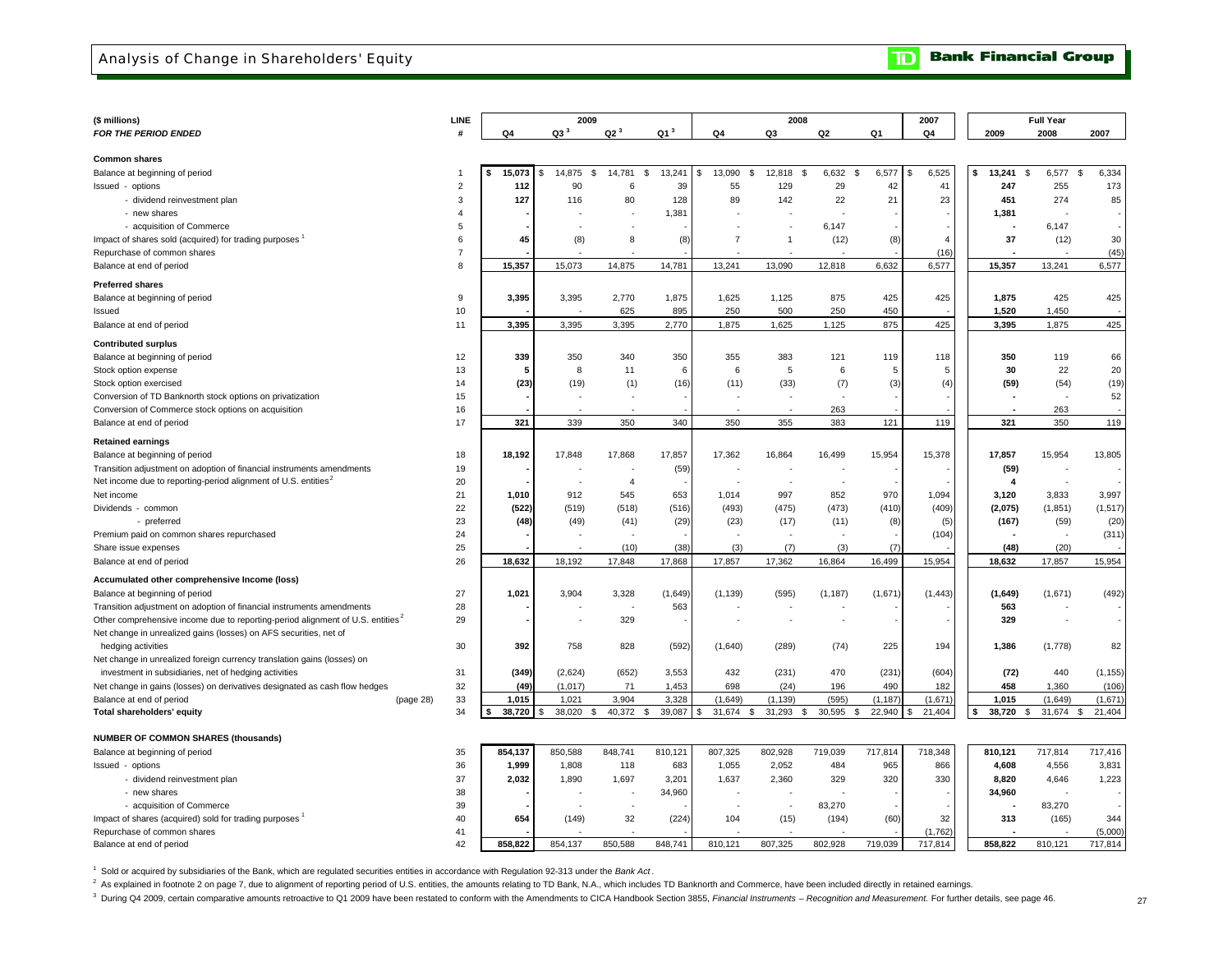Change in Accumulated Other Comprehensive Income, Net of Income Taxes

**Bank Financial Group**  $\mathbf{D}% _{T}=\mathbf{D}_{T}\!\left( \mathbf{1}_{T}% \mathbf{1}_{T}\mathbf{1}_{T}\mathbf{1}_{T}\mathbf{1}_{T}\mathbf{1}_{T}\mathbf{1}_{T}\mathbf{1}_{T}\mathbf{1}_{T}\mathbf{1}_{T}\mathbf{1}_{T}\mathbf{1}_{T}\mathbf{1}_{T}\mathbf{1}_{T}\mathbf{1}_{T}\mathbf{1}_{T}\mathbf{1}_{T}\mathbf{1}_{T}\mathbf{1}_{T}\mathbf{1}_{T}\mathbf{1}_{T}\mathbf{1}_{T}\mathbf{1}_{T}\mathbf{1}_{T}\mathbf{1}_{T}\mathbf{1}_{T}$ 

| (\$ millions)                                                               | LINE           |              | 2009                     |                 |                 |                          | 2008                     |                          |               | 2007     |                    | <b>Full Year</b>         |                          |
|-----------------------------------------------------------------------------|----------------|--------------|--------------------------|-----------------|-----------------|--------------------------|--------------------------|--------------------------|---------------|----------|--------------------|--------------------------|--------------------------|
| <b>FOR THE PERIOD ENDED</b>                                                 |                | Q4           | Q3 <sup>4</sup>          | Q2 <sup>4</sup> | Q1 <sup>4</sup> | Q4                       | Q <sub>3</sub>           | Q2                       | Q1            | Q4       | 2009               | 2008                     | 2007                     |
| Unrealized gains (losses) on available-for-sale securities, net of hedging  |                |              |                          |                 |                 |                          |                          |                          |               |          |                    |                          |                          |
| Balance at beginning of period                                              |                | 347          | $(411)$ \$<br>-\$        | $(1,438)$ \$    | (1.409)         | 231 \$<br>\$             | 520 \$                   | 594 \$                   | 369 \$        | 175      | $(1,409)$ \$<br>\$ | 369 \$                   | 287                      |
| Transition adjustment on adoption of financial instruments amendments       | $\overline{2}$ |              |                          |                 | 563             |                          |                          |                          |               |          | 563                |                          | $\overline{\phantom{a}}$ |
| Impact due to reporting-period alignment of U.S. entities <sup>1</sup>      | 3              |              |                          | 199             |                 |                          |                          |                          |               |          | 199                |                          |                          |
| Change in unrealized gains (losses), net of hedging activities <sup>2</sup> |                | 347          | 713                      | 692             | (623)           | (1,645)                  | (272)                    | (61)                     | 253           | 211      | 1,129              | (1,725)                  | 135                      |
| Reclassification to earnings of losses (gains)                              | 5              | 45           | 45                       | 136             | 31              | 5                        | (17)                     | (13)                     | (28)          | (17)     | 257                | (53)                     | (53)                     |
| Net change for the period                                                   | 6              | 392          | 758                      | 1,027           | (29)            | (1.640)                  | (289)                    | (74)                     | 225           | 194      | 2,148              | (1.778)                  | 82                       |
| Balance at end of period                                                    |                | 739          | 347                      | (411)           | (1, 438)        | (1,409)                  | 231                      | 520                      | 594           | 369      | 739                | (1,409)                  | 369                      |
|                                                                             |                |              |                          |                 |                 |                          |                          |                          |               |          |                    |                          |                          |
| Unrealized foreign currency translation gains (losses) on investments in    |                |              |                          |                 |                 |                          |                          |                          |               |          |                    |                          |                          |
| subsidiaries, net of hedging activities                                     |                |              |                          |                 |                 |                          |                          |                          |               |          |                    |                          |                          |
| Balance at beginning of period                                              | 8              | (1, 190)     | 1,434                    | 1,920           | (1,633)         | (2,065)                  | (1,834)                  | (2,304)                  | (2,073)       | (1, 469) | (1,633)            | (2,073)                  | (918)                    |
| Transition adjustment on adoption of financial instruments amendments       | 9              |              | $\overline{\phantom{a}}$ |                 |                 |                          |                          |                          |               |          |                    |                          |                          |
| Impact due to reporting-period alignment of U.S. entities <sup>1</sup>      | 10             |              |                          | 166             |                 |                          |                          |                          |               |          | 166                | $\overline{\phantom{a}}$ |                          |
| Investment in subsidiaries                                                  | 11             | (323)        | (3,921)                  | (954)           | 3,746           | 2,419                    | (16)                     | 512                      | 401           | (1,908)  | (1, 452)           | 3,316                    | (3,019)                  |
| Impact of change in investment in subsidiaries                              | 12             |              | $\overline{\phantom{a}}$ | $\sim$          |                 | 5                        | $\overline{\phantom{a}}$ | $\overline{\phantom{a}}$ |               |          | $\blacksquare$     | 5                        |                          |
| Hedging activities                                                          | 13             | (84)         | 1,834                    | 507             | (273)           | (2,968)                  | (312)                    | (56)                     | (913)         | 1,944    | 1,984              | (4, 249)                 | 2,773                    |
| (Provision for) recovery of income taxes                                    | 14             | 58           | (537)                    | (205)           | 80              | 976                      | 97                       | 14                       | 281           | (640)    | (604)              | 1,368                    | (909)                    |
| Net change for the period                                                   | 15             | (349)        | (2,624)                  | (486)           | 3,553           | 432                      | (231)                    | 470                      | (231)         | (604)    | 94                 | 440                      | (1, 155)                 |
| Balance at end of period <sup>3</sup>                                       | 16             | (1,539)      | (1.190)                  | 1.434           | 1.920           | (1,633)                  | (2,065)                  | (1,834)                  | (2, 304)      | (2,073)  | (1,539)            | (1,633)                  | (2,073)                  |
|                                                                             |                |              |                          |                 |                 |                          |                          |                          |               |          |                    |                          |                          |
| Gains (losses) on derivatives designated as cash flow hedges                |                |              |                          |                 |                 |                          |                          |                          |               |          |                    |                          |                          |
| Balance at beginning of period                                              | 17             | 1,864        | 2,881                    | 2,846           | 1,393           | 695                      | 719                      | 523                      | 33            | (149)    | 1,393              | 33                       | 139                      |
| Impact due to reporting-period alignment of U.S. entities <sup>1</sup>      | 18             |              |                          | (36)            |                 | $\overline{\phantom{a}}$ | $\overline{\phantom{a}}$ | $\overline{\phantom{a}}$ |               |          | (36)               | ٠                        |                          |
| Change in gains (losses)                                                    | 19             | 300          | (661)                    | 460             | 1,603           | 758                      | 41                       | 227                      | 496           | 164      | 1,702              | 1,522                    | (146)                    |
| Reclassification to earnings of (gains) losses                              | 20             | (349)        | (356)                    | (389)           | (150)           | (60)                     | (65)                     | (31)                     | (6)           | 18       | (1, 244)           | (162)                    | 40                       |
| Net change for the period                                                   | 21             | (49)         | (1,017)                  | 35              | 1,453           | 698                      | (24)                     | 196                      | 490           | 182      | 422                | 1,360                    | (106)                    |
| Balance at end of period                                                    | 22             | 1,815        | 1,864                    | 2,881           | 2,846           | 1,393                    | 695                      | 719                      | 523           | 33       | 1,815              | 1,393                    | 33                       |
| Accumulated other comprehensive income at end of period                     | 23             | $1,015$ \ \$ | 1,021<br>- \$            | 3,904           | $3,328$ \$      | $(1,649)$ \$             | $(1, 139)$ \$            | $(595)$ \$               | $(1, 187)$ \$ | (1,671)  | $1,015$ \$<br>\$   | $(1,649)$ \$             | (1,671)                  |

<sup>1</sup> As explained in footnote 2 on page 7, due to alignment of reporting period of U.S. entities, the amounts relating to TD Bank, N.A., which includes TD Banknorth and Commerce, have been included directly in retained earn

<sup>2</sup> During Q4 2008, the Bank adopted Amendments to CICA Handbook Section 3855, Financial Instruments - Recognition and Measurementand Section 3862, Financial Instruments - Disclosure (the Amendments). The Amendments permit fair value, as well as any gains or losses realized on disposal, recognized in trading income. Since the Bank no longer intends to actively trade in these debt securities, the Bank reclassified these debt securities into t accordance with the Amendments and recorded the changes in fair value in other comprehensive income. For details, see Notes 1 and 2 to the Bank's 2008 audited Consolidated Financial Statements. financial assets out of trading and AFS categories in specified circumstances. During Q4 2008, the Bank changed its investment strategy with respect to certain trading debt securities. These debt securities were previously

<sup>3</sup> The Bank consolidated TD Bank, N.A., which includes TD Banknorth and Commerce, and reported the investment in TD Ameritrade using the foreign exchange rate as at September 30, 2008 as the results of these operations we basis. If the October 31, 2008 foreign exchange rate had been used, there would have been an increase in the accumulated other comprehensive income of \$3,347 million, with a corresponding increase in the Bank's net assets.

4 During Q4 2009, certain comparative amounts retroactive to Q1 2009 have been restated to conform with the Amendments to CICA Handbook Section 3855, Financial Instruments - Recognition and Measurement. For further details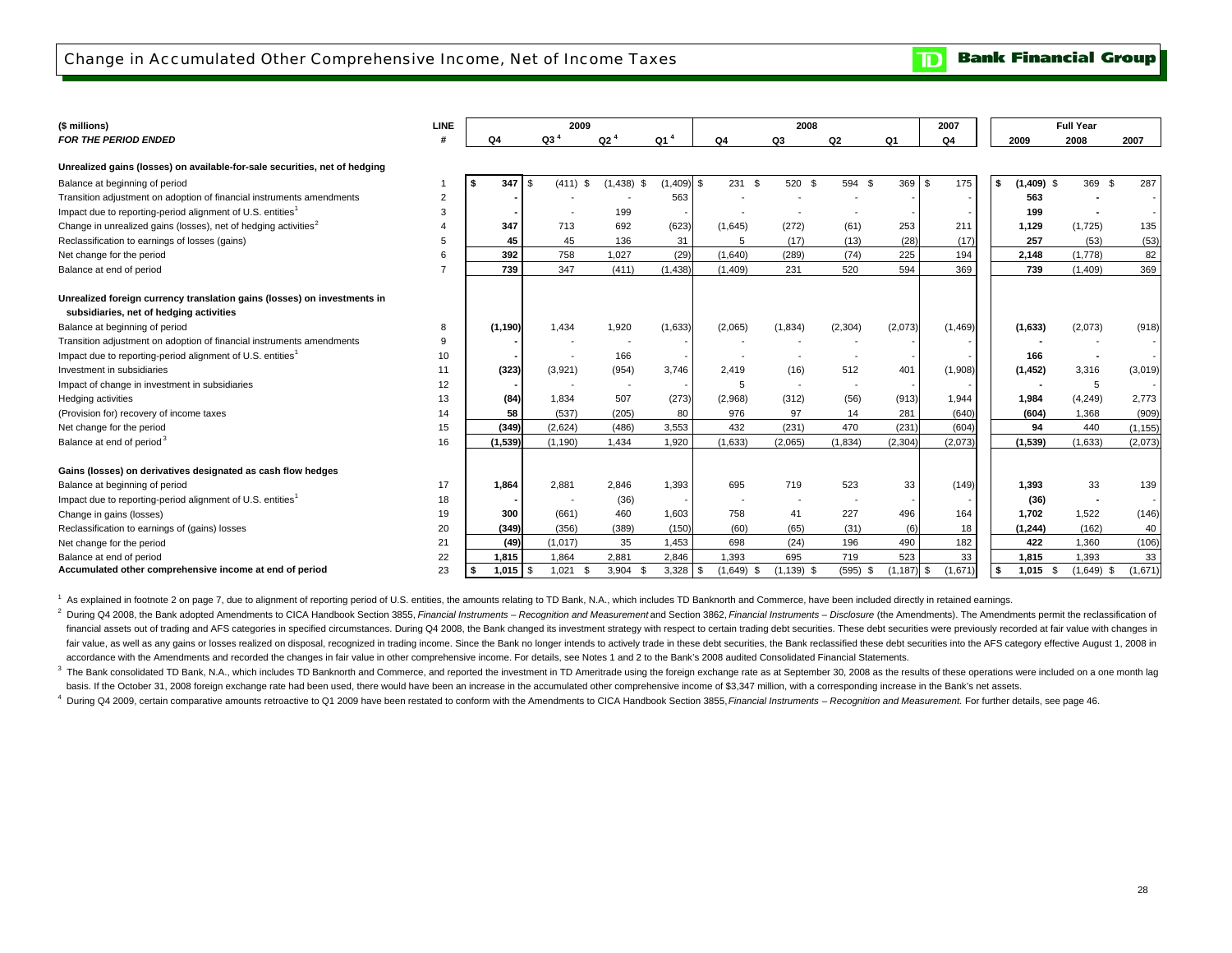### Analysis of Change in Non-Controlling Interests and Investment in TD Ameritrade

**Bank Financial Group**  $\mathbf{D}$ 

| (\$ millions)                                                                    | <b>LINE</b>    |      |                |      | 2009  |                |               |                |      |                         |    | 2008        |                |      |            |      | 2007           |     |            | <b>Full Year</b> |          |          |
|----------------------------------------------------------------------------------|----------------|------|----------------|------|-------|----------------|---------------|----------------|------|-------------------------|----|-------------|----------------|------|------------|------|----------------|-----|------------|------------------|----------|----------|
| <b>FOR THE PERIOD ENDED</b>                                                      |                |      | Q <sub>4</sub> |      | Q3    | Q <sub>2</sub> |               | Q <sub>1</sub> |      | Q4                      | Q3 |             | Q <sub>2</sub> | Q1   |            |      | Q <sub>4</sub> |     | 2009       | 2008             | 2007     |          |
|                                                                                  |                |      |                |      |       |                |               |                |      |                         |    |             |                |      |            |      |                |     |            |                  |          |          |
| <b>NON-CONTROLLING INTERESTS IN SUBSIDIARIES</b>                                 |                |      |                |      |       |                |               |                |      |                         |    |             |                |      |            |      |                |     |            |                  |          |          |
| Balance at beginning of period                                                   |                | - \$ | 1,561          | Ŝ.   | 1,621 | \$             | 1,626<br>- \$ | 1,560          | \$   | 536 \$                  |    | 534<br>. ጽ  | 521            | - \$ | 524        | l \$ | 538            | -\$ | $1,560$ \$ | 524              | \$       | 2,439    |
| Impact due to reporting-period alignment of U.S. entities                        | $\overline{2}$ |      |                |      |       |                | 3             |                |      |                         |    |             |                |      |            |      |                |     |            |                  |          |          |
| On acquisition (privatization)                                                   |                |      |                |      |       |                | 8             |                |      |                         |    |             |                |      |            |      |                |     |            |                  |          | (2, 482) |
| Shares purchased by the Bank                                                     |                |      |                |      |       |                |               |                |      |                         |    |             |                |      |            |      |                |     |            |                  |          | (48)     |
| Shares issued by TD Banknorth                                                    |                |      |                |      |       |                |               |                |      |                         |    |             |                |      |            |      |                |     |            |                  |          | 107      |
| Issuance of REIT preferred shares of subsidiary                                  |                |      |                |      |       |                |               |                |      |                         |    |             |                |      |            |      |                |     |            |                  |          | 524      |
| Issuance of TD Capital Trust III Securities - Series 2008                        |                |      |                |      |       |                |               |                |      | 990                     |    |             |                |      |            |      |                |     |            | 990              |          |          |
| On account of income                                                             | R              |      | 27             |      | 28    |                | 25            | 28             |      | 18                      |    | 8           | 9              |      | 8          |      | 8              |     | 108        | 43               |          | 95       |
| Dividends paid by TD Banknorth to minority shareholders                          |                |      |                |      |       |                |               |                |      | ٠                       |    |             |                |      |            |      |                |     |            |                  |          | (51)     |
| Foreign exchange and other adjustments                                           | 10             |      | (29)           |      | (88)  |                | (41)          | 38             |      | 16                      |    | (6)         |                |      | (11)       |      | (22)           |     | (120)      |                  |          | (60)     |
| Balance at end of period                                                         | 11             |      | 1,559          |      | 1,561 | -\$            | 1,621<br>\$   | 1,626          | \$   | 1,560<br>- \$           |    | 536         | 534            | -9   | 521        | l \$ | 524            |     | 1,559      | $1,560$ \$       |          | 524      |
|                                                                                  |                |      |                |      |       |                |               |                |      |                         |    |             |                |      |            |      |                |     |            |                  |          |          |
|                                                                                  |                |      |                |      |       |                |               |                |      |                         |    |             |                |      |            |      |                |     |            |                  |          |          |
| <b>INVESTMENT IN TD AMERITRADE</b>                                               |                |      |                |      |       |                |               |                |      |                         |    |             |                |      |            |      |                |     |            |                  |          |          |
| Balance at beginning of period                                                   | 12             | S.   | 5,865          | Ŝ.   | 6,271 | $\mathfrak{L}$ | 5,994<br>\$   | 5.159          | \$   | 4.877<br>$\mathfrak{L}$ |    | 4.829       | 4,593          | \$   | 4,515      | -\$  | 4,749          | Ŝ.  | 5,159      | 4,515            | <b>S</b> | 4,379    |
| Sale of shares                                                                   | 13             |      |                |      |       |                |               |                |      |                         |    |             |                |      |            |      |                |     |            |                  |          | (54)     |
| Increase (decrease) in reported investment through Lillooet Limited <sup>2</sup> | 14             |      |                |      |       |                | (552)         |                |      |                         |    |             |                |      |            |      |                |     | (552)      |                  |          | 464      |
| Increase in reported investment through direct ownership <sup>2</sup>            | 15             |      |                |      |       |                | 552           |                |      |                         |    |             |                |      |            |      |                |     | 552        |                  |          |          |
| Equity in net income, net of income taxes                                        | 16             |      | 67             |      | 84    |                | 63            | 89             |      | 67                      |    | 79          | 71             |      | 92         |      | 85             |     | 303        | 309              |          | 284      |
| Foreign exchange and other adjustments                                           | 17             |      | (467)          |      | (490) |                | 214           | 746            |      | 215                     |    | (31)        | 165            |      | (14)       |      | (319)          |     |            | 335              |          | (558)    |
| Balance at end of period                                                         | 18             |      | 5,465          | - \$ | 5,865 | ٩.             | 6,271<br>- \$ | 5,994          | - \$ | 5,159<br>- \$           |    | 4,877<br>۽. | 4,829          |      | $4,593$ \$ |      | 4,515          |     | 5,465      | 5,159            | - \$     | 4,515    |

<sup>1</sup> As explained in footnote 2 on page 7, due to alignment of reporting period of U.S. entities, the amounts relating to TD Bank, N.A., which includes TD Banknorth and Commerce, have been included directly in retained earn

<sup>2</sup> In Q2 2009, the Bank's reported investment in TD Ameritrade through a variable interest entity Lillooet Limited was replaced with the direct ownership of 27 million TD Ameritrade shares.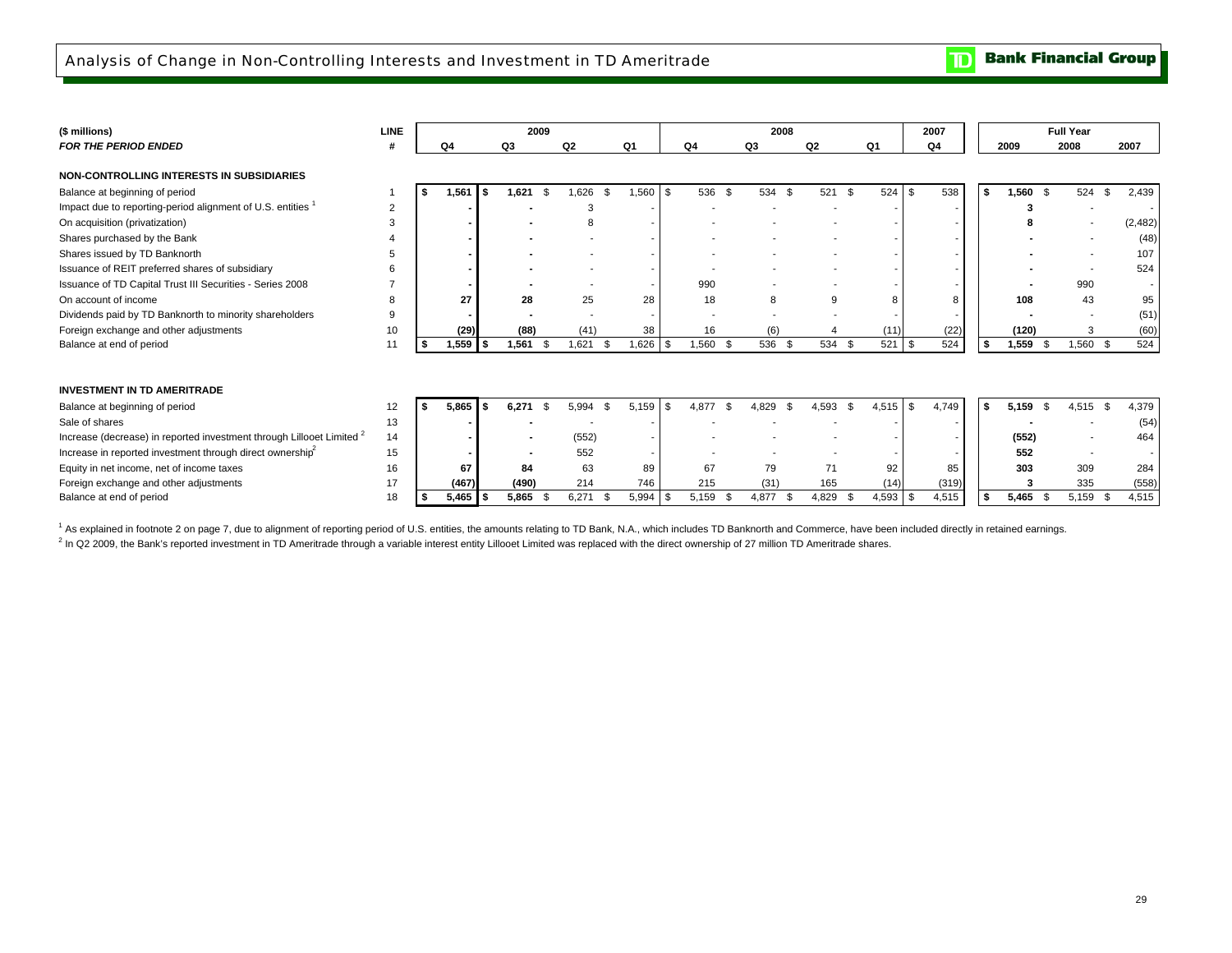### **Derivative Financial Instruments - Notional Principal**

**TD** Bank Financial Group

| (\$ billions)                               | LINE |                |                          | 2009               |                |              |                 |                          | 2009            |               |              |                                     |                          | 2009            |         |                 |
|---------------------------------------------|------|----------------|--------------------------|--------------------|----------------|--------------|-----------------|--------------------------|-----------------|---------------|--------------|-------------------------------------|--------------------------|-----------------|---------|-----------------|
| AS AT                                       |      |                |                          | Q <sub>4</sub>     |                |              |                 |                          | Q3              |               |              |                                     |                          | Q <sub>2</sub>  |         |                 |
|                                             |      |                |                          | <b>Trading</b>     |                |              |                 |                          | Trading         |               |              |                                     |                          | Trading         |         |                 |
|                                             |      | Over-the-      | Exchange                 |                    | Non-           |              | Over-the-       | Exchange                 |                 | Non-          |              | Over-the-                           | Exchange                 |                 | Non-    |                 |
|                                             |      | counter        | traded                   | Total              | trading        | Total        | counter         | traded                   | Total           | trading       | Total        | counter                             | traded                   | Total           | trading | Total           |
| Interest rate contracts                     |      |                |                          |                    |                |              |                 |                          |                 |               |              |                                     |                          |                 |         |                 |
| Futures                                     |      | - \$<br>$\sim$ | 173.7 <sup>5</sup>       | 173.7 <sup>5</sup> | - 95<br>$\sim$ | 173.7 S      | \$.<br>۰.       | 154.7 \$                 | 154.7 \$        | -S<br>٠       | 154.7        | <b>S</b><br>$\mathcal{F}$<br>$\sim$ | 156.5<br>- \$            | 156.5<br>- \$   | ٠       | 156.5<br>£.     |
| Forward rate agreements                     |      | 111.2          | $\blacksquare$           | 111.2              | $\sim$         | 111.2        | 114.9           | $\sim$                   | 114.9           | $\sim$        | 114.9        | 93.3                                |                          | 93.3            | $\sim$  | 93.3            |
| Swaps                                       |      | 915.5          | $\overline{\phantom{a}}$ | 915.5              | 288.4          | 1,203.9      | 927.1           | $\sim$                   | 927.1           | 254.6         | 1.181.7      | 1,032.3                             |                          | 1,032.3         | 232.8   | 1,265.1         |
| Options written                             |      | 23.1           | 42.1                     | 65.2               | 1.1            | 66.3         | 26.3            | 8.7                      | 35.0            | $\sim$        | 35.0         | 29.0                                | 4.2                      | 33.2            | $\sim$  | 33.2            |
| Options purchased                           | 5    | 14.4           | 47.4                     | 61.8               | 24.7           | 86.5         | 18.0            | 25.8                     | 43.8            | 24.5          | 68.3         | 22.5                                | 7.6                      | 30.1            | 26.6    | 56.7            |
| Total interest rate contracts               | 6    | 1.064.2        | 263.2                    | 1,327.4            | 314.2          | 1,641.6      | 1,086.3         | 189.2                    | 1,275.5         | 279.1         | 1,554.6      | 1,177.1                             | 168.3                    | 1,345.4         | 259.4   | 1,604.8         |
| Foreign exchange contracts                  |      |                |                          |                    |                |              |                 |                          |                 |               |              |                                     |                          |                 |         |                 |
| Futures                                     |      |                | 14.7                     | 14.7               | $\sim$         | 14.7         | ۰.              | 1.1                      | 1.1             | ٠             | 1.1          | $\overline{\phantom{a}}$            | 1.1                      | 1.1             | $\sim$  | 1.1             |
| Forward contracts                           | 8    | 305.3          | $\sim$                   | 305.3              | 31.4           | 336.7        | 383.3           | $\sim$                   | 383.3           | 27.5          | 410.8        | 412.1                               | $\sim$                   | 412.1           | 31.5    | 443.6           |
| Swaps                                       | 9    | 21.1           | $\overline{\phantom{a}}$ | 21.1               | 0.3            | 21.4         | 20.1            | $\sim$                   | 20.1            | ×.            | 20.1         | 20.5                                | $\sim$                   | 20.5            | $\sim$  | 20.5            |
| Cross-currency interest rate swap           | 10   | 277.7          | $\overline{\phantom{a}}$ | 277.7              | 30.8           | 308.5        | 252.5           | $\sim$                   | 252.5           | 30.7          | 283.2        | 248.9                               | $\sim$                   | 248.9           | 32.2    | 281.1           |
| Options written                             | 11   | 36.9           | $\blacksquare$           | 36.9               | $\sim$         | 36.9         | 29.2            | $\sim$                   | 29.2            | ٠             | 29.2         | 28.4                                | $\sim$                   | 28.4            | $\sim$  | 28.4            |
| Options purchased                           | 12   | 32.5           | $\sim$                   | 32.5               | $\blacksquare$ | 32.5         | 25.3            |                          | 25.3            |               | 25.3         | 24.5                                |                          | 24.5            | ٠       | 24.5            |
| Total foreign exchange contracts            | 13   | 673.5          | 14.7                     | 688.2              | 62.5           | 750.7        | 710.4           | 1.1                      | 711.5           | 58.2          | 769.7        | 734.4                               | 1.1                      | 735.5           | 63.7    | 799.2           |
| <b>Credit derivative contracts</b>          |      |                |                          |                    |                |              |                 |                          |                 |               |              |                                     |                          |                 |         |                 |
| Credit default swaps - Protection purchased | 14   | 32.8           | $\blacksquare$           | 32.8               | 8.1            | 40.9         | 37.1            | ٠                        | 37.1            | 8.7           | 45.8         | 51.3                                | $\overline{\phantom{a}}$ | 51.3            | 10.9    | 62.2            |
| - Protection sold                           | 15   | 30.9           |                          | 30.9               | ۰              | 30.9         | 35.5            |                          | 35.5            |               | 35.5         | 49.8                                |                          | 49.8            | $\sim$  | 49.8            |
| Other                                       | 16   |                |                          | $\sim$             |                | $\sim$       | 0.1             |                          | 0.1             |               | 0.1          | 0.2                                 |                          | 0.2             | $\sim$  | 0.2             |
| Total credit derivative contracts           | 17   | 63.7           | $\overline{\phantom{a}}$ | 63.7               | 8.1            | 71.8         | 72.7            | $\overline{\phantom{a}}$ | 72.7            | 8.7           | 81.4         | 101.3                               |                          | 101.3           | 10.9    | 112.2           |
| Other contracts                             |      |                |                          |                    |                |              |                 |                          |                 |               |              |                                     |                          |                 |         |                 |
| Equity contracts                            | 18   | 34.5           | 12.7                     | 47.2               | 16.6           | 63.8         | 35.9            | 13.0                     | 48.9            | 8.6           | 57.5         | 41.5                                | 10.6                     | 52.1            | 8.1     | 60.2            |
| Commodity contracts                         | 19   | 9.0            | 2.6                      | 11.6               |                | 11.6         | 10.3            | 2.5                      | 12.8            |               | 12.8         | 12.1                                | 2.4                      | 14.5            |         | 14.5            |
| Total                                       | 20   | 1.844.9        | 293.2 <sup>5</sup>       | 2.138.1            | 401.4          | $2.539.5$ \$ | 1.915.6<br>- \$ | 205.8<br>- \$            | 2.121.4<br>- \$ | 354.6<br>- \$ | $2.476.0$ \$ | 2.066.4<br>- \$                     | 182.4<br>- \$            | 2.248.8<br>- \$ | 342.1   | 2.590.9<br>- \$ |

|                                             |    |                           |                          | 2009          |               |                    |               |                          | 2008              |             |              |
|---------------------------------------------|----|---------------------------|--------------------------|---------------|---------------|--------------------|---------------|--------------------------|-------------------|-------------|--------------|
|                                             |    |                           |                          | Q1            |               |                    |               |                          | Q <sub>4</sub>    |             |              |
|                                             |    |                           |                          | Trading       |               |                    |               |                          | Trading           |             |              |
|                                             |    | Over-the-                 | Exchange                 |               | Non-          |                    | Over-the-     | Exchange                 |                   | Non-        |              |
|                                             |    | counter                   | traded                   | Total         | trading       | Total              | counter       | traded                   | Total             | trading     | Total        |
| Interest rate contracts                     |    |                           |                          |               |               |                    |               |                          |                   |             |              |
| Futures                                     | 21 | \$                        | \$<br>132.3              | \$<br>132.3   | \$            | 132.3<br>\$        | <b>S</b><br>٠ | \$<br>127.6              | <b>S</b><br>127.6 | \$          | 127.6<br>S   |
| Forward rate agreements                     | 22 | 79.4                      |                          | 79.4          |               | 79.4               | 87.6          |                          | 87.6              | 3.0         | 90.6         |
| Swaps                                       | 23 | 1.171.0                   | ٠                        | 1.171.0       | 204.4         | 1.375.4            | 1.138.4       | ٠                        | 1,138.4           | 184.1       | 1,322.5      |
| Options written                             | 24 | 36.8                      | 4.9                      | 41.7          |               | 41.7               | 47.3          | 10.2                     | 57.5              |             | 57.5         |
| Options purchased                           | 25 | 30.1                      | 12.6                     | 42.7          | 27.1          | 69.8               | 43.5          | 11.4                     | 54.9              | 28.4        | 83.3         |
| Total interest rate contracts               | 26 | 1,317.3                   | 149.8                    | 1,467.1       | 231.5         | 1,698.6            | 1,316.8       | 149.2                    | 1,466.0           | 215.5       | 1,681.5      |
| Foreign exchange contracts                  |    |                           |                          |               |               |                    |               |                          |                   |             |              |
| <b>Futures</b>                              | 27 |                           | 1.5                      | 1.5           |               | 1.5                |               | 2.6                      | 2.6               |             | 2.6          |
| Forward contracts                           | 28 | 353.6                     |                          | 353.6         | 27.9          | 381.5              | 397.7         |                          | 397.7             | 32.0        | 429.7        |
| Swaps                                       | 29 | 20.6                      |                          | 20.6          |               | 20.6               | 20.8          |                          | 20.8              |             | 20.8         |
| Cross-currency interest rate swap           | 30 | 252.2                     | ٠                        | 252.2         | 32.6          | 284.8              | 263.8         | ٠                        | 263.8             | 19.7        | 283.5        |
| Options written                             | 31 | 28.6                      |                          | 28.6          |               | 28.6               | 30.8          | ٠                        | 30.8              |             | 30.8         |
| Options purchased                           | 32 | 24.1                      | $\sim$                   | 24.1          | ٠             | 24.1               | 26.5          | ٠                        | 26.5              | ٠           | 26.5         |
| Total foreign exchange contracts            | 33 | 679.1                     | 1.5                      | 680.6         | 60.5          | 741.1              | 739.6         | 2.6                      | 742.2             | 51.7        | 793.9        |
| <b>Credit derivative contracts</b>          |    |                           |                          |               |               |                    |               |                          |                   |             |              |
| Credit default swaps - Protection purchased | 34 | 87.6                      |                          | 87.6          | 11.9          | 99.5               | 113.7         | ×,                       | 113.7             | 10.5        | 124.2        |
| - Protection sold                           | 35 | 84.0                      |                          | 84.0          |               | 84.0               | 105.8         | ×,                       | 105.8             | 0.1         | 105.9        |
| Other                                       | 36 | 0.2                       | $\overline{\phantom{a}}$ | 0.2           |               | 0.2                | 0.2           | ٠                        | 0.2               |             | 0.2          |
| Total credit derivative contracts           | 37 | 171.8                     | $\overline{\phantom{a}}$ | 171.8         | 11.9          | 183.7              | 219.7         | $\overline{\phantom{a}}$ | 219.7             | 10.6        | 230.3        |
| <b>Other contracts</b>                      |    |                           |                          |               |               |                    |               |                          |                   |             |              |
| Equity contracts                            | 38 | 49.6                      | 9.6                      | 59.2          | 7.1           | 66.3               | 51.8          | 13.8                     | 65.6              | 6.5         | 72.1         |
| Commodity contracts                         | 39 | 12.8                      | 2.8                      | 15.6          |               | 15.6               | 13.8          | 3.0                      | 16.8              |             | 16.8         |
| Total                                       | 40 | 2,230.6<br><b>S</b><br>\$ | 163.7                    | 2,394.3<br>\$ | - \$<br>311.0 | $2,705.3$ \$<br>-S | 2,341.7       | \$<br>168.6              | 2,510.3<br>S      | \$<br>284.3 | 2,794.6<br>S |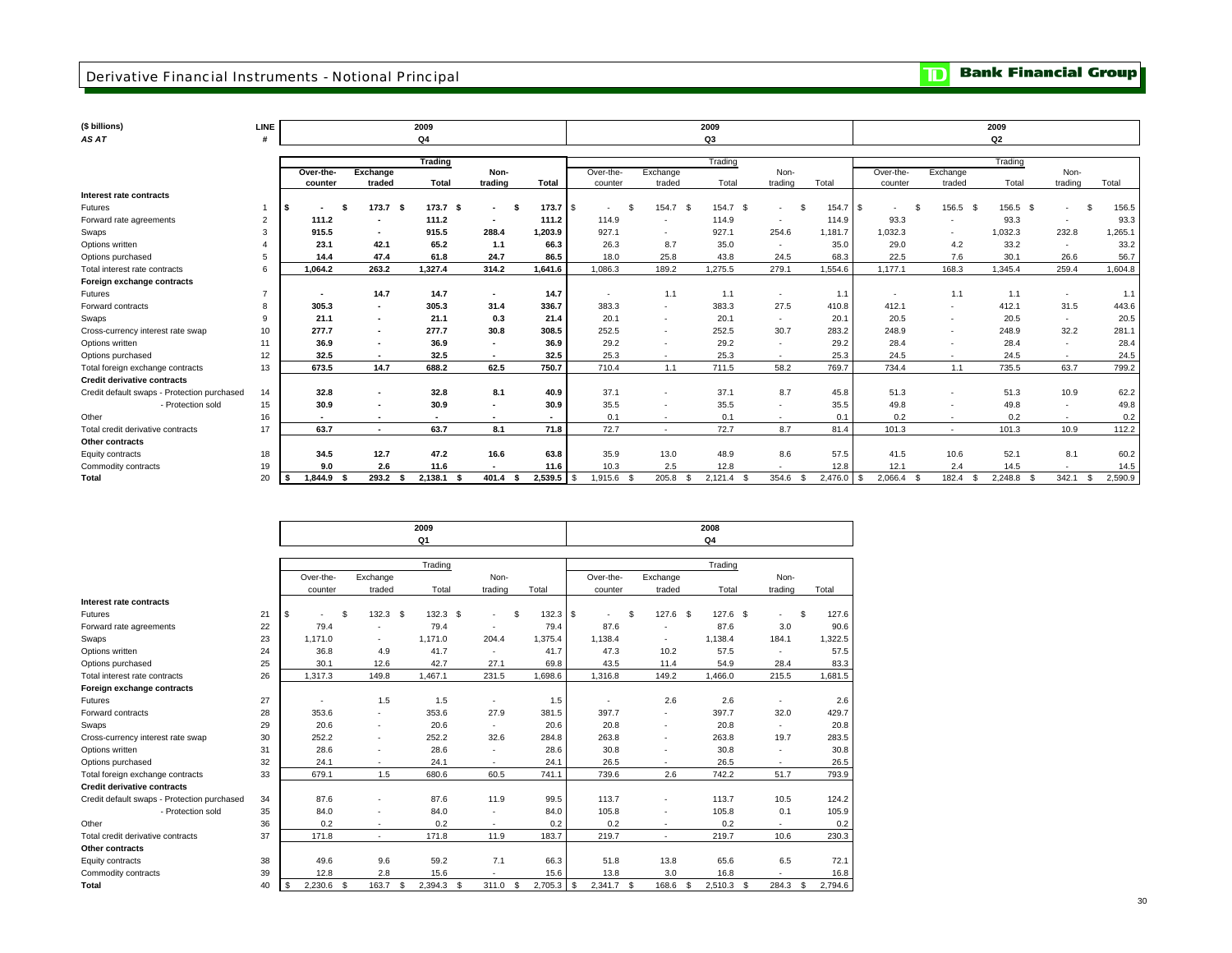### Derivative Financial Instruments - Credit Exposure

**TD** Bank Financial Group

**(\$ millions) LINE**

| AS AT<br>٠ |  |
|------------|--|
|            |  |

| (\$ millions)                                        | LINE |                                          | 2009                               |                         |                             | 2009                        |                         |                             | 2009                        |                         |
|------------------------------------------------------|------|------------------------------------------|------------------------------------|-------------------------|-----------------------------|-----------------------------|-------------------------|-----------------------------|-----------------------------|-------------------------|
| AS AT                                                |      |                                          | Q <sub>4</sub>                     |                         |                             | Q3                          |                         |                             | Q <sub>2</sub>              |                         |
|                                                      |      |                                          |                                    |                         |                             |                             |                         |                             |                             |                         |
|                                                      |      | Current<br>replacement cost <sup>1</sup> | <b>Credit equivalent</b><br>amount | Risk-weighted<br>amount | Current<br>replacement cost | Credit equivalent<br>amount | Risk-weighted<br>amount | Current<br>replacement cost | Credit equivalent<br>amount | Risk-weighted<br>amount |
| Interest rate contracts                              |      |                                          |                                    |                         |                             |                             |                         |                             |                             |                         |
| Forward rate agreements                              |      | 78 \$                                    | 109S                               | $15$ $\sqrt{3}$         | 91 \$                       | 136 \$                      | 20                      | 73 \$<br>l S                | 84 \$                       | $\mathbf{q}$            |
| Swaps                                                |      | 23,283                                   | 29,676                             | 11,429                  | 26,449                      | 33,204                      | 12,887                  | 36,222                      | 43,240                      | 15,719                  |
| Options purchased                                    |      | 850                                      | 986                                | 344                     | 1,089                       | 1,235                       | 420                     | 1,255                       | 1,430                       | 481                     |
| Total interest rate contracts                        |      | 24,211                                   | 30,771                             | 11,788                  | 27,629                      | 34,575                      | 13,327                  | 37,550                      | 44,754                      | 16,209                  |
| Foreign exchange contracts                           |      |                                          |                                    |                         |                             |                             |                         |                             |                             |                         |
| Forward rate agreements                              |      | 6,905                                    | 11,890                             | 2,128                   | 9,918                       | 15,391                      | 2,593                   | 11,307                      | 17,392                      | 2,727                   |
| Swaps                                                |      | 2,777                                    | 3,951                              | 1,048                   | 2,746                       | 3,848                       | 1,103                   | 2,633                       | 3,761                       | 1,040                   |
| Cross-currency interest rate swaps                   |      | 9,281                                    | 25,038                             | 8,206                   | 10,105                      | 24,722                      | 8,038                   | 12,609                      | 27,159                      | 7,761                   |
| Options purchased                                    |      | 731                                      | 1.148                              | 193                     | 627                         | 954                         | 164                     | 709                         | 1.024                       | 173                     |
| Total foreign exchange contracts                     |      | 19.694                                   | 42.027                             | 11,575                  | 23,396                      | 44,915                      | 11.898                  | 27.258                      | 49.336                      | 11,701                  |
| Other contracts                                      |      |                                          |                                    |                         |                             |                             |                         |                             |                             |                         |
| Credit derivatives                                   | 10   | 1,302                                    | 4,511                              | 1,535                   | 1,744                       | 6,148                       | 2,183                   | 4,528                       | 10,048                      | 3,167                   |
| Equity contracts                                     | 11   | 2,499                                    | 5,119                              | 1,030                   | 2,404                       | 4,935                       | 967                     | 2,267                       | 5,017                       | 884                     |
| Commodity contracts                                  | 12   | 836                                      | 1,572                              | 417                     | 1,051                       | 1,882                       | 484                     | 1.443                       | 2,413                       | 922                     |
| Total other contracts                                | 13   | 4.637                                    | 11.202                             | 2,982                   | 5.199                       | 12,965                      | 3,634                   | 8.238                       | 17.478                      | 4,973                   |
| <b>Total derivative financial instruments</b>        | 14   | 48,542                                   | 84,000                             | 26,345                  | 56,224                      | 92,455                      | 28,859                  | 73,046                      | 111,568                     | 32,883                  |
| Less: impact of master netting agreements            | 15   | 35,711                                   | 52,076                             | 18,127                  | 42,450                      | 59,977                      | 20,376                  | 55,105                      | 73,467                      | 22,795                  |
| Total derivative financial instruments after netting | 16   | 12,831                                   | 31,924                             | 8,218                   | 13,774                      | 32,478                      | 8,483                   | 17,941                      | 38,101                      | 10,088                  |
| Less: impact of collateral                           | 17   | 4,808                                    | 5,131                              | 1,492                   | 4,121                       | 4,691                       | 1,400                   | 7,301                       | 7,882                       | 2,388                   |
| Net derivative financial instruments                 | 18   | $8.023$ \$                               | 26,793 \$                          |                         | $9.653$ \$                  | 27.787 \$                   | $7.083$ \$              | 10.640 \$                   | 30,219 \$                   | 7,700                   |

|                                                      |    |                               | 2009              |               |                               | 2008              |               |
|------------------------------------------------------|----|-------------------------------|-------------------|---------------|-------------------------------|-------------------|---------------|
|                                                      |    |                               | Q1                |               |                               | Q4                |               |
|                                                      |    |                               |                   |               |                               |                   |               |
|                                                      |    | Current                       | Credit equivalent | Risk-weighted | Current                       | Credit equivalent | Risk-weighted |
|                                                      |    | replacement cost <sup>1</sup> | amount            | amount        | replacement cost <sup>1</sup> | amount            | amount        |
| Interest rate contracts                              |    |                               |                   |               |                               |                   |               |
| Forward rate agreements                              | 19 | 112S                          | 133S              | 14            | 91<br>\$                      | - \$<br>104S      | 15            |
| Swaps                                                | 20 | 38,676                        | 45,523            | 17,631        | 20,727                        | 27,751            | 10,133        |
| Options purchased                                    | 21 | 1.799                         | 1,989             | 1.205         | 1.198                         | 1.483             | 711           |
| Total interest rate contracts                        | 22 | 40,587                        | 47,645            | 18,850        | 22,016                        | 29,338            | 10,859        |
| Foreign exchange contracts                           |    |                               |                   |               |                               |                   |               |
| Forward rate agreements                              | 23 | 15,567                        | 21,201            | 3,320         | 22,783                        | 28,998            | 4,601         |
| Swaps                                                | 24 | 2.643                         | 3,839             | 1,078         | 2.414                         | 3.705             | 1,262         |
| Cross-currency interest rate swaps                   | 25 | 14,212                        | 27,842            | 6,884         | 19,835                        | 33,212            | 8,689         |
| Options purchased                                    | 26 | 959                           | 1.287             | 221           | 1,408                         | 1.799             | 366           |
| Total foreign exchange contracts                     | 27 | 33,381                        | 54,169            | 11,503        | 46,440                        | 67,714            | 14,918        |
| Other contracts                                      |    |                               |                   |               |                               |                   |               |
| Credit derivatives                                   | 28 | 9,150                         | 15,015            | 5,105         | 8,869                         | 17.741            | 6,238         |
| Equity contracts                                     | 29 | 2,613                         | 5,608             | 805           | 3,725                         | 6,871             | 928           |
| Commodity contracts                                  | 30 | 1.146                         | 2,166             | 710           | 835                           | 1.937             | 599           |
| Total other contracts                                | 31 | 12.909                        | 22,789            | 6.620         | 13.429                        | 26,549            | 7.765         |
| <b>Total derivative financial instruments</b>        | 32 | 86,877                        | 124,603           | 36,973        | 81,885                        | 123,601           | 33,542        |
| Less: impact of master netting agreements            | 33 | 64,695                        | 82,762            | 26,272        | 60,572                        | 79,854            | 23,269        |
| Total derivative financial instruments after netting | 34 | 22.182                        | 41,841            | 10.701        | 21,313                        | 43.747            | 10,273        |
| Less: impact of collateral                           | 35 | 7,347                         | 8,505             | 2,565         | 8,499                         | 9,544             | 2,115         |
| Net derivative financial instruments                 | 36 | \$<br>14,835                  | \$<br>33,336 \$   | 8,136         | \$<br>12,814                  | -S<br>34,203      | \$<br>8,158   |

<sup>1</sup> Exchange traded instruments and non-trading credit derivatives, which are given financial guarantee treatment for credit risk capital purposes, are excluded in accordance with the guidelines of OSFI.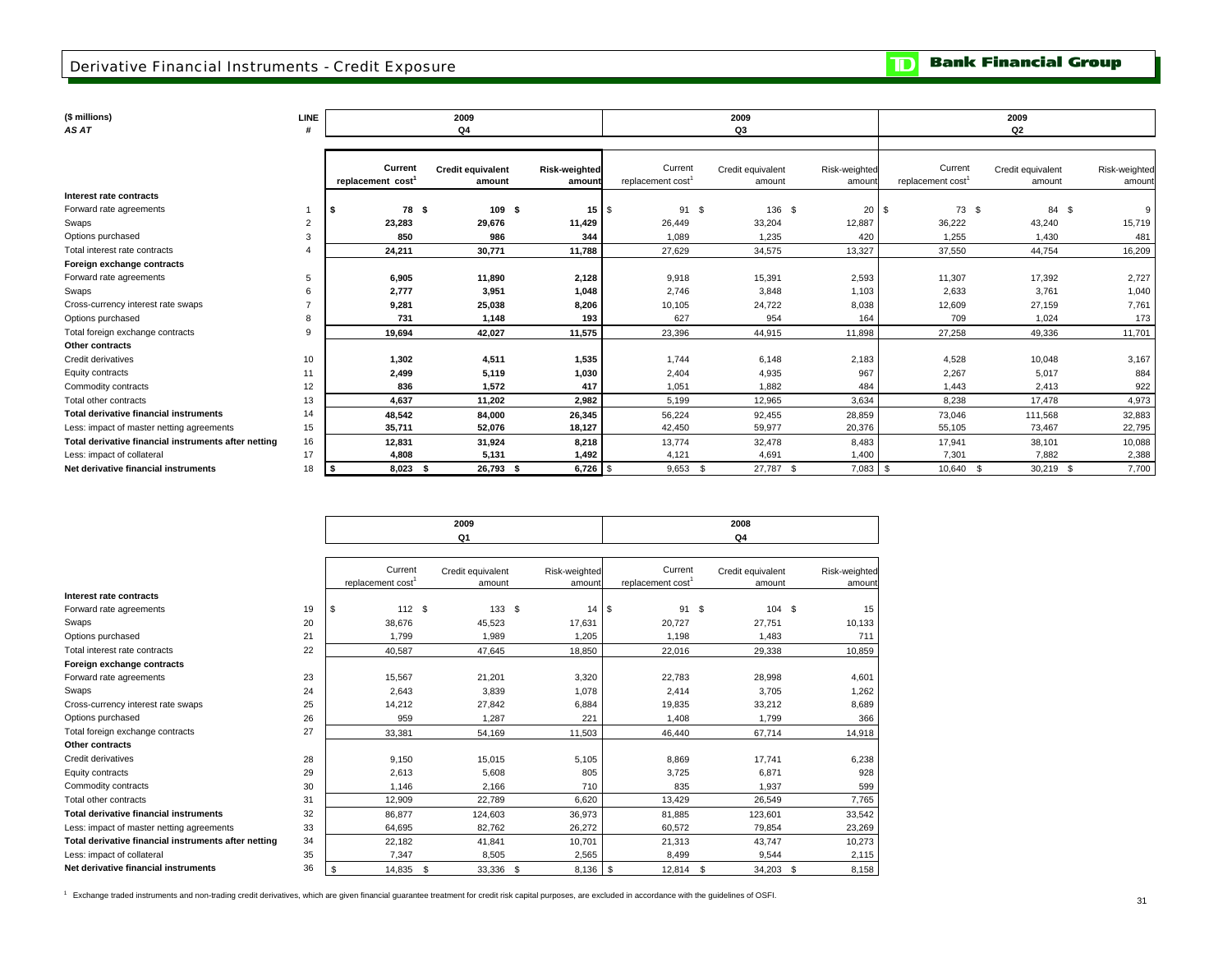**TD** Bank Financial Group

**(\$ millions) LINE**

| (\$ millions)                                 | LINE           |      |                 |            | 2009                     |             |                |      |         |              |                 |              | 2009           |                |               |                |         |
|-----------------------------------------------|----------------|------|-----------------|------------|--------------------------|-------------|----------------|------|---------|--------------|-----------------|--------------|----------------|----------------|---------------|----------------|---------|
| AS AT                                         | #              |      |                 |            | Q4                       |             |                |      |         |              |                 |              | Q3             |                |               |                |         |
|                                               |                |      |                 |            |                          |             |                |      |         |              |                 |              |                |                |               |                |         |
|                                               |                |      |                 |            | Repo-style               | <b>OTC</b>  | Other off-     |      |         |              |                 |              | Repo-style     | <b>OTC</b>     | Other off-    |                |         |
| <b>By Counterparty Type</b>                   |                |      | <b>Drawn</b>    | Undrawn    | transactions             | derivatives | balance sheet  |      | Tota    |              | Drawn           | Undrawn      | transactions   | derivatives    | balance sheet |                | Total   |
| Retail                                        |                |      |                 |            |                          |             |                |      |         |              |                 |              |                |                |               |                |         |
| Residential secured                           | -1             | \$   | 130,519<br>-\$  | 17,535     | - \$<br>Ŝ.               |             | \$             | \$   | 148,054 | -\$          | 128,050 \$      | 24,123 \$    | \$.            |                | \$.           | $\mathfrak{s}$ | 152,173 |
| Qualifying revolving retail                   | 2              |      | 15,037          | 25,857     |                          |             |                |      | 40,894  |              | 14,761          | 25,954       |                |                |               |                | 40,715  |
|                                               | 3              |      | 35.618          | 5.224      |                          |             | 46             |      | 40.888  |              | 33.981          | 5.133        |                |                | 11            |                | 39,125  |
| Other retail                                  | $\overline{4}$ |      |                 |            |                          |             | 46             |      |         |              |                 |              |                |                |               |                |         |
| Total retail                                  |                |      | 181,174         | 48,616     | $\overline{\phantom{a}}$ |             |                |      | 229,836 |              | 176,792         | 55,210       |                |                | 11            |                | 232,013 |
| Non-retail                                    |                |      |                 |            |                          |             |                |      |         |              |                 |              |                |                |               |                |         |
| Corporate                                     | 5              |      | 82.547          | 22,470     | 22.953                   | 7.660       | 9.503          |      | 145.133 |              | 85.291          | 21,903       | 20.142         | 6.943          | 9.954         |                | 144.233 |
| Sovereign                                     | 6              |      | 49,636          | 772        | 4,003                    | 5,632       | 59             |      | 60,102  |              | 43,607          | 797          | 1,633          | 6,108          | 96            |                | 52,241  |
| Bank                                          | $\overline{7}$ |      | 40,141          | 551        | 47,817                   | 18,633      | 2,091          |      | 109,233 |              | 36,331          | 520          | 35,314         | 19,427         | 1,651         |                | 93,243  |
| Total non-retail                              | 8              |      | 172,324         | 23,793     | 74,773                   | 31,925      | 11,653         |      | 314,468 |              | 165,229         | 23,220       | 57,089         | 32,478         | 11,701        |                | 289,717 |
| Gross credit risk exposure                    | 9              | ∣\$  | 353,498<br>- \$ | 72,409     | 74,773<br>- \$<br>- 5    | 31,925      | 11,699<br>- \$ | -S   | 544,304 |              | 342,021<br>- \$ | 78,430       | 57,089         | 32,478<br>- \$ | 11,712        | - \$           | 521,730 |
|                                               |                |      |                 |            |                          |             |                |      |         |              |                 |              |                |                |               |                |         |
| Non-Retail Exposures by Industry Sector       |                |      |                 |            |                          |             |                |      |         |              |                 |              |                |                |               |                |         |
| Real estate                                   |                |      |                 |            |                          |             |                |      |         |              |                 |              |                |                |               |                |         |
| Residential                                   | 10             | \$   | $13.223$ \$     | $1,260$ \$ | -S<br>٠                  | 130S        | 854 \$         |      | 15,467  | - \$         | $13,131$ \$     | $1,229$ \$   | \$             | 114S           | 831 \$        |                | 15,305  |
| Non-residential                               | 11             |      | 12,899          | 867        | $\blacksquare$           | 249         | 241            |      | 14,256  |              | 12,853          | 918          |                | 270            | 253           |                | 14,294  |
| Total real estate                             | 12             |      | 26,122          | 2,127      | ٠                        | 379         | 1,095          |      | 29,723  |              | 25,984          | 2,147        |                | 384            | 1,084         |                | 29,599  |
| Agriculture                                   | 13             |      | 1,694           | 105        |                          | 35          | 36             |      | 1,870   |              | 1,711           | 113          |                | 27             | 35            |                | 1,886   |
| Automotive                                    | 14             |      | 2.084           | 1,128      |                          | 136         | 196            |      | 3,544   |              | 2.143           | 1,074        |                | 148            | 179           |                | 3,544   |
| Chemical                                      | 15             |      | 1,632           | 1,157      | 83                       | 83          | 223            |      | 3,178   |              | 1,837           | 959          | 70             | 96             | 328           |                | 3,290   |
| Financial                                     | 16             |      | 48,053          | 2,397      | 65,826                   | 21,937      | 1,755          |      | 139,968 |              | 46,024          | 2,307        | 50,432         | 21,494         | 1,742         |                | 121,999 |
| Food, beverage and tobacco                    | 17             |      | 4,220           | 1,380      | $\blacksquare$           | 214         | 257            |      | 6,071   |              | 4,438           | 1,358        |                | 221            | 281           |                | 6,298   |
| Forestry                                      | 18             |      | 1,362           | 418        |                          | 23          | 107            |      | 1,910   |              | 1,509           | 392          | 60             | 43             | 104           |                | 2,108   |
| Government and public sector entities         | 19             |      | 52,589          | 1,349      | 4,238                    | 5,826       | 2,476          |      | 66,478  |              | 47,115          | 1,314        | 1,810          | 6,241          | 2,296         |                | 58,776  |
| Health and social services                    | 20             |      | 6,145           | 478        |                          | 189         | 2,173          |      | 8,985   |              | 5,966           | 480          |                | 160            | 2,223         |                | 8,829   |
| Industrial construction and trade contractors | 21             |      | 1,798           | 336        |                          | 33          | 444            |      | 2,611   |              | 1,885           | 334          |                | 34             | 444           |                | 2,697   |
| Media and entertainment                       | 22             |      | 2,125           | 887        |                          | 281         | 64             |      | 3,357   |              | 2,375           | 840          |                | 279            | 106           |                | 3,600   |
| Metals and mining                             | 23             |      | 2,252           | 1,016      |                          | 74          | 95             |      | 3,437   |              | 2,345           | 1,070        |                | 189            | 101           |                | 3,705   |
| Pipelines, oil and gas                        | 24             |      | 3,482           | 3,704      |                          | 710         | 873            |      | 8,769   |              | 3,784           | 3,660        |                | 817            | 789           |                | 9,050   |
| Power and utilities                           | 25             |      | 2,501           | 2,156      | $\blacksquare$           | 653         | 654            |      | 5,964   |              | 2,447           | 2,100        |                | 772            | 606           |                | 5,925   |
|                                               | 26             |      | 2,672           | 664        | 19                       | 69          | 136            |      | 3,560   |              | 2,676           | 629          |                | 77             | 140           |                | 3,522   |
| Retail sector                                 | 27             |      | 1,925           | 963        |                          | 62          | 118            |      | 3,068   |              | 2,000           | 942          |                | 82             | 84            |                | 3,108   |
| Sundry manufacturing and wholesale            |                |      |                 |            |                          |             |                |      |         |              |                 |              |                |                |               |                |         |
| Telecommunications and cable                  | 28             |      | 1,977           | 1,179      |                          | 755         | 348            |      | 4,259   |              | 2,176           | 1,180        |                | 957            | 345           |                | 4,658   |
| Transportation                                | 29             |      | 2,186           | 542        |                          | 98          | 331            |      | 3,157   |              | 2,092           | 499          |                | 97             | 578           |                | 3,266   |
| Other                                         | 30             |      | 7,505           | 1,807      | 4,607                    | 368         | 272            |      | 14,559  |              | 6,722           | 1,822        | 4,717          | 360            | 236           | $\mathfrak{L}$ | 13,857  |
| Total non-retail gross credit risk exposure   | 31             |      | 172,324         | 23,793     | 74,773                   | 31,925      | 11,653         | S    | 314,468 |              | 165,229         | 23,220       | 57,089         | 32,478         | 11,701        |                | 289,717 |
|                                               |                |      |                 |            |                          |             |                |      |         |              |                 |              |                |                |               |                |         |
| <b>By Country of Risk</b>                     |                |      |                 |            |                          |             |                |      |         |              |                 |              |                |                |               |                |         |
| Canada                                        | 32             |      | 222,400<br>-\$  | 59,277     | 35,586<br>- \$<br>- \$   | 12,702 \$   | 4,306          | -9   | 334,271 |              | 216,867<br>\$   | 66,030<br>-S | 34,602<br>\$   | 12,860<br>\$   | 4,372 \$      |                | 334,731 |
| <b>United States</b>                          | 33             |      | 108,623         | 10,442     | 23.822                   | 5,630       | 6.874          |      | 155,391 |              | 104,293         | 9,820        | 9,774          | 5,646          | 6,900         |                | 136,433 |
| Other international                           |                |      |                 |            |                          |             |                |      |         |              |                 |              |                |                |               |                |         |
| Europe                                        | 34             |      | 16,868          | 1,868      | 14,684                   | 10,679      | 393            |      | 44,492  |              | 15,285          | 1,730        | 12,209         | 10,779         | 303           |                | 40,306  |
| Other                                         | 35             |      | 5,607           | 822        | 681                      | 2,914       | 126            |      | 10,150  |              | 5,576           | 850          | 504            | 3,193          | 137           |                | 10,260  |
| Total other international                     | 36             |      | 22.475          | 2,690      | 15,365                   | 13,593      | 519            |      | 54,642  |              | 20,861          | 2,580        | 12.713         | 13.972         | 440           |                | 50,566  |
| Gross credit risk exposure                    | 37             |      | 353,498<br>-S   | 72,409     | 74,773<br>- \$           | 31,925      | 11,699         | - \$ | 544,304 |              | 342,021<br>- \$ | 78,430<br>-S | 57,089<br>-\$  | 32,478<br>- \$ | 11,712        | -\$            | 521,730 |
|                                               |                |      |                 |            |                          |             |                |      |         |              |                 |              |                |                |               |                |         |
| By Residual Contractual Maturity <sup>2</sup> |                |      |                 |            |                          |             |                |      |         |              |                 |              |                |                |               |                |         |
| Within 1 year                                 | 38             |      | 150,483<br>-\$  | 55,913     | 74,773 \$<br>-\$         | 7,170       | 5,254<br>- \$  | -\$  | 293,593 | $\mathbf{f}$ | 143,860<br>\$   | 61,896<br>-S | 57,089<br>\$   | 8,044 \$       | 5,442         | \$             | 276,331 |
| Over 1 year to 5 years                        | 39             |      | 153,741         | 16,206     |                          | 14,544      | 5,778          |      | 190,269 |              | 150,068         | 16,247       |                | 14,537         | 5,589         |                | 186,441 |
| Over 5 years                                  | 40             |      | 49,274          | 290        |                          | 10,211      | 667            |      | 60,442  |              | 48,093          | 287          |                | 9,897          | 681           |                | 58,958  |
| Gross credit risk exposure                    | 41             | l \$ | 353,498<br>\$   | 72,409     | 74,773<br>\$<br>- \$     | 31,925      | 11,699<br>- \$ | \$   | 544,304 | \$           | 342,021<br>- \$ | 78,430<br>-S | 57,089<br>- \$ | 32,478<br>-\$  | 11,712        | \$             | 521,730 |

 $^1\,$  Gross credit risk exposure is pre-credit risk mitigants. This table excludes securitization and equity exposures.<br><sup>2</sup> Residual contractual maturity is the remaining term to maturity of an exposure.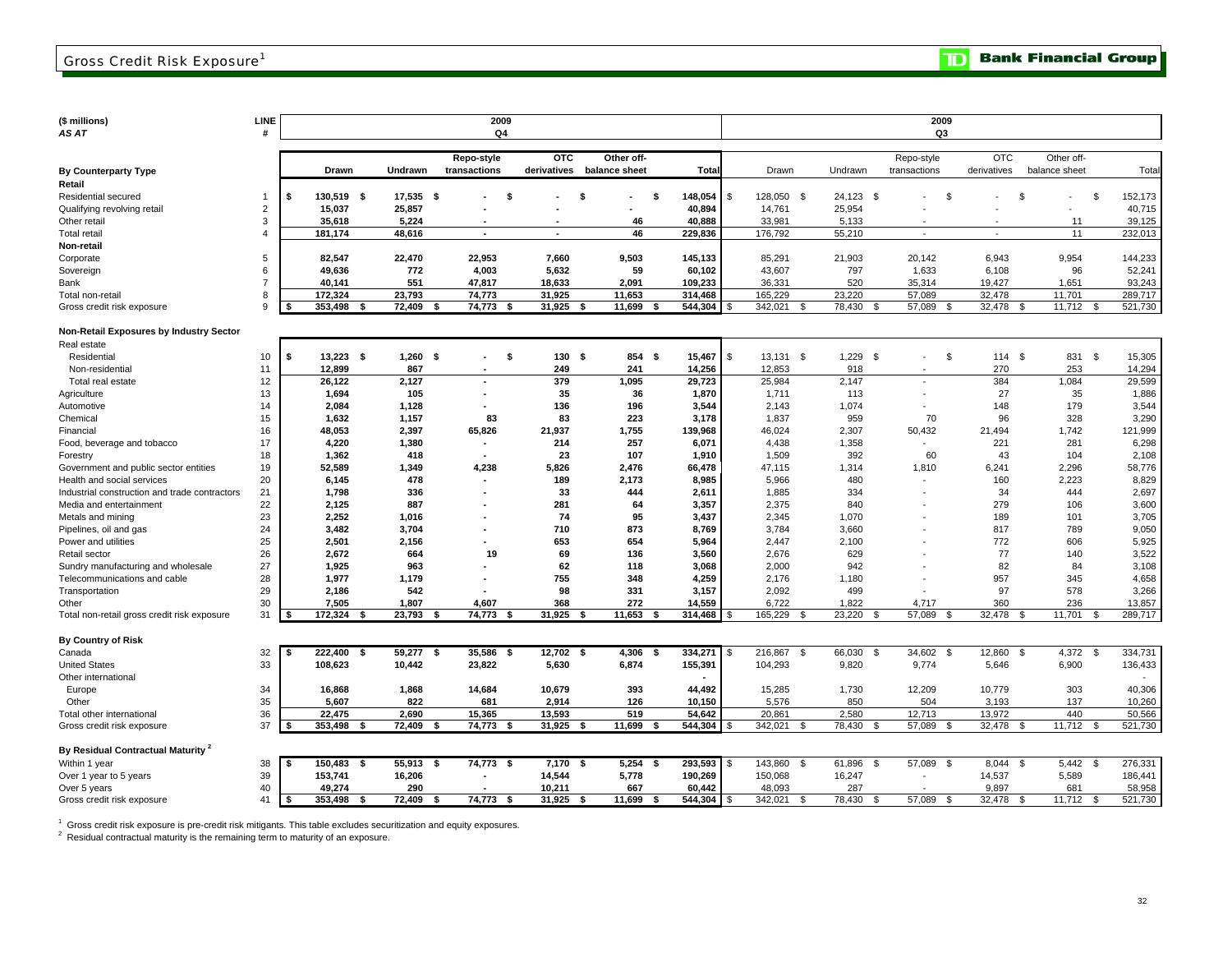**TD** Bank Financial Group

| (\$ millions)<br>AS AT                         | LINE<br>#      |                |                     |                      |              | 2009<br>Q <sub>2</sub>   |                        |               |            |            |                |                |                      |              |              | 2009<br>Q1               |                    |                |      |               |                |                |
|------------------------------------------------|----------------|----------------|---------------------|----------------------|--------------|--------------------------|------------------------|---------------|------------|------------|----------------|----------------|----------------------|--------------|--------------|--------------------------|--------------------|----------------|------|---------------|----------------|----------------|
|                                                |                |                |                     |                      |              |                          |                        |               |            |            |                |                |                      |              |              |                          |                    |                |      |               |                |                |
|                                                |                |                |                     |                      | Repo-style   |                          | <b>OTC</b>             |               | Other off- |            |                |                |                      |              |              | Repo-style               |                    | <b>OTC</b>     |      | Other off-    |                |                |
| <b>By Counterparty Type</b>                    |                |                | Drawn               | Undrawn              | transactions |                          | derivatives            | balance sheet |            |            | Tota           |                | Drawn                | Undrawn      |              | transactions             |                    | derivatives    |      | balance sheet |                | Total          |
| Retail                                         |                |                |                     |                      |              |                          |                        |               |            |            |                |                |                      |              |              |                          |                    |                |      |               |                |                |
| Residential secured                            | 1              | \$             | 122,332 \$          | 22,355 \$            |              |                          | \$                     | \$            |            | \$         | 144,687        | \$             | 120,150 \$           | 21,573 \$    |              |                          | \$                 |                | - \$ |               | \$             | 141,723        |
| Qualifying revolving retail                    | $\overline{2}$ |                | 14,546              | 26,168               |              |                          |                        |               |            |            | 40,714         |                | 14,272               | 26,516       |              |                          |                    |                |      |               |                | 40,788         |
| Other retail                                   | 3              |                | 34,135              | 5,203                |              |                          |                        |               | 12         |            | 39,350         |                | 33,387               | 5,253        |              |                          |                    |                |      | 13            |                | 38,653         |
| <b>Total retail</b>                            | $\overline{4}$ |                | 171,013             | 53,726               |              | $\sim$                   | $\sim$                 |               | 12         |            | 224,751        |                | 167,809              | 53,342       |              | $\sim$                   |                    | $\overline{a}$ |      | 13            |                | 221,164        |
| Non-retail                                     |                |                |                     |                      |              |                          |                        |               |            |            |                |                |                      |              |              |                          |                    |                |      |               |                |                |
| Corporate                                      | 5              |                | 93,228              | 21,971               | 17,612       |                          | 7,750                  |               | 10,213     |            | 150,774        |                | 96,498               | 21,937       |              | 17,990                   |                    | 10,155         |      | 9,904         |                | 156,484        |
| Sovereign                                      | 6              |                | 45,063              | 820                  |              | 4,639                    | 6,552                  |               | 85         |            | 57,159         |                | 49,525               | 672          |              | 1,824                    |                    | 8,162          |      | 133           |                | 60,316         |
| Bank                                           | $\overline{7}$ |                | 37,615              | 387                  | 32,425       |                          | 23,799                 |               | 1,888      |            | 96,114         |                | 24,844               | 445          |              | 43,762                   |                    | 23,524         |      | 1,612         |                | 94,187         |
| Total non-retail                               | 8              |                | 175,906             | 23,178               | 54,676       |                          | 38,101                 |               | 12,186     |            | 304,047        |                | 170,867              | 23,054       |              | 63,576                   |                    | 41,841         |      | 11,649        |                | 310,987        |
| Gross credit risk exposure                     | 9              |                | 346,919             | \$<br>76,904<br>- \$ |              | 54,676                   | 38,101<br>- \$         | \$            | 12,198     | - \$       | 528,798        | - \$           | 338,676<br>- \$      | 76,396       | - \$         | 63,576                   | - \$               | 41,841         | \$   | 11,662        | - \$           | 532,151        |
|                                                |                |                |                     |                      |              |                          |                        |               |            |            |                |                |                      |              |              |                          |                    |                |      |               |                |                |
| <b>Non-Retail Exposures by Industry Sector</b> |                |                |                     |                      |              |                          |                        |               |            |            |                |                |                      |              |              |                          |                    |                |      |               |                |                |
| Real estate                                    |                |                |                     |                      |              |                          |                        |               |            |            |                |                |                      |              |              |                          |                    |                |      |               |                |                |
| Residential                                    | 10             | \$             | 13,594 \$           | 1,396<br>\$          |              |                          | \$<br>161              | -\$           | 828        | $^{\circ}$ | 15,979         | \$             | 13,302 \$            | $1,471$ \$   |              | $\blacksquare$           | \$                 | 198            | \$   | 848 \$        |                | 15,819         |
| Non-residential                                | 11             |                | 13,685              | 869                  |              |                          | 373                    |               | 244        |            | 15,171         |                | 12,910               | 863          |              |                          |                    | 474            |      | 254           |                | 14,501         |
| Total real estate                              | 12             |                | 27,279              | 2,265                |              | $\overline{\phantom{a}}$ | 534                    |               | 1,072      |            | 31,150         |                | 26,212               | 2,334        |              | $\overline{\phantom{a}}$ |                    | 672            |      | 1,102         |                | 30,320         |
| Agriculture                                    | 13             |                | 1,888               | 98                   |              |                          | 50                     |               | 33         |            | 2,069          |                | 1,925                | 128          |              |                          |                    | 64             |      | 30            |                | 2,147          |
| Automotive                                     | 14             |                | 2,591               | 1,057                |              |                          | 317                    |               | 170        |            | 4,135          |                | 2,723                | 1,086        |              |                          |                    | 416            |      | 160           |                | 4,385          |
| Chemical                                       | 15             |                | 2,177               | 927                  |              | 71                       | 128                    |               | 328        |            | 3,631          |                | 2,167                | 806          |              |                          |                    | 133            |      | 317           |                | 3,423          |
| Financial                                      | 16             |                | 45,854              | 2,588                | 46,535       |                          | 26,290                 |               | 2,065      |            | 123,332        |                | 35,896               | 2,829        |              | 56,534                   |                    | 27,902         |      | 1,759         |                | 124,920        |
| Food, beverage and tobacco                     | 17             |                | 5,174               | 1,444                |              |                          | 219                    |               | 304        |            | 7,141          |                | 5,460                | 1,371        |              |                          |                    | 229            |      | 290           |                | 7,350          |
| Forestry                                       | 18             |                | 1,716               | 399                  |              | $\overline{\phantom{a}}$ | 69                     |               | 110        |            | 2,294          |                | 1,706                | 460          |              | $\overline{\phantom{a}}$ |                    | 84             |      | 123           |                | 2,373          |
| Government and public sector entities          | 19             |                | 48,865              | 1,248                |              | 4,639                    | 6,722                  |               | 2,310      |            | 63,784         |                | 52,571               | 1,106        |              | 1,884                    |                    | 8,376          |      | 2,556         |                | 66,493         |
| Health and social services                     | 20             |                | 6,357               | 519                  |              |                          | 203                    |               | 2,147      |            | 9,226          |                | 5,990                | 499          |              |                          |                    | 221            |      | 1,628         |                | 8,338          |
| Industrial construction and trade contractors  | 21             |                | 1,992               | 300                  |              |                          | 49                     |               | 452        |            | 2,793          |                | 1,948                | 311          |              |                          |                    | 65             |      | 333           |                | 2,657          |
| Media and entertainment                        | 22             |                | 2,647               | 900                  |              |                          | 360                    |               | 125        |            | 4,032          |                | 2,832                | 1,015        |              |                          |                    | 361            |      | 132           |                | 4,340          |
| Metals and mining                              | 23             |                | 3,468               | 1,089                |              |                          | 94                     |               | 112        |            | 4,763          |                | 4,015                | 753          |              |                          |                    | 162            |      | 104           |                | 5,034          |
| Pipelines, oil and gas                         | 24             |                | 4,573               | 3,385                |              |                          | 865                    |               | 739        |            | 9,562          |                | 4,693                | 3,532        |              |                          |                    | 648            |      | 773           |                | 9,646          |
| Power and utilities                            | 25             |                | 2,487               | 2,073                |              |                          | 583                    |               | 737        |            | 5,880          |                | 2,600                | 2,035        |              |                          |                    | 780            |      | 805           |                | 6,220          |
| Retail sector                                  | 26             |                | 3,033               | 634                  |              |                          | 79                     |               | 184        |            | 3,930          |                | 3,000                | 654<br>947   |              |                          |                    | 88             |      | 185           |                | 3,927          |
| Sundry manufacturing and wholesale             | 27<br>28       |                | 2,125<br>2.632      | 963                  |              |                          | 125<br>882             |               | 111<br>304 |            | 3,324          |                | 2,255                |              |              |                          |                    | 167<br>847     |      | 115<br>302    |                | 3,484          |
| Telecommunications and cable                   | 29             |                | 2,258               | 1,142<br>469         |              |                          | 249                    |               | 605        |            | 4,960<br>3,581 |                | 2,780<br>2,235       | 1,075<br>530 |              |                          |                    | 277            |      | 490           |                | 5,004<br>3,532 |
| Transportation<br>Other                        | 30             |                | 8,790               | 1,678                |              | 3,431                    | 283                    |               | 278        |            | 14,460         |                | 9,859                | 1,583        |              | 5,158                    |                    | 349            |      | 445           |                | 17,394         |
| Total non-retail gross credit risk exposure    | 31             |                | 175,906             | 23,178<br>£.         |              | 54,676                   | 38,101                 | \$            | 12,186     |            | 304,047        | -\$            | 170,867              | 23,054       |              | 63,576                   |                    | 41,841         |      | 11,649        |                | 310,987        |
|                                                |                |                |                     |                      |              |                          |                        |               |            |            |                |                |                      |              |              |                          |                    |                |      |               |                |                |
| <b>By Country of Risk</b>                      |                |                |                     |                      |              |                          |                        |               |            |            |                |                |                      |              |              |                          |                    |                |      |               |                |                |
| Canada                                         | 32             | \$.            | 217,213<br><b>S</b> | 63,731<br>\$         |              | 31,435                   | 14,237<br>\$           | \$            | 4,317      | <b>S</b>   | 330,933        | \$             | 217,606<br><b>S</b>  | 63,100       | $\mathbf{s}$ | 30,174                   | $\mathbf{s}$       | 15,776         | \$   | 4,597         | \$             | 331,253        |
| <b>United States</b>                           | 33             |                | 107,508             | 10,465               |              | 13,416                   | 7,951                  |               | 7,144      |            | 146,484        |                | 99,539               | 10,861       |              | 20,292                   |                    | 8,862          |      | 6,144         |                | 145,698        |
| Other international                            |                |                |                     |                      |              |                          |                        |               |            |            |                |                |                      |              |              |                          |                    |                |      |               |                |                |
| Europe                                         | 34             |                | 16,116              | 1,904                |              | 8,873                    | 12,172                 |               | 555        |            | 39,620         |                | 15,409               | 1,718        |              | 12,496                   |                    | 14,332         |      | 632           |                | 44,587         |
| Other                                          | 35             |                | 6.082               | 804                  |              | 952                      | 3,741                  |               | 182        |            | 11,761         |                | 6,122                | 717          |              | 614                      |                    | 2,871          |      | 289           |                | 10,613         |
| Total other international                      | 36             |                | 22.198              | 2,708                |              | 9,825                    | 15,913                 |               | 737        |            | 51,381         |                | 21,531               | 2,435        |              | 13.110                   |                    | 17,203         |      | 921           |                | 55,200         |
| Gross credit risk exposure                     | 37             |                | 346,919<br>-\$      | 76,904<br>-\$        |              | 54,676                   | 38,101<br>- \$         | - \$          | 12,198     | - \$       | 528,798        | - \$           | 338,676<br>- \$      | 76,396       | -\$          | 63,576                   | - \$               | 41,841         | -\$  | 11,662        | \$             | 532,151        |
|                                                |                |                |                     |                      |              |                          |                        |               |            |            |                |                |                      |              |              |                          |                    |                |      |               |                |                |
| By Residual Contractual Maturity <sup>2</sup>  |                |                |                     |                      |              |                          |                        |               |            |            |                |                |                      |              |              |                          |                    |                |      |               |                |                |
| Within 1 year                                  | 38             | \$             | 138,415 \$          | 60,999<br>- \$       |              | 54,676                   | 8,270 \$<br><b>S</b>   |               | 5,293      | - \$       | 267,653        | \$             | 143,844<br><b>\$</b> | 60,384       | - \$         | 63,576                   | - \$               | 10,902 \$      |      | 5,679 \$      |                | 284,385        |
| Over 1 year to 5 years                         | 39             |                | 155,595             | 15,657               |              |                          | 17,590                 |               | 6,141      |            | 194,983        |                | 142,641              | 15,684       |              |                          |                    | 18,308         |      | 5,262         |                | 181,895        |
| Over 5 years                                   | 40             |                | 52.909              | 248                  |              |                          | 12.241                 |               | 764        |            | 66,162         |                | 52.191               | 328          |              |                          |                    | 12,631         |      | 721           |                | 65,871         |
| Gross credit risk exposure                     | 41             | $\mathfrak{s}$ | 346.919<br>- \$     | 76.904<br>\$         |              | 54.676                   | $\mathbf{s}$<br>38.101 | $\mathbf{s}$  | 12.198     | \$         | 528,798        | $\mathfrak{s}$ | 338.676              | 76.396       |              | 63.576                   | $\mathbf{\hat{z}}$ | 41.841         | - \$ | 11.662        | $\mathfrak{s}$ | 532.151        |

 $^1\,$  Gross credit risk exposure is pre-credit risk mitigants. This table excludes securitization and equity exposures.<br><sup>2</sup> Residual contractual maturity is the remaining term to maturity of an exposure.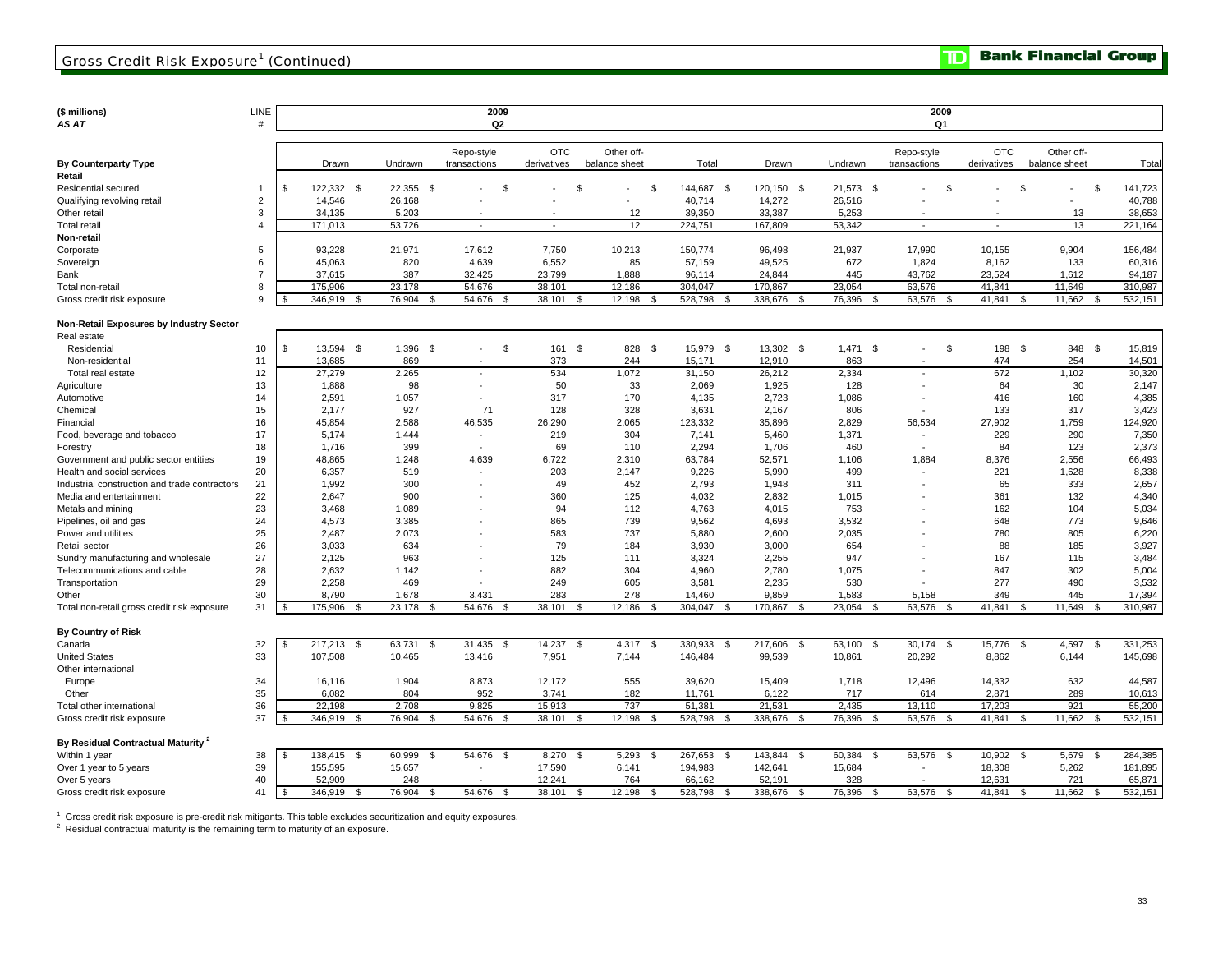| (\$ millions)<br>AS AT                        | <b>LINE</b>            |      |                          |                    | 2008<br>Q4     |                    |               |                 |      |                     |                         | 2008<br>Q3     |                |                |         |
|-----------------------------------------------|------------------------|------|--------------------------|--------------------|----------------|--------------------|---------------|-----------------|------|---------------------|-------------------------|----------------|----------------|----------------|---------|
|                                               |                        |      |                          |                    |                |                    |               |                 |      |                     |                         |                |                |                |         |
|                                               |                        |      |                          |                    | Repo-style     | <b>OTC</b>         | Other off-    |                 |      |                     |                         | Repo-style     | <b>OTC</b>     | Other off-     |         |
| <b>By Counterparty Type</b>                   |                        |      | Drawn                    | Undrawn            | transactions   | derivatives        | balance sheet | Total           |      | Drawn               | Undrawn                 | transactions   | derivatives    | balance sheet  | Tota    |
| Retail                                        |                        |      |                          |                    |                |                    |               |                 |      |                     |                         |                |                |                |         |
| Residential secured                           | $\overline{1}$         | -S   | 121,783 \$               | 20,880 \$          | <b>S</b>       | -S                 |               | - \$<br>142,663 |      | \$<br>120,531 \$    | $21,504$ \$             | \$.            | S.             | -S             | 142,035 |
| Qualifying revolving retail                   | $\overline{2}$         |      | 14,075                   | 27,386             |                |                    |               | 41,461          |      | 13,881              | 28,098                  |                |                | $\sim$         | 41,979  |
| Other retail                                  | 3                      |      | 30,654                   | 5,135              |                |                    | 12            | 35,801          |      | 30,224              | 5,430                   |                |                | 3              | 35,657  |
| <b>Total retail</b>                           | $\boldsymbol{\Lambda}$ |      | 166.512                  | 53.401             |                |                    | 12            | 219.925         |      | 164,636             | 55.032                  |                |                | $\mathbf{3}$   | 219,671 |
| Non-retail                                    |                        |      |                          |                    |                |                    |               |                 |      |                     |                         |                |                |                |         |
| Corporate                                     | 5                      |      | 88,300                   | 25,957             | 23,338         | 11,217             | 9,298         | 158,110         |      | 80,363              | 25,020                  | 26,880         | 7,726          | 8,598          | 148,587 |
| Sovereign                                     | 6                      |      | 40,787                   | 893                | 8,903          | 7,412              | 166           | 58,161          |      | 27,728              | 768                     | 7,799          | 4,349          | 153            | 40,797  |
| Bank                                          | $\overline{7}$         |      | 20,424                   | 509                | 53,271         | 25,118             | 615           | 99,937          |      | 22,275              | 524                     | 44,743         | 18,536         | 581            | 86,659  |
| Total non-retail                              | 8                      |      | 149.511                  | 27.359             | 85.512         | 43,747             | 10.079        | 316.208         |      | 130.366             | 26.312                  | 79.422         | 30.611         | 9,332          | 276,043 |
| Gross credit risk exposure                    | 9                      |      | 316.023<br>- \$          | 80.760<br>- S      | 85,512 \$      | 43.747<br>- \$     | 10.091        | 536.133<br>- \$ | - \$ | 295.002<br>- \$     | 81.344 \$               | 79.422 \$      | 30.611<br>- \$ | 9.335<br>-S    | 495.714 |
| <b>By Country of Risk</b>                     |                        |      |                          |                    |                |                    |               |                 |      |                     |                         |                |                |                |         |
| Canada                                        | 10                     |      | 218,247<br>-S            | 65,869<br>-S       | 40,734<br>-S   | 17,077<br><b>S</b> | 4,427         | 346,354<br>- \$ |      | 203,006<br>s.<br>\$ | 67,587<br>-S            | 45,289<br>S.   | 11,510<br>-S   | 4,874<br>-S    | 332,266 |
| <b>United States</b>                          | 11                     |      | 75,899                   | 10,358             | 30,905         | 7,905              | 5,097         | 130,164         |      | 72,987              | 9,457                   | 19,271         | 5,184          | 3,950          | 110,849 |
| Other international                           |                        |      |                          |                    |                |                    |               |                 |      |                     |                         |                |                |                |         |
| Europe                                        | 12                     |      | 14,032                   | 2,668              | 13,022         | 16,542             | 274           | 46,538          |      | 12,852              | 2,341                   | 12,146         | 11,945         | 217            | 39,501  |
| Other                                         | 13                     |      | 7.845                    | 1,865              | 851            | 2.223              | 293           | 13.077          |      | 6,157               | 1.959                   | 2.716          | 1.972          | 294            | 13,098  |
| Total other international                     | 14                     |      | 21,877                   | 4,533              | 13,873         | 18,765             | 567           | 59,615          |      | 19,009              | 4,300                   | 14,862         | 13,917         | 511            | 52,599  |
| Gross credit risk exposure                    | 15                     |      | 316,023                  | 80,760<br><b>R</b> | 85,512 \$      | 43,747<br>- \$     | 10,091        | 536,133<br>- \$ |      | 295,002<br>-9       | 81,344<br>$\mathcal{S}$ | 79,422         | 30,611<br>£.   | 9,335          | 495,714 |
|                                               |                        |      |                          |                    |                |                    |               |                 |      |                     |                         |                |                |                |         |
| By Residual Contractual Maturity <sup>2</sup> |                        |      |                          |                    |                |                    |               |                 |      |                     |                         |                |                |                |         |
| Within 1 year                                 | 16                     | - \$ | 138,983<br>- \$          | 62,437<br>-S       | 85,512 \$      | 14,816 \$          | 5,126         | 306,874<br>- \$ | \$   | 137,586<br>- \$     | 63,131<br>- \$          | 79,422<br>- \$ | 7,127<br>\$    | 6,342<br>- \$  | 293,608 |
| Over 1 year to 5 years                        | 17                     |      | 130,447<br>46.593        | 17,729             |                | 18,346             | 4,232         | 170,754         |      | 114,644             | 17,326                  | $\sim$         | 14,248         | 2,438          | 148,656 |
| Over 5 years                                  | 18                     |      |                          | 594                | $\sim$         | 10,585             | 733           | 58,505          |      | 42,772              | 887                     | $\sim$         | 9,236          | 555            | 53,450  |
| Gross credit risk exposure                    | 19                     |      | 316.023<br>- \$          | 80,760<br>- \$     | 85.512 \$      | 43,747<br>- \$     | 10,091        | 536,133<br>- \$ | \$.  | 295,002 \$          | 81,344 \$               | 79.422 \$      | 30,611<br>-S   | 9,335<br>- \$  | 495,714 |
|                                               |                        |      |                          |                    | 2008           |                    |               |                 |      |                     |                         | 2008           |                |                |         |
|                                               |                        |      |                          |                    | Q2             |                    |               |                 |      |                     |                         | Q1             |                |                |         |
|                                               |                        |      |                          |                    |                |                    |               |                 |      |                     |                         |                |                |                |         |
|                                               |                        |      |                          |                    | Repo-style     | <b>OTC</b>         | Other off-    |                 |      |                     |                         | Repo-style     | <b>OTC</b>     | Other off-     |         |
| <b>By Counterparty Type</b>                   |                        |      | Drawn                    | Undrawn            | transactions   | derivatives        | balance sheet | Total           |      | Drawn               | Undrawn                 | transactions   | derivatives    | balance sheet  | Tota    |
| Retail                                        |                        |      |                          |                    |                |                    |               |                 |      |                     |                         |                |                |                |         |
| Residential secured                           | 20                     | -S   | 112.306 \$               | 20,470 \$          | -S             | \$                 |               | 132.776<br>Ŝ.   |      | \$<br>103,881 \$    | 18.046 \$               | S              | S.             | - \$<br>$\sim$ | 121,927 |
| Qualifying revolving retail                   | 21                     |      | 12,886                   | 28,133             |                |                    |               | 41,019          |      | 12,693              | 27,660                  |                |                |                | 40,353  |
| Other retail                                  | 22                     |      | 29,209                   | 6,206              | $\overline{a}$ | $\sim$             |               | 35,415          |      | 25,859              | 5,633                   |                |                |                | 31,492  |
| <b>Total retail</b>                           | 23                     |      | 154,401                  | 54.809             |                |                    |               | 209,210         |      | 142,433             | 51.339                  |                |                |                | 193,772 |
| Non-retail                                    |                        |      |                          |                    |                |                    |               |                 |      |                     |                         |                |                |                |         |
| Corporate                                     | 24                     |      | 77,693                   | 21,936             | 29,771         | 7,265              | 8,000         | 144,665         |      | 56,960              | 21,129                  | 29,835         | 8,648          | 5,772          | 122,344 |
| Sovereign                                     | 25                     |      | 27,958                   | 711                | 9,951          | 4,164              | 201           | 42,985          |      | 27,821              | 693                     | 3,457          | 3,575          | 170            | 35,716  |
| Bank                                          | 26                     |      | 24,522                   | 486                | 45.444         | 20,887             | 484           | 91,823          |      | 18,635              | 439                     | 45,153         | 28,959         | 460            | 93,646  |
| Total non-retail                              | 27                     |      | 130.173                  | 23,133             | 85,166         | 32,316             | 8,685         | 279.473         |      | 103,416             | 22,261                  | 78.445         | 41.182         | 6.402          | 251,706 |
| Gross credit risk exposure                    | 28                     |      | 284,574<br>$\mathcal{S}$ | 77,942<br>- \$     | 85,166<br>- \$ | 32,316<br>- \$     | 8,685         | 488,683<br>- \$ | \$.  | 245,849<br>- \$     | 73,600<br>S.            | 78,445<br>- SS | 41,182<br>- \$ | 6,402<br>-96   | 445,478 |
| <b>By Country of Risk</b>                     |                        |      |                          |                    |                |                    |               |                 |      |                     |                         |                |                |                |         |

29 191,911 \$ 66,175 \$ 50,151 \$ 9,941 \$ 4,900 \$ 323,078 \$ 185,301 \$ 62,748 \$ 40,000 \$ 11,712 \$ 4,237 \$ 303,998 \$ 30 73,694 9,096 19,570 6,460 3,181 112,001 42,967 8,250 22,151 8,555 1,606 83,529 31 14,477 1,902 12,603 13,832 292 43,106 13,025 1,943 13,447 19,131 275 47,821 32 4,492 769 2,842 2,083 312 10,498 4,556 659 2,847 1,784 284 10,130 33 18,969 2,671 15,445 15,915 604 53,604 17,581 2,602 16,294 20,915 559 57,951 Gross credit risk exposure 34 | \$ 284,574 \$ 77,942 \$ 85,166 \$ 32,316 \$ 8,685 \$ 488,683 | \$ 245,849 \$ 73,600 \$ 78,445 \$ 41,182 \$ 6,402 \$ 445,478 35 131,618 \$ 62,205 \$ 85,096 \$ 6,318 \$ 5,756 \$ 290,993 \$ 119,487 \$ 58,419 \$ 78,350 \$ 9,758 \$ 4,206 \$ 270,220 \$ Over 1 year to 5 years 36 | 107,683 15,025 70 15,757 2,309 140,844 | 96,099 14,489 95 18,790 2,037 131,510 Over 5 years 37 | 45,273 712 - 10,241 620 56,846 | 30,263 692 - 12,634 159 43,748 Total other international Canada United States Within 1 year<br>Over 1 year to 5 years Gross credit risk exposure Other international Other **By Residual Contractual Maturity <sup>2</sup>** Europe

38 284,574 \$ 77,942 \$ 85,166 \$ 32,316 \$ 8,685 \$ 488,683 \$ 245,849 \$ 73,600 \$ 78,445 \$ 41,182 \$ 6,402 \$ 445,478 \$

<sup>1</sup> Gross credit risk exposure is pre-credit risk mitigants. This table excludes securitization and equity exposures.

 $2$  Residual contractual maturity is the remaining term to maturity of an exposure.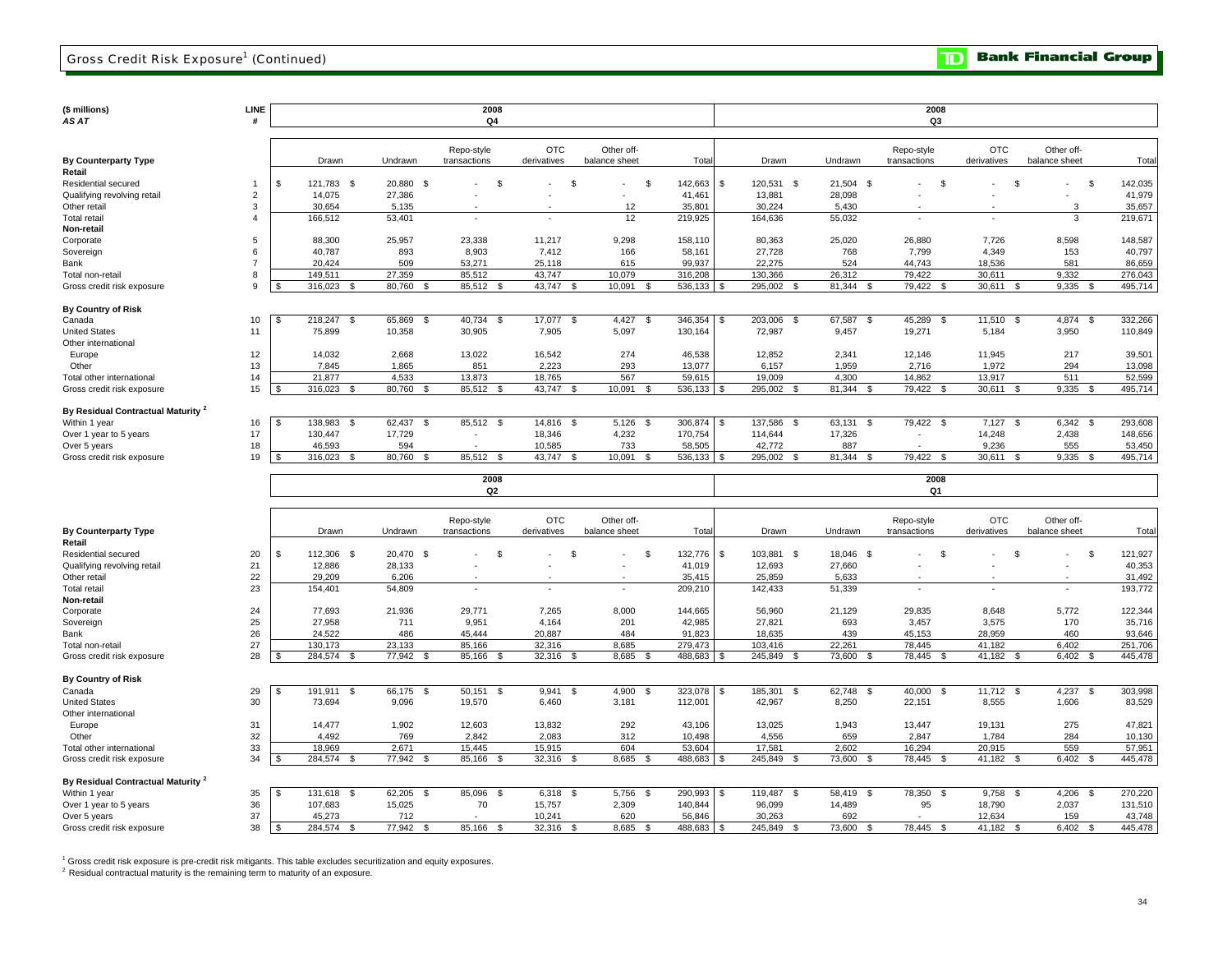**Bank Financial Group**  $\mathbf{D}$ 

| AS AT                                         |                 |      | 2009<br>Q <sub>4</sub> |                   |            |      | 2009<br>Q3               |                   |                          | 2009<br>Q2   |                   |            |                          |      | 2009<br>Q1               |                   |
|-----------------------------------------------|-----------------|------|------------------------|-------------------|------------|------|--------------------------|-------------------|--------------------------|--------------|-------------------|------------|--------------------------|------|--------------------------|-------------------|
|                                               |                 |      |                        |                   |            |      |                          |                   |                          |              |                   |            |                          |      |                          |                   |
|                                               |                 |      | Standardized           | AIRB <sup>2</sup> |            |      | Standardized             | AlRB <sup>2</sup> |                          | Standardized | AlRB <sup>2</sup> |            |                          |      | Standardized             | AIRB <sup>2</sup> |
|                                               | <b>Eligible</b> |      | Guarantees/            | Guarantees/       | Eligible   |      | Guarantees/              | Guarantees/       | Eligible                 | Guarantees/  | Guarantees/       |            | Eligible                 |      | Guarantees/              | Guarantees/       |
|                                               | financial       |      | credit                 | credit            | financial  |      | credit                   | credit            | financial                | credit       | credit            |            | financial                |      | credit                   | credit            |
| <b>By Counterparty Type</b>                   | collateral      |      | derivatives            | derivatives       | collateral |      | derivatives              | derivatives       | collateral <sup>1</sup>  | derivatives  | derivatives       |            | collateral               |      | derivatives              | derivatives       |
| Retail                                        |                 |      |                        |                   |            |      |                          |                   |                          |              |                   |            |                          |      |                          |                   |
| Residential secured<br>בו                     |                 |      | 58                     | $84,596$ \ \$     | $\sim$     | \$   | 42                       | \$<br>95,476 \$   | $\sim$                   | 33           | 91,922            | $\sqrt{3}$ |                          | \$   | 20                       | 90,759            |
| Qualifying revolving retail<br>$\overline{2}$ |                 |      | $\blacksquare$         |                   |            |      |                          |                   |                          |              |                   |            |                          |      |                          |                   |
| Other retail<br>3                             |                 |      | 48                     | $\sim$            |            |      | 40                       |                   | $\overline{\phantom{a}}$ | 46           | $\sim$            |            | $\overline{\phantom{a}}$ |      | 51                       |                   |
| <b>Total retail</b><br>4                      |                 |      | 106                    | 84,596            |            |      | 82                       | 95,476            | $\overline{\phantom{a}}$ | 79           | 91,922            |            | $\overline{\phantom{a}}$ |      | 71                       | 90,759            |
| Non-retail                                    |                 |      |                        |                   |            |      |                          |                   |                          |              |                   |            |                          |      |                          |                   |
| Corporate<br>5                                | 104             |      | 325                    | 14,244            | 103        |      | 267                      | 15,146            | 114                      | 843          | 14,998            |            | 118                      |      | 216                      | 14,175            |
| Sovereign                                     |                 |      | $\blacksquare$         | 503               |            |      | $\overline{\phantom{a}}$ | 652               | $\sim$                   | $\sim$       | 779               |            | $\overline{\phantom{a}}$ |      | $\overline{\phantom{a}}$ | 721               |
| Bank                                          | $\sim$          |      | 8,646                  | 11,647            | 22         |      | 8,410                    | 10,515            | 1,219                    | 9,431        | 11,368            |            | 4,481                    |      | $\overline{\phantom{a}}$ | 6,918             |
| Total non-retail<br>8                         | 104             |      | 8,971                  | 26,394            | 125        |      | 8,677                    | 26,313            | 1,333                    | 10,274       | 27,145            |            | 4,599                    |      | 216                      | 21,814            |
| Gross credit risk exposure<br>9<br>ıъ         | 104             | - 55 | 9,077                  | 110,990 \$        | 125        | - \$ | 8,759                    | 121,789 \$        | 1,333                    | 10,353       | 119,067           |            | 4,599                    | - \$ | 287                      | 112,573           |

|                             |    |    |            | 2008                     |                          |      |                          |      | 2008                     |                          |      |                          |      | 2008                     |                   |            | 2008         |                   |
|-----------------------------|----|----|------------|--------------------------|--------------------------|------|--------------------------|------|--------------------------|--------------------------|------|--------------------------|------|--------------------------|-------------------|------------|--------------|-------------------|
|                             |    |    |            | Q4                       |                          |      |                          |      | Q3                       |                          |      |                          |      | Q <sub>2</sub>           |                   |            | Q1           |                   |
|                             |    |    |            |                          |                          |      |                          |      |                          |                          |      |                          |      |                          |                   |            |              |                   |
|                             |    |    |            | Standardized             | AIRB <sup>2</sup>        |      |                          |      | Standardized             | AIRB <sup>2</sup>        |      |                          |      | Standardized             | AIRB <sup>2</sup> |            | Standardized | AIRB <sup>2</sup> |
|                             |    |    | Eligible   | Guarantees/              | Guarantees/              |      | Eligible                 |      | Guarantees/              | Guarantees/              |      | Eligible                 |      | Guarantees/              | Guarantees/       | Eligible   | Guarantees/  | Guarantees/       |
|                             |    |    | financial  | credit                   | credit                   |      | financial                |      | credit                   | credit                   |      | financial                |      | credit                   | credit            | financial  | credit       | credit            |
| <b>By Counterparty Type</b> |    |    | collateral | derivatives              | derivatives              |      | collateral               |      | derivatives              | derivatives              |      | collateral               |      | derivatives              | derivatives       | collateral | derivatives  | derivatives       |
| Retail                      |    |    |            |                          |                          |      |                          |      |                          |                          |      |                          |      |                          |                   |            |              |                   |
| Residential secured         | 10 | \$ |            | 17                       | 88,095                   | l \$ | $\overline{\phantom{a}}$ | \$   | 14                       | 91,458                   | l \$ | $\overline{\phantom{a}}$ |      | 11                       | \$<br>90,437      | ۰.         | 10           | 75,323            |
| Qualifying revolving retail | 11 |    |            |                          | $\overline{\phantom{a}}$ |      |                          |      | . .                      | $\overline{\phantom{a}}$ |      | $\overline{\phantom{a}}$ |      |                          |                   |            |              |                   |
| Other retail                | 12 |    | 31         | 46                       | ۰.                       |      | 29                       |      | 46                       |                          |      | 27                       |      | 47                       |                   | 27         | 46           |                   |
| Total retail                | 13 |    | 31         | 63                       | 88,095                   |      | 29                       |      | 60                       | 91,458                   |      | 27                       |      | 58                       | 90,437            | 27         | 56           | 75,323            |
| Non-retail                  |    |    |            |                          |                          |      |                          |      |                          |                          |      |                          |      |                          |                   |            |              |                   |
| Corporate                   | 14 |    | 220        | 170                      | 12,958                   |      | 219                      |      | 1,111                    | 7,491                    |      | 2,122                    |      | 160                      | 7,705             | 2,242      | 77           | 7,813             |
| Sovereign                   | 15 |    |            | $\overline{\phantom{a}}$ | 744                      |      | ۰.                       |      | $\overline{\phantom{a}}$ | 880                      |      | $\blacksquare$           |      | $\overline{\phantom{a}}$ | 629               | . .        | . .          |                   |
| Bank                        | 16 |    | 4,801      |                          | 558                      |      | 105                      |      |                          | 196                      |      | $\overline{\phantom{a}}$ |      |                          | 71                |            |              | 123               |
| Total non-retail            | 17 |    | 5,021      | 170                      | 14,260                   |      | 324                      |      | 1,111                    | 8,567                    |      | 2,122                    |      | 160                      | 8,405             | 2,242      | 77           | 7,936             |
| Gross credit risk exposure  | 18 | S. | 5,052      | 233                      | 102,355 \$               |      | 353                      | - 56 | 1.171                    | 100,025                  |      | 2,149                    | - 96 | 218                      | 98,842            | 2,269      | 133          | 83,259            |

<sup>1</sup> For exposures under the Standardized Approach, eligible financial collateral can include cash, gold, highly rated debt securities and equities listed on the main index.

<sup>2</sup> For exposures under the AIRB approach, eligible financial collateral is taken into account in the Bank's loss given default (LGD) models. Separate disclosure of eligible financial collateral is, therefore, not required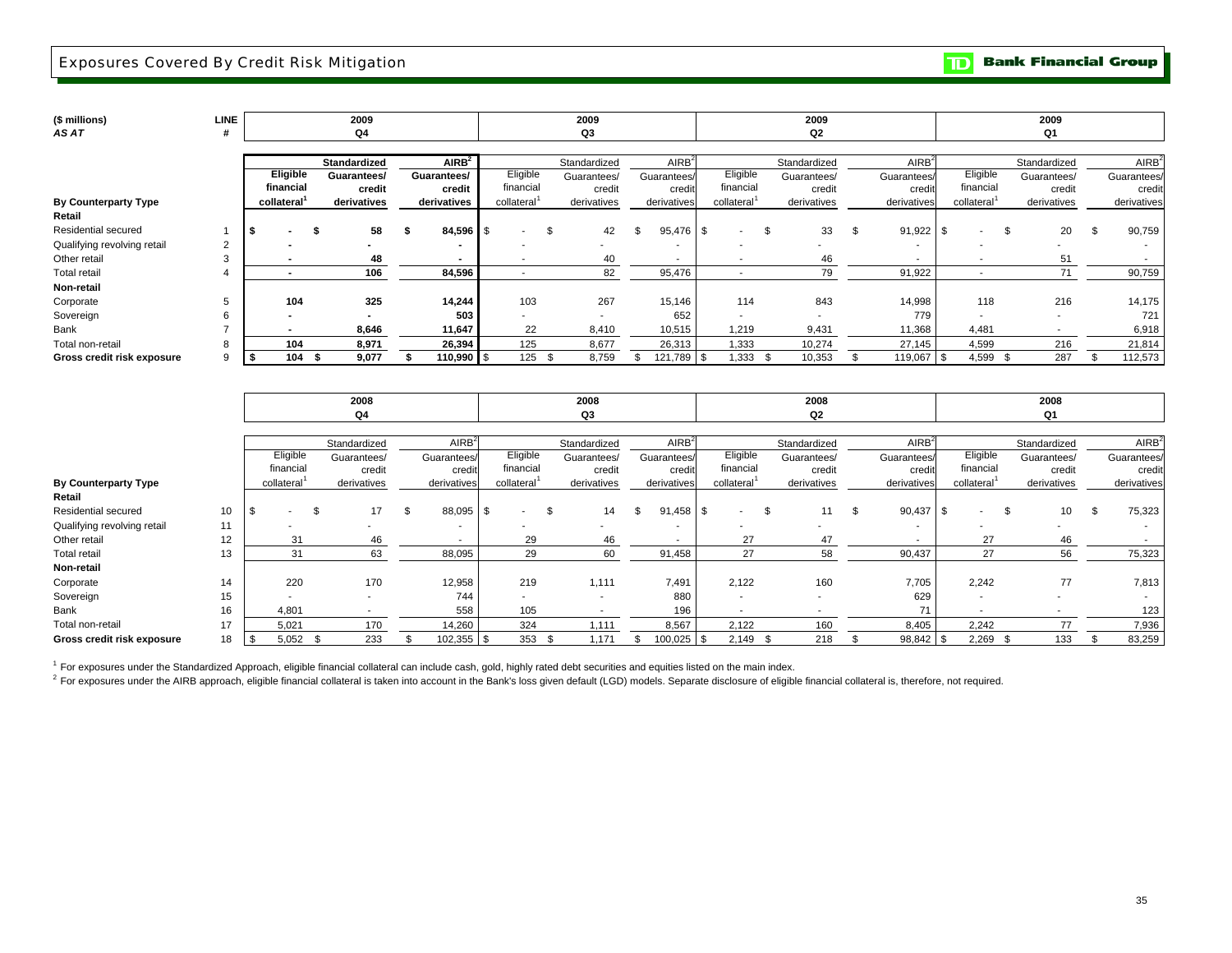## **(\$ millions) LINE** *AS AT* **#**

**Total Retail**  Residential secured Total non-retail Other retail<sup>2</sup> **By Counterparty Type** Total retail **Non-retail** Sovereign Bank Corporate

| .INE<br>#      |                |      |                                 |                                    |     | 2009<br>Q4     |                                    |                          |      |                            |                         |                |     |                                            |                      |      |        | 2009<br>Q3 |                          |                                 |             |                      |        |                  |
|----------------|----------------|------|---------------------------------|------------------------------------|-----|----------------|------------------------------------|--------------------------|------|----------------------------|-------------------------|----------------|-----|--------------------------------------------|----------------------|------|--------|------------|--------------------------|---------------------------------|-------------|----------------------|--------|------------------|
|                | 0%             |      | 20%                             | 35%                                |     | 50%            | 75%                                | 100%                     |      | <b>Risk-weight</b><br>150% | Total                   | 0%             |     | 20%                                        | 35%                  |      | 50%    |            | 75%                      | 100%                            | Risk-weight | 150%                 |        | Total            |
| 2              | 91<br>48       | - \$ | . .<br>$\overline{\phantom{a}}$ | 8,232<br>$\overline{\phantom{a}}$  | - 5 | $\sim$<br>- 55 | 2,123<br>17.091                    | - \$<br>$\sim$           | 140S | - 5<br>54                  | $10,586$ \ \$<br>17.193 | 74 \$<br>40    |     | $\overline{a}$<br>$\overline{\phantom{a}}$ | 8,310<br>$\sim$      | - \$ | $\sim$ |            | $1.738$ \$<br>15.853     | 106<br>168                      | - \$        | - \$<br>$\sim$<br>24 |        | 10,228<br>16,085 |
| 3              | 139            |      |                                 | 8,232                              |     |                | 19,214                             | 140                      |      | 54                         | 27,779                  | 114            |     |                                            | 8,310                |      |        |            | 17,591                   | 274                             |             | 24                   | 26,313 |                  |
| $\overline{4}$ | 372            |      | 699                             | $\overline{\phantom{a}}$           |     |                | $\sim$                             | 43,387                   |      | 680                        | 45,138                  | 313            |     | 721                                        |                      |      |        |            |                          | 43,804                          |             | 441                  | 45,279 |                  |
| 5<br>6         | 2,141<br>8.646 |      | 3<br>9,492                      | $\overline{\phantom{a}}$<br>$\sim$ |     |                | $\overline{\phantom{a}}$<br>$\sim$ | $\overline{\phantom{a}}$ |      |                            | 2,144<br>18,144         | 1,722<br>8,431 |     | 3<br>7,710                                 | <b>COL</b><br>$\sim$ |      |        |            | $\overline{\phantom{a}}$ | . .<br>$\overline{\phantom{a}}$ |             | a.                   | 16,144 | 1,725            |
| $\rightarrow$  | 11,159         |      | 10,194                          | $\overline{\phantom{a}}$           |     |                | $\sim$                             | 43,387                   |      | 684                        | 65,426                  | 10,466         |     | 8,434                                      |                      |      |        |            |                          | 43,804                          |             | 441                  | 63,148 |                  |
| 8              | 11,298         |      | 10,194                          | 8,232                              |     |                | 19,214                             | 43,527<br>- 55           |      | 738                        | $93,205$ \$             | 10,580         | . ድ | 8,434                                      | 8,310                |      |        | - 26       | 17,591                   | 44,078                          |             | 465                  | 89,461 |                  |

|                             |                 |   |        |       |               | 2009<br>Q2 |                          |            |             |           |            |                          |               | 2009<br>Q <sub>1</sub> |                          |        |             |        |
|-----------------------------|-----------------|---|--------|-------|---------------|------------|--------------------------|------------|-------------|-----------|------------|--------------------------|---------------|------------------------|--------------------------|--------|-------------|--------|
|                             |                 |   |        |       |               |            |                          |            |             |           |            |                          |               |                        |                          |        |             |        |
|                             |                 |   |        |       |               |            |                          |            | Risk-weight |           |            |                          |               |                        |                          |        | Risk-weight |        |
| <b>By Counterparty Type</b> |                 |   | 0%     | 20%   | 35%           | 50%        | 75%                      | 100%       | 150%        | Tota      | 0%         | 20%                      | 35%           | 50%                    | 75%                      | 100%   | 150%        | Total  |
| Retail                      |                 |   |        |       |               |            |                          |            |             |           |            |                          |               |                        |                          |        |             |        |
| Residential secured         | 9               |   | 65     |       | 8.329<br>- \$ |            | .879<br>- \$             | 95<br>- \$ |             | 10,368 \$ | 51<br>- 56 | $\overline{\phantom{a}}$ | 7.413<br>- \$ |                        | 1,968                    | 89 \$  | . .         | 9,521  |
| Other retail <sup>2</sup>   |                 |   | 46     |       |               |            | 16,865                   | 201        | 39          | 17,151    | 51         |                          | . .           |                        | 17,045                   | 161    | 49          | 17,306 |
| Total retail                | 11              |   | 111    |       | 8,329         |            | 18,744                   | 296        | 39          | 27,519    | 102        |                          | 7.413         |                        | 19,013                   | 250    | 49          | 26,827 |
| Non-retail                  |                 |   |        |       |               |            |                          |            |             |           |            |                          |               |                        |                          |        |             |        |
| Corporate                   | 12 <sup>2</sup> |   | 924    | 792   |               |            | $\overline{\phantom{a}}$ | 48,727     | 377         | 50,820    | 300        | 2,085                    |               |                        |                          | 49,420 | 296         | 52,101 |
| Sovereign                   | 13              |   | 393    |       | <b>.</b>      |            |                          | . .        |             | 397       | 3,414      | 4                        |               |                        | $\overline{\phantom{a}}$ | . .    | . .         | 3,418  |
| Bank                        | 14              |   | 10,649 | 4,235 |               | 322        |                          | $\sim$     |             | 15,208    | 4,481      | 4,543                    | . .           |                        |                          | $\sim$ |             | 9,024  |
| Total non-retail            |                 |   | 11.966 | 5.031 |               | 322        |                          | 48,727     | 379         | 66,425    | 8,195      | 6,632                    |               |                        |                          | 49.420 | 296         | 64,543 |
| Total                       | 16              | Œ | 12.077 | 5.031 | 8,329<br>- \$ | 322 \$     | 18,744                   | 49,023     | 418         | 93,944    | 8,297      | 6,632                    | 7.413         |                        | 19,013<br>- \$           | 49,670 | 345<br>ა    | 91,370 |

|                             |    |      |       |                          |          |                          | 2008 |                          |                          |             |    |            |       |      |        |      |              |     | 2008 |                          |           |             |      |        |
|-----------------------------|----|------|-------|--------------------------|----------|--------------------------|------|--------------------------|--------------------------|-------------|----|------------|-------|------|--------|------|--------------|-----|------|--------------------------|-----------|-------------|------|--------|
|                             |    |      |       |                          |          |                          | Q4   |                          |                          |             |    |            |       |      |        |      |              |     | Q3   |                          |           |             |      |        |
|                             |    |      |       |                          |          |                          |      |                          |                          |             |    |            |       |      |        |      |              |     |      |                          |           |             |      |        |
|                             |    |      |       |                          |          |                          |      |                          |                          | Risk-weight |    |            |       |      |        |      |              |     |      |                          |           | Risk-weight |      |        |
| <b>By Counterparty Type</b> |    |      | 0%    | 20%                      | 35%      | 50%                      |      | 75%                      | 100%                     | 150%        |    | Total      | 0%    |      | 20%    |      | 35%          | 50% |      | 75%                      | 100%      | 150%        |      | Total  |
| Retail                      |    |      |       |                          |          |                          |      |                          |                          |             |    |            |       |      |        |      |              |     |      |                          |           |             |      |        |
| Residential secured         | 17 | - 35 | 48    | $\overline{\phantom{a}}$ | 6,065    | $\sim$                   |      | 577 \$                   | 33S                      | <b>COL</b>  | -S | $7,723$ \$ | 46 \$ |      |        |      | 5,844<br>- S | - 1 |      | 1,590                    | 37S       | $\sim$      | - \$ | 7,517  |
| Other retail <sup>2</sup>   | 18 |      | 77    | . .                      | . .      | $\overline{\phantom{a}}$ |      | 15,257                   | $\overline{\phantom{a}}$ | 34          |    | 15,368     | 75    |      |        |      |              |     |      | 15,830                   |           | 31          |      | 15,937 |
| Total retail                | 19 |      | 125   |                          | 6,065    |                          |      | 16,834                   | 33                       | 34          |    | 23,091     | 121   |      |        |      | 5,844        |     |      | 17,420                   | 38        | 31          |      | 23,454 |
| Non-retail                  |    |      |       |                          |          |                          |      |                          |                          |             |    |            |       |      |        |      |              |     |      |                          |           |             |      |        |
| Corporate                   | 20 |      | 348   | 1,736                    | <b>.</b> |                          |      | $\overline{\phantom{a}}$ | 42,714                   | 127         |    | 44,925     | 325   |      | 7,443  |      |              | . . |      | $\overline{\phantom{a}}$ | 37,773    | 118         |      | 45,659 |
| Sovereign                   | 21 |      | 301   |                          | . .      | . .                      |      |                          |                          |             |    | 305        | 278   |      | 3      |      | <b>.</b>     | . . |      |                          |           |             |      | 282    |
| Bank                        | 22 |      | 4,801 | 3,501                    | . .      |                          |      | $\sim$                   |                          |             |    | 8,302      | 105   |      | 6,001  |      |              | . . |      | $\sim$                   | 20        |             |      | 6,126  |
| Total non-retail            | 23 |      | 5,450 | 5.240                    | . .      | . .                      |      | $\overline{\phantom{a}}$ | 42,715                   | 127         |    | 53,532     | 708   |      | 13,447 |      |              |     |      | $\sim$                   | 37,794    | 118         |      | 52,067 |
| Total                       | 24 |      | 5,575 | 5,240                    | 6,065    |                          |      | 16,834                   | 42,748 \$                | 161         |    | 76,623 \$  | 829   | - 25 | 13.447 | - \$ | 5,844        |     |      | 17.420                   | 37,832 \$ | 149S        |      | 75,521 |

|                                       |    |                |    |        |             |      |                          | 2008<br>Q2 |        |              |      |             |   |        |
|---------------------------------------|----|----------------|----|--------|-------------|------|--------------------------|------------|--------|--------------|------|-------------|---|--------|
|                                       |    |                |    |        |             |      |                          |            |        |              |      | Risk-weight |   |        |
| <b>By Counterparty Type</b><br>Retail |    | 0%             |    | 20%    | 35%         |      | 50%                      |            | 75%    | 100%         |      | 150%        |   | Total  |
| Residential secured                   | 25 | \$<br>41       | s. | ۰.     | \$<br>6,149 | - \$ | $\overline{\phantom{a}}$ | \$         | 1.629  | \$<br>30     | - \$ |             | S | 7,849  |
| Other retail <sup>2</sup>             | 26 | 73             |    |        | ۰           |      |                          |            | 15.259 |              |      | 37          |   | 15,370 |
| <b>Total retail</b>                   | 27 | 114            |    | ٠      | 6,149       |      | ٠                        |            | 16,888 | 31           |      | 37          |   | 23,219 |
| Non-retail                            |    |                |    |        |             |      |                          |            |        |              |      |             |   |        |
| Corporate                             | 28 | 337            |    | 9,152  | ۰           |      |                          |            | ۰      | 35,399       |      | 102         |   | 44,990 |
| Sovereign                             | 29 | 721            |    | ٠      | ۰           |      |                          |            | $\sim$ | 3            |      | ۰           |   | 724    |
| Bank                                  | 30 | $\overline{a}$ |    | 6.841  |             |      |                          |            | ۰      | ٠            |      | ۰           |   | 6,841  |
| Total non-retail                      | 31 | 1.058          |    | 15,993 | ٠           |      |                          |            | $\sim$ | 35.402       |      | 102         |   | 52,555 |
| Total                                 | 32 | \$<br>1,172    |    | 15,993 | 6.149       | - \$ | $\overline{a}$           |            | 16,888 | \$<br>35,433 | - \$ | 139         |   | 75,774 |

<sup>1</sup> Credit risk exposures are after credit risk mitigation and net of specific allowance. From Q2 2008 to Q4 2008, Commerce exposures are included and followed the Interim Approach to Reporting. Starting Q1 2009, Commerce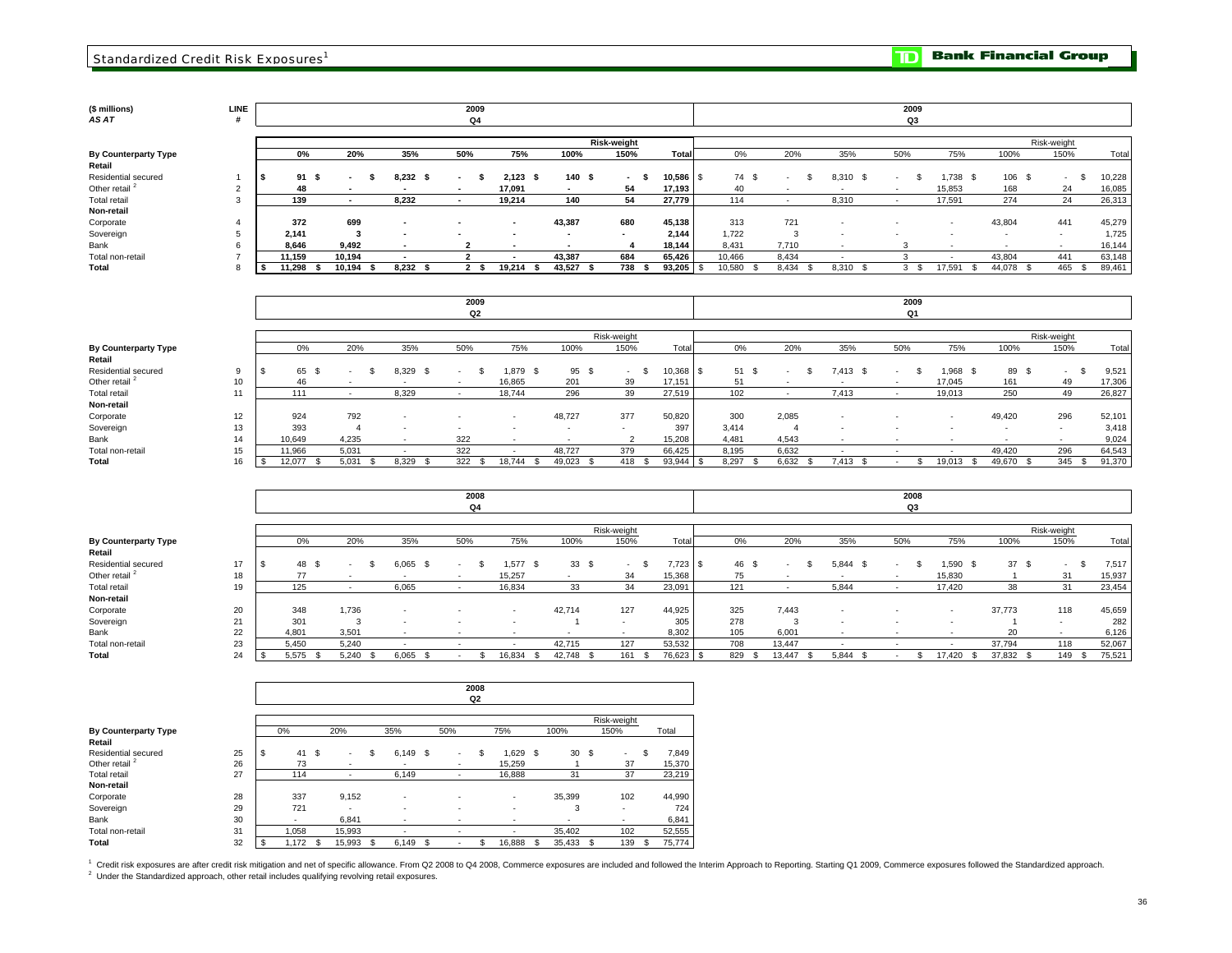#### AIRB Credit Risk Exposures: Retail Risk Parameters

**Bank Financial Group** וסד

| (\$ millions, except as noted)                              | <b>LINE</b>     |                  | 2009            |                 |                 |                  | 2009       |            |             |                  | 2009           |           |             |     |                  | 2009       |            |             |
|-------------------------------------------------------------|-----------------|------------------|-----------------|-----------------|-----------------|------------------|------------|------------|-------------|------------------|----------------|-----------|-------------|-----|------------------|------------|------------|-------------|
| <b>AS AT</b>                                                |                 |                  | Q4              |                 |                 |                  | Q3         |            |             |                  | Q <sub>2</sub> |           |             |     |                  | Q1         |            |             |
|                                                             |                 |                  |                 |                 |                 |                  |            |            |             |                  |                |           |             |     |                  |            |            |             |
|                                                             |                 |                  |                 | <b>Exposure</b> | <b>Exposure</b> |                  |            | Exposure   | Exposure    |                  |                | Exposure  | Exposure    |     |                  |            | Exposure   | Exposure    |
|                                                             |                 |                  | <b>Exposure</b> | weighted-       | weighted-       |                  | Exposure   | weighted-  | weighted-   |                  | Exposure       | weighted- | weighted-   |     |                  | Exposure   | weighted-  | weighted-   |
|                                                             |                 |                  | weighted-       | average         | average         |                  | weighted-  | average    | average     |                  | weighted-      | average   | average     |     |                  | weighted-  | average    | average     |
| <b>Retail Risk Categories</b><br><b>Residential secured</b> |                 | EAD <sup>1</sup> | average PD      | <b>LGD</b>      | risk-weight     | EAD <sup>1</sup> | average PD | <b>LGD</b> | risk-weight | EAD <sup>1</sup> | average PD     | LGD       | risk-weight |     | EAD <sup>1</sup> | average PD | <b>LGD</b> | risk-weight |
| Low risk                                                    |                 | 3,308            | 0.1%            | 11.3%           | $2.4\%$ \$      | 12,628           | 0.1%       | 13.2%      | 2.7%        | 12.459<br>-\$    | 0.1%           | 11.9%     | 2.4%        | \$  | 12,895           | 0.1%       | 11.7%      | 2.3%        |
| Normal risk                                                 | $\overline{2}$  | 24.121           | 0.5%            | 14.0%           | 10.2%           | 22,075           | 0.4%       | 15.1%      | 10.7%       | 19,124           | 0.5%           | 13.3%     | 9.4%        |     | 19,224           | 0.5%       | 14.4%      | 10.6%       |
| Medium risk                                                 | $\mathcal{R}$   | 12,497           | 1.9%            | 15.4%           | 28.8%           | 9,305            | 1.9%       | 16.3%      | 30.7%       | 8.805            | 1.9%           | 15.3%     | 29.6%       |     | 7,389            | 2.1%       | 17.4%      | 34.4%       |
| High risk                                                   |                 | 2.749            | 18.3%           | 16.3%           | 72.6%           | 2.295            | 17.8%      | 17.7%      | 79.6%       | 1.860            | 16.9%          | 16.2%     | 73.5%       |     | 1.804            | 14.6%      | 16.4%      | 74.1%       |
| Default                                                     |                 | 176              | 100.0%          | 18.8%           | 137.7%          | 155              | 100.0%     | 20.0%      | 136.9%      | 139              | 100.0%         | 18.9%     | 0.0%        |     | 128              | 100.0%     | 18.9%      | 0.0%        |
| Total residential secured                                   |                 | 52,851           | 2.0%            | 13.8%           | $16.3\%$ \$     | 46,458           | 1.8%       | 15.0%      | 16.4%       | 42,387<br>\$     | 1.7%           | 13.5%     | 14.3%       | \$. | 41.440           | 1.5%       | 14.2%      | 15.0%       |
| Qualifying revolving retail                                 |                 |                  |                 |                 |                 |                  |            |            |             |                  |                |           |             |     |                  |            |            |             |
| Low risk                                                    | $\overline{ }$  | 13,981           | 0.1%            | 85.6%           | $3.4\%$ \$      | 13,868           | 0.1%       | 85.5%      | 3.4%        | 13,732<br>-\$    | 0.1%           | 85.8%     | 3.4%        | \$  | 14,212           | 0.1%       | 86.0%      | 3.4%        |
| Normal risk                                                 |                 | 13,937           | 0.5%            | 84.5%           | 17.6%           | 13.852           | 0.5%       | 84.6%      | 17.6%       | 13.969           | 0.5%           | 84.8%     | 17.7%       |     | 13,762           | 0.5%       | 84.8%      | 17.7%       |
| Medium risk                                                 | 9               | 8,545            | 2.4%            | 86.3%           | 62.2%           | 8,536            | 2.4%       | 86.2%      | 62.2%       | 8,665            | 2.4%           | 86.2%     | 62.2%       |     | 8,512            | 2.4%       | 85.7%      | 62.0%       |
| High risk                                                   | 10 <sup>1</sup> | 4.284            | 12.9%           | 85.7%           | 155.8%          | 4.317            | 13.2%      | 85.6%      | 156.4%      | 4.189            | 12.8%          | 85.4%     | 155.0%      |     | 4,166            | 13.0%      | 85.0%      | 154.7%      |
| Default                                                     | 11              | 147              | 100.0%          | 83.2%           | 88.3%           | 142              | 100.0%     | 83.1%      | 89.0%       | 159              | 100.0%         | 74.0%     | 0.0%        |     | 136              | 100.0%     | 72.7%      | 0.0%        |
| Total qualifying revolving retail                           | 12              | 40.894           | 2.4%            | 85.3%           | $36.8\%$ \$     | 40.715           | 2.4%       | 85.3%      | 37.1%       | \$<br>40.714     | 2.4%           | 85.4%     | 36.4%       | \$  | 40.788           | 2.3%       | 85.4%      | 35.9%       |
| Other retail                                                |                 |                  |                 |                 |                 |                  |            |            |             |                  |                |           |             |     |                  |            |            |             |
| Low risk                                                    | 13              | 3,072            | 0.1%            | 41.3%           | 8.5% \$         | 3,022            | 0.1%       | 41.3%      | 8.5%        | \$<br>2,901      | 0.1%           | 42.5%     | $8.9\%$ \$  |     | 2,784            | 0.1%       | 40.2%      | 8.5%        |
| Normal risk                                                 | 14              | 9.279            | 0.6%            | 50.7%           | 38.1%           | 8.844            | 0.6%       | 51.9%      | 39.1%       | 8.889            | 0.6%           | 51.6%     | 39.0%       |     | 8.363            | 0.6%       | 51.0%      | 37.9%       |
| Medium risk                                                 | 15              | 8.445            | 2.2%            | 57.6%           | 73.6%           | 8.241            | 2.2%       | 56.5%      | 72.5%       | 7.428            | 2.3%           | 56.5%     | 73.4%       |     | 7.204            | 2.4%       | 56.0%      | 73.0%       |
| High risk                                                   | 16              | 2.677            | 10.8%           | 55.4%           | 92.9%           | 2.734            | 10.9%      | 55.3%      | 93.1%       | 2.793            | 11.0%          | 56.1%     | 95.0%       |     | 2,839            | 10.9%      | 56.4%      | 95.7%       |
| Default                                                     | 17              | 164              | 100.0%          | 60.0%           | 77.8%           | 151              | 100.0%     | 56.2%      | 76.3%       | 146              | 100.0%         | 59.6%     | 0.0%        |     | 134              | 100.0%     | 58.9%      | 0.0%        |
| Total other retail                                          | 18              | 23.637           | 2.9%            | 52.5%           | $53.4\%$ \$     | 22.992           | 3.0%       | 52.6%      | 53.7%       | 22,157<br>\$     | 3.1%           | 52.7%     | 53.4% \$    |     | 21.324           | 3.1%       | 52.0%      | 53.4%       |

|                                   |    |      |                  | 2008                  |                                  |                                  |                  | 2008                  |                                  |                                   |                                   | 2008                  |                                  |                                  |                  | 2008                  |                                   |                                  |
|-----------------------------------|----|------|------------------|-----------------------|----------------------------------|----------------------------------|------------------|-----------------------|----------------------------------|-----------------------------------|-----------------------------------|-----------------------|----------------------------------|----------------------------------|------------------|-----------------------|-----------------------------------|----------------------------------|
|                                   |    |      |                  | Q4                    |                                  |                                  |                  | Q3                    |                                  |                                   |                                   | Q <sub>2</sub>        |                                  |                                  |                  | Q1                    |                                   |                                  |
|                                   |    |      |                  |                       |                                  |                                  |                  |                       |                                  |                                   |                                   |                       |                                  |                                  |                  |                       |                                   |                                  |
|                                   |    |      |                  | Exposure<br>weighted- | Exposure<br>weighted-<br>average | Exposure<br>weighted-<br>average |                  | Exposure<br>weighted- | Exposure<br>weighted-<br>average | Exposure<br>weighted-<br>averagel |                                   | Exposure<br>weighted- | Exposure<br>weighted-<br>average | Exposure<br>weighted-<br>average |                  | Exposure<br>weighted- | Exposure<br>weighted -<br>average | Exposure<br>weighted-<br>average |
| <b>Retail Risk Categories</b>     |    |      | EAD <sup>1</sup> | average PD            | <b>LGD</b>                       | risk-weight                      | EAD <sup>1</sup> | average PD            | <b>LGD</b>                       | risk-weight                       |                                   | $EAD1$ average PD     | <b>LGD</b>                       | risk-weight                      | EAD <sup>1</sup> | average PD            | <b>LGD</b>                        | risk-weight                      |
| <b>Residential secured</b>        |    |      |                  |                       |                                  |                                  |                  |                       |                                  |                                   |                                   |                       |                                  |                                  |                  |                       |                                   |                                  |
| Low risk                          | 19 | - S  | 14.705           | 0.1%                  | 12.3%                            | $2.4\%$ \$                       | 15.985           | 0.1%                  | 12.6%                            | 2.0%                              | \$<br>12,278                      | 0.1%                  | 11.5%                            | 2.2%                             | \$<br>12.183     | 0.1%                  | 13.3%                             | 2.7%                             |
| Normal risk                       | 20 |      | 23,562           | 0.5%                  | 14.1%                            | 11.1%                            | 19,877           | 0.5%                  | 12.9%                            | 9.7%                              | 16,276                            | 0.5%                  | 12.6%                            | 9.4%                             | 21,010           | 0.4%                  | 14.3%                             | 9.4%                             |
| Medium risk                       | 21 |      | 6.893            | 1.9%                  | 14.4%                            | 27.0%                            | 5,190            | 2.0%                  | 11.8%                            | 23.0%                             | 4,705                             | 1.9%                  | 11.9%                            | 22.3%                            | 7,376            | 2.2%                  | 13.2%                             | 27.3%                            |
| High risk                         | 22 |      | 1,561            | 12.2%                 | 15.8%                            | 67.3%                            | 1,875            | 13.1%                 | 15.0%                            | 66.1%                             | 1,125                             | 13.1%                 | 13.0%                            | 56.9%                            | 1,855            | 12.0%                 | 15.6%                             | 65.5%                            |
| Default                           | 23 |      | 114              | 100.0%                | 18.1%                            | 0.0%                             | 134              | 100.0%                | 17.5%                            | 0.0%                              | 105                               | 100.0%                | 17.7%                            | 0.0%                             | 109              | 100.0%                | 17.3%                             | 0.0%                             |
| Total residential secured         | 24 |      | 46,835           | 1.2%                  | 13.6%                            | 12.5% \$                         | 43.061           | 1.4%                  | 12.8%                            | 10.9%                             | \$<br>34.489                      | 1.3%                  | 12.1%                            | 10.1%                            | \$<br>42,533     | 1.4%                  | 13.9%                             | 13.0%                            |
| Qualifying revolving retail       |    |      |                  |                       |                                  |                                  |                  |                       |                                  |                                   |                                   |                       |                                  |                                  |                  |                       |                                   |                                  |
| Low risk                          | 25 |      | 14.753           | 0.1%                  | 86.2%                            | $3.4\%$ \$                       | 14.914           | 0.1%                  | 86.2%                            | 3.4%                              | $\mathbf{\mathfrak{L}}$<br>14.590 | 0.1%                  | 86.2%                            | 3.4%                             | \$<br>14,455     | 0.1%                  | 86.6%                             | 3.4%                             |
| Normal risk                       | 26 |      | 14,112           | 0.5%                  | 84.7%                            | 17.7%                            | 14,307           | 0.5%                  | 84.8%                            | 17.7%                             | 14,218                            | 0.5%                  | 84.8%                            | 17.7%                            | 13,879           | 0.5%                  | 85.5%                             | 17.8%                            |
| Medium risk                       | 27 |      | 8,517            | 2.4%                  | 85.3%                            | 61.9%                            | 8,624            | 2.4%                  | 84.9%                            | 61.2%                             | 8,338                             | 2.4%                  | 84.7%                            | 60.6%                            | 8,221            | 2.4%                  | 85.2%                             | 60.7%                            |
| High risk                         | 28 |      | 3,957            | 12.5%                 | 84.8%                            | 152.7%                           | 4,019            | 12.6%                 | 84.4%                            | 151.5%                            | 3.746                             | 12.2%                 | 83.4%                            | 149.3%                           | 3,680            | 12.3%                 | 83.6%                             | 149.3%                           |
| Default                           | 29 |      | 122              | 100.0%                | 72.8%                            | 0.0%                             | 115              | 100.0%                | 71.4%                            | 0.0%                              | 127                               | 100.0%                | 72.1%                            | 0.0%                             | 117              | 100.0%                | 73.0%                             | 0.0%                             |
| Total qualifying revolving retail | 30 | - \$ | 41.461           | 2.2%                  | 85.3%                            | 34.5% \$                         | 41,979           | 2.2%                  | 85.2%                            | 34.3%                             | 41,019<br>\$                      | 2.1%                  | 85.1%                            | 33.3%                            | \$<br>40,352     | 2.1%                  | 85.6%                             | 33.3%                            |
| Other retail                      |    |      |                  |                       |                                  |                                  |                  |                       |                                  |                                   |                                   |                       |                                  |                                  |                  |                       |                                   |                                  |
| Low risk                          | 31 | - \$ | 2,696            | 0.1%                  | 41.4%                            | $8.7\%$ \$                       | 2,643            | 0.1%                  | 41.2%                            | 8.6%                              | 3,190<br>\$                       | 0.1%                  | 28.5%                            | $6.1\%$ \$                       | 2,346            | 0.1%                  | 22.6%                             | 4.7%                             |
| Normal risk                       | 32 |      | 7,963            | 0.6%                  | 50.1%                            | 37.4%                            | 7.760            | 0.6%                  | 49.8%                            | 37.4%                             | 8,305                             | 0.6%                  | 42.5%                            | 31.9%                            | 8.783            | 0.5%                  | 42.0%                             | 30.2%                            |
| Medium risk                       | 33 |      | 6,836            | 2.4%                  | 56.5%                            | 73.7%                            | 6,486            | 2.4%                  | 56.8%                            | 74.2%                             | 6,274                             | 2.3%                  | 53.7%                            | 70.1%                            | 6.188            | 2.3%                  | 53.4%                             | 69.7%                            |
| High risk                         | 34 |      | 2.792            | 11.1%                 | 56.4%                            | 96.2%                            | 2,713            | 10.9%                 | 54.0%                            | 91.3%                             | 2,151                             | 10.2%                 | 55.2%                            | 92.7%                            | 2,157            | 10.3%                 | 55.8%                             | 94.0%                            |
| Default                           | 35 |      | 128              | 100.0%                | 58.6%                            | 0.0%                             | 114              | 100.0%                | 52.3%                            | 0.0%                              | 120                               | 100.0%                | 47.6%                            | 0.0%                             | 115              | 100.0%                | 47.4%                             | 0.0%                             |
| Total other retai                 | 36 |      | 20,415           | 3.2%                  | 52.0%                            | 53.6% \$                         | 19,716           | 3.1%                  | 51.5%                            | 52.8%                             | 20,040<br>\$                      | 2.7%                  | 45.2%                            | 46.1%                            | 19,589<br>\$     | 2.7%                  | 44.8%                             | 46.5%                            |

1 EAD includes the effects of credit risk mitigation.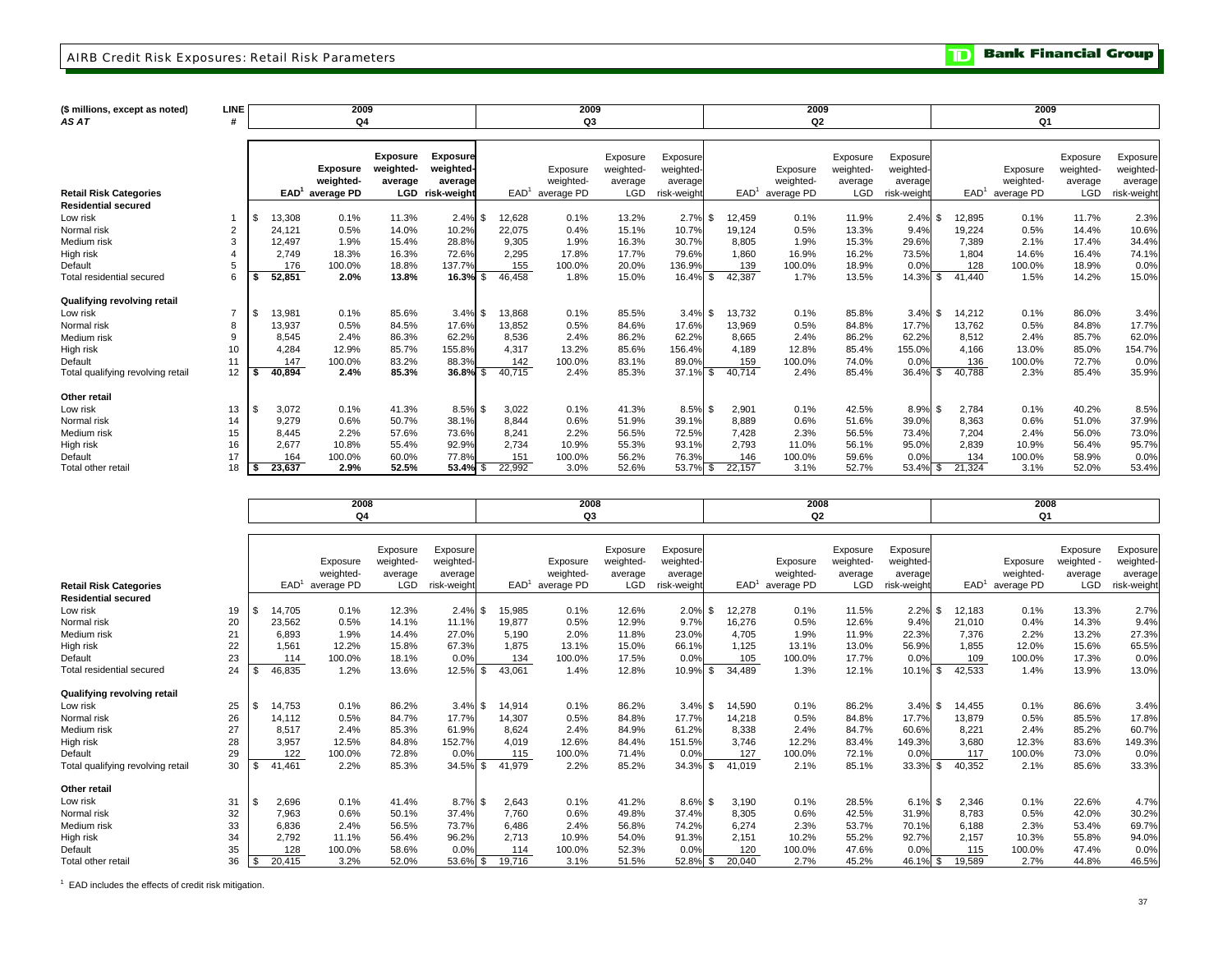#### AIRB Credit Risk Exposures: Non-Retail Risk Parameters

**TD** Bank Financial Group

| (\$ millions, except as noted)<br>AS AT | LINE |                  | 2009<br>Q4                   |                                         |                                         |      |                  | 2009<br>Q3               |                                  |                                 |     |                  | 2009<br>Q2               |                                  |                                  |     |                  | 2009<br>Q1               |                                  |                                  |
|-----------------------------------------|------|------------------|------------------------------|-----------------------------------------|-----------------------------------------|------|------------------|--------------------------|----------------------------------|---------------------------------|-----|------------------|--------------------------|----------------------------------|----------------------------------|-----|------------------|--------------------------|----------------------------------|----------------------------------|
|                                         |      |                  |                              |                                         |                                         |      |                  |                          |                                  |                                 |     |                  |                          |                                  |                                  |     |                  |                          |                                  |                                  |
|                                         |      |                  | <b>Exposure</b><br>weighted- | <b>Exposure</b><br>weighted-<br>average | <b>Exposure</b><br>weighted-<br>average |      |                  | Exposure<br>weighted-    | Exposure<br>weighted-<br>average | Exposure<br>weighted<br>average |     |                  | Exposure<br>weighted-    | Exposure<br>weighted-<br>average | Exposure<br>weighted-<br>average |     |                  | Exposure<br>weighted-    | Exposure<br>weighted-<br>average | Exposure<br>weighted-<br>average |
| <b>Non-Retail Risk Categories</b>       |      | EAD <sup>1</sup> | average PD                   | LGD                                     | risk-weight                             |      | EAD <sup>1</sup> | average PD               | <b>LGD</b>                       | risk-weiaht                     |     | EAD <sup>1</sup> | average PD               | LGD                              | risk-weight                      |     | EAD <sup>1</sup> | average PD               | <b>LGD</b>                       | risk-weight                      |
| Corporate                               |      |                  |                              |                                         |                                         |      |                  |                          |                                  |                                 |     |                  |                          |                                  |                                  |     |                  |                          |                                  |                                  |
| Investment grade                        |      | \$<br>64,979     | 0.1%                         | 30.6%                                   | 17.9%                                   |      | 63,687           | 0.1%                     | 31.5%                            | 19.4%                           |     | 64,864           | 0.1%                     | 32.7%                            | 22.1%                            |     | 69,624           | 0.1%                     | 31.5%                            | 21.2%                            |
| Non-investment grade                    | 2    | 33,152           | 1.6%                         | 22.9%                                   | 42.2%                                   |      | 32,924           | 1.6%                     | 23.1%                            | 42.5%                           |     | 32,865           | 1.5%                     | 26.8%                            | 49.3%                            |     | 32,348           | 1.4%                     | 27.5%                            | 50.7%                            |
| Watch and classified                    | 3    | 1,359            | 20.5%                        | 32.7%                                   | 150.8%                                  |      | 1,788            | 19.4%                    | 30.4%                            | 143.1%                          |     | 1.737            | 20.0%                    | 36.4%                            | 178.8%                           |     | 2,018            | 17.6%                    | 35.4%                            | 168.7%                           |
| Impaired/default                        |      | 366              | 100.0%                       | 42.1%                                   | 184.3%                                  |      | 408              | 100.0%                   | 45.5%                            | 178.5%                          |     | 361              | 100.0%                   | 42.8%                            | 134.0%                           |     | 301              | 100.0%                   | 38.4%                            | 148.1%                           |
| Total corporate                         |      | 99,856           | 1.2%                         | 28.1%                                   | 28.4%                                   | -\$  | 98,807           | 1.4%                     | 28.7%                            | 30.0%                           |     | 99,827           | 1.3%                     | 30.9%                            | 34.2%                            | \$  | 104,291          | 1.1%                     | 30.4%                            | 33.6%                            |
| Sovereign                               |      |                  |                              |                                         |                                         |      |                  |                          |                                  |                                 |     |                  |                          |                                  |                                  |     |                  |                          |                                  |                                  |
| Investment grade                        | 6    | 142,429          | 0.0%                         | 3.2%                                    | 0.3%                                    | \$.  | 145,857          | 0.0%                     | 3.3%                             | 0.3%                            | \$  | 148,677          | 0.0%                     | 12.7%                            | 0.8%                             | \$  | 147,629          | 0.0%                     | 16.4%                            | 1.2%                             |
| Non-investment grade                    |      | 125              | 2.5%                         | 4.4%                                    | 4.1%                                    |      | 135              | 2.6%                     | 4.0%                             | 5.1%                            |     |                  | 0.5%                     | 14.8%                            | 16.7%                            |     | 28               | 0.5%                     | 14.6%                            | 16.7%                            |
| Watch and classified                    | 8    |                  |                              | $\overline{\phantom{a}}$                |                                         |      |                  | $\overline{\phantom{a}}$ | $\overline{\phantom{a}}$         | $\sim$                          |     |                  | $\overline{\phantom{a}}$ | $\overline{\phantom{a}}$         |                                  |     |                  | $\sim$                   |                                  |                                  |
| Impaired/default                        | 9    |                  |                              |                                         |                                         |      |                  | $\overline{\phantom{a}}$ | $\overline{\phantom{a}}$         | $\sim$                          |     |                  | $\overline{\phantom{a}}$ | $\overline{\phantom{a}}$         |                                  |     |                  | $\overline{\phantom{0}}$ |                                  |                                  |
| Total sovereign                         | 10   | 142,554          | $0.0\%$                      | 3.2%                                    | 0.3%                                    | \$.  | 145,992          | 0.0%                     | 3.3%                             | 0.3%                            | \$. | 148,684          | 0.0%                     | 12.7%                            | $0.8\%$                          | \$. | 147,657          | 0.0%                     | 16.4%                            | 1.2%                             |
| <b>Bank</b>                             |      |                  |                              |                                         |                                         |      |                  |                          |                                  |                                 |     |                  |                          |                                  |                                  |     |                  |                          |                                  |                                  |
| Investment grade                        | 11   | \$<br>88,453     | 0.1%                         | 27.8%                                   | 8.9%                                    | \$   | 74,339           | 0.1%                     | 31.5%                            | 10.9% \$                        |     | 78,640           | 0.1%                     | 27.2%                            | 9.2%                             |     | 81,006           | 0.1%                     | 24.3%                            | 8.2%                             |
| Non-investment grade                    | 12   | 2,617            | 1.0%                         | 10.1%                                   | 18.4%                                   |      | 2,745            | 1.0%                     | 11.0%                            | 17.6%                           |     | 2,252            | 0.8%                     | 9.6%                             | 12.9%                            |     | 4,157            | 0.7%                     | 15.4%                            | 21.2%                            |
| Watch and classified                    | 13   |                  | 11.8%                        | 54.0%                                   | 242.5%                                  |      | 14               | 63.0%                    | 16.1%                            | 58.8%                           |     | 14               | 63.5%                    | 17.6%                            | 64.3%                            |     |                  | $\overline{\phantom{a}}$ |                                  |                                  |
| Impaired/default                        | 14   | 13               | 100.0%                       | 14.5%                                   | 7.4%                                    |      |                  | $\overline{\phantom{a}}$ | $\overline{\phantom{a}}$         |                                 |     |                  | 100.0%                   | 54.8%                            | 659.5%                           |     |                  |                          |                                  |                                  |
| Total bank                              | 15   | 91.088           | 0.1%                         | 27.3%                                   | 9.2%                                    | . SI | 77,098           | 0.1%                     | 30.7%                            | $11.1\%$ \$                     |     | 80.908           | 0.1%                     | 26.7%                            | 9.3%                             | \$  | 85,163           | 0.1%                     | 23.9%                            | 8.8%                             |

|                                   |             | 2008             |                          | 2008                     |                          |    |                          | 2008                     |                          |                          |          |                  | 2008                     |                          |                          |  |                          |                          |                          |             |
|-----------------------------------|-------------|------------------|--------------------------|--------------------------|--------------------------|----|--------------------------|--------------------------|--------------------------|--------------------------|----------|------------------|--------------------------|--------------------------|--------------------------|--|--------------------------|--------------------------|--------------------------|-------------|
|                                   |             |                  | Q4                       |                          |                          |    |                          | Q3                       |                          |                          |          |                  | Q2                       |                          |                          |  |                          | Q1                       |                          |             |
|                                   |             |                  |                          |                          |                          |    |                          |                          |                          |                          |          |                  |                          |                          |                          |  |                          |                          |                          |             |
|                                   |             |                  |                          | Exposure                 | Exposure                 |    |                          |                          | Exposure                 | Exposure                 |          |                  |                          | Exposure                 | Exposure                 |  |                          |                          | Exposure                 | Exposure    |
|                                   |             |                  | Exposure                 | weighted-                | weighted-                |    |                          | Exposure                 | weighted-                | weighted-                |          |                  | Exposure                 | weighted-                | weighted-                |  |                          | Exposure                 | weighted-                | weighted-   |
|                                   |             |                  | weighted-                | average                  | average                  |    |                          | weighted-                | average                  | average                  |          |                  | weighted-                | average                  | average                  |  |                          | weighted-                | average                  | average     |
| <b>Non-Retail Risk Categories</b> |             | EAD <sup>1</sup> | average PD               | <b>LGD</b>               | risk-weight              |    | EAD <sup>1</sup>         | average PD               | <b>LGD</b>               | risk-weight              |          | EAD <sup>1</sup> | average PD               | LGD                      | risk-weight              |  | EAD <sup>1</sup>         | average PD               | <b>LGD</b>               | risk-weight |
| Corporate                         |             |                  |                          |                          |                          |    |                          |                          |                          |                          |          |                  |                          |                          |                          |  |                          |                          |                          |             |
| Investment grade                  | 16          | 76,917           | 0.1%                     | 28.3%                    | 19.6%                    |    | 68,083                   | 0.1%                     | 26.4%                    | 18.2%                    |          | 64.249           | 0.1%                     | 25.9%                    | 18.0%                    |  | 68,317                   | 0.1%                     | 24.4%                    | 16.1%       |
| Non-investment grade              | 17          | 34.791           | 1.5%                     | 28.5%                    | 54.7%                    |    | 33,387                   | 1.4%                     | 25.7%                    | 48.3%                    |          | 33,523           | 1.5%                     | 24.8%                    | 46.9%                    |  | 28,021                   | 1.2%                     | 28.9%                    | 55.2%       |
| Watch and classified              | 18          | 1.162            | 18.7%                    | 38.5%                    | 185.0%                   |    | 1.201                    | 15.2%                    | 41.0%                    | 192.3%                   |          | 1,672            | 15.3%                    | 27.2%                    | 127.3%                   |  | 1.469                    | 15.6%                    | 20.9%                    | 99.7%       |
| Impaired/default                  | 19          | 249              | 100.0%                   | 40.5%                    | 103.6%                   |    | 214                      | 100.0%                   | 49.1%                    | 112.8%                   |          | 202              | 100.0%                   | 48.3%                    | 168.0%                   |  | 234                      | 100.0%                   | 52.3%                    | 250.7%      |
| Total corporate                   | 20          | \$<br>113,119    | 0.9%                     | 28.5%                    | 32.3%                    | \$ | 102,885                  | 0.9%                     | 26.4%                    | 30.2%                    | \$.      | 99,646           | 1.0%                     | 25.6%                    | 29.9%                    |  | 98,041                   | 0.9%                     | 25.7%                    | 29.1%       |
| Sovereign                         |             |                  |                          |                          |                          |    |                          |                          |                          |                          |          |                  |                          |                          |                          |  |                          |                          |                          |             |
| Investment grade                  | $2^{\circ}$ | \$<br>145,921    | 0.0%                     | 14.9%                    | 0.9%                     | \$ | 131,945                  | 0.0%                     | 11.9%                    | 0.6%                     | \$       | 132,656          | 0.0%                     | 10.7%                    | 0.5%                     |  | 109,727                  | 0.0%                     | 11.5%                    | 0.5%        |
| Non-investment grade              | 22          | 30               | 0.5%                     | 25.0%                    | 29.3%                    |    | 28                       | 0.5%                     | 18.5%                    | 20.8%                    |          | 44               | 0.8%                     | 22.7%                    | 33.6%                    |  | 36                       | 0.9%                     | 20.9%                    | 24.5%       |
| Watch and classified              | 23          |                  |                          | $\overline{\phantom{a}}$ | $\overline{\phantom{a}}$ |    |                          | $\overline{\phantom{0}}$ | $\overline{\phantom{a}}$ | $\overline{\phantom{a}}$ |          |                  | $\sim$                   | $\overline{\phantom{0}}$ | $\overline{\phantom{a}}$ |  |                          | $\overline{\phantom{a}}$ |                          |             |
| Impaired/default                  | 24          |                  |                          |                          | $\overline{\phantom{a}}$ |    |                          | $\overline{\phantom{a}}$ | $\overline{\phantom{a}}$ | $\overline{\phantom{a}}$ |          |                  | $\overline{\phantom{a}}$ |                          | $\overline{\phantom{0}}$ |  |                          |                          |                          |             |
| Total sovereign                   | 25          | \$<br>145,951    | 0.0%                     | 14.9%                    | 0.9%                     | \$ | 131,973                  | 0.0%                     | 11.9%                    | 0.6%                     | \$       | 132.700          | 0.0%                     | 10.7%                    | 0.5%                     |  | 109.763                  | 0.0%                     | 11.5%                    | 0.5%        |
| <b>Bank</b>                       |             |                  |                          |                          |                          |    |                          |                          |                          |                          |          |                  |                          |                          |                          |  |                          |                          |                          |             |
| Investment grade                  | 26          | 86,208           | 0.1%                     | 22.9%                    | 7.7%                     |    | 77,663                   | 0.1%                     | 23.7%                    | 8.7%                     | <b>β</b> | 83,654           | 0.1%                     | 25.3%                    | 10.2%                    |  | 90,794                   | 0.1%                     | 29.8%                    | 11.1%       |
| Non-investment grade              | 27          | 5,402            | 0.7%                     | 13.7%                    | 17.6%                    |    | 2,870                    | 0.7%                     | 15.4%                    | 20.6%                    |          | 1,327            | 1.4%                     | 17.7%                    | 26.2%                    |  | 1,552                    | 1.7%                     | 8.9%                     | 13.7%       |
| Watch and classified              | 28          |                  | $\overline{\phantom{a}}$ | $\sim$                   | $\overline{\phantom{a}}$ |    | $\overline{\phantom{0}}$ | $\overline{\phantom{0}}$ | $\overline{\phantom{a}}$ | $\overline{\phantom{a}}$ |          |                  | $\sim$                   | $\overline{\phantom{0}}$ | $\overline{\phantom{a}}$ |  |                          | 19.9%                    | 15.5%                    | 76.6%       |
| Impaired/default                  | 29          | 25               | 100.0%                   | 55.0%                    | 687.3%                   |    | $\overline{\phantom{a}}$ | $\overline{\phantom{a}}$ | $\overline{\phantom{a}}$ | $\overline{\phantom{a}}$ |          | $\sim$           | $\overline{\phantom{a}}$ |                          | $\overline{\phantom{a}}$ |  | $\overline{\phantom{a}}$ |                          | $\overline{\phantom{a}}$ |             |
| <b>Total bank</b>                 | 30          | \$<br>91,635     | 0.1%                     | 22.3%                    | $8.4\%$ \$               |    | 80,533                   | 0.1%                     | 23.4%                    | $9.1\%$ \$               |          | 84,981           | 0.1%                     | 25.2%                    | 10.5% \$                 |  | 92,347                   | 0.1%                     | 29.4%                    | 11.1%       |

1 EAD includes the effects of credit risk mitigation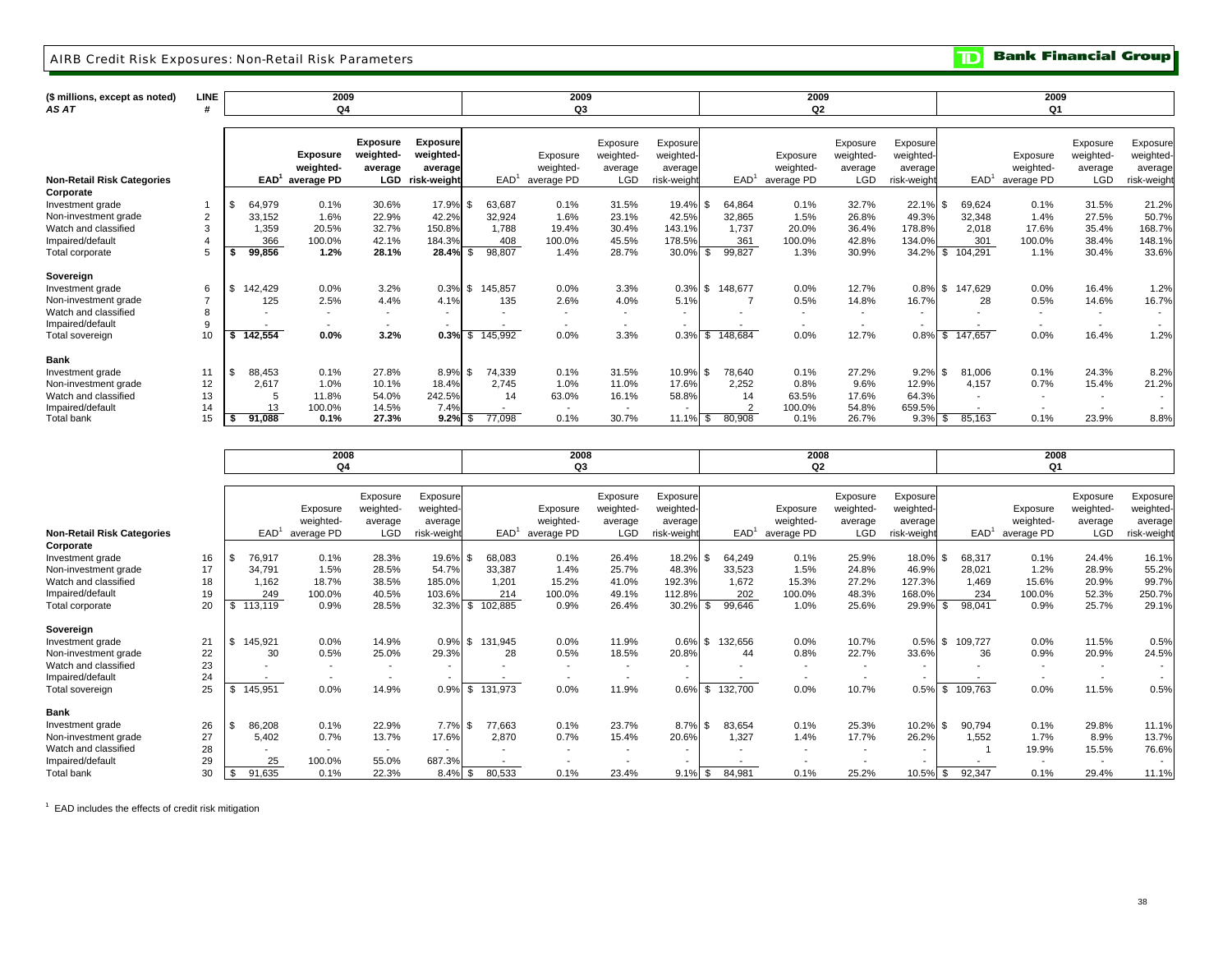## AIRB Credit Risk Exposures: Undrawn Commitments<sup>1</sup> and EAD on Undrawn Commitments<sup>2</sup>

| (\$ millions)               | <b>LINE</b>    | 2009             |               | 2009           |             | 2009           |               | 2009 |                |             |  |  |
|-----------------------------|----------------|------------------|---------------|----------------|-------------|----------------|---------------|------|----------------|-------------|--|--|
| AS AT                       | #              | Q4               |               | Q3             |             | Q <sub>2</sub> |               |      | Q <sub>1</sub> |             |  |  |
|                             |                |                  |               |                |             |                |               |      |                |             |  |  |
|                             |                | <b>Notional</b>  | <b>EAD on</b> | Notional       | EAD or      | Notional       | EAD on        |      | Notional       | EAD on      |  |  |
|                             |                | undrawn          | undrawn       | undrawn        | undrawr     | undrawn        | undrawn       |      | undrawn        | undrawn     |  |  |
| <b>By Counterparty Type</b> |                | commitments      | commitments   | commitments    | commitments | commitments    | commitments   |      | commitments    | commitments |  |  |
| Retail                      |                |                  |               |                |             |                |               |      |                |             |  |  |
| Residential secured         | 1              | 52,391 \$<br>\$  |               | 58,351 \$      | $23,942$ \$ | 55,976 \$      | $22,155$ \ \$ |      | 54,904 \$      | 21,319      |  |  |
| Qualifying revolving retail | 2              | 44,079           | 25,857        | 43,916         | 25,954      | 43,634         | 26,168        |      | 43,923         | 26,516      |  |  |
| Other retail                | 3              | 6,697            | 5,031         | 6,565          | 4,944       | 6,618          | 5,008         |      | 6,575          | 5,041       |  |  |
| <b>Total retail</b>         | 4              | 103,167          | 48,366        | 108,832        | 54,840      | 106,228        | 53,331        |      | 105,402        | 52,876      |  |  |
| Non-retail                  |                |                  |               |                |             |                |               |      |                |             |  |  |
| Corporate                   | 5              | 26,583           | 17,852        | 25,758         | 17,352      | 25,867         | 16,929        |      | 25,556         | 16,725      |  |  |
| Sovereign                   | 6              | 1,108            | 772           | 1,144          | 797         | 1,215          | 820           |      | 995            | 672         |  |  |
| Bank                        | $\overline{7}$ | 645              | 447           | 642            | 445         | 524            | 352           |      | 605            | 407         |  |  |
| Total non-retail            | 8              | 28,336           | 19,071        | 27,544         | 18,594      | 27,606         | 18,101        |      | 27,156         | 17,804      |  |  |
| Total                       | 9              | 131,503 \$<br>\$ | $67,437$ \$   | 136,376 \$     | 73,434 \$   | 133,834 \$     | 71,432        | l \$ | 132,558<br>\$  | 70,680      |  |  |
|                             |                | 2008             |               | 2008           |             | 2008           |               |      | 2008           |             |  |  |
|                             |                | Q4               |               | Q <sub>3</sub> |             | Q <sub>2</sub> |               |      | Q <sub>1</sub> |             |  |  |
|                             |                |                  |               |                |             |                |               |      |                |             |  |  |
|                             |                | Notional         | EAD on        | Notional       | EAD on      | Notional       | EAD on        |      | Notional       | EAD on      |  |  |
|                             |                | undrawn          | undrawn       | undrawn        | undrawn     | undrawn        | undrawn       |      | undrawn        | undrawn     |  |  |
| <b>Counterparty Type</b>    |                | commitments      | commitments   | commitments    | commitments | commitments    | commitments   |      | commitments    | commitments |  |  |
| Retail                      |                |                  |               |                |             |                |               |      |                |             |  |  |
| Residential secured         | 10             | \$<br>53,900 \$  | $20,705$ \$   | 53,652 \$      | $21,427$ \$ | 51,324 \$      | $20,395$ \$   |      | 51,081 \$      | 18,010      |  |  |
| Qualifying revolving retail | 11             | 44,268           | 27,386        | 45,151         | 28,098      | 44,848         | 28,133        |      | 44,458         | 27,659      |  |  |
| Other retail                | 12             | 6,575            | 5,010         | 6,361          | 4,830       | 6,216          | 5,640         |      | 7,043          | 5,530       |  |  |
| <b>Total retail</b>         | 13             | 104,743          | 53,101        | 105,164        | 54,355      | 102,388        | 54,168        |      | 102,582        | 51,199      |  |  |
| Non-retail                  |                |                  |               |                |             |                |               |      |                |             |  |  |
| Corporate                   | 14             | 29,942           | 21,494        | 29,176         | 21,427      | 25,774         | 18,760        |      | 25,652         | 18,735      |  |  |
| Sovereign                   | 15             | 1,015            | 893           | 878            | 768         | 815            | 711           |      | 757            | 662         |  |  |
| Bank                        | 16             | 569              | 485           | 607            | 512         | 541            | 450           |      | 517            | 439         |  |  |
| Total non-retail            | 17             | 31,526           | 22,872        | 30,661         | 22,707      | 27,130         | 19,921        |      | 26,926         | 19,836      |  |  |
| Total                       | 18             | \$<br>136,269 \$ | 75,973 \$     | 135,825 \$     | 77,062 \$   | 129,518 \$     | 74,089 \$     |      | 129,508 \$     | 71,035      |  |  |

 $<sup>1</sup>$  Notional undrawn commitments are equal to the contractually available amounts provided via committed loan agreements less amounts currently outstanding under those committed loan agreements.</sup>

 $<sup>2</sup>$  EAD on undrawn commitments is the amount currently undrawn but expected to be drawn assuming a default on the underlying committed loan agreement.</sup>

**TD** Bank Financial Group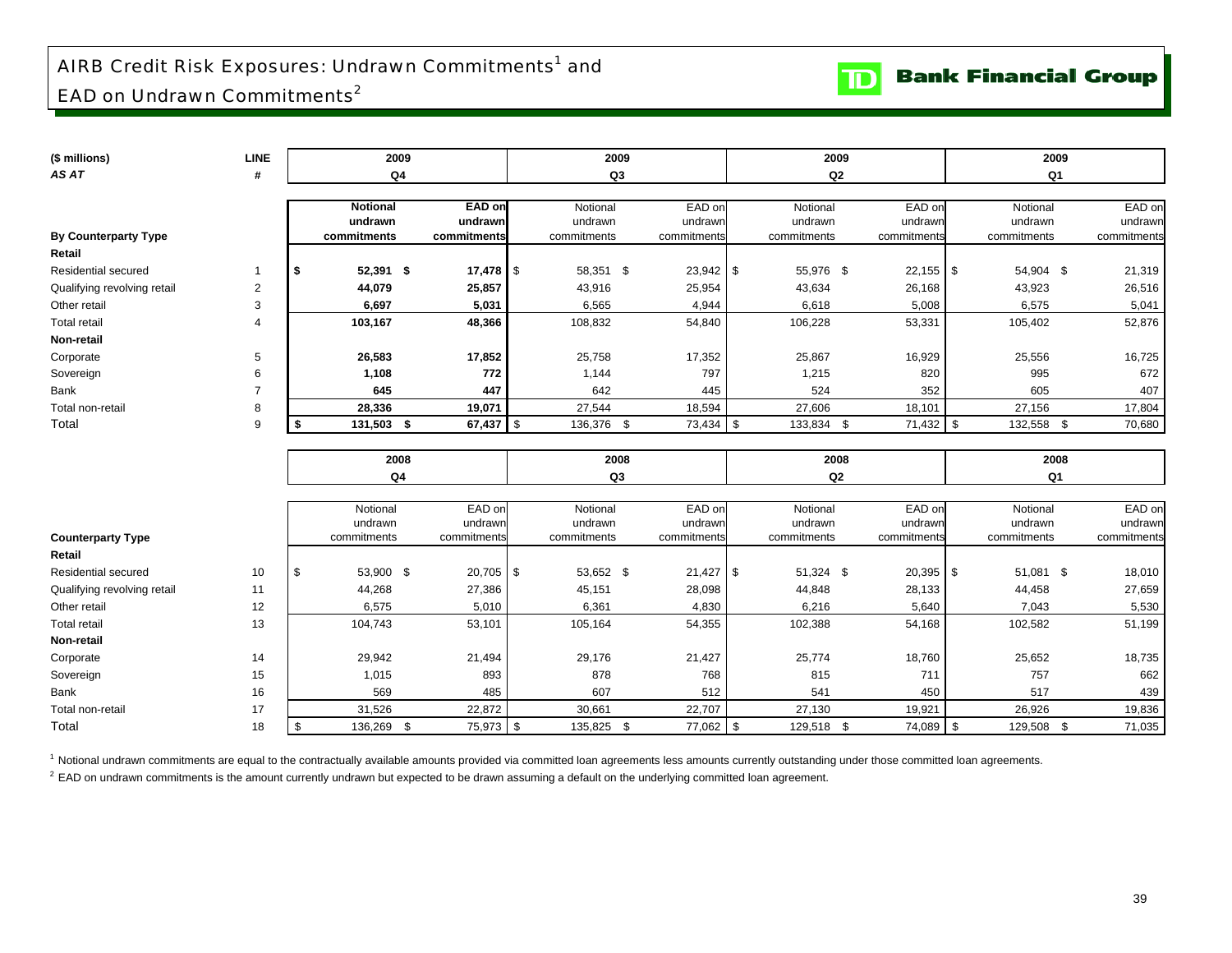**2008**

**2009**

| (Percentage)<br>LINE               |  |                                                    | 2009<br>Q4 |                                                | 2009<br>Q3                |                             | 2009<br>Q2                |                             | 2009<br>Q1                |            |                                                           | 2008<br>Q4                |                            |
|------------------------------------|--|----------------------------------------------------|------------|------------------------------------------------|---------------------------|-----------------------------|---------------------------|-----------------------------|---------------------------|------------|-----------------------------------------------------------|---------------------------|----------------------------|
|                                    |  | <b>Historical actual</b><br>loss rate <sup>3</sup> | rate $1,2$ | <b>Actual loss Expected loss</b><br>rate $1,2$ | Actual loss<br>rate $1,2$ | Expected loss<br>rate $1,2$ | Actual loss<br>rate $1,2$ | Expected loss<br>rate $1,2$ | Actual loss<br>rate $1,2$ | rate $1,2$ | Expected loss Historical actual<br>loss rate <sup>3</sup> | Actual loss<br>rate $1,2$ | Expected loss<br>rate $1,$ |
| <b>Counterparty Type</b><br>Retail |  |                                                    |            |                                                |                           |                             |                           |                             |                           |            |                                                           |                           |                            |
| Residential secured                |  | 0.01%                                              | 0.01%      | 0.06%                                          | 0.01%                     | 0.04%                       | 0.01%                     | 0.07%                       | 0.01%                     | 0.07%      | 0.01%                                                     | 0.01%                     | 0.06%                      |
| Qualifying revolving retail        |  | 3.51%                                              | 5.03%      | 4.48%                                          | 5.01%                     | 4.45%                       | 4.54%                     | 4.47%                       | 4.21%                     | 4.39%      | 3.20%                                                     | 4.01%                     | 3.40%                      |
| Other retail<br>Non-retail         |  | 1.01%                                              | 1.57%      | 1.69%                                          | 1.48%                     | 1.46%                       | 1.40%                     | 1.49%                       | 1.31%                     | 1.51%      | 0.93%                                                     | 1.22%                     | 1.46%                      |
| Corporate                          |  | 0.49%                                              | 0.28%      | 0.64%                                          | 0.27%                     | 0.72%                       | 0.30%                     | 0.67%                       | 0.22%                     | 0.66%      | 0.53%                                                     | 0.23%                     | 0.53%                      |
| Sovereign<br>Bank                  |  |                                                    |            | 0.06%                                          |                           | 0.06%                       |                           | 0.07%                       |                           | 0.07%      |                                                           |                           | 0.06%                      |
|                                    |  |                                                    |            |                                                |                           |                             |                           |                             |                           |            |                                                           |                           |                            |

**2009**

**2009**

1 Retail actual and expected loss rates are measured as follows:

Actual loss rate represents the actual write-offs net of recoveries for the current and prior three quarters divided by the outstanding balances taken at the beginning of the four-quarter period starting 15 months ago. Thi definition of default (at 90 days past due) and write-off (at 180 days). Expected loss rate represents the loss rate that was predicted at the beginning of the four-quarter period defined above. The expected loss is measur outstanding balances at the beginning of the four-quarter period.

2 Non-retail actual and expected loss rates are measured as follows:

Actual loss rate represents the change in specific allowance plus write-offs less recoveries, divided by the outstanding balances for the same period, for each of the current and prior three quarters. Expected loss rate re of the applicable four-quarter period defined above. The expected loss is measured using Basel II parameters (PDxLGDxEAD) divided by outstanding balances at the beginning of the four-quarter period.

3 The historical loss rate equals total actual losses for all years in the historically measured period divided by total outstanding balances for all years in the historically measured period. Currently, the Bank includes the historically measured period. This historical data will be updated annually until a complete business cycle is included in the historically measured period. A business cycle is estimated to be 10-15 years in duration.

#### **Commentary:**

Differences between actual loss rates and expected loss rates are due to the following reasons:

- Expected losses are calculated using "through the cycle" risk parameters while actual losses are determined at a "point in time" and reflect economic conditions at that time. Using "through the cycle" parameters has the period of time. As a result, actual losses may exceed expected losses during a recession and may fall below expected losses during economic growth.
- Expected loss parameters are conservatively estimated (i.e. adjusted upwards) to account for the limited number of years of historical data available.

**2009**

LGD parameters used in the expected loss estimates are adjusted upwards to reflect potential economic downturn conditions.

To ensure our models and risk parameters continue to be reasonable predictors of potential loss, we assess and review our risk parameters against actual loss experience and public sources of information at least annually a

#### **Retail:**

Actual loss rates for qualifying revolving and other retail exposures were higher in the four quarters ending Q4 2009 than they were during the historically measured period due to the impact of the recession and associated These factors led to the default rates and LGDs in the four quarters ending Q4 2009 being higher than the ones observed during the historically measured period, which was characterized by favourable economic conditions.

#### **Non-retail:**

Actual loss rates for non-retail exposures were lower in the four quarters ending Q4 2009 than they were during the historically measured period. This is because average default rates and LGDs were lower during the four qu historically measured period.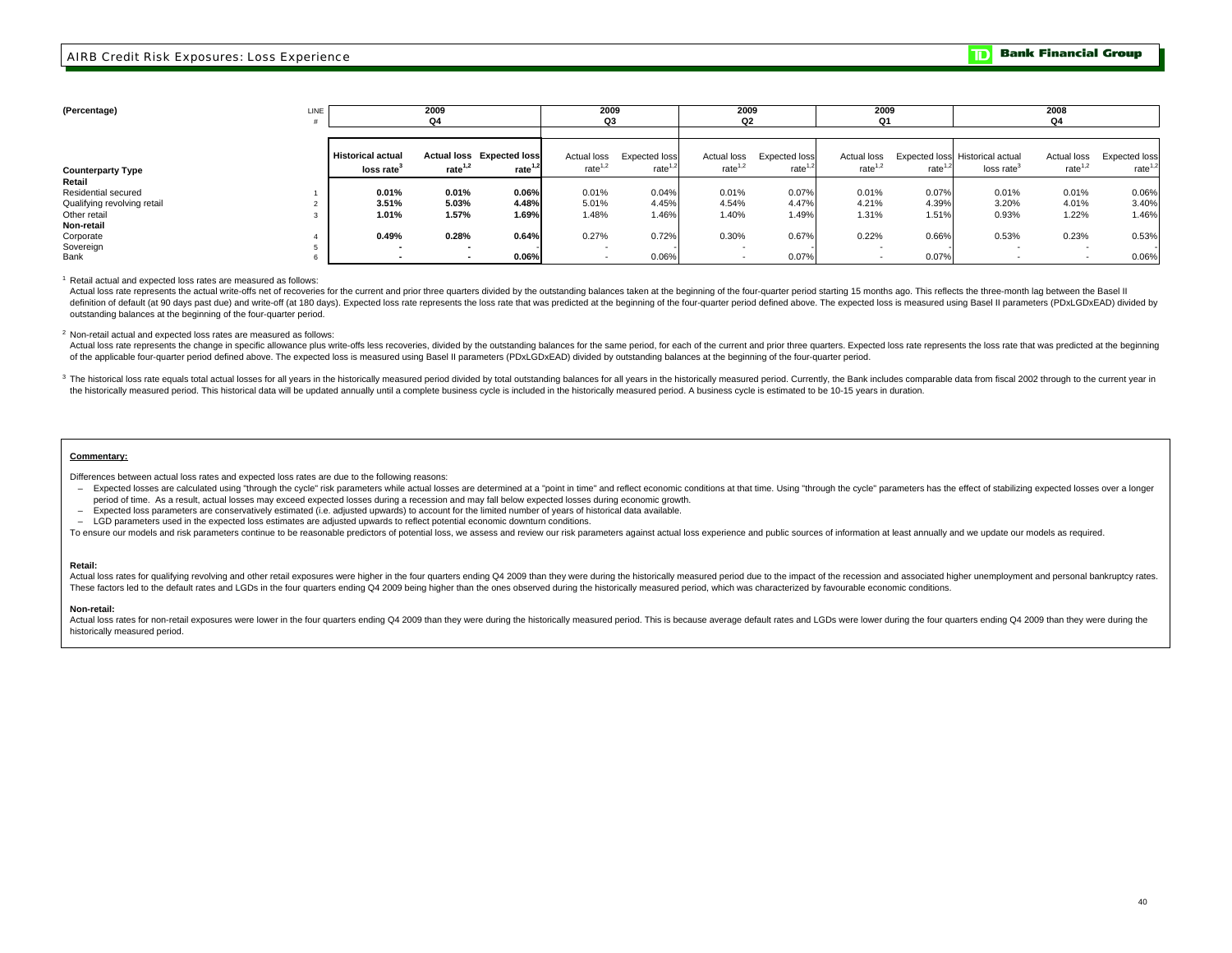## Securitization Exposures<sup>1</sup>

 $\mathbf{D}$ 

| LINE |    |  |                                                                                           |     |                                                            |                                                         |     | 2009                                  |                                                           |                                                                                                   |  |
|------|----|--|-------------------------------------------------------------------------------------------|-----|------------------------------------------------------------|---------------------------------------------------------|-----|---------------------------------------|-----------------------------------------------------------|---------------------------------------------------------------------------------------------------|--|
| #    | Q4 |  |                                                                                           |     |                                                            |                                                         |     |                                       |                                                           |                                                                                                   |  |
|      |    |  |                                                                                           |     |                                                            |                                                         |     |                                       |                                                           |                                                                                                   |  |
|      |    |  |                                                                                           |     |                                                            |                                                         |     |                                       |                                                           | Risk-weighted                                                                                     |  |
|      |    |  |                                                                                           |     |                                                            |                                                         |     |                                       |                                                           | assets                                                                                            |  |
|      |    |  |                                                                                           |     |                                                            | 2,987                                                   |     |                                       |                                                           | 3,146                                                                                             |  |
|      |    |  | 94                                                                                        | 519 |                                                            | 84                                                      | 372 |                                       | 480                                                       | 65                                                                                                |  |
|      |    |  | 443                                                                                       | 905 |                                                            | 580                                                     | 991 | 517                                   | 668                                                       | 409                                                                                               |  |
|      |    |  | 1,187                                                                                     | 435 |                                                            | 2,092                                                   | 76  | 337                                   | 596                                                       | 2,532                                                                                             |  |
|      |    |  | n/a                                                                                       | 692 |                                                            | n/a                                                     | 660 | n/a                                   | 1,203                                                     | n/a                                                                                               |  |
| 6    |    |  | n/a                                                                                       | 75  |                                                            | n/a                                                     | 71  | n/a                                   | 50                                                        | n/a                                                                                               |  |
|      |    |  |                                                                                           |     |                                                            |                                                         |     |                                       |                                                           | 6,152                                                                                             |  |
|      |    |  |                                                                                           |     |                                                            |                                                         |     |                                       |                                                           |                                                                                                   |  |
|      |    |  | 2009<br><b>Gross exposures</b><br>36,843 \$<br>600<br>689<br>261<br>1,404<br>84<br>39,881 |     | <b>Risk-weighted</b><br>assets<br>$3,345$ \$<br>$5,069$ \$ | 2009<br>Q3<br>Gross exposures<br>34,770 \$<br>37,396 \$ |     | Risk-weighted<br>assets<br>$5,743$ \$ | 2009<br>Q2<br>Gross exposures<br>38,955 \$<br>$41,125$ \$ | Q1<br>Risk-weighted<br>Gross exposures<br>assets<br>38,569 \$<br>3,333<br>$4,258$ \$<br>41,566 \$ |  |

| 2008     | 2008   | 2008 | 2008 |
|----------|--------|------|------|
| $\Omega$ | ~<br>w | ~~   |      |

|                                                         |    |                 | Risk-weighted  |                 | Risk-weighted |                 | Risk-weighted |                 | Risk-weighted |
|---------------------------------------------------------|----|-----------------|----------------|-----------------|---------------|-----------------|---------------|-----------------|---------------|
| Rating                                                  |    | Gross exposures | assets         | Gross exposures | assets        | Gross exposures | assets        | Gross exposures | assets        |
| AA- and above                                           |    | 37,892 \$       | $5,388$ \ \ \$ | 36,346 \$       | $4,942$ \$    | 36,945 \$       | $4,989$ \ \$  | 18,517 \$       | 1,302         |
| $A+$ to $A-$                                            |    | 455             | 199            | 103             | 21            | 211             | 42            | 330             | 66            |
| BBB+ to BBB-                                            | 10 | 571             | 557            | 56              | 42            | 56              | 42            | 39              | 30            |
| BB+ to BB-                                              |    | 62              | 216            |                 |               |                 |               |                 |               |
| Below BB- <sup>2</sup>                                  | 12 |                 | n/a            |                 | n/a           |                 | n/a           |                 | n/a           |
| Gains on sale recorded upon securitization <sup>2</sup> | 13 |                 | n/a            | 64              | n/a           | 65              | n/a           | 54              | n/a           |
| Total                                                   | 14 | 39,037          | $6,360$   \$   | 36,569          | $5,005$ \$    | 37,277          |               | 18,940 \$       | 1,398         |

 $<sup>1</sup>$  Securitization exposures include the Bank's exposures as originator and investor under both the IRB approach and the Standardized approach.</sup>

 $2$  Securitization exposures deducted from capital.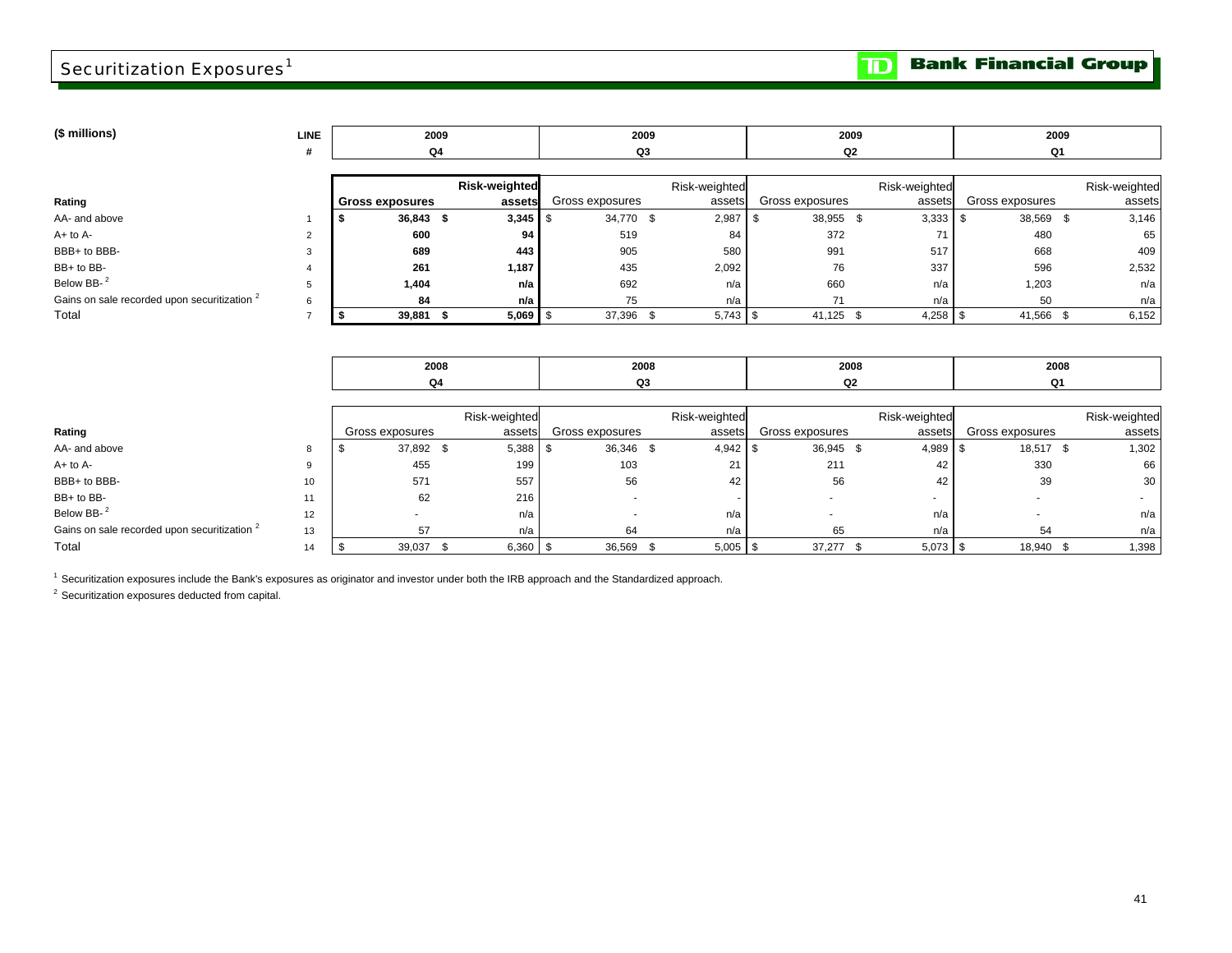| (\$ millions)<br>AS AT                                                          | LINE |            | 2009<br>Q4               |              | 2009<br>$Q3^3$ |         |                          |          | 2009<br>Q2 <sup>3</sup> |                     |                        | 2009<br>$Q1^3$ |              |               |                          |          |            |
|---------------------------------------------------------------------------------|------|------------|--------------------------|--------------|----------------|---------|--------------------------|----------|-------------------------|---------------------|------------------------|----------------|--------------|---------------|--------------------------|----------|------------|
|                                                                                 |      |            |                          |              |                |         |                          |          |                         |                     |                        |                |              |               |                          |          |            |
|                                                                                 |      |            |                          |              | <b>RWA</b>     |         |                          |          | RW/                     |                     |                        |                | <b>RWA</b>   |               |                          |          | <b>RWA</b> |
|                                                                                 |      |            |                          | Internal     |                |         |                          | Internal |                         |                     |                        | Internal       |              |               |                          | Internal |            |
|                                                                                 |      | Gross      |                          | Ratings      |                | Gross   |                          | Ratings  |                         | Gross               |                        | Ratings        |              | Gross         |                          | Ratings  |            |
|                                                                                 |      |            | Exposures Standardized   | <b>Based</b> | Total          |         | Exposures Standardized   | Based    | Total                   |                     | Exposures Standardized | Based          | Total        |               | Exposures Standardized   | Based    | Total      |
| <b>Credit risk</b>                                                              |      |            |                          |              |                |         |                          |          |                         |                     |                        |                |              |               |                          |          |            |
| Retail                                                                          |      |            |                          |              |                |         |                          |          |                         |                     |                        |                |              |               |                          |          |            |
| Residential secured                                                             |      | 148,054 \$ | 4.613                    | 8,597        | 13.210         | 152,173 | 4,318                    | 7.609    | 11,927                  | 144.687             | 4.419<br>- \$          | 6,066          | 10,485<br>-8 | 141,723<br>\$ | 4.160                    | 6,207    | 10,367     |
| Qualifying revolving retail                                                     |      | 40,894     | $\overline{\phantom{a}}$ | 15,053       | 15,053         | 40,715  | $\overline{\phantom{a}}$ | 15,109   | 15,109                  | 40,714              | $\sim$                 | 14,836         | 14,836       | 40,788        | $\overline{\phantom{a}}$ | 14,637   | 14,637     |
| Other retail                                                                    | з    | 40.888     | 12.898                   | 12,629       | 25,527         | 39.125  | 12,093                   | 12,355   | 24.448                  | 39,350              | 12,907                 | 11.828         | 24,735       | 38.653        | 13.017                   | 11,380   | 24,397     |
| Non-retail                                                                      |      |            |                          |              |                |         |                          |          |                         |                     |                        |                |              |               |                          |          |            |
| Corporate                                                                       |      | 145,133    | 44.547                   | 28,329       | 72,876         | 144,233 | 44,609                   | 29,651   | 74,260                  | 150,774             | 49,453                 | 34,138         | 83,591       | 156,484       | 50,281                   | 34,998   | 85,279     |
| Sovereign                                                                       |      | 60,102     |                          | 473          | 474            | 52,241  |                          | 450      | 45'                     | 57,159              |                        | 1,169          | 1,170        | 60.316        |                          | 1,794    | 1,795      |
| Bank                                                                            |      | 109,233    | 1.905                    | 8.354        | 10.259         | 93.243  | 1,544                    | 8,580    | 10.124                  | 96,114              | 1,010                  | 7,524          | 8,534        | 94.187        | 910                      | 7.485    | 8,395      |
| <b>Securitization exposures</b>                                                 |      | 39,882     | 959                      | 4,110        | 5,069          | 37.396  | 608                      | 5,135    | 5.743                   | 41,125              | 656                    | 3,602          | 4,258        | 41,566        | 665                      | 5,487    | 6,152      |
| Equity exposures                                                                |      |            |                          |              |                |         |                          |          |                         |                     |                        |                |              |               |                          |          |            |
| Equity exposures that are grandfathered                                         | 8    |            |                          |              |                |         |                          |          |                         |                     |                        |                | $\sim$       | 1,854         |                          | 1,854    | 1,854      |
| Equity exposures subject to simple risk-weight method                           | 9    |            |                          |              |                |         |                          |          |                         |                     |                        |                |              | 992           |                          | 3,323    | 3,323      |
| Equity exposures subject to PD/LGD approaches                                   | 10   |            |                          |              |                |         |                          |          | $\sim$                  |                     |                        |                |              | 258           |                          | 334      | 334        |
| Other                                                                           | 11   | 2.374      |                          | 1,296        | 1,296          | 2,392   |                          | 1,348    | 1,348                   | 3,113               |                        | 2,001          | 2,001        | 1,133         |                          | 28       | 28         |
| Exposures subject to standardized or IRB approaches                             | 12   | 586,560    | 64.923                   | 78,841       | 143,764        | 561,518 | 63,173                   | 80,237   | 143,410                 | 573,036             | 68,446                 | 81,164         | 149,610      | 577,954       | 69,034                   | 87,527   | 156,561    |
| Adjustment to IRB RWA for scaling factor                                        | 13   |            |                          |              | 4,730          |         |                          |          | 4,814                   |                     |                        |                | 4,870        |               |                          |          | 5,252      |
| Other assets not included in standardized or IRB approaches                     | 14   | 36,014     |                          |              | 11,971         | 36,400  |                          |          | 11,976                  | 39,145              |                        |                | 12,919       | 40,907        |                          |          | 13,328     |
| Net impact of eliminating one month reporting lag on U.S. entities <sup>2</sup> | 15   | 57         |                          |              |                | (431)   |                          |          |                         | (340)               |                        |                | $\sim$       | 1,654         |                          |          | 1,159      |
| Total credit risk                                                               | 16   | 622.631    |                          |              | \$160.465      | 597.487 |                          |          |                         | \$160,200 \$611,841 |                        |                | \$167,399    | \$ 620,515    |                          |          | \$176,300  |
| <b>Market risk</b>                                                              |      |            |                          |              |                |         |                          |          |                         |                     |                        |                |              |               |                          |          |            |
| Internal models approach - trading book                                         | 17   | n/a        |                          |              | 3.735          | n/a     |                          |          | 4.682                   | n/a                 |                        |                | 7,737        | n/a           |                          |          | 10,176     |
| <b>Operational risk</b>                                                         |      |            |                          |              |                |         |                          |          |                         |                     |                        |                |              |               |                          |          |            |
| Basic indicator approach                                                        | 18   | n/a        |                          |              | 7,882          | n/a     |                          |          | 7,724                   | n/a                 |                        |                | 7,429        | n/a           |                          |          | 7,205      |
| Standardized approach                                                           | 19   | n/a        |                          |              | 17,503         | n/a     |                          |          | 17,003                  | n/a                 |                        |                | 16,743       | n/a           |                          |          | 17,417     |
| Total operational risk                                                          | 20   |            |                          |              | 25,385         |         |                          |          | 24,727                  |                     |                        |                | 24,172       |               |                          |          | 24,622     |
| Total                                                                           | 21   |            |                          |              | \$189,585      |         |                          |          | \$189,609               |                     |                        |                | \$199,308    |               |                          |          | \$211,098  |

|                                                                                 |    |            | 2008                     | 2008                |                         |         |                          |                     | 2008                |            |                        | 2008                |                     |           |                        |                     |                     |
|---------------------------------------------------------------------------------|----|------------|--------------------------|---------------------|-------------------------|---------|--------------------------|---------------------|---------------------|------------|------------------------|---------------------|---------------------|-----------|------------------------|---------------------|---------------------|
|                                                                                 |    |            | Q <sub>4</sub>           |                     |                         |         | Q3                       |                     |                     |            | Q2                     |                     |                     |           | Q1                     |                     |                     |
|                                                                                 |    |            |                          |                     |                         |         |                          |                     | <b>RWA</b>          |            |                        |                     | <b>RWA</b>          |           |                        |                     | <b>RWA</b>          |
|                                                                                 |    |            |                          |                     | <b>RWA</b>              |         |                          |                     |                     |            |                        |                     |                     |           |                        |                     |                     |
|                                                                                 |    | Gross      |                          | Internal<br>Ratings |                         | Gross   |                          | Internal<br>Ratings |                     | Gross      |                        | Internal<br>Ratings |                     | Gross     |                        | Internal<br>Ratings |                     |
|                                                                                 |    | Exposures  | Standardized             | Based               | Total                   |         | Exposures Standardized   | Based               | Total               |            | Exposures Standardized | Based               | Total               |           | Exposures Standardized | Based               | Total               |
| <b>Credit risk</b>                                                              |    |            |                          |                     |                         |         |                          |                     |                     |            |                        |                     |                     |           |                        |                     |                     |
| Retail                                                                          |    |            |                          |                     |                         |         |                          |                     |                     |            |                        |                     |                     |           |                        |                     |                     |
| <b>Residential secured</b>                                                      | 22 | 142.663 \$ | 3,339<br>S               | 5.875               | $9.214$ \$              | 142.035 | 3.275<br>-96             | 4.675               | 7,950               | 132,776 \$ | 3.404<br>-S            | 3.498               | 6,902               | \$121.927 | 1,876<br>-8            | 5.540               | 7.416               |
| Qualifying revolving retail                                                     | 23 | 41,461     | $\overline{\phantom{a}}$ | 14,307              | 14,307                  | 41,979  | $\overline{\phantom{a}}$ | 14,410              | 14,410              | 41,019     | $\sim$                 | 13,657              | 13,657              | 40,353    |                        | 13,449              | 13,449              |
| Other retail                                                                    | 24 | 35,801     | 11.493                   | 10,937              | 22,430                  | 35.657  | 11,920                   | 10,417              | 22,337              | 35,415     | 11,502                 | 9.233               | 20,735              | 31,492    | 8.897                  | 9,103               | 18,000              |
| Non-retail                                                                      |    |            |                          |                     |                         |         |                          |                     |                     |            |                        |                     |                     |           |                        |                     |                     |
| Corporate                                                                       | 25 | 158.110    | 43,251                   | 36,551              | 79,802                  | 148,587 | 39,312                   | 31,047              | 70,359              | 144,665    | 37,144                 | 29,772              | 66,916              | 122,344   | 20,738                 | 28,549              | 49,287              |
| Sovereign                                                                       | 26 | 58.161     | $\overline{2}$           | 1,363               | 1,365                   | 40.797  | $\overline{2}$           | 824                 | 826                 | 42,985     | 3                      | 631                 | 634                 | 35.716    | 251                    | 599                 | 850                 |
| Bank                                                                            | 27 | 99.937     | 701                      | 7.735               | 8.436                   | 86.659  | 1.210                    | 7,358               | 8.568               | 91.823     | 1.368                  | 8.896               | 10,264              | 93.646    | 260                    | 10,252              | 10,512              |
| <b>Securitization exposures</b>                                                 | 28 | 39,037     | 5,106                    | 1,254               | 6,360                   | 36.569  | 3.676                    | 1,329               | 5.005               | 37,277     | 3.695                  | 1.378               | 5,073               | 18,940    |                        | 1,398               | 1,398               |
| Equity exposures <sup>1</sup>                                                   |    |            |                          |                     |                         |         |                          |                     |                     |            |                        |                     |                     |           |                        |                     |                     |
| Equity exposures that are grandfathered                                         | 29 | 2.044      |                          | 2,044               | 2,044                   | 2.243   |                          | 2.243               | 2.243               | 2,583      |                        | 2.583               | 2,583               | 3,024     |                        | 3,024               | 3,024               |
| Equity exposures subject to simple risk-weight method                           | 30 | 1.364      |                          | 4,834               | 4,834                   | 1.171   |                          | 4,204               | 4,204               | 1,285      |                        | 4.445               | 4.445               | 1,134     |                        | 4,082               | 4,082               |
| Equity exposures subject to PD/LGD approaches                                   | 31 | 287        |                          | 388                 | 388                     | 310     |                          | 429                 | 429                 | 310        |                        | 428                 | 428                 | 315       |                        | 443                 | 443                 |
| Other                                                                           | 32 | 1.025      |                          | 29                  | 29                      | 986     |                          | 30                  | 30                  | 542        |                        | 39                  | 39                  | 381       |                        | 17                  | 17                  |
| Exposures subject to standardized or IRB approaches                             | 33 | 579,890    | 63.892                   | 85,317              | 149,209                 | 536.993 | 59.395                   | 76,966              | 136,361             | 530,680    | 57,116                 | 74.560              | 131,676             | 469,272   | 32.022                 | 76,456              | 108,478             |
| Adjustment to IRB RWA for scaling factor                                        | 34 |            |                          |                     | 5.119                   |         |                          |                     | 4.618               |            |                        |                     | 4,474               |           |                        |                     | 4,587               |
| Other assets not included in standardized or IRB approaches                     | 35 | 37,436     |                          |                     | 13,543                  | 34,613  |                          |                     | 11,347              | 34,699     |                        |                     | 11,467              | 23,753    |                        |                     | 8,395               |
| Net impact of eliminating one month reporting lag on U.S. entities <sup>2</sup> | 36 | 25.867     |                          |                     | 9.681                   |         |                          |                     |                     |            |                        |                     |                     |           |                        |                     |                     |
| Total credit risk                                                               |    | 643.193    |                          |                     | $\overline{\$}$ 177,552 | 571.606 |                          |                     | \$152,326           | \$565,379  |                        |                     | \$147,617           | \$493.025 |                        |                     | \$121,460           |
| <b>Market risk</b>                                                              | 37 |            |                          |                     |                         |         |                          |                     |                     |            |                        |                     |                     |           |                        |                     |                     |
| Internal models approach - trading book                                         |    | n/a        |                          |                     | 9.644                   | n/a     |                          |                     | 8.179               | n/a        |                        |                     | 7.140               | n/a       |                        |                     | 4,088               |
| <b>Operational risk</b>                                                         | 38 |            |                          |                     |                         |         |                          |                     |                     |            |                        |                     |                     |           |                        |                     |                     |
| Basic indicator approach                                                        | 39 | n/a        |                          |                     | 7,090                   | n/a     |                          |                     | 6,974               | n/a        |                        |                     | 6,749               | n/a       |                        |                     | 3,411               |
| Standardized approach                                                           | 40 | n/a        |                          |                     | 17.464                  | n/a     |                          |                     | 17.195              | n/a        |                        |                     | 17.129              | n/a       |                        |                     | 16.941              |
| Total operational risk<br>Total                                                 | 41 |            |                          |                     | 24.554<br>\$211,750     |         |                          |                     | 24.169<br>\$184,674 |            |                        |                     | 23.878<br>\$178,635 |           |                        |                     | 20.352<br>\$145,900 |
|                                                                                 |    |            |                          |                     |                         |         |                          |                     |                     |            |                        |                     |                     |           |                        |                     |                     |

<sup>1</sup> Effective April 30, 2009, the Bank's equity portfolio qualified for the Basel II Framework's equity materiality exemption.

TD Bank, N.A. assets as at the Bank's period end were used when calculating the Bank's regulatory capital position. Further, effective Q4 2008, for regulatory purposes only, the Bank's investment in TD Ameritrade is transl <sup>2</sup> Effective Q2 2009, for both accounting and regulatory reporting purposes, the one month lag in reporting the financial position and results of operations of TD Bank, N.A., which includes TD Bankmorth and Commerce, is e

<sup>3</sup> During Q4 2009, certain comparative amounts retroactive to Q1 2009 have been restated to conform with the Amendments to CICA Handbook Section 3855, Financial Instruments - Recognition and Measurement. For further detai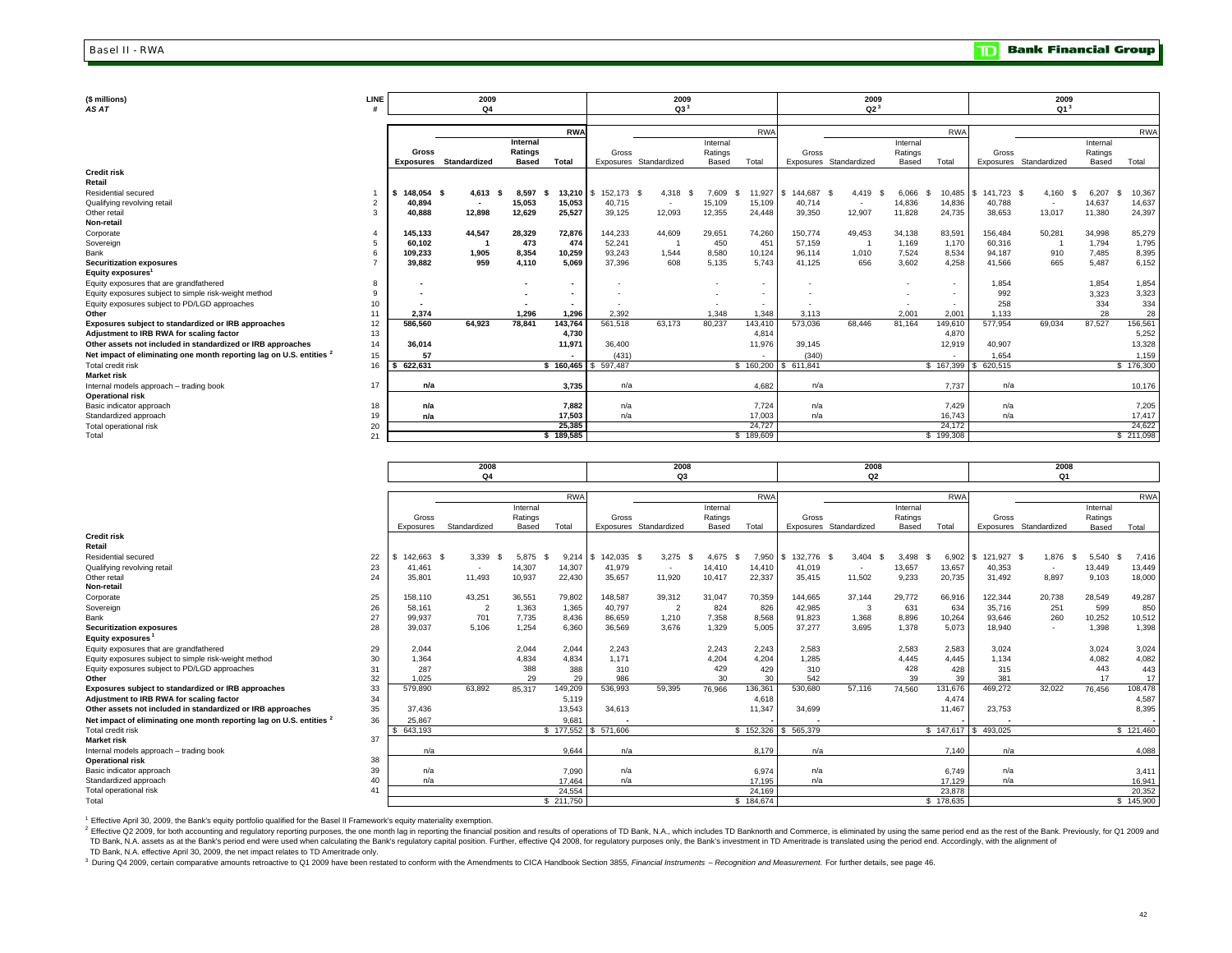#### Basel II - Capital

| (\$ millions, except as noted)                                                                                             |           | <b>LINE</b>    |                         | 2009                     |                     |                   |                   | 2008                |                          |                    |
|----------------------------------------------------------------------------------------------------------------------------|-----------|----------------|-------------------------|--------------------------|---------------------|-------------------|-------------------|---------------------|--------------------------|--------------------|
| AS AT                                                                                                                      |           | н              | Q <sub>4</sub>          | $Q3^8$                   | $Q2^8$              | $Q1^8$            | Q4                | Q3                  | Q2                       | Q <sub>1</sub>     |
|                                                                                                                            |           |                |                         |                          |                     |                   |                   |                     |                          |                    |
| <b>RISK-WEIGHTED ASSETS</b>                                                                                                | (page 42) |                | 189,585<br>$\mathbf{s}$ | 189,609 \$               | 199,308 \$          | 211,098 \$        | 211,750 \$        | 184,674 \$          | 178,635 \$               | 145,900            |
| <b>CAPITAL</b>                                                                                                             |           |                |                         |                          |                     |                   |                   |                     |                          |                    |
| Tier 1 capital                                                                                                             |           |                |                         |                          |                     |                   |                   |                     |                          |                    |
| Common shares                                                                                                              | (page 27) | $\overline{c}$ | 15,357<br><b>S</b>      | 15,073<br>- \$           | 14,875 \$           | 14,781<br>\$.     | 13,241<br>-\$     | 13,090<br>-S        | 12,818<br>-S             | 6,632              |
| Contributed surplus                                                                                                        | (page 27) | 3              | 321                     | 339                      | 350                 | 340               | 350               | 355                 | 383                      | 121                |
| Retained earnings                                                                                                          | (page 27) | $\overline{4}$ | 18,632                  | 18,192                   | 17,848              | 17,868            | 17,857            | 17,362              | 16,864                   | 16,499             |
| Net unrealized foreign currency translation gains (losses) on investment in subsidiaries,<br>net of hedging activities     | (page 28) | 5              | (1, 539)                | (1, 190)                 | 1,434               | 1,920             | (1,633)           | (2,065)             | (1, 834)                 | (2, 304)           |
| Accumulated net after-tax unrealized loss on AFS equity securities in OCI                                                  |           | 6              |                         | $\overline{\phantom{a}}$ | (35)                | (56)              | ٠                 | $\sim$              | $\overline{\phantom{a}}$ |                    |
| Preferred shares                                                                                                           |           | $\overline{7}$ | 3,945                   | 3,945                    | 3,945               | 3,320             | 2,425             | 2,175               | 1,675                    | 1,425              |
| Innovative instruments <sup>1,2</sup>                                                                                      |           | 8              | 4,588                   | 3,846                    | 3,913               | 3,924             | 2,765             | 1,753               | 1,736                    | 1,739              |
| Innovative instruments (ineligible for Tier 1 capital)                                                                     |           | 9              | (743)                   | (139)                    | (80)                | (127)             | ٠                 |                     | $\overline{\phantom{a}}$ | $\sim$             |
| Qualifying non-controlling interests in subsidiaries                                                                       |           | 10             | 31                      | 30                       | 30                  | 22                | 20                | 20                  | 20                       | 20                 |
| Gross Tier 1 capital                                                                                                       |           | 11             | 40,592                  | 40,096                   | 42,280              | 41,992            | 35,025            | 32,690              | 31,662                   | 24,132             |
| Goodwill and intangibles in excess of 5% limit                                                                             |           | 12             | (15,015)                | (14, 951)                | (16, 385)           | (16, 696)         | (15, 123)         | (14, 765)           | (15,016)                 | (7, 967)           |
| Net impact of eliminating one month reporting lag on U.S. entities <sup>3</sup>                                            |           | 13             | 57                      | (431)                    | (340)               | 42                | 1,642             |                     |                          |                    |
| Net Tier 1 capital                                                                                                         |           | 14             | 25,634                  | 24,714                   | 25,555              | 25,338            | 21,544            | 17,925              | 16,646                   | 16,165             |
| Securitization - gain on sale of mortgages                                                                                 |           | 15             | (84)                    | (75)                     | (71)                | (50)              | (57)              | (64)                | (65)                     | (51)               |
| Securitization - other                                                                                                     |           | 16             | (1, 128)                | (662)                    | (596)               | (602)             |                   |                     |                          |                    |
| 50% shortfall in allowance '                                                                                               |           | 17             | (110)                   | (123)                    | (156)               | (233)             | (309)             | (289)               | (239)                    | (162)              |
| 50% substantial investments <sup>5</sup>                                                                                   |           | 18             | (2,876)                 | (3,083)                  | (3,289)             | (3, 186)          | (71)              | (77)                | (80)                     | (62)               |
| Other deductions                                                                                                           |           | 19             |                         |                          | (5)                 | (5)               | (4)               | (4)                 | $\sim$                   | (2)                |
| Net impact of eliminating one month reporting lag on U.S. entities <sup>3</sup>                                            |           | 20             | (29)                    | 216                      | 170                 | (42)              | (424)             |                     |                          |                    |
| Adjusted net Tier 1 capital                                                                                                |           | 21             | 21,407                  | 20,987                   | 21,608              | 21,220            | 20,679            | 17,491              | 16,262                   | 15,888             |
|                                                                                                                            |           |                |                         |                          |                     |                   |                   |                     |                          |                    |
| Tier 2 capital                                                                                                             |           |                |                         |                          |                     |                   |                   |                     |                          |                    |
| Innovative instruments in excess of Tier 1 limit<br>Subordinated notes and debentures (net of amortization and ineligible) |           | 22             | 743                     | 139                      | 80                  | 127               |                   |                     |                          |                    |
|                                                                                                                            |           | 23<br>24       | 11,948<br>877           | 12,013<br>851            | 12,115              | 12,131            | 12,186<br>490     | 13,233<br>487       | 12,301<br>467            | 11,777<br>311      |
| General allowance - standardized portfolios                                                                                |           | 25             | 42                      | 42                       | 873                 | 681               | 53                | 245                 | 280                      | 312                |
| Accumulated net after-tax unrealized gain on AFS equity securities in OCI<br>Securitization - other                        |           | 26             |                         |                          |                     |                   |                   |                     |                          |                    |
|                                                                                                                            |           | 27             | (2, 421)                | (1,901)                  | (1, 910)            | (602)             |                   |                     |                          |                    |
| 50% shortfall in allowance                                                                                                 |           | 28             | (110)                   | (123)<br>(3,083)         | (156)               | (233)<br>(3, 186) | (309)<br>(5, 547) | (289)               | (239)                    | (162)              |
| 50% substantial investments <sup>5</sup>                                                                                   |           | 29             | (2,876)                 | (1, 224)                 | (3,289)<br>(1, 183) |                   | (1, 198)          | (5,276)<br>(1, 185) | (5, 241)                 | (5,019)<br>(1,091) |
| Investments in insurance subsidiaries <sup>5</sup><br>Other deductions                                                     |           | 30             | (1, 243)                |                          | (4)                 | (1, 150)          | (4)               | (4)                 | (1, 134)                 | (2)                |
|                                                                                                                            |           | 31             | (29)                    | 216                      | 170                 | (5)<br>(35)       | (1,002)           |                     |                          |                    |
| Net impact of eliminating one month reporting lag on U.S. entities <sup>3</sup><br><b>Total Tier 2 capital</b>             |           | 32             | 6,931                   | 6,930                    | 6,696               | 7,728             | 4,669             | 7,211               | 6,434                    | 6,126              |
| Total regulatory capital <sup>3</sup>                                                                                      |           | 33             | 28,338                  | 27,917 \$                | 28,304 \$           | 28,948            | 25,348 \$         | 24,702 \$           | 22,696                   | 22,014             |
|                                                                                                                            |           |                |                         |                          |                     |                   |                   |                     |                          |                    |
| <b>REGULATORY CAPITAL RATIOS (%)<sup>3</sup></b>                                                                           |           |                |                         |                          |                     |                   |                   |                     |                          |                    |
| Tier 1 capital ratio                                                                                                       |           | 34             | 11.3%                   | 11.1%                    | 10.8%               | 10.1%             | 9.8%              | 9.5%                | 9.1%                     | 10.9%              |
| Total capital ratio <sup>b</sup>                                                                                           |           | 35             | 14.9%                   | 14.7%                    | 14.2%               | 13.7%             | 12.0%             | 13.4%               | 12.7%                    | 15.1%              |
| <b>CAPITAL RATIOS FOR SIGNIFICANT BANK SUBSIDIARIES (%)</b>                                                                |           |                |                         |                          |                     |                   |                   |                     |                          |                    |
| TD Bank, N.A. <sup>7</sup>                                                                                                 |           |                |                         |                          |                     |                   |                   |                     |                          |                    |
| Tier 1 capital ratio                                                                                                       |           | 36             | 11.1%                   | 10.4%                    | 10.3%               | 9.1%              | 9.3%              | 9.7%                | n/a                      | n/a                |
| Total capital ratio                                                                                                        |           | 37             | 12.9%                   | 12.2%                    | 12.0%               | 10.7%             | 11.0%             | 11.4%               | n/a                      | n/a                |
| <b>TD Mortgage Corporation</b>                                                                                             |           |                |                         |                          |                     |                   |                   |                     |                          |                    |
| Tier 1 capital ratio                                                                                                       |           | 38             | 31.5%                   | 29.8%                    | 27.5%               | 34.1%             | 38.3%             | 48.2%               | 48.4%                    | 42.4%              |
| Total capital ratio                                                                                                        |           | 39             | 34.7%                   | 33.1%                    | 30.6%               | 37.1%             | 41.7%             | 52.6%               | 53.0%                    | 46.4%              |

1 In accordance with CICA Handbook Section 3860, the Bank is required to classify certain classes of preferred shares and innovative Tier 1 capital investments as liabilities on the balance sheet. For regulatory capital pu grandfathered by OSFI and continue to be included in Tier 1 capital.

 $2$  As the Bank is not the primary beneficiary of TD Capital Trust II and IV, these are not consolidated by the Bank. However, they do qualify as Tier 1 regulatory capital.

3 Effective April 30, 2009, for accounting purposes, and effective October 31, 2008 for regulatory reporting purposes, the one month lag in reporting the financial position and results of operations of TD Bank, N.A., which eliminated as the reporting periods of U.S. entities is aligned with the rest of the Bank. Prior to October 31, 2008, requiatory capital was calculated incorporating assets of TD Bank, N.A. on a one month lag. Further, eff only, the Bank's investment in TD Ameritrade is translated using the period end foreign exchange rate of the Bank. Accordingly, with the alignment of the reporting period sof TD Bank. N.A. effective April 30, 2009, the net

4 When expected loss as calculated within the IRB approach exceeds total provisions, the difference is deducted 50% from Tier 1 capital and 50% from Tier 2 capital. When expected loss as calculated within the IRB approach difference is added to Tier 2 capital.

5 Based on OSFI advisory letter dated February 20, 2007, 100% of substantial investments and investments and investments in insurance subsidiaries held prior to January 1, 2007 (excluding goodwill / intangibles) is deduct from Tier 2 capital deduction has been deferred until 2009 and 2012 for substantial investments and insurance, respectively. Increases in the investment value of insurance subsidiaries and / or substantial investments on o 50% from Tier 1 capital and 50% from Tier 2 capital deduction.

6 OSFI's target total capital ratio for Canadian banks is 10%.

7 On a stand-alone basis, TD Bank, N.A. reports regulatory capital to the Office of the Comptroller of the Currency (OCC) under Basel I based on calendar quarter ends. The disclosed capital ratios are based on this framewo Bank/North merged into TD Banknorth, N.A. on May 31, 2008. On the same date, TD Banknorth, N.A. changed its legal name to TD Bank, N.A. Prior to this merger, TD Banknorth, N.A. changed its 1 and Total capital ratios of 9.4 2008 and 9.5% and 12.3%, respectively, for Q1 2008; and Commerce Bank, N.A. reported Tier 1 and Total capital ratios of 9.8% and 10.6%, respectively, for Q2 2008 when it was acquired by the Bank.

<sup>8</sup> During Q4 2009, certain comparative amounts retroactive to Q1 2009 have been restated to conform with the Amendments to CICA Handbook Section 3855, Financial Instruments - Recognition and Measurement. For further detai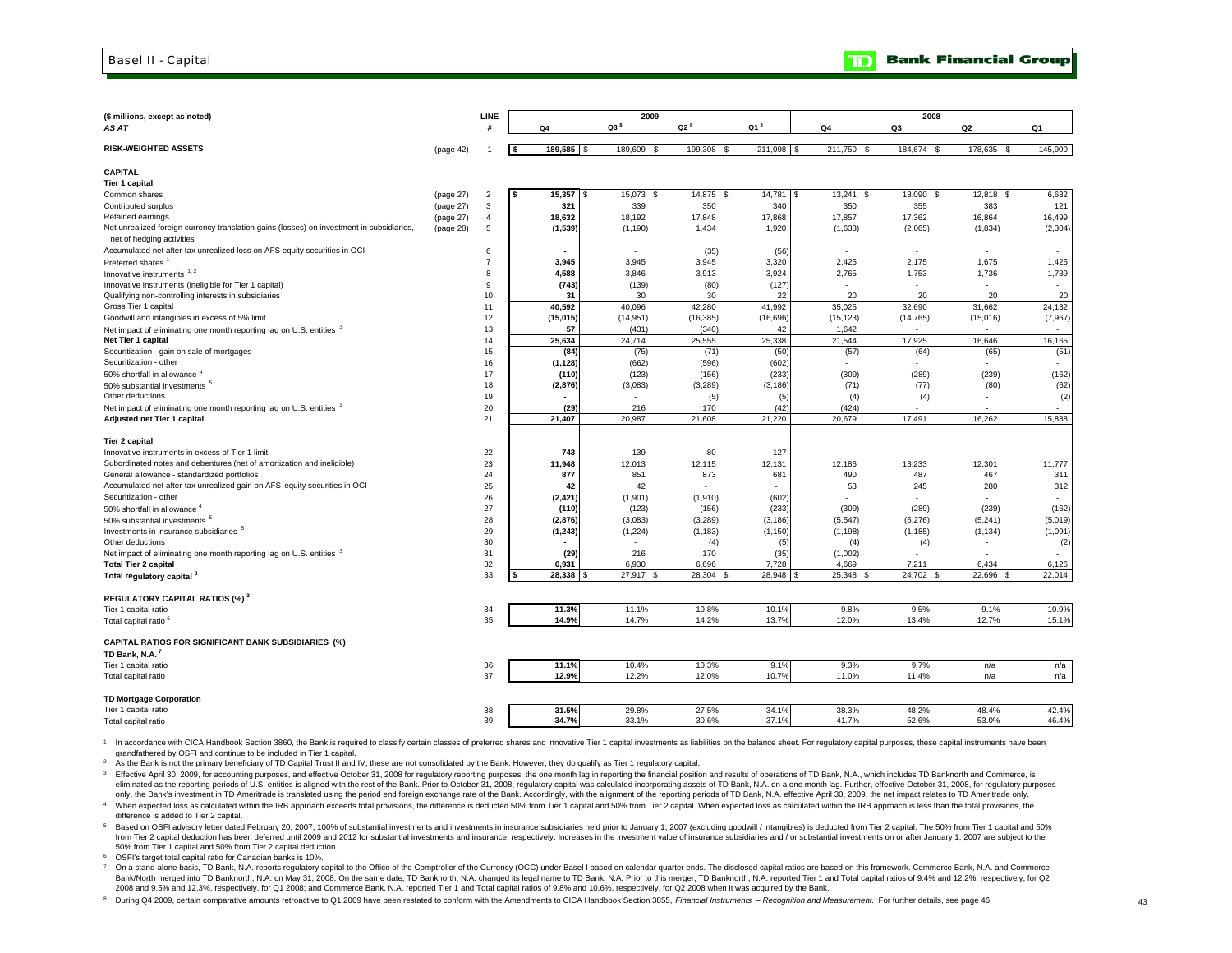#### **Risk-Weighted Assets**

Risk-weighted assets (RWA) **F** Used in the calculation of risk-based capital ratios, total risk weighted assets are calculated for credit, operational and market risks using the approaches described below.

#### **Approaches used by the Bank to calculate RWA:**

#### **For Credit Risk**

- 
- Standardized Approach **IF** Under this approach, banks apply a standardized set of risk-weights to exposures, as prescribed by the regulator, to calculate credit risk capital requirements. Standardized risk-weights are based on external credit assessments, where available, and other risk-related factors, including exposure asset class, collateral, etc.
- Advanced Internal Ratings Based Under this approach, banks use their own internal historical experience of PD, LGD, EAD and other key risk assumptions to calculate credit risk capital requirements. Use of the AIRB approach is subject to supervisory approval.
- (AIRB) Approach **For Operational Risk**

- Basic Indicator Approach **E** Under this approach, banks calculate operational risk capital requirements by applying a prescribed factor of 15% to a three-year average of positive annual gross income.
- Standardized Approach **IDCO CONFERGATE:** Under this approach, banks apply prescribed risk-weight factors to a three-year average of annual gross income for each of eight different business lines, representing the different activities of the institution (e.g. Corporate Finance, Retail Banking, Asset Management, etc.).
- Internal Models Approach **Internal Trainglet Conder this approach**, banks use their own internal risk management models to calculate specific risk and general market risk charges.

#### **Credit Risk Terminology**

**For Market Risk**

Gross credit risk exposure **The total amount the bank is exposed to at the time of default measured before specific provisions or write-offs. Includes exposures under both** 

#### **Counterparty Type / Exposure Classes:**

**Retail**

Residential secured

#### Other retail

**Non-retail**

Bank

#### **Exposure Types:**

DrawnOTC derivativesOther off-balance sheet

### **AIRB Credit Risk Parameters:**

- Includes residential mortgages and home equity lines of credit extended to individuals.
- Qualifying revolving retail (QRR) <sup>I</sup>ncludes credit cards, unsecured lines of credit and overdraft protection products extended to individuals (in the case of the Standardized Approach to credit risk, credit card exposures are included in the 'Other retail' category).
	- Includes all other loans (e.g. personal loans, student lines of credit and small business loans) extended to individuals and small businesses.
- Corporate **Includes exposures to corporations, partnerships or proprietorships.**

the Standardized and AIRB approaches to credit risk.

- Sovereign **Includes exposures to central governments**, central banks, multilateral development banks and certain public sector entities.
	- Includes exposures to deposit-taking institutions, securities firms and certain public sector entities.
	- The amount of funds advanced to a borrower.
- Undrawn (commitment) **F** The difference between the authorized and drawn amounts (e.g. the unused portion of a line of credit / committed credit facility).
- Repo-style transactions **F** Repurchase and reverse repurchase agreements, securities borrowing and lending.
	- **Privately negotiated derivative contracts that are not exchange-traded.**
	- All off-balance sheet arrangements other than derivatives and undrawn commitments (e.g. letters of credit, letters of guarantee).
- Probability of Default (PD) **The likelihood that the borrower will not be able to meet its scheduled repayments within a one year time horizon.**
- Exposure at Default (EAD) The total amount the bank is exposed to at the time of default.
- Loss Given Default (LGD) **The amount of the loss when a borrower defaults on a loan, which is expressed as a percentage of EAD.**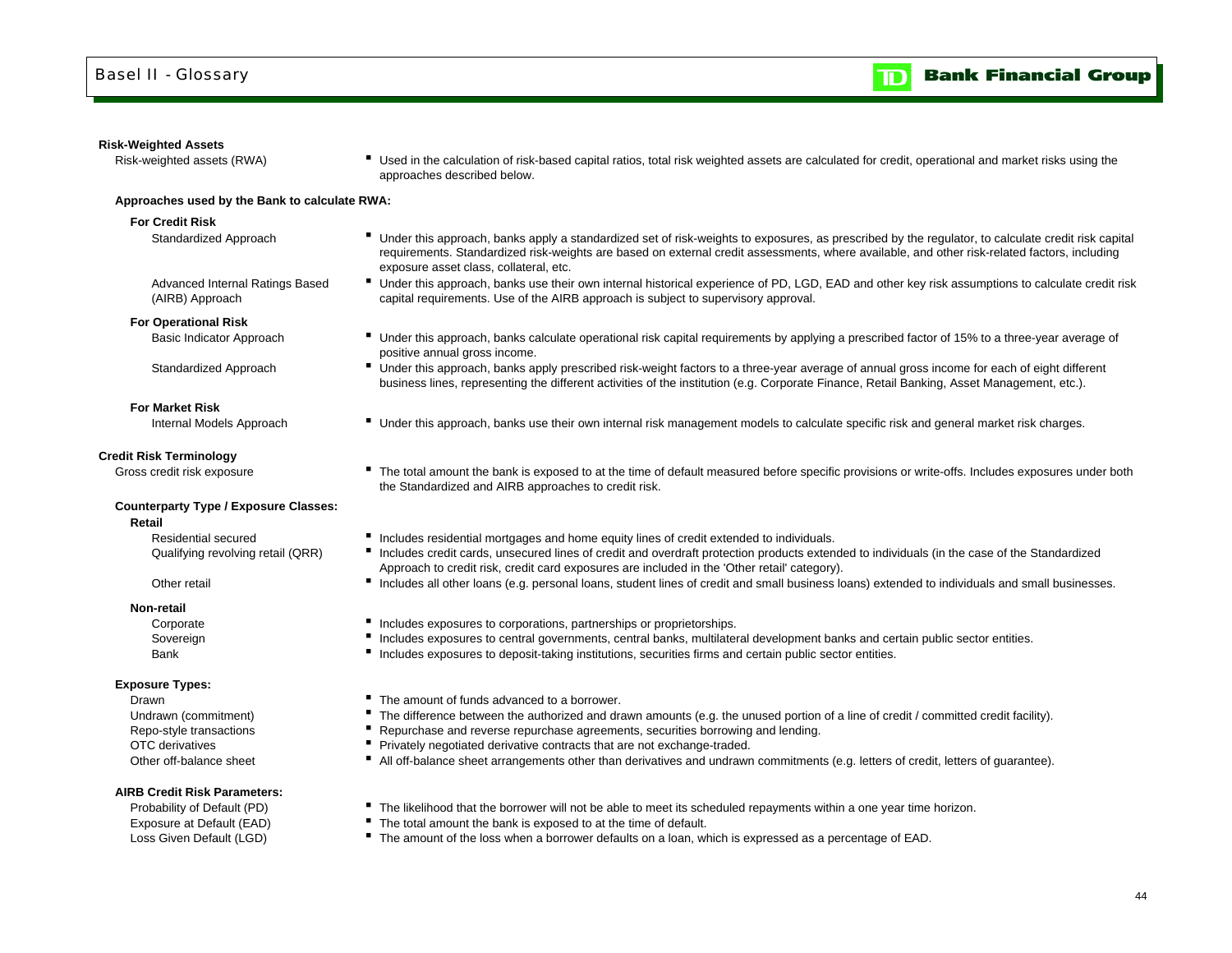$<sup>1</sup>$  The adjustments for items of note, net of income taxes, are removed from reported results to compute adjusted results.</sup>

- $^2$  Amortization of intangibles primarily relates to the Canada Trust acquisition in 2000, the TD Banknorth acquisition in 2005 and its privatization in 2007, the Commerce acquisition in 2008, the acquisitions by TD Banknorth of Hudson United Bancorp (Hudson) in 2006 and Interchange Financial Services (Interchange) in 2007, and the amortization of intangibles included in equity in net income of TD Ameritrade.
- <sup>3</sup> The Enron contingent liability for which the Bank established a reserve was re-evaluated in light of the favourable evolution of case law in similar securities class actions following the U.S. Supreme Court's ruling in *Stoneridge Partners, LLC v. Scientific-Atlanta, Inc*. During the fourth quarter of 2008, the Bank recorded a positive adjustment of \$323 million after tax, reflecting the substantial reversal of the reserve. For details, see Note 28 to the 2008 Consolidated Financial Statements.
- <sup>4</sup> Effective August 1, 2008, as a result of recent deterioration in markets and severe dislocation in the credit market, the Bank changed its trading strategy with respect to certain trading debt securities. The Bank no longer intends to actively trade in these debt securities. Accordingly, the Bank reclassified certain debt securities from trading to the available-for-sale category in accordance with the Amendments to CICA Handbook Section 3855, *Financial Instruments – Recognition and Measurement*. As part of the Bank's trading strategy, these debt securities are economically hedged, primarily with CDS and interest rate swap contracts. This includes foreign exchange translation exposure related to the debt securities portfolio and the derivatives hedging it. These derivatives are not eligible for reclassification and are recorded on a fair value basis with changes in fair value recorded in the period's earnings. Management believes that this asymmetry in the accounting treatment between derivatives and the reclassified debt securities results in volatility in earnings from period to period that is not indicative of the economics of the underlying business performance in the Wholesale Banking segment. As a result, the derivatives are accounted for on an accrual basis in Wholesale Banking and the gains and losses related to the derivatives in excess of the accrued amounts are reported in the Corporate segment. Adjusted results of the Bank exclude the gains and losses of the derivatives in excess of the accrued amount.
- <sup>5</sup> As part of the global restructuring of Visa USA Inc., Visa Canada Association, and Visa International Service Association, which closed on October 3, 2007 (restructuring date), the Bank received shares of the new global entity (Visa Inc.) in exchange for the Bank's membership interest in Visa Canada Association. As required by the applicable accounting standards, the shares the Bank received in Visa Inc. were measured at fair value and a gain of \$135 million after tax was recognized in the Corporate segment, based on the results of an independent valuation of the shares.
- 6 The TD Banknorth restructuring, privatization, and merger-related charges include the following: \$39 million TD Banknorth restructuring, privatization, and merger-related charges included in U.S. P&C (which included the following: \$31 million restructuring charge, primarily consisting of employee severance costs, the costs of amending certain executive employment and award agreements, and the write-down of long-lived assets due to impairment; \$5 million of privatization charges, which primarily consisted of legal and investment banking fees; and \$3 million of merger-related charges related to conversion and customer notices in connection with the integration of Hudson and Interchange with TD Banknorth; and \$4 million of restructuring charges related to the transfer of functions from TD Bank USA to TD Banknorth, included in the Corporate segment.
- $^7$  As a result of the acquisition of Commerce and related restructuring and integration initiatives undertaken, the Bank incurred restructuring and integration charges. Restructuring charges consisted of employee severance costs, the costs of amending certain executive employment and award agreements, and the write-down of long-lived assets due to impairment. Integration charges consisted of costs related to employee retention, external professional consulting charges, and marketing (including customer communication and rebranding).
- <sup>8</sup> The Bank purchases CDS to hedge the credit risk in Wholesale Banking's corporate lending portfolio. These CDS do not qualify for hedge accounting treatment and are measured at fair value with changes in fair value recognized in current period's earnings. The related loans are accounted for at amortized cost. Management believes that this asymmetry in the accounting treatment between CDS and loans would result in periodic profit and loss volatility which is not indicative of the economics of the corporate loan portfolio or the underlying business performance in Wholesale Banking. As a result, the CDS are accounted for on an accrual basis in Wholesale Banking and the gains and losses on the CDS, in excess of the accrued cost, are reported in the Corporate segment. Adjusted earnings exclude the gains and losses on the CDS in excess of the accrued cost. When a credit event occurs in the corporate loan book that has an associated CDS hedge, the PCL related to the portion that was hedged via the CDS is netted against this item of note. During Q1 2008, the change in the fair value of CDS, net of PCL, resulted in a net gain of \$25 million after tax. The item of note included a change in fair value of CDS of \$36 million after tax, net of PCL of approximately \$11 million after tax.
- <sup>9</sup> This represents the negative impact of scheduled reductions in the income tax rate on net future income tax assets.
- <sup>10</sup> The Bank accrued an additional actuarial liability in its insurance subsidiary operations for potential losses in the first quarter of 2008 related to a court decision in Alberta. The Alberta government's legislation effectively capping minor injury insurance claims was challenged and held to be unconstitutional. In Q3 2009, the government of Alberta won its appeal of the decision; however, the ultimate outcome remains uncertain as the plaintiffs have filed an application seeking leave to appeal to the Supreme Court of Canada.
- <sup>11</sup> Upon the announcement of the privatization of TD Banknorth in November 2006, certain minority shareholders of TD Banknorth initiated class action litigation alleging various claims against the Bank, TD Banknorth, and TD Banknorth officers and directors. The parties agreed to settle the litigation in February 2009 for \$61.3 million (US\$50 million) of which \$3.7 million (US\$3 million) had been previously accrued on privatization. The Court of Chancery in Delaware approved the settlement of the TD Banknorth Shareholders' Litigation effective June 24, 2009, and the settlement became final. The net after-tax impact of the settlement was \$39 million.
- <sup>12</sup> On May 22, 2009, the Federal Deposit Insurance Corporation (FDIC), in the U.S., finalized a special assessment resulting in a charge of \$35 million after tax (US\$31 million).
- <sup>13</sup> The impact of the items of note on EPS is calculated by dividing net income available to common shareholders by the weighted average number of common shares outstanding for the period. As a result, the sum of the quarterly EPS impact may not equal the year-to-date EPS impact.
- <sup>14</sup> The diluted earnings per share figures do not include Commerce earnings for the month of April 2008 because there was a one month lag between fiscal quarter ends until the first quarter of this year, while share issuance on close resulted in a one-time negative earnings impact of four cents per share.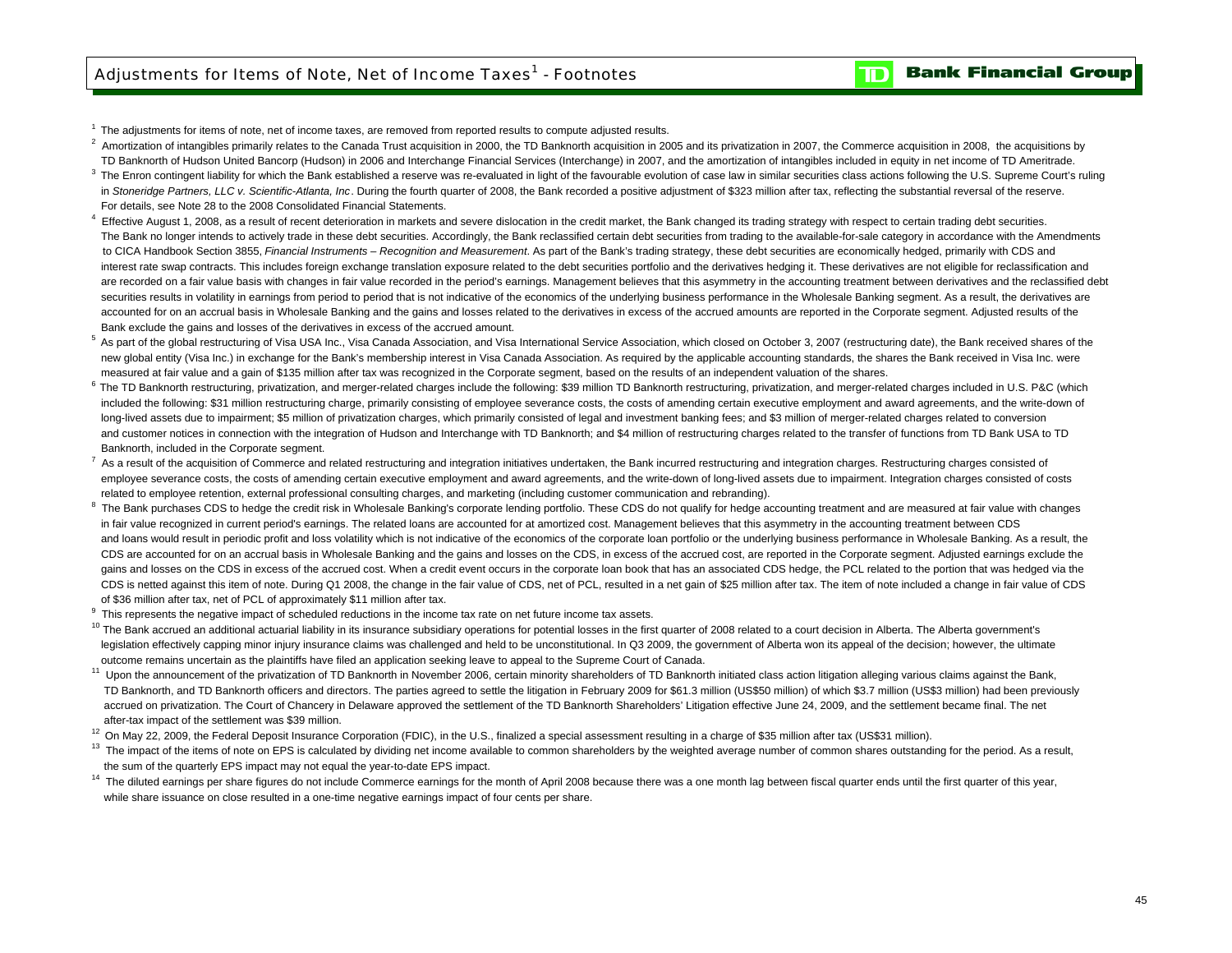In August 2009, the Accounting Standards Board (AcSB) of the Canadian Institute of Chartered Accountants (CICA) amended CICA Handbook Section 3855, *Financial Instruments – Recognition and Measurement* and CICA Handbook Section 3025, *Impaired Loans* (the 2009 Amendments). The 2009 Amendments changed the definition of a loan such that certain debt securities may be classified as loans if they do not have a quoted price in an active market and it is not the Bank's intent to sell the securities immediately or in the near term. Debt securities classified as loans are assessed for impairment using the incurred credit loss model of CICA Handbook Section 3025. Under this model, the carrying value of a loan is reduced to its estimated realizable amount when it is determined that it is impaired. Loan impairment accounting requirements are also applied to held-to-maturity financial assets as a result of the 2009 Amendments. Debt securities that are classified as available-for-sale continue to be written down to their fair value through the Consolidated Statement of Income when the impairment is considered to be other than temporary; however, the impairment loss can be reversed if the fair value subsequently increases and the increase can be objectively related to an event occurring after the impairment loss was recognized.

As a result of the 2009 Amendments, the Bank reclassified certain debt securities from available-for-sale to loans effective November 1, 2008 at their amortized cost as of that date. To be eligible for reclassification, the debt securities had to meet the amended definition of a loan on November 1, 2008. Prior to the reclassification, the debt securities were accounted for at fair value with changes in fair value recorded in other comprehensive income. After the reclassification, they are accounted for at amortized cost using the effective interest rate method.

In addition, the Bank also reclassified held-to-maturity securities that did not have a quoted price in an active market to loans as required by the 2009 Amendments. The securities were accounted for at amortized cost both before and after the reclassification.

The following table summarizes the adjustments that were required to adopt the Amendments.

| (\$ millions, except as noted)<br><b>FOR THE PERIOD ENDED</b>         | <b>LINE</b><br>#        | Q3 |                        |    |                                 |    |                                                 | 2009<br>Q <sub>2</sub> |                        |              |                          |      |                                                 | Q1 |                          |    |                                 |      |                                                 |
|-----------------------------------------------------------------------|-------------------------|----|------------------------|----|---------------------------------|----|-------------------------------------------------|------------------------|------------------------|--------------|--------------------------|------|-------------------------------------------------|----|--------------------------|----|---------------------------------|------|-------------------------------------------------|
| <b>Summarized Consolidated Balance Sheet</b>                          |                         |    | Previously<br>reported |    | <b>Transition</b><br>adjustment |    | <b>Amount after</b><br>transition<br>adjustment |                        | Previously<br>reported |              | Transition<br>adjustment |      | <b>Amount after</b><br>transition<br>adjustment |    | Previously<br>reported   |    | <b>Transition</b><br>adjustment |      | <b>Amount after</b><br>transition<br>adjustment |
| <b>ASSETS</b>                                                         |                         |    |                        |    |                                 |    |                                                 |                        |                        |              |                          |      |                                                 |    |                          |    |                                 |      |                                                 |
| <b>Securities</b>                                                     |                         |    |                        |    |                                 |    |                                                 |                        |                        |              |                          |      |                                                 |    |                          |    |                                 |      |                                                 |
| Available-for-sale                                                    |                         |    | \$88,914               | \$ | (7,599)                         | \$ | 81,315                                          | \$                     | 96,481                 | Ŝ.           | (8,516)                  | \$   | 87,965                                          | \$ | 83,978                   | \$ | (9,033)                         | \$   | 74,945                                          |
| Held-to-maturity                                                      | 2                       |    | 12,223                 |    | (3,228)                         |    | 8,995                                           |                        | 12,480                 |              | (3,268)                  |      | 9,212                                           |    | 9,529                    |    | (2,006)                         |      | 7,523                                           |
| Loans                                                                 |                         |    |                        |    |                                 |    |                                                 |                        |                        |              |                          |      |                                                 |    |                          |    |                                 |      |                                                 |
| Debt securities classified as loans                                   | 3                       |    |                        |    | 11,474                          |    | 11.474                                          |                        |                        |              | 13,277                   |      | 13,277                                          |    | $\overline{\phantom{a}}$ |    | 12,885                          |      | 12,885                                          |
| Allowance for loan losses                                             | $\overline{\mathbf{A}}$ |    | (1,979)                |    | (279)                           |    | (2,258)                                         |                        | (1,916)                |              | (309)                    |      | (2, 225)                                        |    | (1,783)                  |    | (199)                           |      | (1,982)                                         |
| Other                                                                 |                         |    |                        |    |                                 |    |                                                 |                        |                        |              |                          |      |                                                 |    |                          |    |                                 |      |                                                 |
| Other assets                                                          | 5                       |    | 14,476                 |    | (137)                           |    | 14,339                                          |                        | 16,048                 |              | (438)                    |      | 15,610                                          |    | 17,911                   |    | (610)                           |      | 17,301                                          |
| <b>SHAREHOLDERS EQUITY</b>                                            |                         |    |                        |    |                                 |    |                                                 |                        |                        |              |                          |      |                                                 |    |                          |    |                                 |      |                                                 |
| Retained earnings                                                     | 6                       | \$ | 18,383                 | \$ | (191)                           |    | 18,192                                          | S.                     | 18,039                 | S            | (191)                    | \$   | 17,848                                          | \$ | 17,986                   | S. | (118)                           | Ŝ.   | 17,868                                          |
| Accumulated other comprehensive income                                | $\overline{7}$          |    | 598                    |    | 423                             |    | 1,021                                           |                        | 2,968                  |              | 936                      |      | 3,904                                           |    | 2,173                    |    | 1,155                           |      | 3,328                                           |
| <b>Summarized Consolidated Statement of Income</b><br>Interest income |                         |    |                        |    |                                 |    |                                                 |                        |                        |              |                          |      |                                                 |    |                          |    |                                 |      |                                                 |
| Loans                                                                 | 8                       | \$ | 2,694                  | \$ | 191                             | \$ | 2,885                                           | \$                     | 2,749                  | $\mathbf{s}$ | 299                      | \$   | 3,048                                           | \$ | 3,241                    | \$ | 217                             | \$   | 3,458                                           |
| Securities - Interest                                                 | 9                       |    | 1,096                  |    | (191)                           |    | 905                                             |                        | 1,339                  |              | (299)                    |      | 1,040                                           |    | 1,414                    |    | (217)                           |      | 1,197                                           |
| <b>Provision for credit losses</b>                                    | 10                      |    | 557                    |    | $\overline{\phantom{a}}$        |    | 557                                             |                        | 656                    |              | 116                      |      | 772                                             |    | 537                      |    | 93                              |      | 630                                             |
| Provision for (recovery of) income taxes                              | 11                      |    | 209                    |    |                                 |    | 209                                             |                        | 35                     |              | (43)                     |      | (8)                                             |    | (58)                     |    | (34)                            |      | (92)                                            |
| Net Income (Loss)<br>(Canadian dollars)<br>Earnings per share         | 12                      | \$ | 912                    | \$ |                                 | \$ | 912                                             | \$                     | 618                    | S.           | (73)                     | \$   | 545                                             | \$ | 712                      | \$ | (59)                            | \$   | 653                                             |
| Basic                                                                 | 13                      | \$ | 1.01                   | \$ | $\overline{\phantom{a}}$        | \$ | 1.01                                            | \$                     | 0.68                   | -S           | (0.09)                   | - \$ | 0.59                                            | \$ | 0.82                     | \$ | (0.07)                          | - \$ | 0.75                                            |
| <b>Diluted</b>                                                        | 14                      |    | 1.01                   |    |                                 |    | 1.01                                            |                        | 0.68                   |              | (0.09)                   |      | 0.59                                            |    | 0.82                     |    | (0.07)                          |      | 0.75                                            |